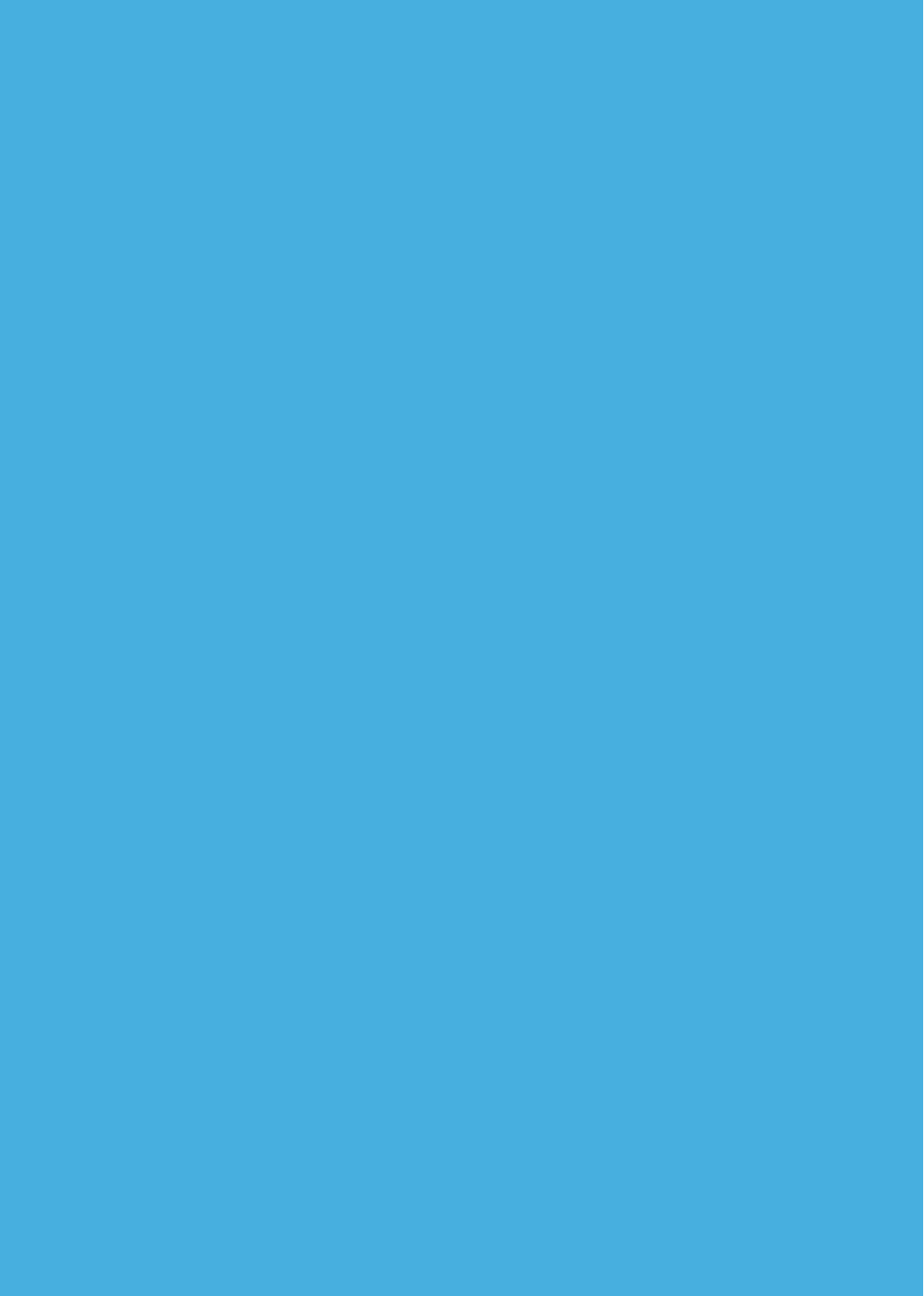## **CONTENTS**

### MINUTES OF ASSEMBLY, JUNE, 2014

### DIRECTORY OF THE PRESBYTERIAN CHURCH IN IRELAND

 $\sim$ 

|                             | 100 |
|-----------------------------|-----|
|                             | 101 |
|                             | 103 |
|                             | 176 |
| Under Care of Presbyteries: |     |
|                             | 215 |
|                             | 217 |
| Alphabetical Lists:         |     |
|                             | 220 |
|                             | 224 |
| Contacts:                   |     |
|                             | 257 |
|                             | 257 |
|                             | 258 |
|                             | 261 |
|                             | 265 |
|                             | 270 |
|                             | 271 |
|                             |     |
|                             | 292 |
|                             |     |

### STATISTICS OF THE PRESBYTERIAN CHURCH IN IRELAND

 $\sim$ 

| 303 |
|-----|
| 348 |
| 349 |

and a strong strong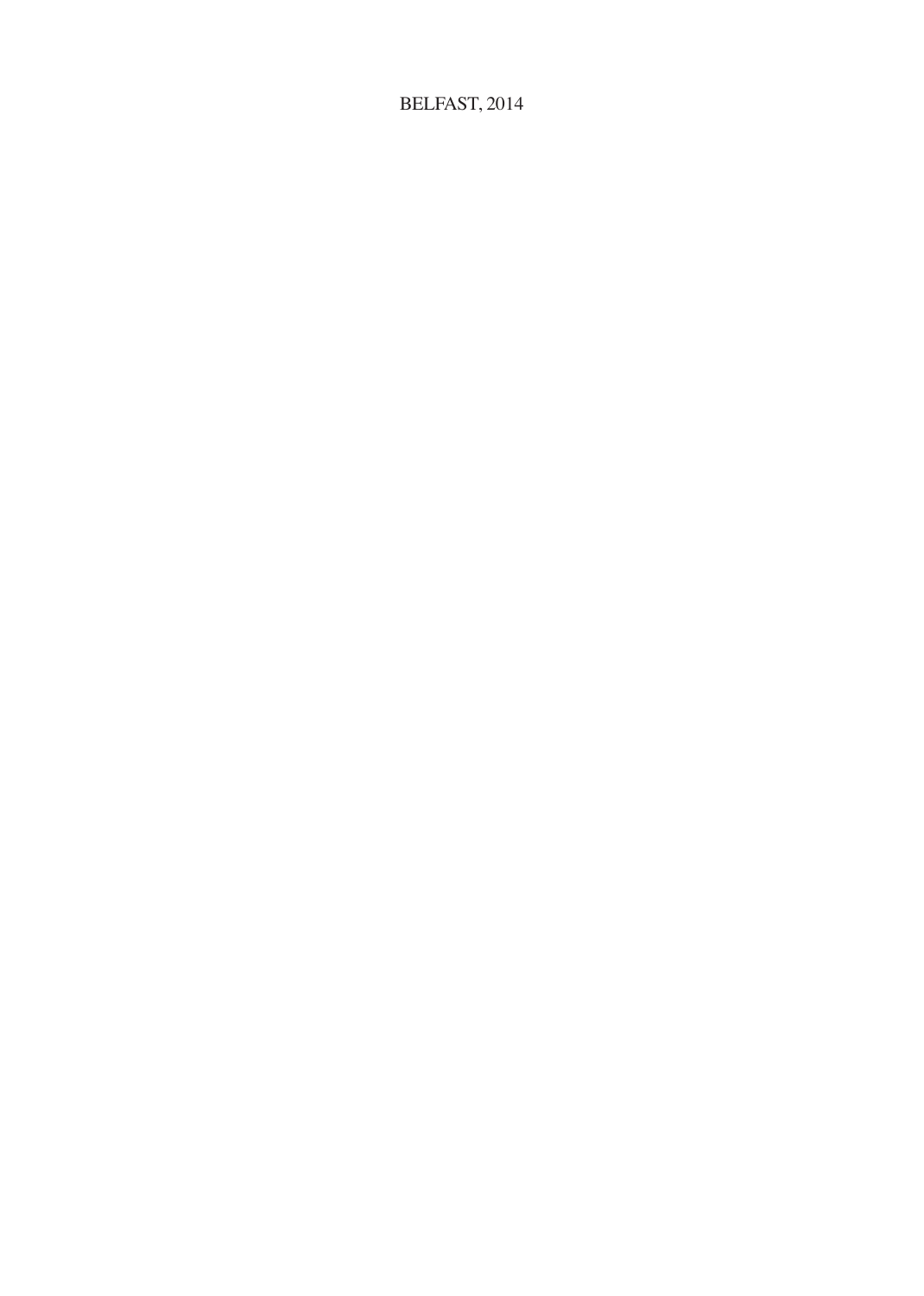# **MINUTES**

## OF THE

# **PROCEEDINGS**

### OF THE

# **General Assembly**

### OF THE

## **Presbyterian Church in Ireland**

### **Held at Belfast, June, 2014**

## FIRST SESSION

**Monday, 2nd June, 2014 7.00 pm**

### **Within Church House**

The Right Rev Dr Rob L Craig, Moderator of the General Assembly, led in public worship and addressed those present before constituting the Assembly with prayer.

The Clerk announced that the names of 616 ministers being ex officio members and 472 elders on whose behalf commissions had been received, had been entered on the Roll of the Assembly, together with 47 Assembly Elders, Conveners and nominees of the Business Board. In addition 228 people in various categories, not members of the court, have been invited to sit and deliberate, 16 of whom are from other Churches.

The following Ministers and Ruling Elders were present at the Annual Meeting:-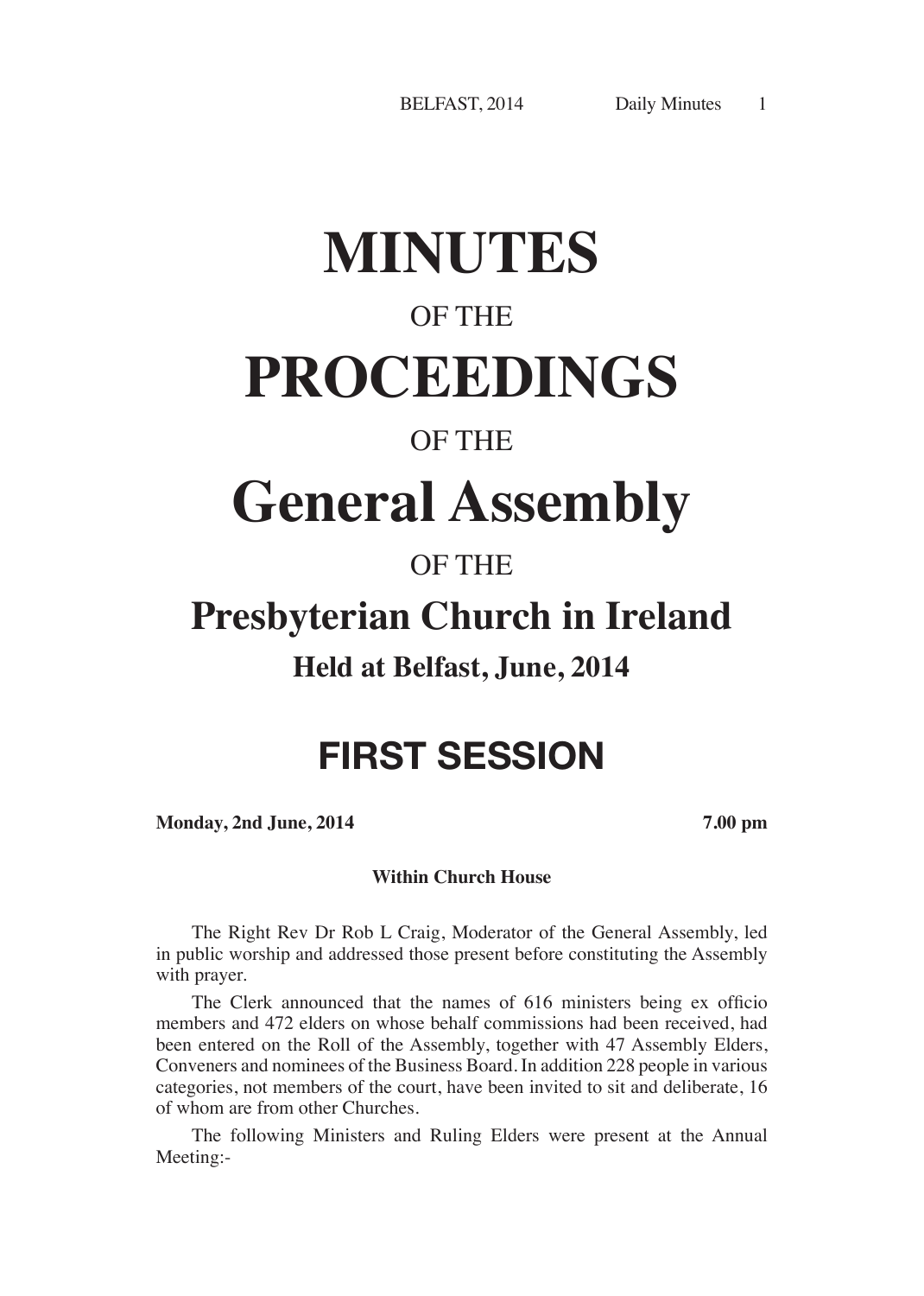### **BELFAST ASSEMBLY**

### **1. ARDS PRESRYTERY**

Ministers **Ruling Elders** Congregations West Church, Bangor Greenwell St., N'ards **First Newtownards** Dr. W.P. Addley........................ Theological Professor Trinity, Bangor **First Bangor** Dr. D.J. Watts ............................ Clerk Groomsport Ballywalter Dr. S.N. Williams .................... Theological Professor R.J. Montgomery .................... Trinity, Bangor Hamilton Rd., Bangor T.W.D. Johnston ....................... Ballvgilbert Shore Street, Donaghadee C.W. Megaw ................................. Helen's Bay **First Newtownards** W.J. Carlisle .............................. Movilla Mrs. J. Richardson.................... West Church, Bangor Glastry Kirkcubbin Portavogie Regent St., Newtownards B. Cunningham........................... **First Bangor** Millisle & Ballycopeland Ballyholme Dr. W.I.P. Bailie Mission Africa Strean, Newtownards Kilcooley, Bangor Carrowdore & Ballyfrenis Ballvgrainev **Ballyblack** Hamilton Road Assoc. St. Andrew's, Bangor First Donaghadee Conlig N.D.H. Stewart......................... Greyabbey Scrabo Cloughey

### **2. ARMAGH PRESBYTERY**

#### **Ministers Ruling Elders** Congregations Dr. J. Thompson ...................... The Mall, Armagh Hill Street, Lurgan Second Keady; Drumhillery Cladymore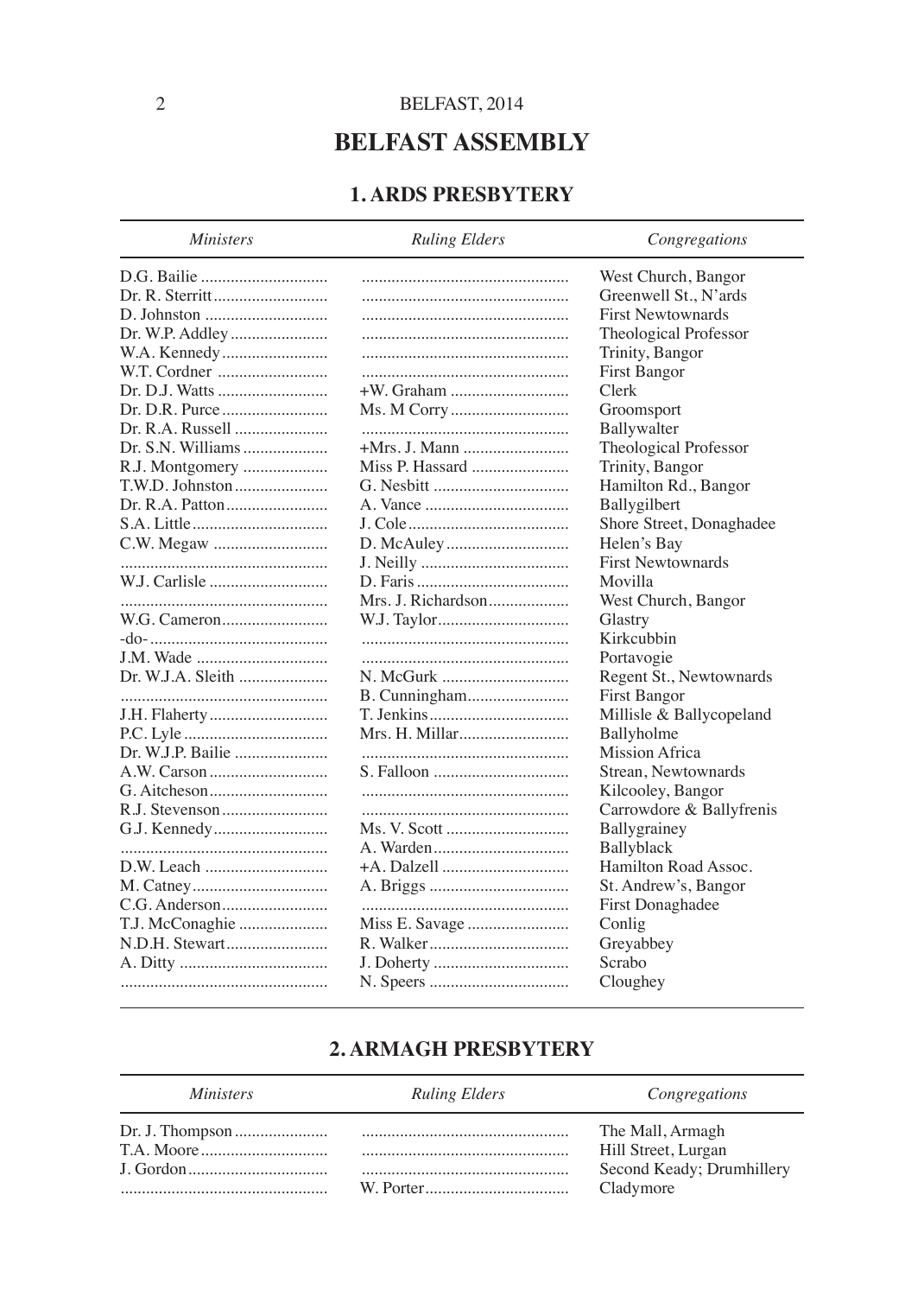|                        |                   | Army Chaplain          |
|------------------------|-------------------|------------------------|
|                        |                   | Ahorey                 |
|                        |                   | Clare                  |
|                        |                   | Theological Principal  |
|                        |                   | First Armagh           |
| Christina U.R. Bradley |                   | Armagh Road, Portadown |
| R.I.A. Allely          |                   | Craigavon; Vinecash    |
|                        |                   | The Mall, Armagh       |
| D.J. Hutchinson        |                   | Moy                    |
|                        |                   | <b>Benburb</b>         |
| N.J. McCullough        |                   | Hill Street, Lurgan    |
|                        | M. Hamilton       | Waringstown            |
|                        |                   | Druminnis              |
|                        |                   | Redrock                |
| P.L. McKelvey          |                   | Loughgall              |
|                        |                   | Tartaraghan            |
|                        |                   | Caledon                |
|                        |                   | Minterburn             |
|                        |                   | First Keady            |
|                        |                   | Armaghbrague           |
| Dr. M. McClenahan      |                   | Lislooney              |
|                        |                   | Knappagh               |
| L.W. Webster           |                   | Craigavon              |
|                        |                   | Vinecash               |
|                        |                   | First Portadown        |
|                        | Mrs. H. McCullagh | Second Keady           |
|                        | H. Mitchell       | Drumhillery            |
|                        |                   |                        |

### **3. BALLYMENA PRESBYTERY**

| <i>Ministers</i>     | <b>Ruling Elders</b> | Congregations         |
|----------------------|----------------------|-----------------------|
| W.J.A. Armstrong     |                      | Second Broughshane    |
| Dr. R.E.H. Uprichard |                      | Trinity, Ahoghill     |
|                      |                      | Clough                |
| Dr. J.M. Finlay      |                      | Harryville, Ballymena |
|                      |                      | Grange with Craigmore |
|                      |                      | <b>Ballee</b>         |
| W.F. Dickey          |                      | First Broughshane     |
|                      |                      | First Portglenone     |
|                      |                      | Cloughwater           |
| A.L. Kirk            |                      | <b>First Ahoghill</b> |
|                      |                      | Second Broughshane    |
|                      |                      | West Church, B'mena   |
| W.B. Boyd            |                      | Kells                 |
|                      |                      | Eskylane              |
|                      |                      | Cuningham Memorial    |
| K. McConnell         |                      | Clough                |
|                      |                      | First Ballymena       |
| N.A.L. Cameron       |                      | High Kirk, Ballymena  |
| N.G. McDowell        |                      | Chaplain to Forces    |
|                      |                      | Wellington, Ballymena |
|                      |                      | <b>Buckna</b>         |
| R.M. Murray          |                      | Connor                |
|                      |                      |                       |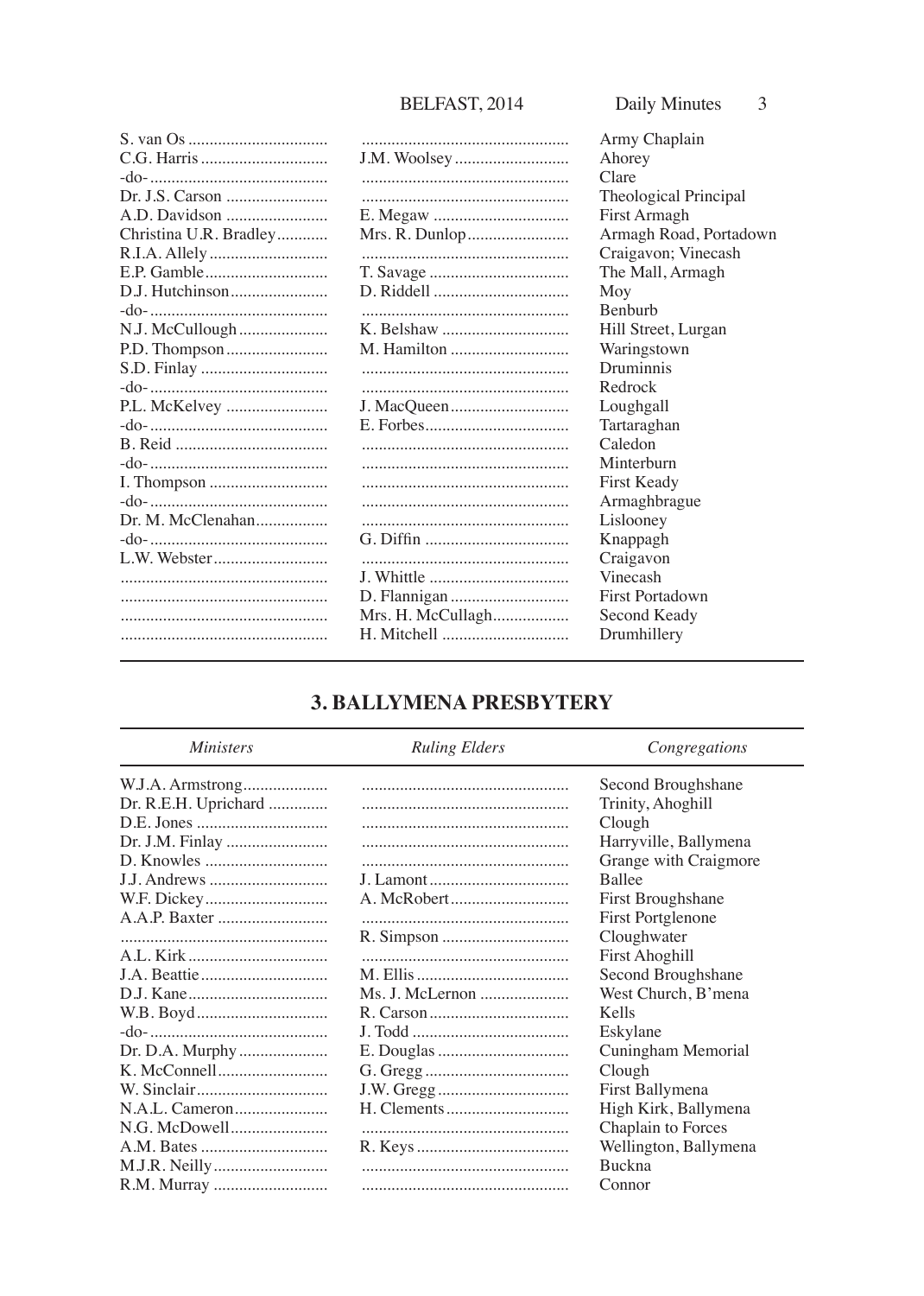|                  | Rasharkin             |
|------------------|-----------------------|
| W.J.A. Moody     | Brookside, Ahoghill   |
|                  | Killymurris           |
| D.B. McCorriston | Ballyloughan          |
| M.D. McNeely     | Ballykeel             |
| W.E. Chestnutt   | Harryville, Ballymena |
| D.C. Millar      | Grange with Craigmore |
| N.G. Mulholland  | Glenwherry            |
| R.H. Houston     | High Kirk Assoc.      |
|                  | Trinity, Ahoghill     |
| M.J.O. Currie    | Churchtown            |
|                  | Third Portglenone     |
|                  | Cairnalbana           |
|                  |                       |

### **4. NORTH BELFAST PRESBYTERY**

### $Ministers$

### **Ruling Elders**

 $Congregations$ 

|                       | Whiteabbey                       |
|-----------------------|----------------------------------|
|                       | Rathcoole                        |
|                       | Rosemary                         |
|                       | Overseas Board Sec.              |
| Dr. J.P. Taylor       | Theological Professor            |
|                       | Immanuel                         |
|                       | Woodvale                         |
|                       | Director of Min. Studies         |
|                       | Rathcoole                        |
| J.R. Dickinson        | Carnmoney                        |
| T.C. Morrison         | Eglinton                         |
|                       | Glengormley                      |
| Dr. T.N. Hamilton     | Ballysillan                      |
| Dr. I.D. Neish        | Abbot's Cross                    |
|                       | Sinclair Seamen's                |
| S. Elizabeth Hughes   | Whitehouse                       |
|                       | Crumlin Road                     |
|                       | Rosemary                         |
| Dr. Lesley E. Carroll | Fortwilliam & Macrory            |
|                       | West Kirk                        |
|                       | Ballygomartin                    |
|                       | <b>BMI Mission Dev. Officer</b>  |
| E.J. Hyndman          | Seaview                          |
|                       | Immanuel                         |
| Cheryl A. Meban       | Chaplain U.U. J'stown &          |
| <b>Belfast</b>        |                                  |
|                       | Whiteabbey                       |
|                       | Alexandra                        |
| N.S.R. Lockhart       | Ballyhenry                       |
|                       | Newington                        |
|                       | Cliftonville<br>Road<br>(Church) |
| Plant)                |                                  |
|                       | West Kirk                        |
|                       | Abbey, Monkstown                 |
|                       | Ballysillan                      |
|                       |                                  |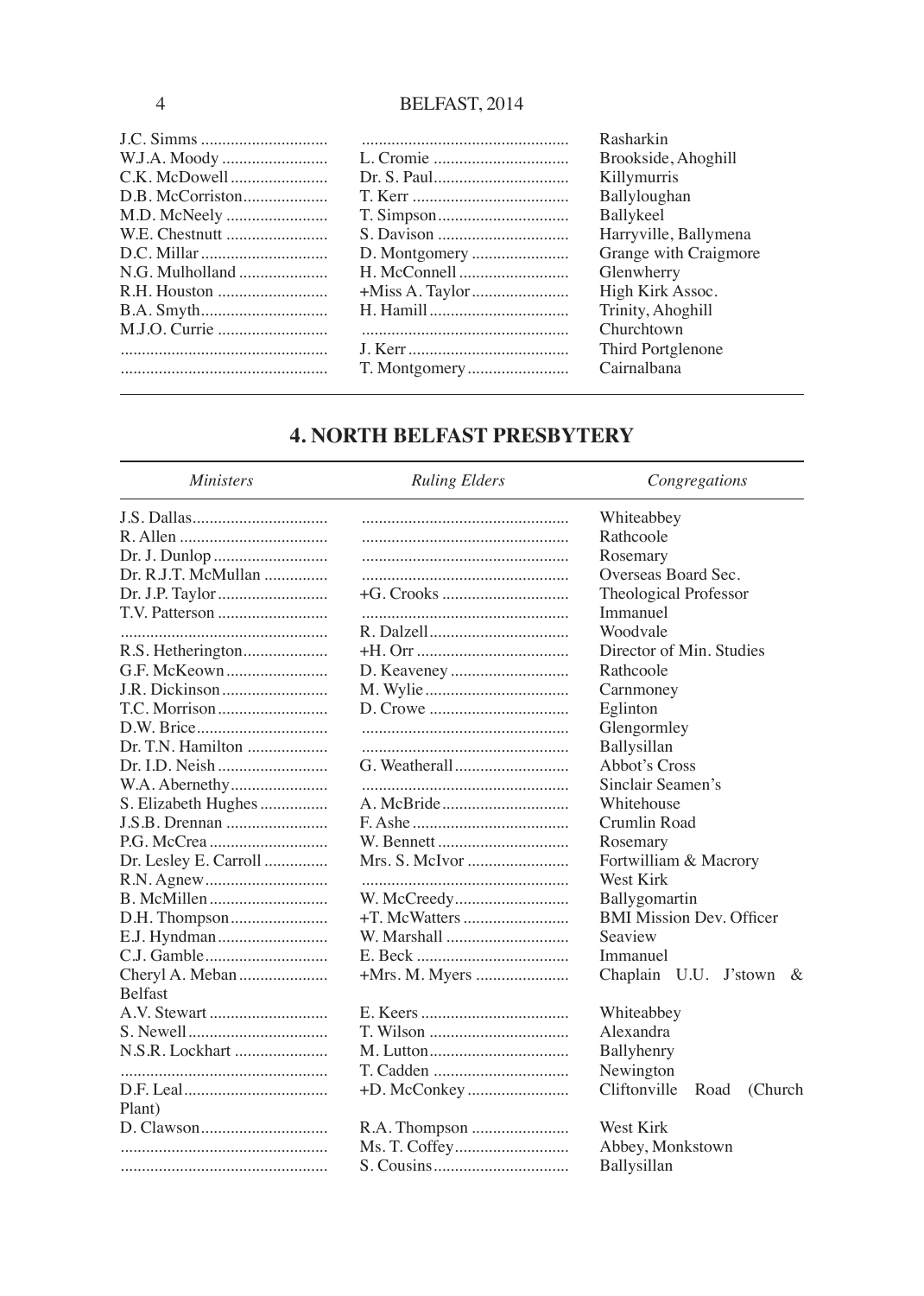### **5. SOUTH BELFAST PRESBYTERY**

| <b>Ministers</b>      | <b>Ruling Elders</b> | Congregations                 |
|-----------------------|----------------------|-------------------------------|
| Dr. J.C. McCullough   |                      | Theological Professor         |
| Dr. D.J. McKelvey     |                      | Fisherwick                    |
| W.P.H. Erskine        |                      | Windsor                       |
|                       |                      | Newtownbreda                  |
| Dr. M. Ruth Patterson |                      | <b>Restoration Ministries</b> |
|                       |                      | Gt. Victoria Street           |
|                       |                      | Ulsterville                   |
|                       |                      | Cooke Centenary               |
|                       | J. Hamilton          | Saintfield Road               |
|                       | Mrs. E. Browne       | <b>Townsend Street</b>        |
|                       |                      | <b>Belvoir</b>                |
|                       |                      | Chaplain City Hospital        |
|                       |                      | Chaplain R.V.H.               |
| Dr. W.G. Campbell     |                      | Theological Professor         |
|                       |                      | <b>Fitzroy Avenue</b>         |
|                       |                      | Taughmonagh (Ch. Ext.)        |
|                       |                      | Lowe Memorial (Finaghy)       |
|                       |                      | Youth Link NI                 |
|                       | Mrs. C. Pollock      | Newtownbreda                  |
|                       |                      | Ballycairn                    |
|                       |                      | QUB Chaplain, Dean of         |
|                       |                      | Residence, Derryvolgie        |
|                       |                      | Dunmurry                      |
| Kathryn H. Viner      |                      | Malone                        |
|                       |                      | Fisherwick                    |
|                       |                      | Richview                      |
|                       |                      | McCracken Memorial            |

### **6. EAST BELFAST PRESBYTERY**

| <i>Ministers</i> | <b>Ruling Elders</b> | Congregations         |
|------------------|----------------------|-----------------------|
| J.M. Maddock     |                      | Carryduff             |
|                  |                      | Cooke Centenary       |
|                  |                      | <b>Stormont</b>       |
|                  |                      | Dundonald             |
| Dr. H.A. Dunlop  |                      | Knock                 |
|                  |                      | Ravenhill             |
|                  |                      | Orangefield           |
|                  |                      | Missionary            |
|                  |                      | Tullycarnet           |
|                  |                      | Missionary            |
|                  |                      | Theological Professor |
| J.N.I. McNeely   |                      | <b>First Holywood</b> |
|                  |                      | <b>Belmont</b>        |
|                  |                      | St. Andrew's          |
|                  |                      | Chaplain Marie Curie  |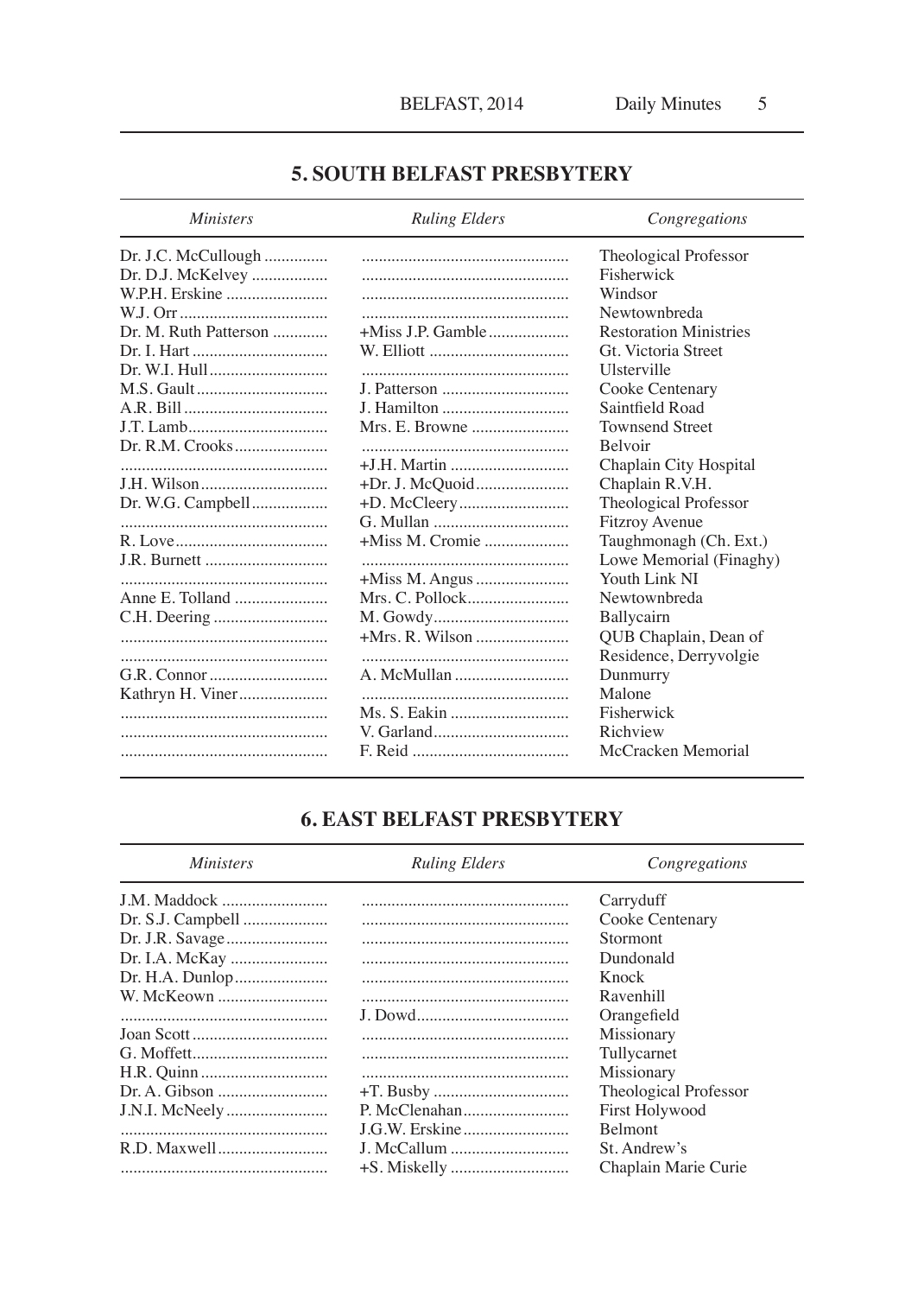|               |                  | Bloomfield               |
|---------------|------------------|--------------------------|
| W.S. Marrs    |                  | B.M.O. Secretary         |
| A.C. Rankin   |                  | <b>Stormont</b>          |
|               |                  | Mersey Street            |
| P.T. Dalzell  |                  | Cregagh                  |
| M.R. Burnside |                  | Castlereagh              |
| N.S. Harrison |                  | High Street, Holywood    |
| S.P. Moore    |                  | Gilnahirk                |
| D.T. Moore    |                  | Knock                    |
|               |                  | McQuiston Mem.           |
| J.R. Lambe    |                  | Mountpottinger           |
| W.M. Brown    | T. McCullough    | Granshaw                 |
| D. Rankin     |                  | Strand                   |
| W.A. McCully  |                  | Dundonald                |
| M. Gibson     |                  | Westbourne               |
| C. Burcombe   |                  | Mersey Street            |
| C. Ebbinghaus |                  | Kirkpatrick Mem.         |
| W.G. Hamilton |                  | Tullycarnet              |
|               |                  | Christ Church, Dundonald |
| B.J. Walker   |                  | Knock Assoc.             |
| G. Fowles     |                  | Ravenhill                |
|               | Mrs. M. Anderson | Garnerville              |
|               |                  |                          |

### **7. CARRICKFERGUS PRESBYTERY**

| <i>Ministers</i>        | <b>Ruling Elders</b> | Congregations            |
|-------------------------|----------------------|--------------------------|
|                         |                      | Greenisland              |
|                         |                      | Ballylinney              |
|                         |                      | Downshire, Carrickfergus |
|                         |                      | Greenisland              |
|                         |                      | Ballyclare               |
|                         |                      | Second Islandmagee       |
|                         |                      | Woodlands                |
|                         | +N. Carmichael       | Deputy Clerk             |
| R.J. McCullough         |                      | Loughmorne               |
|                         |                      | Woodburn                 |
| T.R. Graham             | Mrs. S. Donald       | Joymount                 |
|                         |                      | First Larne              |
| Gabrielle A.J. Farquhar |                      | Ballycarry               |
| G.W.M. Glasgow          |                      | Gardenmore               |
|                         |                      | Whitehead                |
|                         |                      | First Carrickfergus      |
|                         |                      | Ballynure                |
| <b>J.E. McDowell</b>    |                      | Ballylinney              |
| Heather M. Rendell      |                      | Chaplain to Forces       |
|                         | A. MacQuarrie        | First Islandmagee        |
|                         |                      | Cairncastle              |
|                         |                      | Craigy Hill              |

### $\sqrt{6}$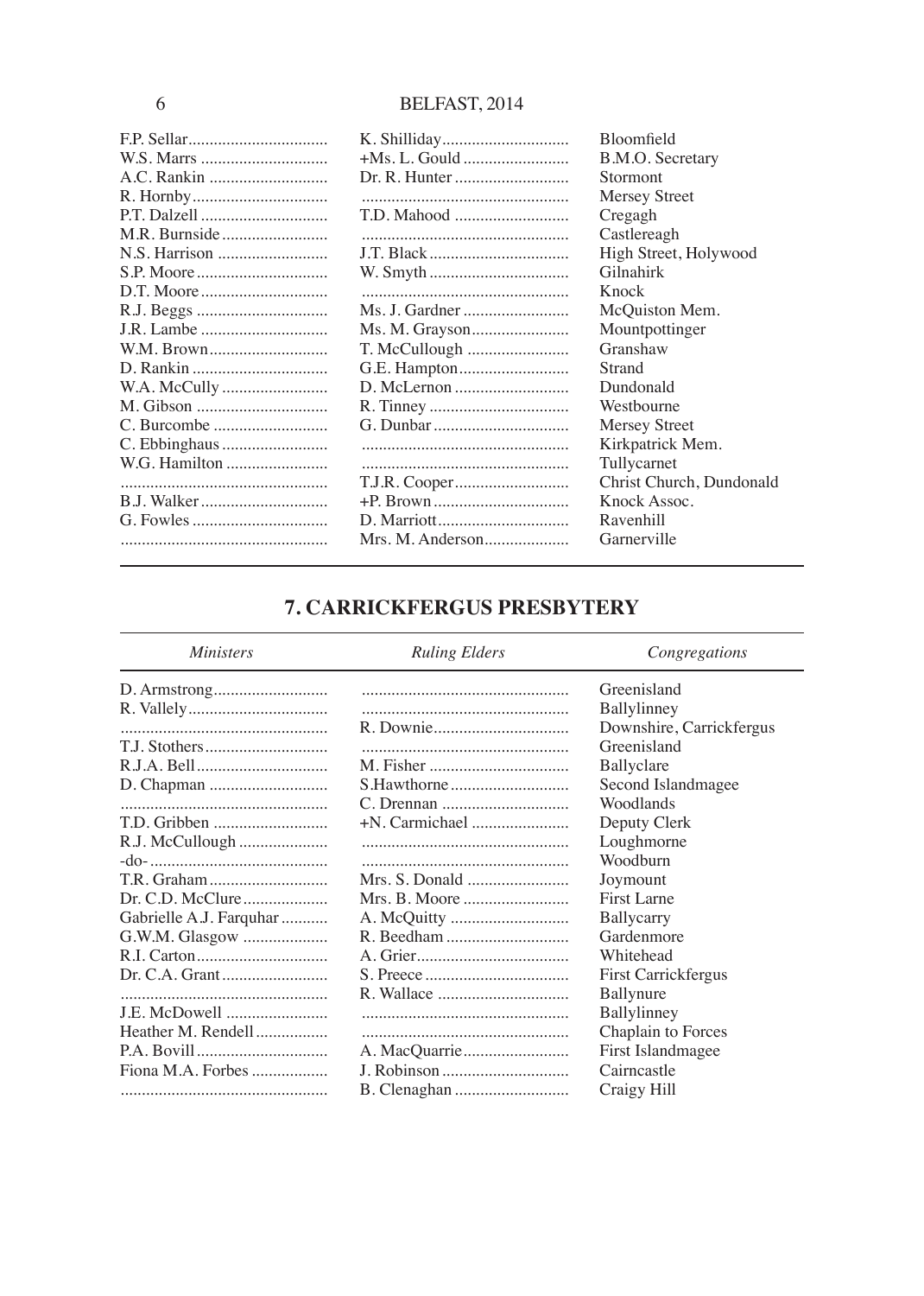### **8. COLERAINE & LIMAVADY PRESBYTERY**

| <i>Ministers</i>      | <b>Ruling Elders</b> | Congregations              |
|-----------------------|----------------------|----------------------------|
| Dr. W.W. Porter       |                      | Moneydig                   |
|                       |                      | New Row, Coleraine         |
|                       |                      | Macosquin                  |
| Dr. R.N. Gordon       |                      | Missionary                 |
| J. Clarke             |                      | Balteagh; Bovevagh         |
| S.J. Millar           |                      | Hazelbank                  |
| Dr. D. Clarke         |                      | Terrace Row, Coleraine     |
| W.I. Hunter           |                      | Ballywatt                  |
|                       |                      | First Garvagh              |
| J.A. McCaughan        |                      | <b>First Dunboe</b>        |
| T.J. McCormick        |                      | First Kilrea               |
|                       |                      | Boveedy                    |
| J.A. Kirkpatrick      |                      | Portrush                   |
|                       | J.A. Cassells        | <b>First Coleraine</b>     |
|                       |                      | Main St., Garvagh          |
|                       |                      | Killaig                    |
| R.S. McMullan         |                      | New Row, Coleraine         |
| Dr. C. Glass          |                      | Dungiven                   |
|                       |                      | Largy                      |
|                       |                      | Ballyrashane               |
|                       |                      | Aghadowey                  |
|                       |                      | Crossgar                   |
| A.W.T. Brown          | Dr. I. Hadden        | Terrace Row, Coleraine     |
| J.A. Noble            |                      | Balteagh                   |
|                       |                      | Bovevagh                   |
| Dr. S.D.H. Williamson |                      | Ballywillan                |
| J. Coulter            |                      | Ballysally & U.U. Chaplain |
|                       |                      | Portstewart                |
| C.J. Aitcheson        | Miss H. McSparran    | Castlerock                 |
|                       |                      | Second Limavady            |
|                       |                      | Myroe                      |
|                       |                      | Burnside                   |
| S.A. McCracken        |                      | Drumachose                 |
|                       |                      | Derramore                  |
|                       |                      | Second Dunboe              |
|                       | A. Crowe             | Ringsend                   |
| M.E. Donald           |                      | First Garvagh              |
| T.A.S. Graham         |                      | Banagher                   |
| R.J. Collins          |                      | Ballywatt                  |
| S. Morrow             |                      | Moneydig                   |
|                       | D. Woods             | Second Kilrea              |
|                       |                      |                            |

### 9. DERRY & DONEGAL PRESBYTERY

| <i>Ministers</i> | <b>Ruling Elders</b> | Congregations          |
|------------------|----------------------|------------------------|
|                  |                      | Faughanyale; Gortnessy |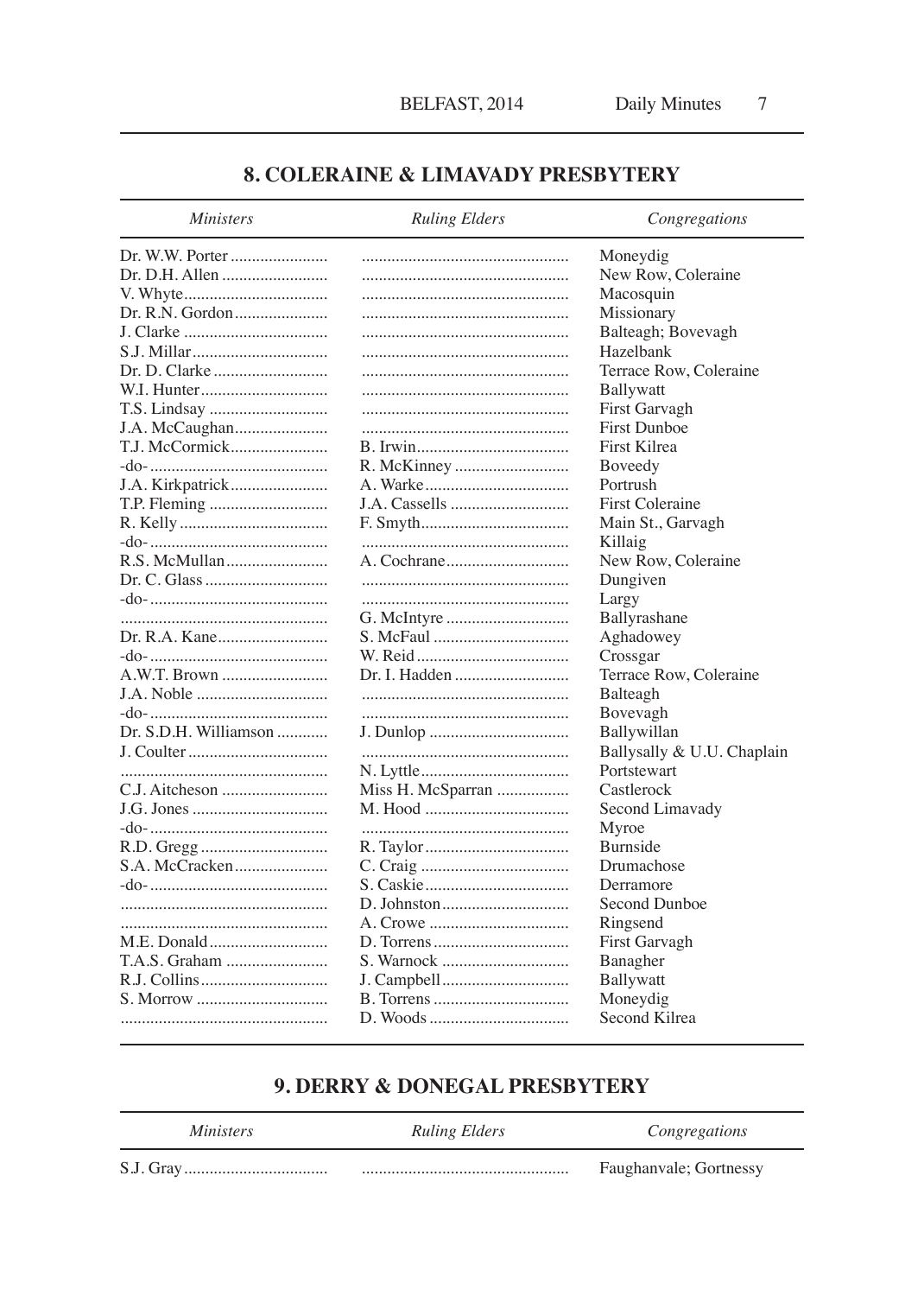|                    |                   | Waterside; Fahan          |
|--------------------|-------------------|---------------------------|
|                    |                   | Ebrington; Inch           |
|                    |                   | Moville; Greenbank        |
| J.K. McCormick     |                   | Second Derry              |
|                    |                   | (Strand & Buncrana); Burt |
|                    |                   | Glendermott               |
|                    |                   | Kilfennan                 |
|                    |                   | First Derry & Claremont   |
|                    |                   | Donemana                  |
| Dr. B. Brown       |                   | Raphoe & Ballindrait      |
| Dr. T.R. Buick     |                   | Carlisle Road             |
|                    |                   | Crossroads                |
| J.L. Blair         | R. Ussher         | Faughanvale               |
| A.J.A. Rosborough  |                   | Ballyarnett               |
|                    |                   | Knowhead                  |
| S.J. Richmond      | V. McKean         | Donegal                   |
|                    | Mrs. A. Chambers  | Stranorlar                |
|                    | A. Rowan          | Ebrington                 |
|                    | Dr. C. Hamilton   | Waterside                 |
|                    | J. Lamberton      | Fahan                     |
|                    |                   | Ballykelly                |
|                    | N. Rogers         | Kilmacrennan              |
|                    | W. Watson         | Strabane                  |
|                    | J. Hamilton       | Ray                       |
|                    | R. Crockett       | Newtowncunningham         |
|                    | M. Robinson       | Ballylennon               |
|                    |                   | St. Johnston              |
| M.F. Russell       | Mrs. E. Patterson | Leckpatrick               |
| Janice M. Browne   |                   | Fannet                    |
|                    |                   | Milford                   |
|                    |                   | Rathmullan                |
|                    |                   | Letterkenny               |
| M.W.J. McKeown     |                   | Kilfennan Assistant       |
| S.W.K. Glendinning |                   | Carndonagh                |
|                    |                   | Malin                     |
|                    |                   | Greenbank                 |
|                    |                   | Moville                   |
| K.H. Hibbert       | Mrs. J. Pollock   | Cumber                    |
|                    | J. McFarland      | Upper Cumber              |
|                    |                   | Gortnessy                 |
|                    |                   | Dunfanaghy                |
|                    | J. Buchanan       | Burt                      |
|                    | Ms. E. Davis      | Magheramason              |
|                    |                   |                           |

### **10. DOWN PRESBYTERY**

| <i>Ministers</i>            | <b>Ruling Elders</b> | Congregations                                                                           |
|-----------------------------|----------------------|-----------------------------------------------------------------------------------------|
| R.McM. Mackay<br>B.A. Small |                      | <b>First Saintfield</b><br><b>First Comber</b><br>Second Comber<br>Carryduff<br>Raffrey |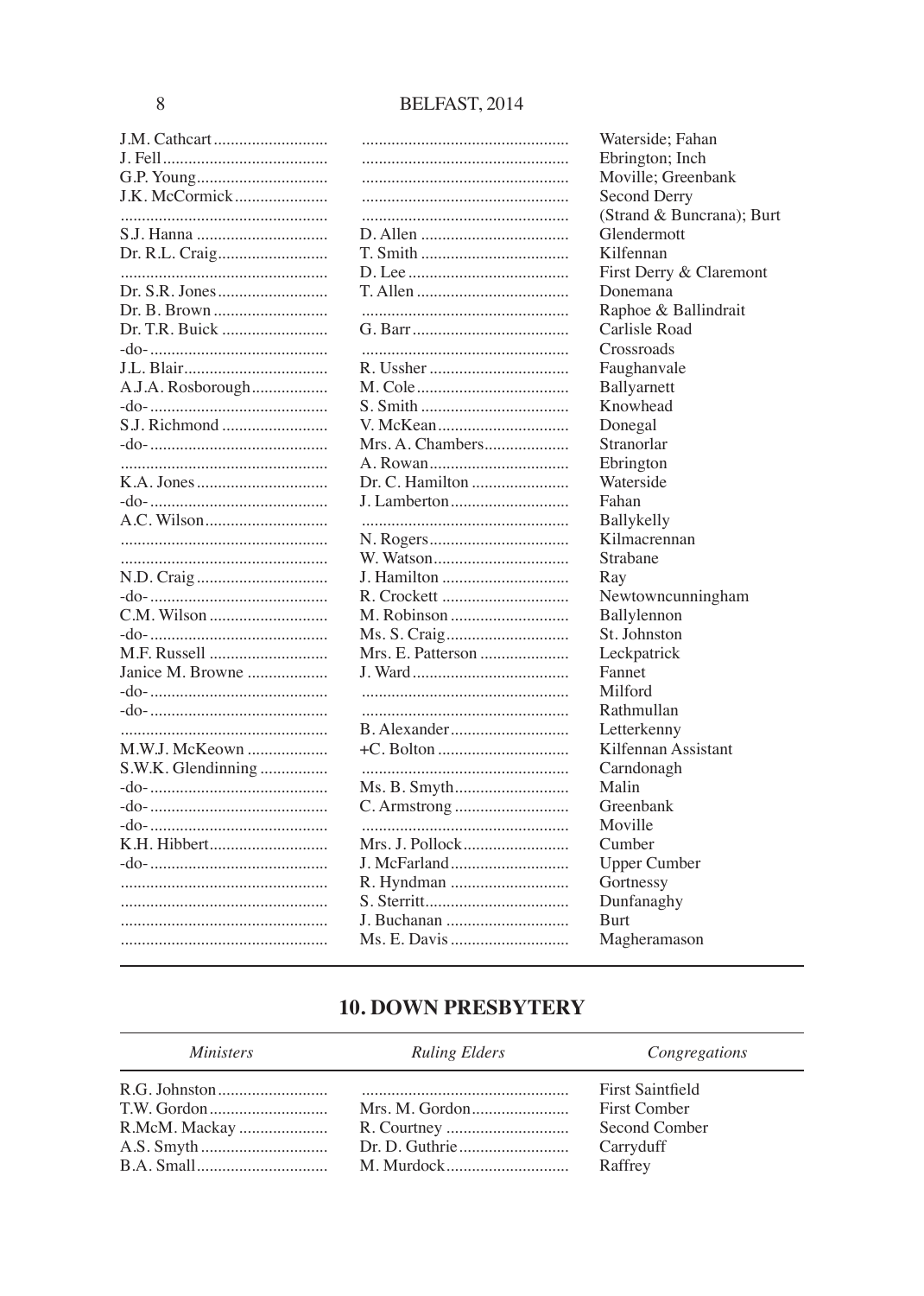| D.M. Spratt      |               | Kilmore             |
|------------------|---------------|---------------------|
|                  |               | Youth Link NI       |
| Dr. B.C.G. Black |               | Ballygowan          |
| R.J. Hyndman     |               | Trinity, Boardmills |
|                  |               | Magherahamlet       |
| R.I. Abraham     |               | Lissara             |
|                  |               | Clough              |
|                  |               | Seaforde            |
| W.H. Higgins     |               | First Killyleagh    |
|                  |               | Second Killyleagh   |
|                  |               | Edengrove           |
|                  |               | Downpatrick         |
|                  |               | Ardglass            |
|                  | Dr. T. Morrow | First Ballynahinch  |
|                  |               |                     |

### **11. DROMORE PRESBYTERY**

**Ministers** 

**Ruling Elders** 

 $Congregations$ 

|                       |             | Harmony Hill, Lambeg      |
|-----------------------|-------------|---------------------------|
|                       |             | First Lisburn             |
|                       |             | Cargycreevy & Loughaghery |
|                       |             | Clerk of Assembly         |
|                       |             | Sloan Street, Lisburn     |
|                       |             | B.B.C.                    |
| Dr. W.T.J. Richardson |             | Hillhall                  |
|                       |             | Elmwood                   |
|                       |             | Second Dromara            |
|                       |             | Hillsborough              |
|                       |             | Harmony Hill, Lambeg      |
|                       |             | Railway St. Lisburn       |
|                       |             | First Lisburn             |
|                       |             | <b>B.M.I.</b> Secretary   |
|                       |             | <b>First Dromara</b>      |
|                       |             | Moira                     |
|                       |             | <b>First Dromore</b>      |
|                       |             | Banbridge Road, Dromore   |
|                       |             | Drumbo                    |
|                       |             | St. Columba's, Lisburn    |
|                       |             | Maze                      |
|                       |             | Ballinderry               |
|                       |             | Legacurry                 |
|                       |             | Prison Chaplain           |
|                       |             | Elmwood                   |
|                       |             | Magheragall               |
|                       |             | Second Dromara            |
|                       |             | Chaplain to Forces        |
|                       |             | Hillhall                  |
|                       |             | Drumlough                 |
|                       |             | Anahilt                   |
|                       | M. Douglas  | Cargycreevy               |
|                       | J. McDowell | Sloan Street, Lisburn     |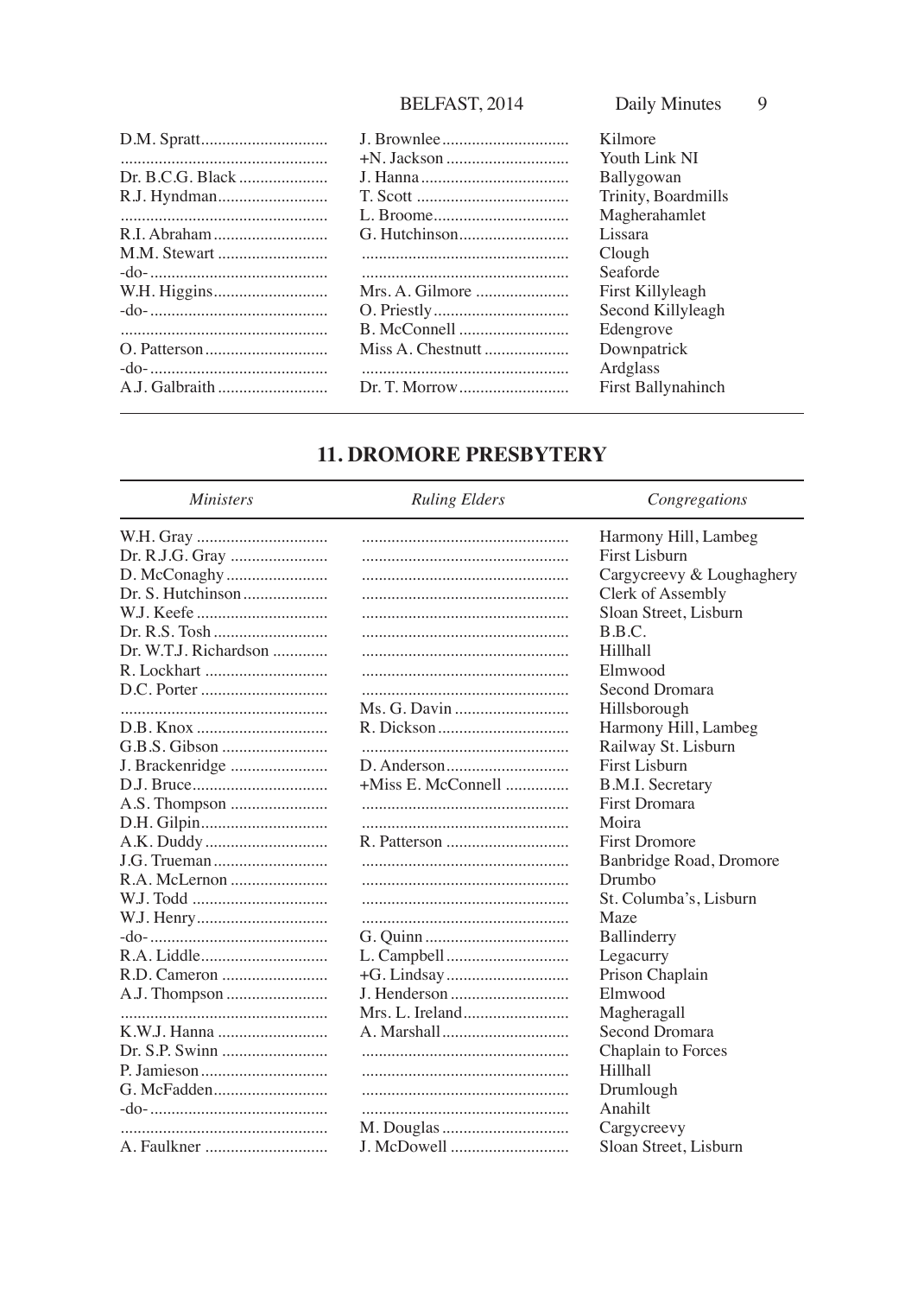### **12. DUBLIN & MUNSTER PRESBYTERY**

| <i>Ministers</i>         | <b>Ruling Elders</b> | Congregations             |
|--------------------------|----------------------|---------------------------|
|                          |                      | Abbey                     |
|                          |                      | Drogheda & Ervey          |
|                          |                      | Galway & Ballinasloe      |
|                          |                      | Lucan                     |
|                          | H. Moreland          | Trinity, Cork             |
|                          |                      | Aghada                    |
| J.D. Woodside            |                      | Drogheda                  |
|                          |                      | Christ Church, Sandymount |
| C. Mary Hunter           | Ms. J. Binnie        | Christ Church, Rathgar    |
|                          |                      | Athy                      |
|                          | T. Gilliam           | Maynooth                  |
| Dr. S. Mawhinney         | Dr. M. Carson        | Adelaide Road             |
|                          |                      | Abbey, Dublin             |
|                          |                      | Kilkenny                  |
| Lorraine Kennedy-Ritchie |                      | Clontarf & Scots          |
|                          |                      | Corboy                    |
|                          |                      | Mullingar                 |
|                          |                      | Mountmellick              |
|                          |                      | Tullamore                 |
|                          |                      | Dun Laoghaire             |
|                          |                      | Arklow                    |
|                          |                      | Donabate (Church Plant)   |
|                          | Ms. M. McKenna       | Howth & Malahide          |
|                          |                      | Galway                    |
| Mark Proctor             |                      | <b>Naas</b>               |
|                          |                      | Enniscorthy               |
|                          |                      | Wexford                   |
|                          |                      | Christ Church, Limerick   |
|                          |                      | Greystones                |
|                          |                      | St. Andrew's, Blackrock   |

### **13. IVEAGH PRESBYTERY**

| Ruling Elders | Congregations          |
|---------------|------------------------|
|               | Glascar; Donaghmore    |
|               | Bannside               |
|               | Ballydown; Katesbridge |
|               | Newcastle              |
|               | Glascar; Donaghmore    |
|               | Tandragee              |
|               | Donacloney             |
|               | <b>Newmills</b>        |
|               | Loughbrickland         |
|               | Scarva                 |
|               | <b>Bannside</b>        |
|               | Garvaghy               |
|               |                        |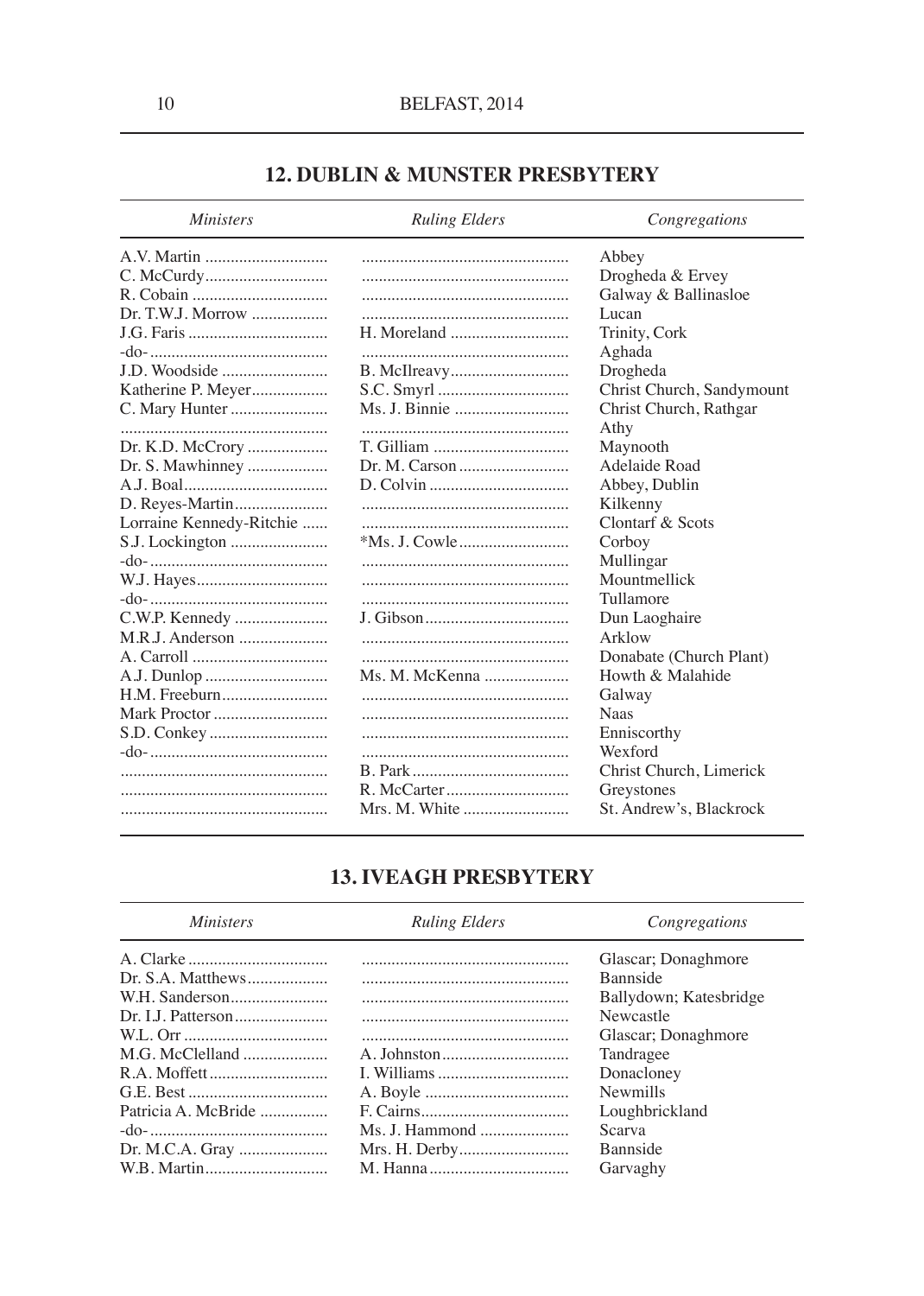### BELFAST, 2014 Daily Minutes 11

|                 | Anaghlone                  |
|-----------------|----------------------------|
|                 | Drumgooland                |
|                 | Kilkinamurry               |
|                 | Castlewellan               |
|                 | Leitrim                    |
| T.P. McCullough | Ballyroney                 |
|                 | Drumlee                    |
| R. McKibbin     | Glascar                    |
|                 | Donaghmore                 |
| J.L. Rutherford | Ballydown                  |
|                 | Tullylish                  |
|                 | Gilford                    |
| T.T. Boyd       | <b>First Rathfriland</b>   |
| Seamus Burke    | Second & Third Rathfriland |
|                 | Magherally                 |
|                 | Scarva St., Banbridge      |
|                 |                            |

### **14. MONAGHAN PRESBYTERY**

| <i>Ministers</i>     | <b>Ruling Elders</b> | Congregations               |
|----------------------|----------------------|-----------------------------|
|                      |                      | First Ballybay; Second      |
|                      |                      |                             |
| Ballybay; Rockcorry; |                      |                             |
| Drumkeen             |                      |                             |
|                      |                      |                             |
| Dr. R.B. Savage      |                      | Kells; Ervey                |
|                      |                      | First Bailieborough         |
|                      |                      | Corraneary                  |
|                      |                      | Trinity, Bailieborough      |
|                      |                      | Dundalk & Castlebellingham; |
|                      |                      | Carlingford                 |
| G. Jean Mackarel     |                      | Drumkeeran                  |
|                      |                      | Killeshandra                |
|                      | Ms. D. Allison       | Cavan                       |
|                      |                      | <b>Bellasis</b>             |
|                      |                      | Clones                      |
|                      | E. Mackarel          | Stonebridge                 |
|                      |                      | Ballyhobridge               |
|                      |                      | <b>Newbliss</b>             |
|                      |                      | <b>First Castleblayney</b>  |
|                      |                      | Frankford                   |
|                      |                      | Corvally                    |
|                      |                      | Ervey                       |
| T.D. Hagan           |                      | Middletown                  |
|                      |                      | <b>Clontibret</b>           |
| W.J.A. Buchanan      |                      |                             |
|                      |                      | First Ballybay              |
|                      | Ms. J. Rowlands      | Second Ballybay             |
|                      |                      | Rockcorry                   |
|                      |                      | Drumkeen                    |
|                      |                      | First Monaghan              |
|                      |                      | Smithborough                |
| Molly Deatherage     |                      | Ballina                     |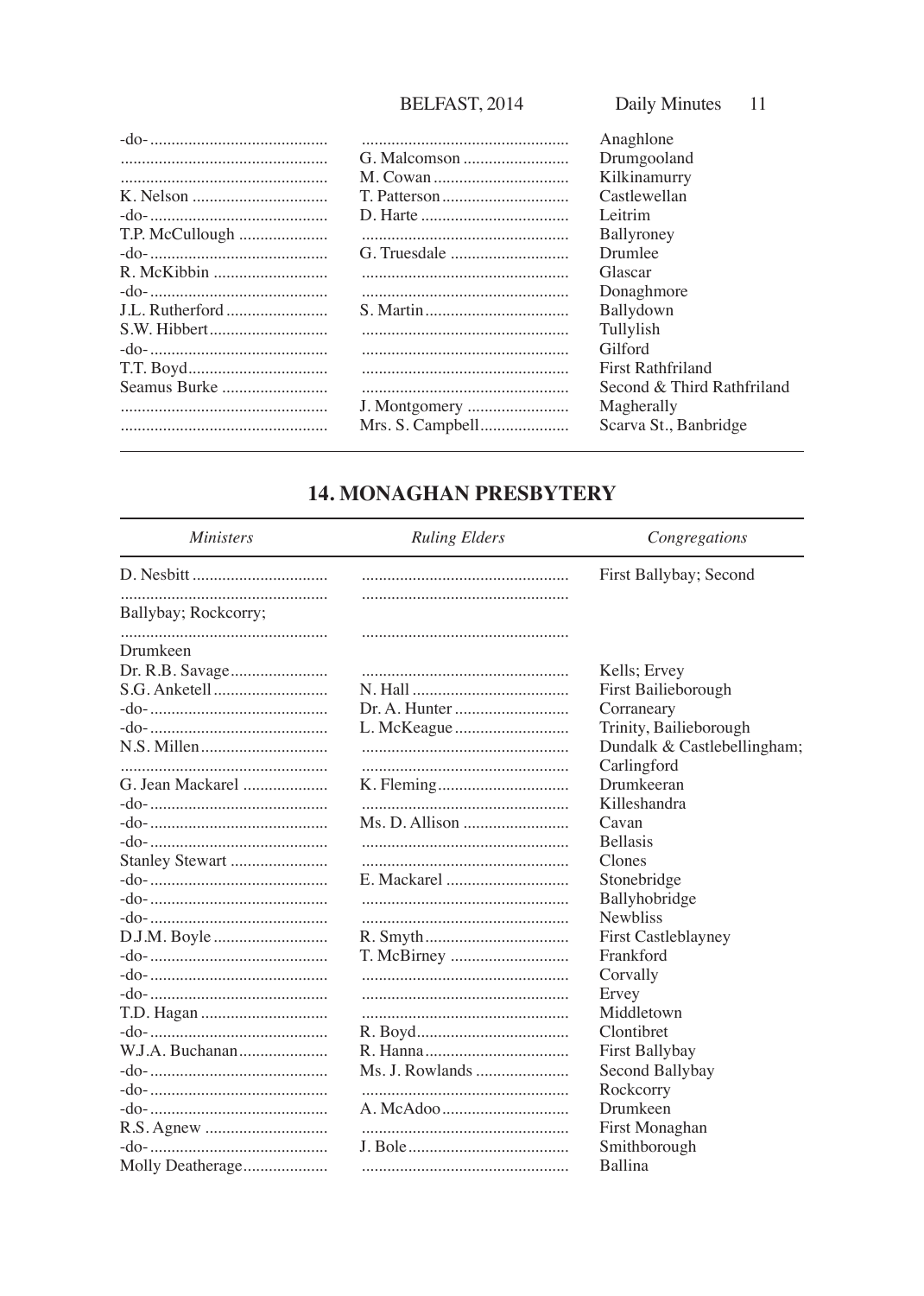|                                                        | Killala          |
|--------------------------------------------------------|------------------|
|                                                        | Ballymote        |
|                                                        | Drum             |
|                                                        | Cootehill        |
|                                                        | Kilmount         |
|                                                        | Dundalk &        |
|                                                        | Castlebellingham |
|                                                        | Carlingford      |
|                                                        | Ballyalbany      |
| $D.$ Russell $\ldots$ . $\ldots$ . $\ldots$ . $\ldots$ | Glennan          |
|                                                        |                  |

### **15. NEWRY PRESBYTERY**

| <i>Ministers</i> | <b>Ruling Elders</b> | Congregations                |
|------------------|----------------------|------------------------------|
|                  |                      | Cremore; Tyrone's Ditches    |
|                  |                      | Annalong                     |
|                  |                      | <b>First Newry</b>           |
|                  |                      | First Drumbanagher; J'pass   |
|                  |                      | Kingsmills                   |
|                  |                      | Mourne                       |
|                  |                      | Second N'hamilton            |
|                  |                      | Creggan                      |
|                  |                      | Kilkeel                      |
|                  |                      | Clarkesbridge & First        |
|                  |                      | Newtownhamilton              |
|                  |                      | Garmany's Grove              |
|                  |                      | McKelvey's Grove             |
| J.K.A. McIntyre  |                      | <b>Bessbrook</b>             |
|                  |                      | Downshire Rd., Newry         |
|                  |                      | <b>Brookvale</b>             |
|                  |                      | Ryans                        |
|                  | T. Lockhart          | First, Second Markethill     |
|                  |                      | Tullyallen                   |
|                  |                      | Mountnorris                  |
|                  |                      | Mourne Assoc.                |
|                  |                      | Cremore                      |
|                  |                      | Poyntzpass                   |
|                  |                      | Fourtowns                    |
|                  |                      | <b>First Newry Assistant</b> |
|                  |                      | Warrenpoint                  |
|                  |                      | Rostrevor                    |

### **16. OMAGH PRESBYTERY**

### **Ministers**

### **Ruling Elders**

Congregations

|  | First Castlederg; Killeter |
|--|----------------------------|
|  | Fintona; B'nahatty &       |
|  | Creevan                    |
|  | <b>Sixmilecross</b>        |
|  | Clogherney                 |
|  |                            |

12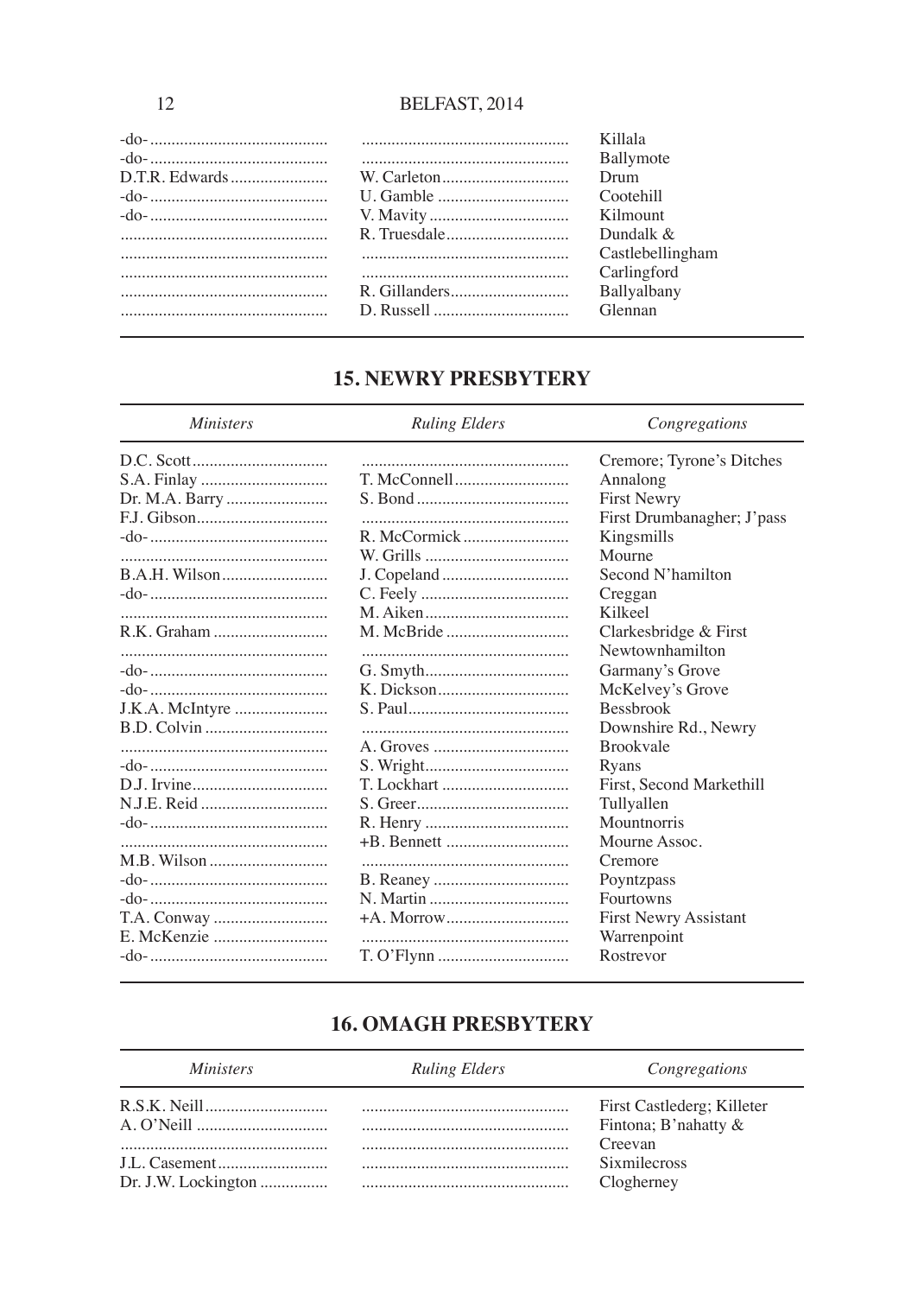| J.F. Murdoch    | .      |
|-----------------|--------|
| J.T. Williamson | .      |
| I.T. McKee      | Dr. C. |
|                 | D. All |
|                 | .      |
|                 | J. Moo |
|                 | .      |
| W.D. Cupples    | .      |
| R.B. Thompson   | .      |
|                 | .      |
|                 | .      |
| C.F.D. Clements | F. Mcl |
|                 | N. Ba: |
|                 | .      |
|                 | .      |
| J.H. Hanson     | L. Key |
|                 | W. Ne  |
|                 | R. Do  |
|                 | .      |
|                 | C. Mo  |
|                 | W. Mi  |
| R.A. Campbell   | J. Smi |
|                 | R. Mu  |
|                 | J. Bax |
|                 |        |
|                 | A. Ad  |
|                 | D. You |
|                 | C. Ano |
| N.R.A. Cooper   | .      |
|                 | S. Son |
|                 | Miss A |
| Jonathan Cowan  | .      |
|                 | .      |
| R.S.G. Beacom   | A. Mu  |
|                 | .      |
|                 | .      |
|                 | Miss.  |
|                 | W. Ke  |
|                 | K. Cle |
| Linda Keys      | N.C. N |
|                 | .      |
|                 | N. Mc  |
|                 | C. Car |
|                 | Dr.C.  |
|                 | M. Bu  |
|                 | N. Roi |

|                   | fiifst U       |
|-------------------|----------------|
|                   | Urney;         |
|                   | Aughn          |
|                   | Ballyn         |
|                   | Cloghe         |
|                   | Trinity        |
|                   | Gillyge        |
|                   | Ennisk         |
|                   | Badon          |
|                   | Corricl        |
|                   | Glenel         |
|                   | Irvines        |
|                   | Pettigo        |
|                   | Tempo          |
|                   | Ballyg         |
|                   | Drome          |
| W. Nethery        | Drumq          |
|                   | Finton         |
|                   | Ballyn         |
|                   | Ardstra        |
| W. Millar         | Dougla         |
|                   | Cloghe         |
| R. Mulligan       | Glenho         |
|                   | Newto          |
|                   | Gortin         |
|                   | First C        |
|                   | Killete        |
|                   | Ballyg         |
| S. Somerville     | Ballyre        |
|                   | First O        |
|                   | Mount          |
|                   | Druml          |
|                   | Lisbell        |
|                   | Lisnas         |
|                   |                |
|                   | Magui<br>Newto |
| Miss. I. Anderson |                |
|                   | Sixmil         |
|                   | Cloghe         |
|                   | Seskin         |
|                   | Edend          |
| N. McMullan       | Urney          |
|                   | Sion           |
| Dr. C. McKibbin   | Cavan:         |
| M. Buchanan       | Second         |
|                   | Alt            |

First Omagh Sion acloy nagrane er; Glenhoy , Omagh ooley cillen ey k lly stown awley; Ballyreagh <sub>re</sub> uin a ahatty & Creevan aw as er  $\overline{\text{OV}}$ .<br>wnstewart astlederg  $\mathbf{r}$ awley eagh magh joy egagh law kea resbridge wnbutler ecross erney ore erry aleck d Castlederg

### **17. ROUTE PRESBYTERY**

#### **Ministers Ruling Elders** Congregations Dunluce Dr. A.W.G. Brown................... Ballycastle Trinity, Ballymoney Ballyweaney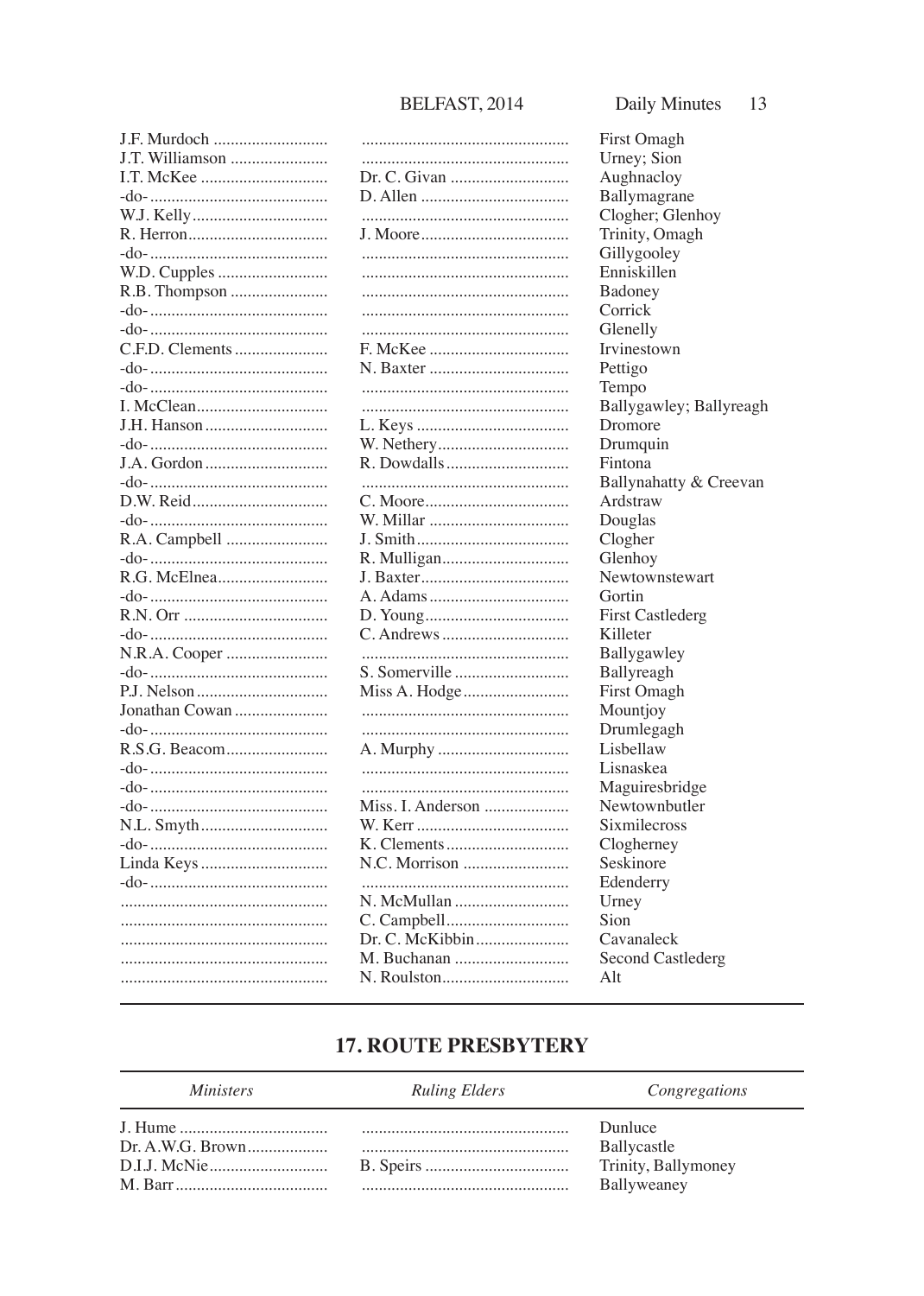|               |                  | <b>First Kilraughts</b> |
|---------------|------------------|-------------------------|
| D. Bannerman  |                  | Toberkeigh              |
| H.W. Mullan   |                  | Drumreagh               |
|               |                  | Dromore                 |
|               |                  | Dunluce                 |
| K.D.W. Crowe  |                  | <b>Bushvale</b>         |
| H.S.W. Cubitt |                  | St. James's, Ballymoney |
| R.W. Gaston   | Mrs. M. Campbell | Finvoy                  |
| K. Henderson  |                  | Ballyweaney             |
|               |                  | Armoy                   |
|               |                  | Ramoan                  |
| Wm. Harkness  |                  | Mosside                 |
|               |                  | Toberdoney              |
|               |                  | Ballycastle             |
|               |                  | Croaghmore              |
|               |                  | Garryduff               |
|               |                  | Dunloy                  |
| P. Douglas    |                  | Toberkeigh              |
| G.J. MacLean  |                  | <b>First Ballymoney</b> |
|               |                  | Dunluce                 |
|               |                  | Dervock                 |
|               |                  | <b>Bushmills</b>        |
|               |                  |                         |

### **18. TEMPLEPATRICK PRESBYTERY**

| <i>Ministers</i>     | <b>Ruling Elders</b> | Congregations              |
|----------------------|----------------------|----------------------------|
| W.D. Weir            |                      | Killead; Loanends          |
|                      |                      | <b>First Antrim</b>        |
|                      |                      | Randalstown O.C.           |
|                      |                      | Crumlin                    |
|                      |                      | Kilbride                   |
| Dr. L.S. Kirkpatrick |                      | Theological Professor      |
|                      |                      | Second Randalstown         |
|                      |                      | Second Donegore            |
|                      |                      | First Randalstown; Duneane |
|                      |                      | Crumlin                    |
| W.J. Murdock         |                      | Killead                    |
|                      |                      | Loanends                   |
| P.E. Dickinson       |                      | Muckamore                  |
|                      | Mrs. G. McCullagh    | <b>First Donegore</b>      |
|                      |                      | Greystone Road, Antrim     |
|                      |                      | <b>First Ballyeaston</b>   |
|                      |                      | <b>First Antrim</b>        |
|                      |                      | Templepatrick              |
|                      | Mrs. J. Robinson     | Second Ballyeaston         |
|                      |                      | Dundrod                    |
| Karen Campbell       |                      | Kilbride                   |
|                      |                      | Hydepark                   |
|                      |                      | Lylehill                   |
|                      |                      | <b>First Randalstown</b>   |

14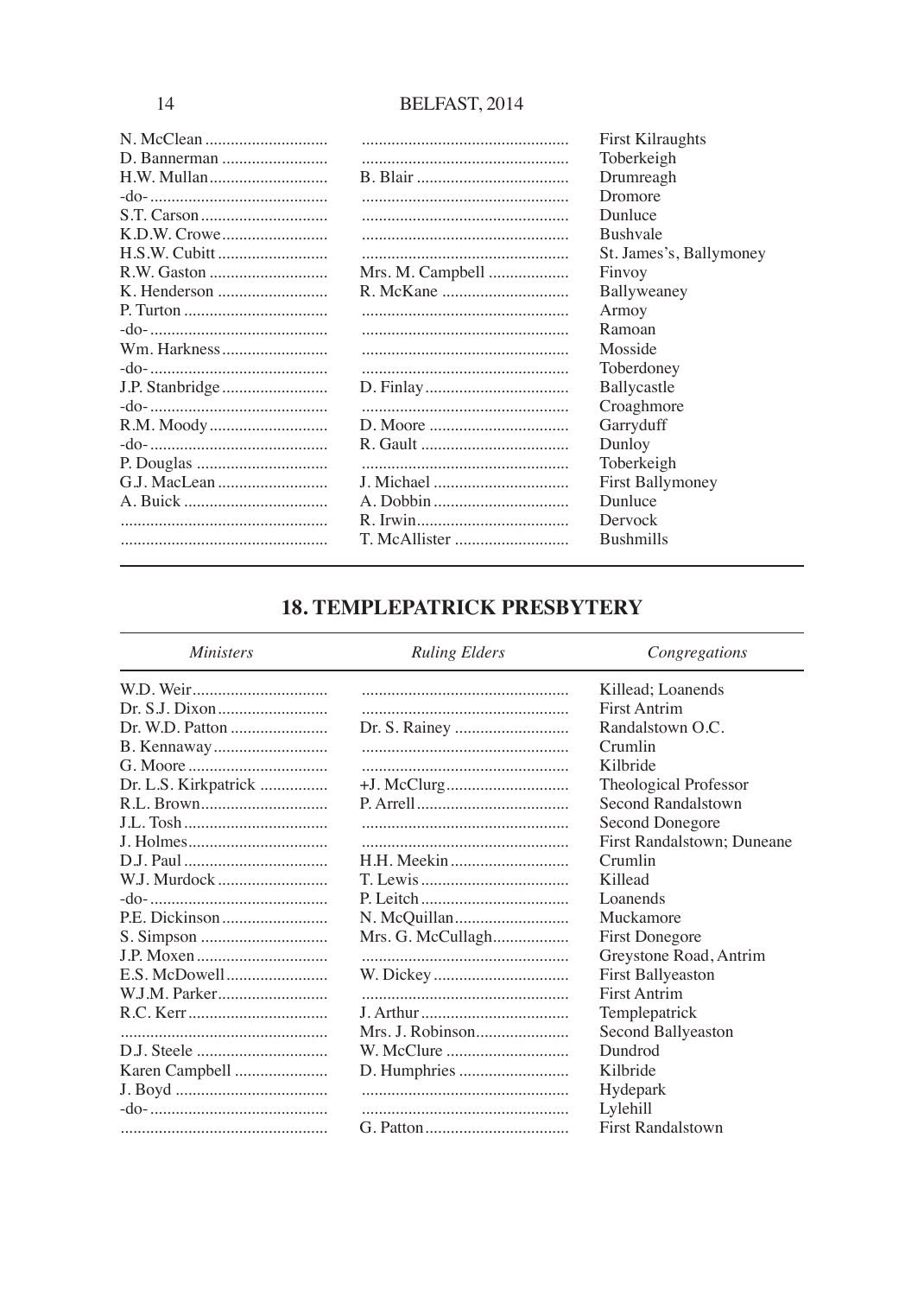### **19. TYRONE PRESBYTERY**

| <b>Ministers</b>   | <b>Ruling Elders</b> | Congregations             |
|--------------------|----------------------|---------------------------|
| Dr. A.R. Rodgers   |                      | Dungannon                 |
|                    |                      | Orritor & Claggan         |
| Dr. J.I. Thompson  |                      | <b>First Cookstown</b>    |
| J.W. Fleck         |                      | Upper; Lower Clonaneese   |
|                    |                      | Dungannon                 |
|                    |                      | Culnady                   |
|                    |                      | Swatragh                  |
| T.W.A. Greer       |                      | Molesworth, Cookstown     |
| Dr. K.O. Patterson |                      | Castledawson; Curran      |
|                    |                      | First Magherafelt         |
|                    |                      | Pomeroy                   |
|                    |                      | Sandholes                 |
| D.H. Brown         |                      | Castlecaulfield           |
|                    |                      | Eglish                    |
| J.E. Sloan         |                      | Bellaghy                  |
|                    |                      | Knockloughrim             |
| G.W.D. Stewart     |                      | Maghera                   |
|                    |                      | <b>Newmills</b>           |
|                    |                      | Carland                   |
| J.D. Montgomery    |                      | First Moneymore           |
|                    | Ms. S. McMenemy      | Second Moneymore          |
|                    | Mrs. A. Allingham    | Coagh                     |
|                    |                      | Ballygoney                |
|                    | M. Hyndman           | Saltersland               |
| W.I. Ferris        |                      | <b>First Stewartstown</b> |
|                    |                      | <b>Brigh</b>              |
|                    |                      | Albany                    |
|                    |                      | <b>Upper Clonaneese</b>   |
|                    |                      | Lower Clonaneese          |
|                    |                      | Tobermore                 |
|                    |                      | Draperstown               |
|                    |                      | Claggan                   |
|                    |                      | Castledawson              |
|                    |                      | Curran                    |
|                    |                      | Union Road, M'felt        |
|                    |                      | Lecumpher                 |
|                    |                      |                           |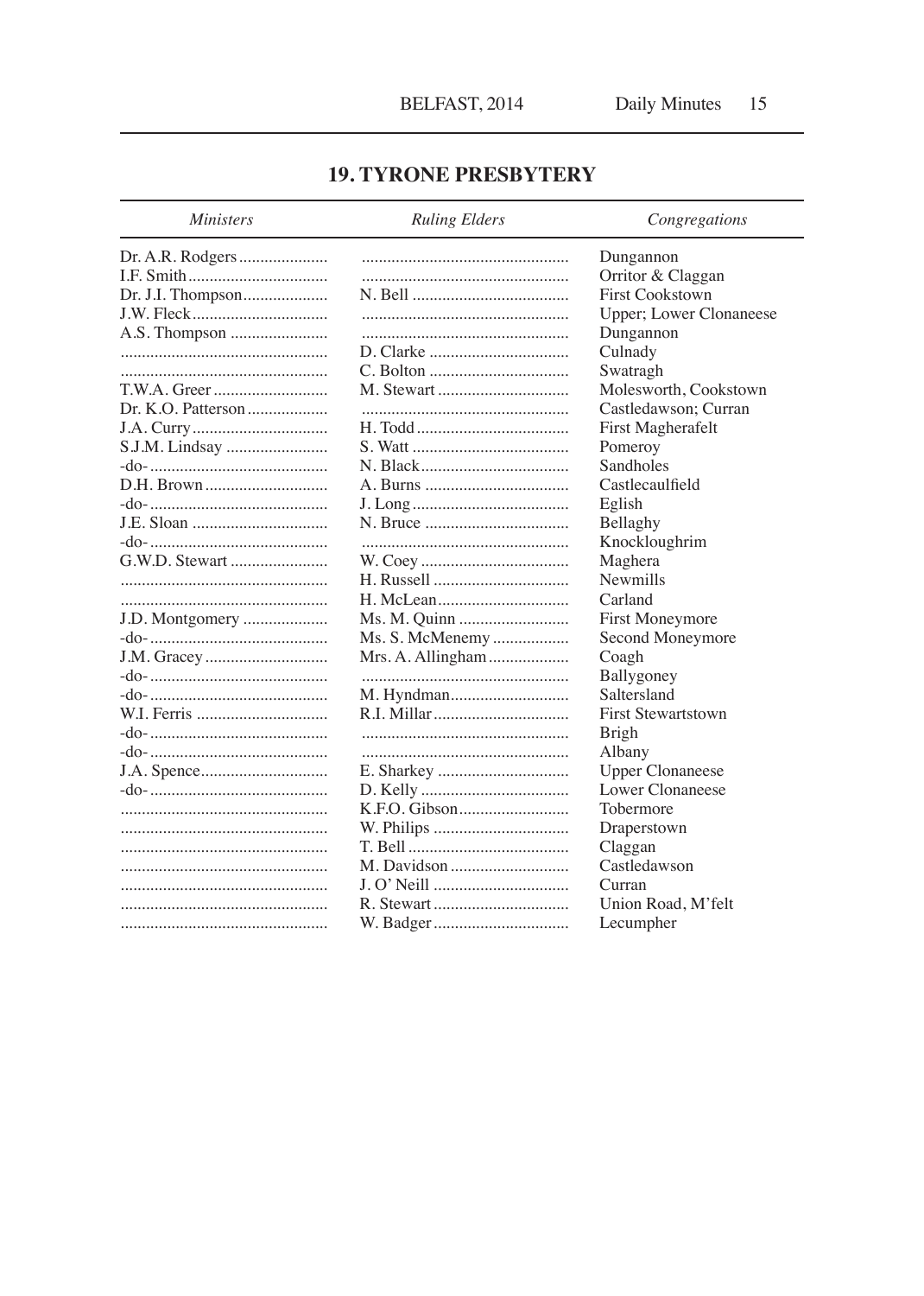### **TRUSTEES NOMINATIONS - CODE PAR. 97(h)(iv)**<br>linson Mrs M Guiler

Sir Bruce Robinson

**CLERK OF PRESBYTERY - CODE PAR. 97(h)(iii)**<br>M. Hampton S. Ferguson C.W.L. Graham

### **ELDERS OF ASSEMBLY - CODE PAR. 97(i), 107(a)**

Mrs. C. Barkley

**EX-OFFICIO MEMBERS OF ASSEMBLY - (CODE PAR. 127(2)(A))**<br>Mrs. P. Gray A.J. Spence Mrs. E. McLeod

Mrs. I. Younge

Mrs. P. Gray A.J. Spence Mrs. E. McLeod<br>
R. Tweed D. Povnton Mrs. E.A. Warder Mrs. E.A. Warden

### **CONVENERS AND SECRETARIES WHO ARE ELDERS –**

**CODE PAR. 97(h)(i)(ii)**

B. McCorriston

### L. Conway J. Hunter T. Finnegan<br>
T. R. Reid A. I. Rankin R. Campton A.J. Rankin R. Campton<br>Mrs. L. Wrav

**BUSINESS BOARD NOMINATIONS CODE PAR. 97(j)**<br>wford Miss D. Draffin Miss E. Whyte

Mrs. M. Crawford Miss D. Draffin Miss E. W<br>
Dr. C. Reid Dr. R. Hamilton E. Jardine

Dr. C. Reid Dr. R. Hamilton E. Jardine E. Jardine G. McConkey Mrs. S. Somerville L. Murray G. McConkey Mrs. S. Somerville<br>
J. Hayes W.H. Scott W.H. Scott

### **RETIRED MISSIONARIES WHO ARE ELDERS CODE PAR. 97(c)** Miss L. Wasson

### **RETIRED MISSIONARIES WHO ARE NOT ELDERS** Mrs. H. Quinn

### **CONVENERS AND SECRETARIES WHO ARE NOT ELDERS CODE PAR. 97 (H)(i)(ii)**<br>C. Knox

J. Livingstone

**DEACONESSES WHO ARE NOT ELDERS**<br>Mrs. M. Purdy Mrs. H M

Miss R. Irvine Mrs. M. Purdy Mrs. H McCracken<br>Mrs. E. Matthews Miss K. Spence Mrs. E. Matthews

### **RETIRED DEACONESSES AND WOMEN WORKERS**

Miss S. Swindle

## **LICENTIATES**

J.R. Abernethy-Barkley G.J. Ball A.M. Boreland D.R. Cromie S.D. Currie M.W. Dodds D.R. Cromie S.D. Currie M.W. Dod<br>S.M. Hamilton M.A. Johnston N.J. Kane

M.A. Johnston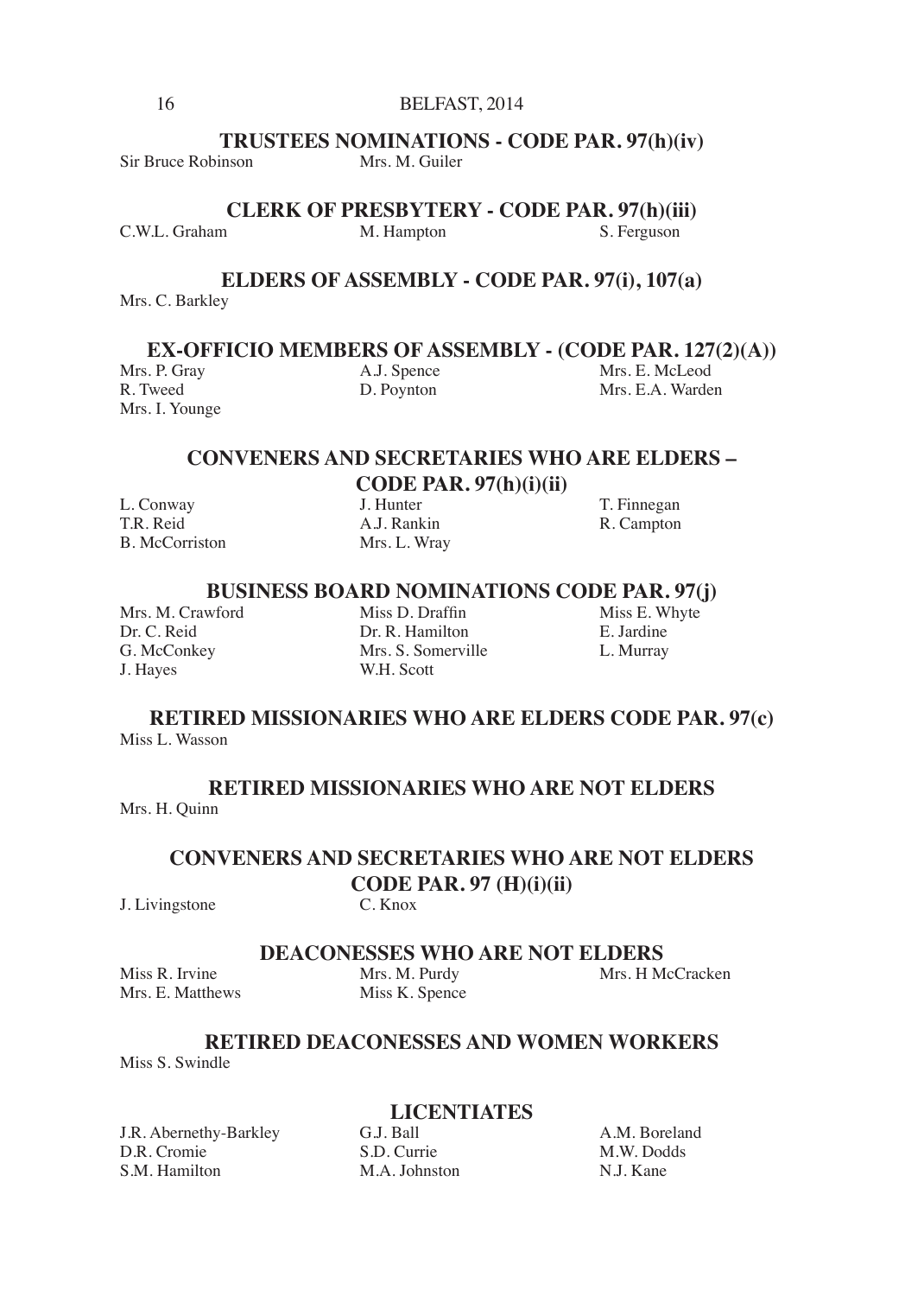R.M.P. Simpson

### **MINISTERS UNDER CARE OF PRESBYTERY**

| M.C. Cowan     | L.H. Eagleson | G. McConville |
|----------------|---------------|---------------|
| P.G. McDowell  | C.I. McKnight | W.A. Watson   |
| Dr. M.J. Welsh |               |               |

## **SPUD DELEGATES**<br>Miss R. Spratt

### Miss H. Forsythe

### **PRESBYTERIAN WOMEN**

### **ARDS PRESBYTERY**

Mrs. E. Cobain Ms. L. McMullan

**ARMAGH PRESBYTERY**<br>Ms I Hawthorne

### **NORTH BELFAST PRESBYTERY**

Mrs. V. Noble

- **CARRICKFERGUS PRESBYTERY** Mrs. L. Stothers Mrs. A. Linton Mrs. A. McCallion
- **COLERAINE AND LIMAVADY PRESBYTERY** Mrs. M. Conn Mrs. N. Nixon
- **DERRY AND DONEGAL PRESBYTERY**<br>Mrs. S. McCormick Mrs. G. Hunter Mrs. Y. Ferguson Mrs. S. McCormick

**DOWN PRESBYTERY**

Miss Z. McAllister

Mrs. J. Henderson

Mrs. R. Macauley

**DROMORE PRESBTERY**

**IVEAGH PRESBYTERY**

**MONAGHAN PRESBYTERY** Mrs. T. Agnew Mrs. V. Stewart Mrs. M. McConkey

**ROUTE PRESBYTERY** Ms. P. Shirley Ms. A. Millar

**TEMPLEPATRICK PRESBYTERY**

Mrs. J. Duncan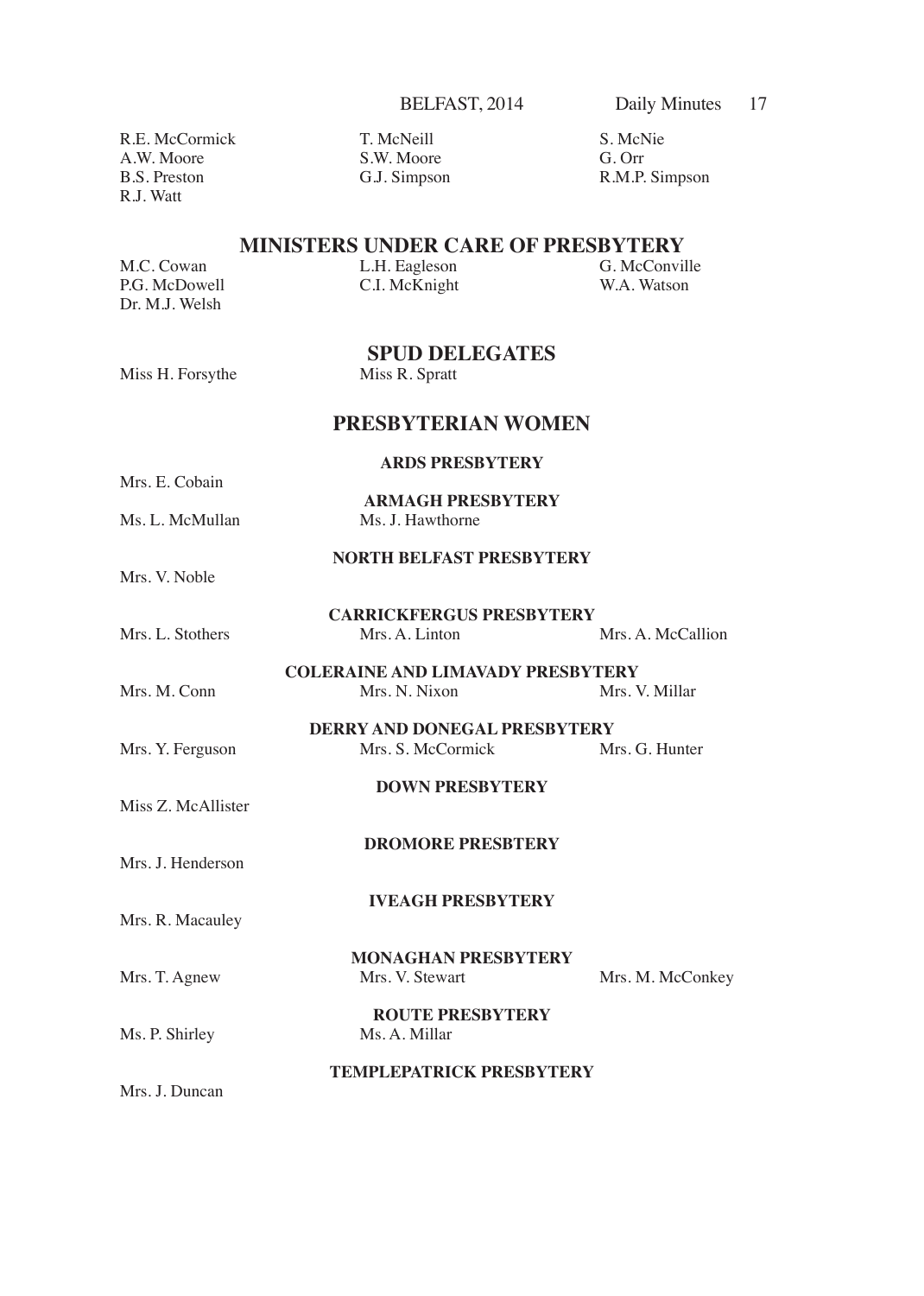### **PRESBYTERIAN YOUTH**

### **EAST BELFAST PRESBYTERY**

Ms. L. Magee

D. Penney

## **CARRICKFERGUS PRESBYTERY**

**NEWRY PRESBYTERY** Mrs. A. Faloon Ms. F. Andrews

### **TEMPLEPATRICK PRESBYTERY** C. Evans W. Parker

**TYRONE PRESBYTERY** D. Clarke Miss S. Purvis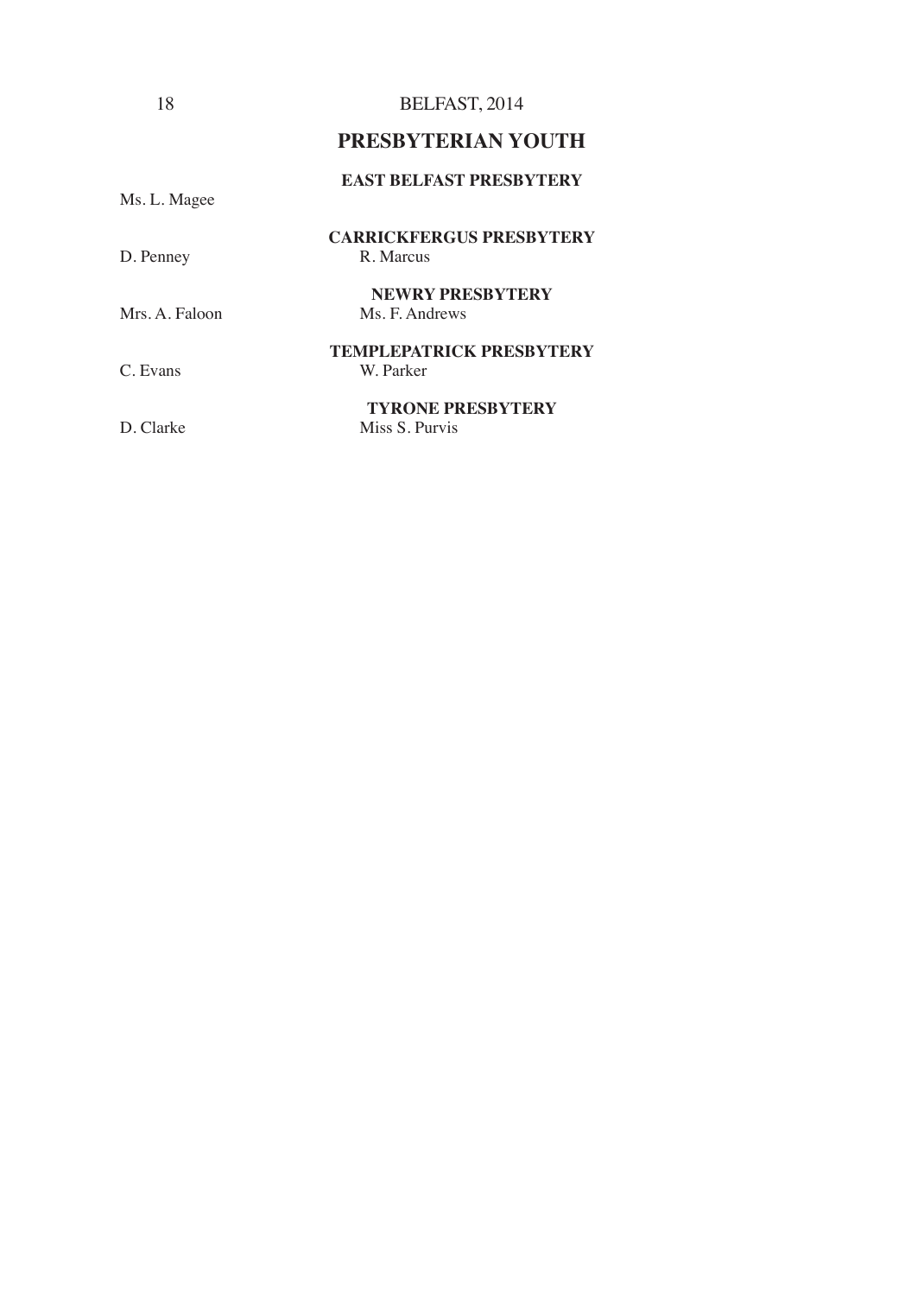The Moderator welcomed, on behalf of the Assembly, the Deputy Lord Lieutenant of Belfast, representatives of sister Churches, of educational and community organisations, and other special guests present.

The Moderator, having expressed thanks for the help he had received during the past year of office, asked the Assembly to proceed to the election and appointment of a successor to him in office for the ensuing year.

The Clerk submitted the nominations of Presbyteries for the Moderatorship as follows:-

| The Rev Dr Michael Alexander Barry | 5 nominations |
|------------------------------------|---------------|
| The Rev Sarah Elizabeth Hughes     | 5 nominations |
| The Rev David Ian James McNie      | 5 nominations |
| The Rev Robert Herron              | 3 nominations |
| The Rev Alistair Stewart Smyth     | 1 nomination  |
| On a second round of voting        |               |
| The Rev Dr Michael Alexander Barry | 7 nominations |
| The Rev Sarah Elizabeth Hughes     | 6 nominations |
| The Rev David Ian James McNie      | 6 nominations |

On the motion of the Rev DIJ McNie, seconded by the Rev SE Hughes, the Rev Dr MA Barry was unanimously called to the Chair, welcomed by the retiring Moderator and commended to God in prayer.

The Right Rev Dr MA Barry addressed the House.

The sederunt came to a close at 8.40 pm, the Moderator pronouncing the Benediction.

\_\_\_\_\_\_\_\_\_\_\_\_\_\_\_\_\_\_

## SECOND SESSION

### **Tuesday, 3rd June, 2014 9.30am**

The Assembly convened, the Moderator leading in prayer.

The Report of the **BUSINESS BOARD** (Reports pp 1-8) was submitted by the Rev Dr DJ Watts, together with the following Supplementary Report: **BUSINESS BOARD**

1. The Presbytery of South Belfast has proposed that under The Code, Par 226, the Rev Robert J Greer be enrolled as minister-emeritus of Richview. A resolution is appended.

2. The Presbytery of North Belfast has proposed that under The Code, Par 226, the Rev John N Seawright be enrolled as minister-emeritus of Abbey, Monkstown. A resolution is appended.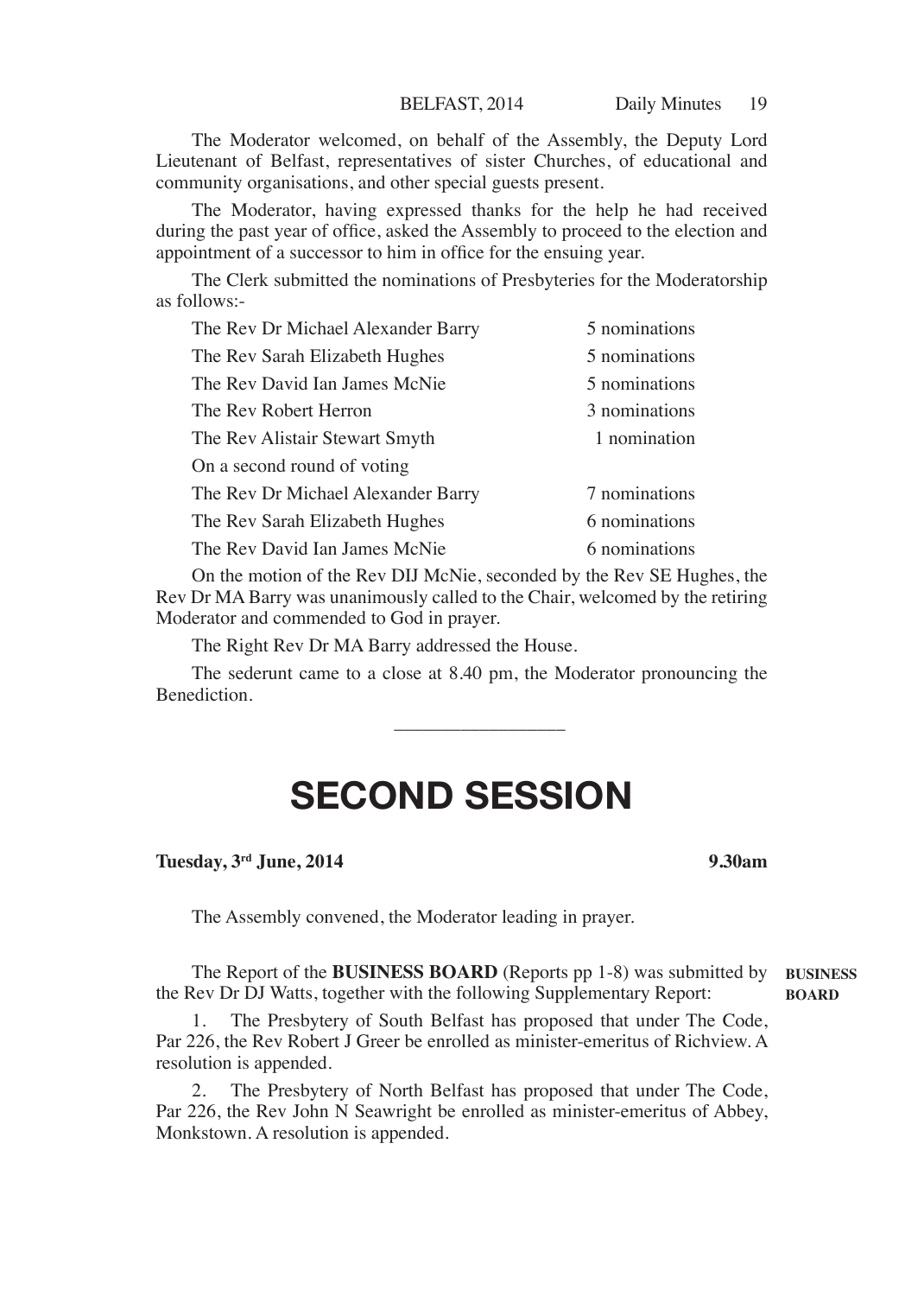3. The Business Board recognises there is business to be discussed at the Assembly in which some members may have personal and specific interest. It asks that good practice be observed so that any member wishing to speak to a resolution which may affect them personally, or a close family member, should state that interest before speaking. The Board also believes that the issue of members speaking and voting on matters where there may be some personal benefit needs to be considered in more detail. It is suggested that the panel considering the impact of charity legislation may be an appropriate forum for such discussion. A resolution is appended to test the mind of the Assembly.

### **The Church of Ireland General Synod (2014)**

### *The Very Rev Dr Roy A Patton reports:*

1. The General Synod of the Church of Ireland met in Christ Church Cathedral in Dublin from 8-10 May 2014. I was joined by Mrs Cherry Poynton, an elder in Blackrock Congregation. We were graciously welcomed and enjoyed warm hospitality.

2. In his Presidential address, the Most Rev Dr Richard Clarke, Archbishop of Armagh, focused on 'Freely you have received, freely give' speaking of the Church "as an organism that is characterised by its giving nature; its people who are characterised by being giving people".

3. Archbishop Clarke also stressed that 'All life is a gift of God; it is never a commodity'. He said: "…one of the aspects of modern culture I most fear is that we have turned all human life into a commodity. The very beginnings of life and the end of life on earth are a gift, never to be treated as anything less". The Archbishop questioned society's priorities. In particular, to poverty, food banks and in the funding for hospice provision. He also encouraged people to consider fostering children in need, urging church members to consider being blood donors and to sign up as organ donors, "as an opportunity for giving to others" (FAB's 'Flesh and Blood programme).

4. The Archbishop went on to say: "I make an appeal to a wider audience and ask those who have been entrusted with political leadership to tell us what future they are setting out for our children and grandchildren. It surely cannot simply be 'more of the same' that we wish to offer to future generations?'

5. The agenda for the Synod was full and, as is to be expected, it considered reports of the work of the various boards and committees, reporting on a wide variety of issues ranging from minimum pricing for alcohol, blood and organ donation, to education.

6. The Synod called for a tax increase of about 33 per cent on off-licence sales of alcohol throughout this island as well as calling on the governors of the Church of Ireland College of Education to ensure that "the religious ethos and values of the Church of Ireland . . . are promoted and legally safeguarded". Discussions about the move to a new campus at St Patrick's in Drumcondra, Dublin are on-going. The Synod also was informed that, after several challenging years, the longer term outlook for Church finances is now more stable. However, the Synod was strongly challenged to review its management of property and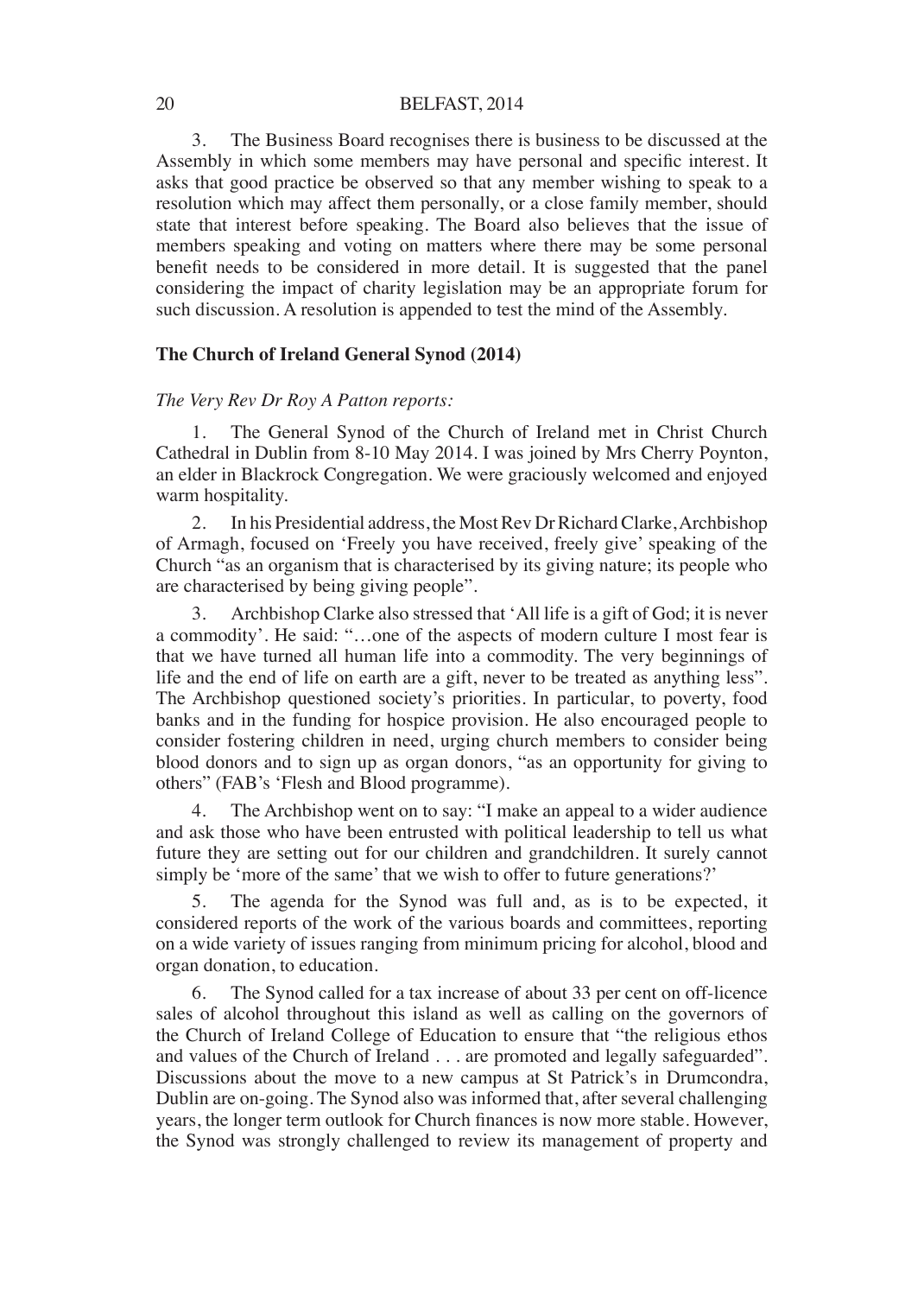assets, disposing of some, where appropriate, to the glory of God and for the benefit of the whole church.

7. The Synod also received an Interim Report of the Committee on Human Sexuality in the Context of Christian Belief.

History was made when the Synod agreed on the interchangeability of ministry with the Methodist Church in Ireland. It means that, while both Churches remain distinct, interchangeability of their ministries can now take place.

An ordained minister of either Church may now come under the discipline and oversight of the other when it comes to exercising ministry. Equivalent legislation has already been approved by the Methodist Church in Ireland. Both Churches also now agree that a Methodist president (who is elected and holds office for a year) is recognised as an 'episcopal minister', as are all previous holders of the office. In future, Church of Ireland bishops will take part in the installation ceremony of a Methodist President, and vice versa for the installation of a Church of Ireland Bishop.

10. Following a vote, both the Archbishop of Armagh and the Methodist President spoke of the historic nature of the moment and the Synod gave a standing ovation.

11. Next year the Synod meets in Armagh. It was felt by many that meeting in Dublin was expensive and congested. Hence, it was agreed that the Synod should meet in Armagh until a suitable venue becomes available.

### **The Church of Scotland General Assembly (2014)**

### *The Right Rev Dr Rob Craig reports:*

1. I attended the Church of Scotland Assembly in the Assembly Buildings, Edinburgh, from 16-23 May 2014, with my Chaplain the Rev John Hanna, and Will Doran, my Clerk of Session from Kilfennan. Accompanied by our wives, as a delegation we were warmly received and enjoyed typical Scottish hospitality throughout a busy week.

2. The week opened with favourable weather allowing all to enjoy a Royal Reception hosted by the Earl of Wessex and the Countess of Wessex in the Palace of Holyroodhouse, at which the royal couple received the Keys to the City, as the Queen's representatives at the Assembly.

3. His Grace was then received at the opening Session of the Assembly on the Saturday Morning, amid significant pomp and royal protocol. His address to the Assembly was very uplifting, reflecting as he did on the relationship between Church and Community (timely as the Assembly met in this year of the Scottish Referendum on Independence) and making several allusions to his own personal faith which inspired all there.

4. The evening Session on Saturday allowed the outgoing Moderator, Rev Lorna Hood, to reflect on a busy and challenging year as she travelled widely for the Kirk. Much was positive, though one experience on a visit to Skye did expose some of the theological strains that exist within the broad church that is the Kirk.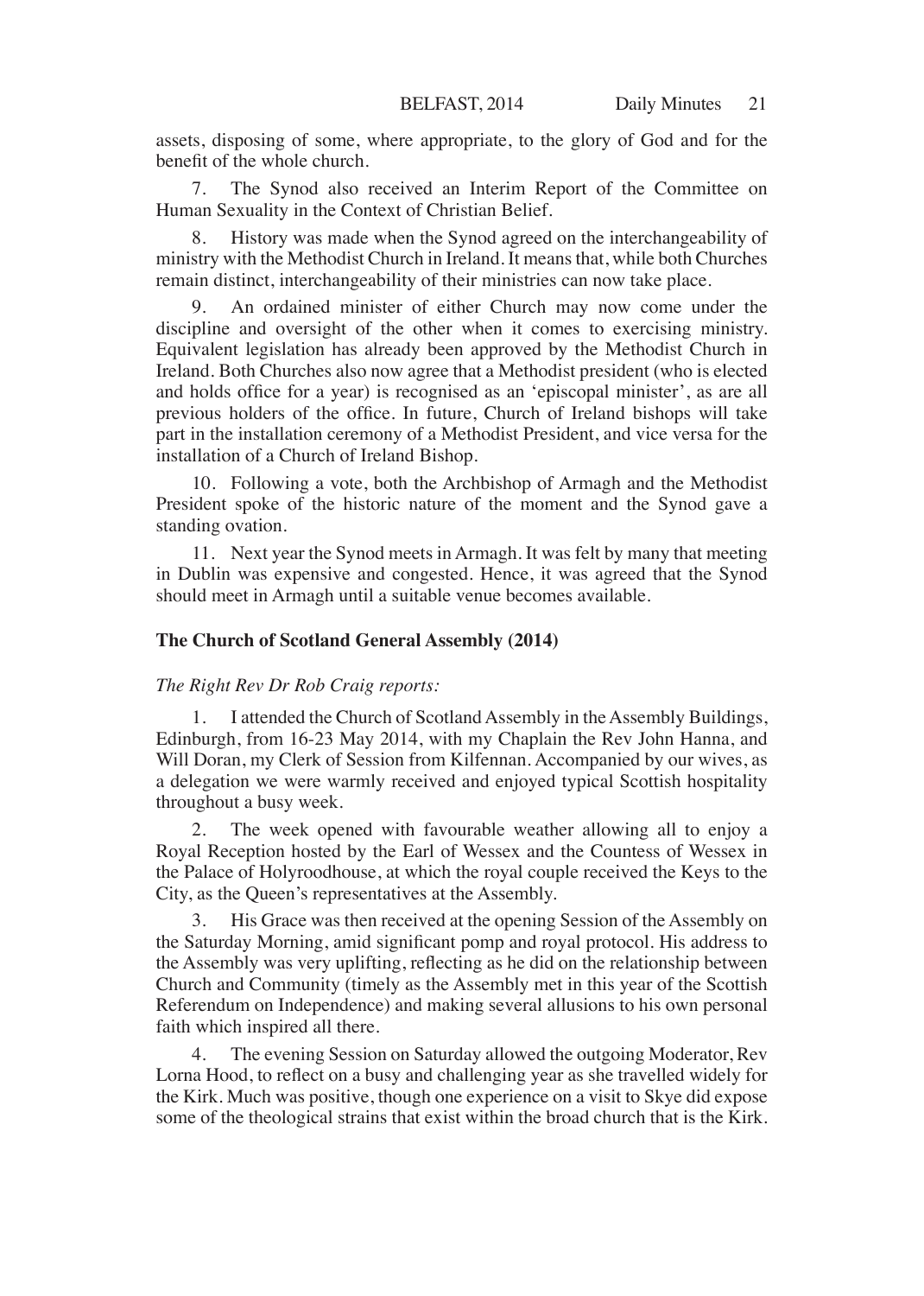5. Sunday dawned breezy but fair, and all ecumenical delegates, from the churches in the UK and Ireland and overseas guests from many churches around the globe joined with the congregation for the Assembly Procession and Service of Divine Worship in St Giles Cathedral. As humble Irish Presbyterians we found it a 'high church' experience, though in keeping with the High Kirk in Edinburgh. The life and vitality of the Kirk was truly on show in Princes St Gardens all through Sunday afternoon when representatives from all the Councils of the Kirk and many local congregations joined in 'Heart and Soul', a celebration of the work and witness of the church today. All seemed in good heart and it left a good impression of much good work going on at congregational and local community level.

6. The formal business week of the Assembly started on Monday and continued before largely packed houses. We were impressed with the strong note of thanksgiving and praise led on occasions by a Precentor, and raised by hundreds of strong voices seeking to express the commitment to unity that the Moderator, the Rt Rev John Chalmers, had called for as they faced vexing questions together.

7. The Ministries Council led the discussion on the state of the church and its ministry, reflecting on the projected shortfall of some 200 Minsters of the word and sacrament in the near future. It was a sobering debate.

Yet on Tuesday the Council on Mission and Discipleship brought a report with a different tone, focussing on the positives with many creative ventures being encouraged, and the development of what the Council calls a 'Fresh Expressions' project being driven forward with the appointment of a former Irish Presbyterian Rev DJ McCarthy as its Development Worker.

9. We were impressed with the use of Statistics for Mission which shows the Kirk is seeking to be realistic in knowing its community and its calling in the midst of that community. The World Mission Council report was a highlight of the week, well delivered, warmly received and richly interwoven with contributions from delegates from many Overseas situations.

10. The formal session of the Assembly then adjourned to allow a wonderful and passionate debate, termed *a respectful dialogue* by the Moderator, on the question of Scottish Independence. No vote was taken as the church has chosen to be neutral in the matter, but the Kirk committed itself to continue to encourage the same kind of facilitated debate at local level in the run up to September 18th vote, and to help with the challenging onward journey whatever is decided on that day.

11. Which brought the Assembly to Wednesday, a real parson's egg! The Social Care Council report, in a short period of time, could hardly do justice to the remarkable and varied work done by the Kirk and its members in reaching out to the poor and marginalised in society.

12. The greater part of the day's business was take up with the two much anticipated reports of the Theological Forum and the Legal Questions Committee. They had been charged to look at the strength and validity of the 'mixed economy' compromise that had been brought before the 2013 Assembly with a clear end in view: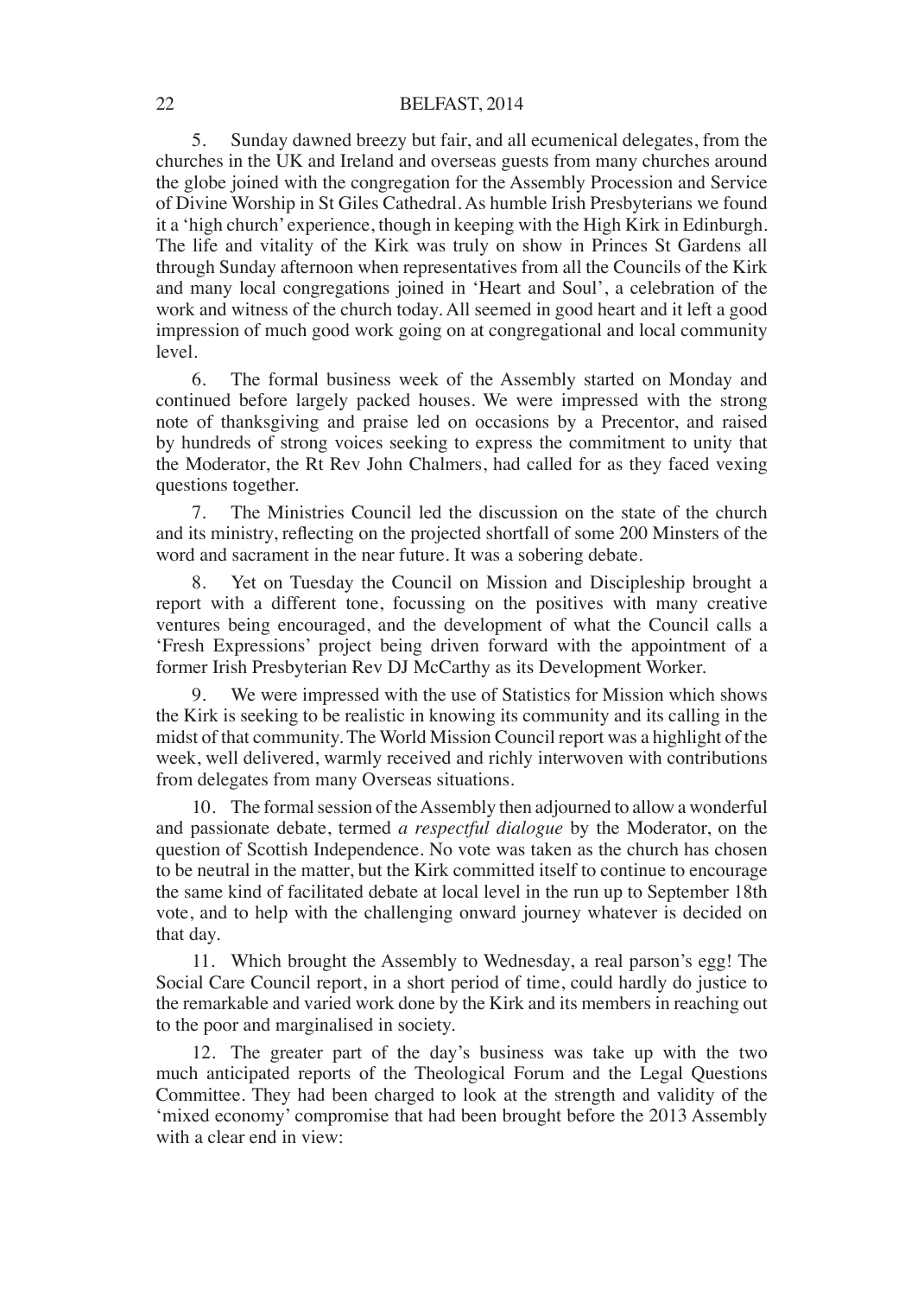*To affirm the Church's historic and current doctrine and practice in relation to human sexuality; nonetheless permit those Kirk sessions who wish to depart from that doctrine and practice to do so* 

13. The debates were well-managed and well-mannered. But that did not hide the clear differences that exist within the Kirk on these matters. There was a lot of pain and deep emotion, hard questions and difficult choices. The commitment to 'unity of the church' won out over 'uniformity of doctrine' as the Kirk continues on the journey and trajectory it has chosen.

14. Thursday's Council on Church and Society promised to be a bit quieter, though again questions about Scripture and Interpretation raised their head. What it means to be 'reformed and always in need of reformation' is a large issue for our Mother church across the Irish Sea.

15. The many evening receptions and functions ensured the convivial and warm atmosphere of Assembly continued as new and old friendships were made and refreshed. It was a special delight as Moderator to meet with exiles from this side of the water settled in the life of the Kirk. Also, to bring PCI's prayerful concerns to our sisters and brothers in the Church of Scotland at this time.

### **Additional Resolutions**

2a. That the Rev Robert J Greer be enrolled as minister-emeritus of Richview with immediate effect.

2b. That the Rev John N Seawright be enrolled as minister-emeritus of Abbey, Monkstown, with immediate effect.

3a. That the Panel considering the impact of charity legislation be asked to also consider the question of members speaking and voting on matters where there may be personal interest.

Moved by the Rev Dr DJ Watts, seconded by the Rev GE Best and agreed:

1. That the Report be received.

#### **Resolutions**

2. That the recommended Order of Business be adopted.

3. That the Rev Robert J Greer be enrolled as minister-emeritus of Richview with immediate effect.

4. That the Rev John N Seawright be enrolled as minister-emeritus of Abbey, Monkstown, with immediate effect.

5. That a grant of £19,000 be made from the Incidental Fund to the Arrangements Committee.

That the Panel considering the impact of charity legislation be asked to also consider the question of members speaking and voting on matters where there may be personal interest.

The **Overture anent Appendix 1 of the Code** (Reports p 9) was submitted **Overture**by the Rev Dr DJ Watts.

Moved by Rev Dr DJ Watts, seconded by the Rev TD Gribben and agreed: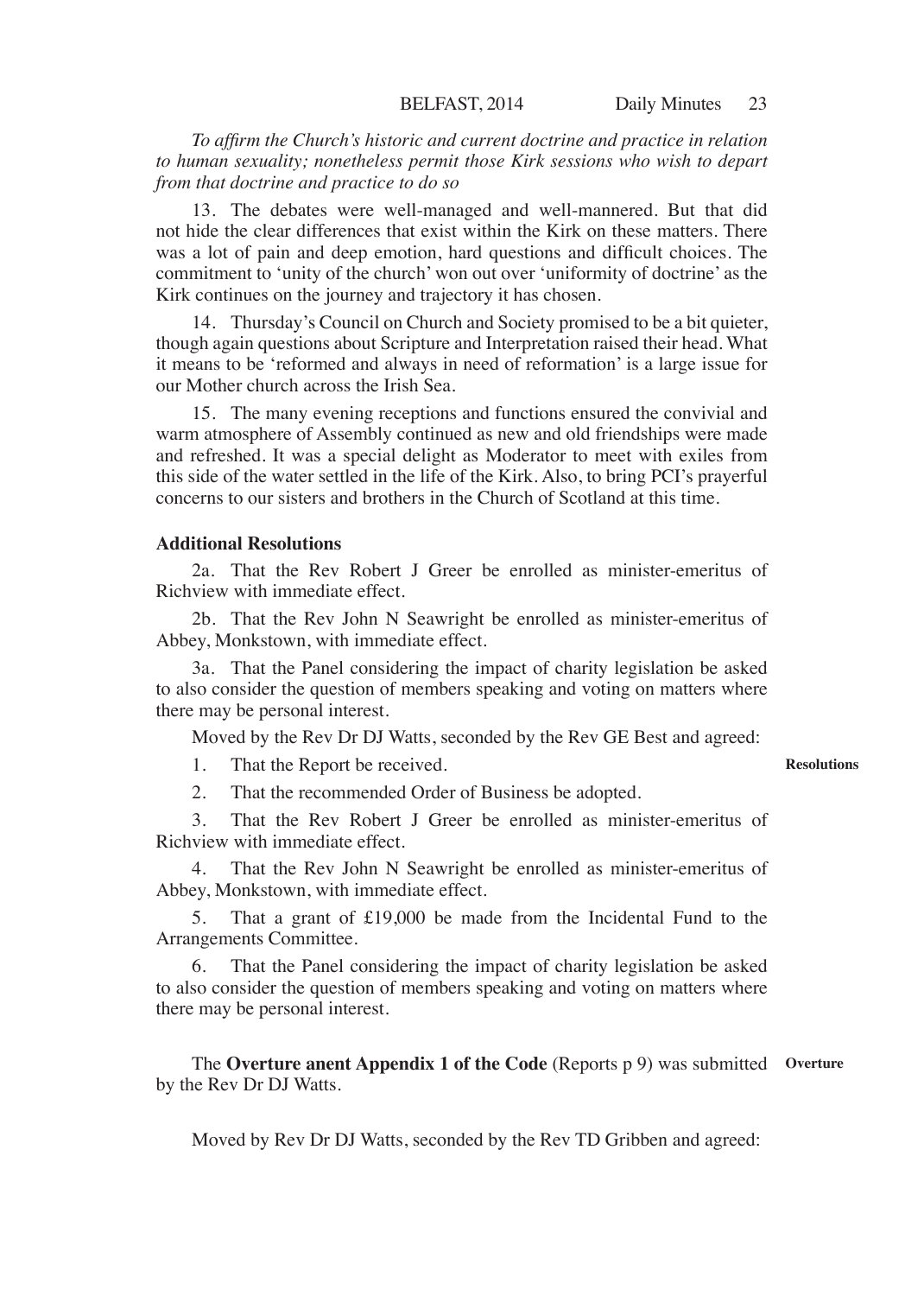1. That the Overture anent Appendix 1 of the Code be received and that, under Par 111 of the Code, it be made the rule of the Church.

The Report of the **Presbyteries** (Reports pp 10-16) was submitted by the Rev Dr DJ Watts. **Presbyteries**

> Moved by the Rev Dr DJ Watts, seconded by the Rev TD Gribben, and agreed:

1. That the Report be received. **Resolution**

The Report of the **SPUD YOUTH ASSEMBLY** (Reports pp 279-281) was submitted by Miss Helen Forsythe and Miss Ruth Spratt, together with the following Supplementary Report: **SPUD YOUTH ASSEMBLY**

### **Additional Resolution**

1a. That the General Assembly request congregations to nominate a SPUD representative, who will actively encourage youth participation in their local church and in the wider denomination.

Moved by the Rev Dr DJ Watts, seconded by the Rev TD Gribben and agreed:

**Resolutions**

1. That the Report be received.

2. That the General Assembly request congregations to nominate a SPUD representative, who will actively encourage youth participation in their local church and in the wider denomination.

### **RECEPTION OF CORRESPONDING MEMBERS & DELEGATES**

### **Supplementary Report:**

**Delete:** Rev Nigel Uden (United Reformed Church); John Yor Nyiker Deng (Presbyterian Church of South Sudan); Rev Dr Maqsood Kamil (Presbyterian Church of Pakistan); Rev Alfredo Abad (Iglesia Evangelica Espaniol).

**Corresponding** 

**Members**

The **Corresponding Members** were received from the Church of Scotland. These were the Right Rev John Chalmers, the Rev Mary Ann Rennie and Mr Angus Hogg.

The Moderator welcomed the Corresponding Members. The Rt Rev John Chalmers replied and conveyed greetings.

The Moderator welcomed Mr John Ellis of the United Reformed Church of the United Kingdom and the Rev Trefor Lewis of the Presbyterian Church of Wales. Mr John Ellis replied and conveyed greetings.

The Moderator welcomed the Rt Rev John McDowell and the Rev Canon Ian Ellis, delegates from the Church of Ireland; Rev R Kenneth Lindsay and Mr David Twyble, delegates from the Methodist Church in Ireland; Mr Mervyn McCullagh from the Irish Council of Churches; and Ms Eleanor Gaw of the Religious Society of Friends. Mr Mervyn McCullagh replied and conveyed greetings.

24 BELFAST, 2014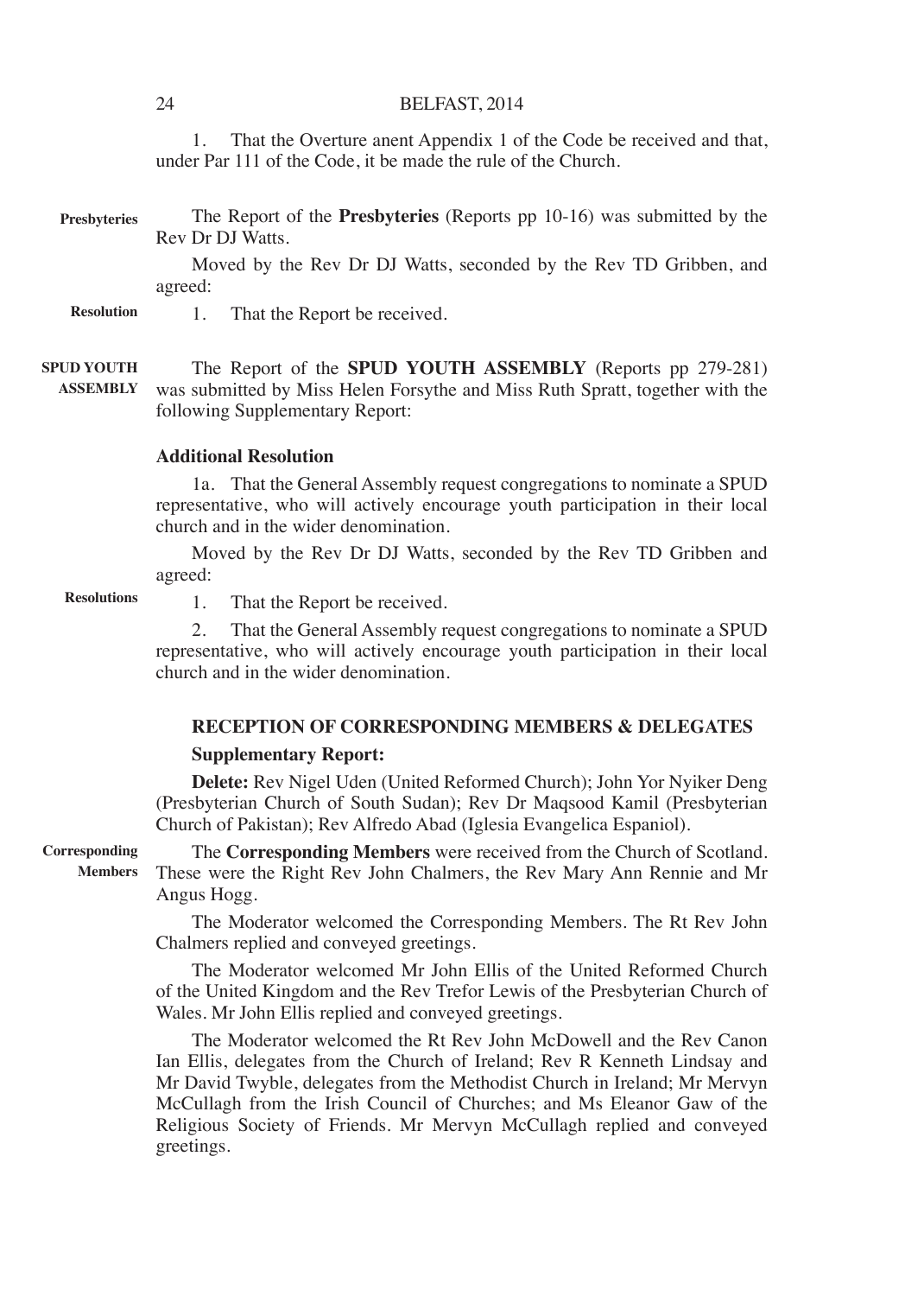### BELFAST, 2014 Daily Minutes 25

The Moderator welcomed other delegates from: the Presbyterian Church USA: Rev Doug Baker; the Presbyterian Church of South Sudan: the Rev Peter Gal Lual; the Reformed Church in Romania: Bishop Istvan Csury and Mr Janos Antal; and the Presbyterian Church of East Africa: the Rev David Gathanju. Bishop Istvan Csury replied, assisted by Mr Janos Antal as translator, and conveyed greetings.

The Assembly Appointments section of the Report of the **GENERAL GENERAL BOARD** (Reports pp 31-35), along with resolutions 1 – 4 (Reports p 62) was **BOARD** submitted by the Very Rev Dr Stafford Carson together with the following Supplementary Report:

### **Assembly Appointment**

Following interview the General Board nominate the Rev Thomas James Stothers for appointment as Deputy Clerk of the General Assembly and Deputy General Secretary.

Moved by the Very Rev Dr Stafford Carson, seconded by the Very Rev Dr **Resolutions**RA Patton, and agreed:

1. That the Report be received.

2. That the General Assembly accept the retirement of the Rev Dr Donald J Watts from the position of Clerk of the General Assembly and General Secretary of the Presbyterian Church in Ireland with effect from 31 August 2014, and that he be thanked for his services.

The Very Rev Dr Godfrey Brown spoke with warm appreciation of the devoted service which Dr Watts had given to the General Assembly and the whole Church.

The Moderator also expressed the thanks of the Assembly to the outgoing Clerk and presented him with a token of appreciation from his many friends in the Church.

The Rev Dr Donald Watts replied and thanked the Assembly.

3. That the Rev Trevor D Gribben be appointed Clerk of the General Assembly and General Secretary of the Presbyterian Church in Ireland with effect from 1 September 2014.

The Rev TD Gribben was duly informed by the Moderator of his election and, having signed the following documents, he was declared appointed.

SUBSCRIPTION in terms of the General Assembly's Formula:

I believe the Westminster Confession of Faith, as described in the Code, Chapter I, paragraphs 12-14, to be founded on and agreeable to the Word of God, and as such I subscribe it as the Confession of my faith.

> TREVOR D GRIBBEN Attested by DONALD J WATTS Clerk of Assembly 3rd June 2014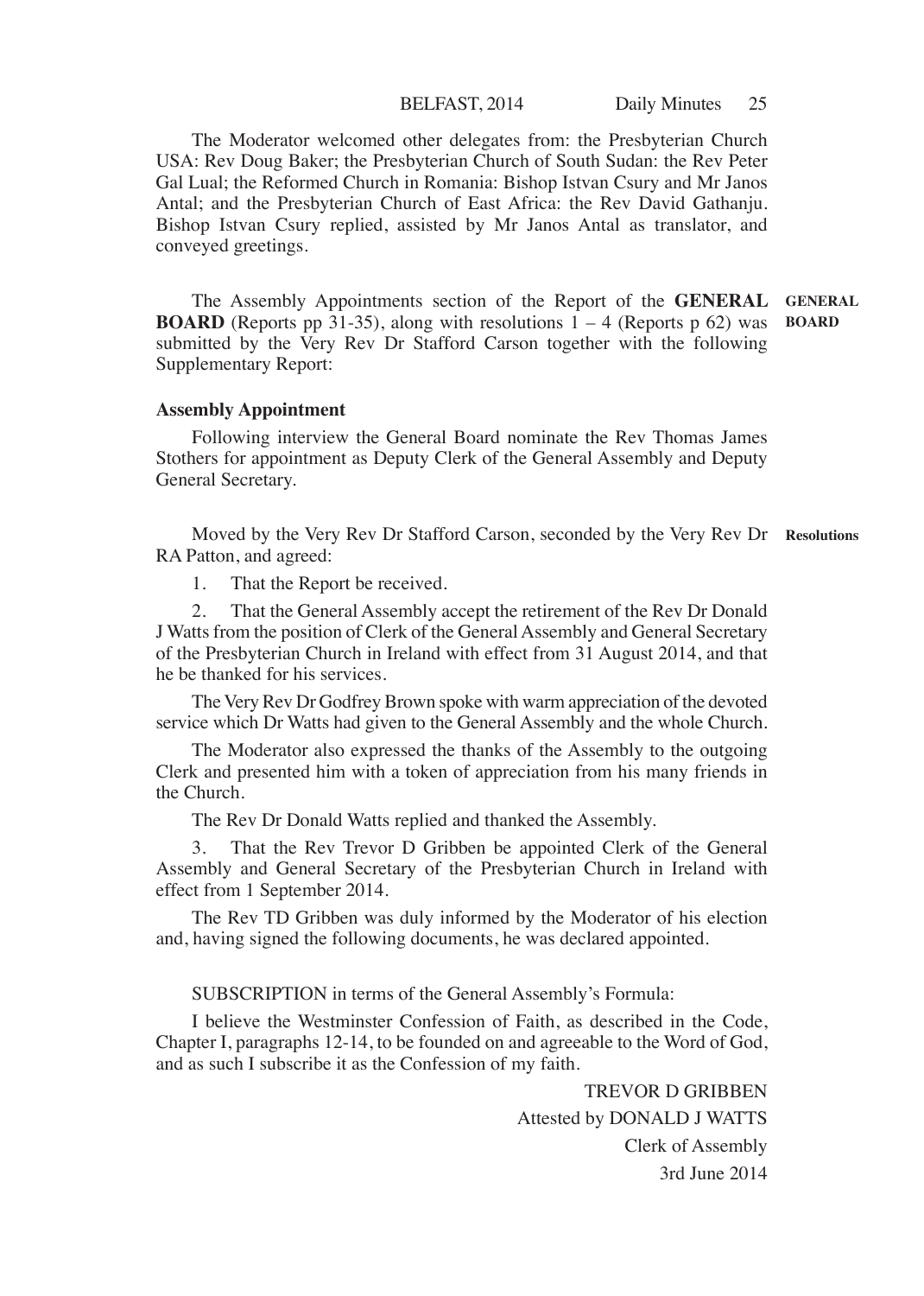### The DECLARATION:

I, Trevor D Gribben, having been chosen as Clerk of the General Assembly do hereby promise that I will faithfully discharge the duties of the office to which I have been appointed; and will carefully preserve and, when required by this Court, restore the records and other documents now intrusted to my care.

> TREVOR D GRIBBEN Attested by DONALD J WATTS Clerk of Assembly 3rd June 2014

The Moderator, on behalf of the Assembly, instructed that the Rev TD Gribben be made a member of the appropriate Courts of the Church.

The Rev TD Gribben thanked the Moderator and members of Assembly.

4. That the Rev T James Stothers be appointed Deputy Clerk of the General Assembly and Deputy General Secretary of the Presbyterian Church in Ireland.

The Rev TJ Stothers was duly informed by the Moderator of his election and, having signed the following documents, he was declared appointed.

SUBSCRIPTION in terms of the General Assembly's Formula:

I believe the Westminster Confession of Faith, as described in the Code, Chapter I, paragraphs 12-14, to be founded on and agreeable to the Word of God, and as such I subscribe it as the Confession of my faith.

> T JAMES STOTHERS Attested by DONALD J WATTS Clerk of Assembly 3rd June 2014

#### The DECLARATION:

I, T James Stothers, having been chosen as Deputy Clerk of the General Assembly do hereby promise that I will faithfully discharge the duties of the office to which I have been appointed; and will carefully preserve and, when required by this Court, restore the records and other documents now intrusted to my care.

> T JAMES STOTHERS Attested by DONALD J WATTS Clerk of Assembly 3rd June 2014

The Moderator, on behalf of the Assembly, instructed that the Rev TJ Stothers be made a member of the appropriate Courts of the Church.

The Rev TJ Stothers thanked the Moderator and members of Assembly.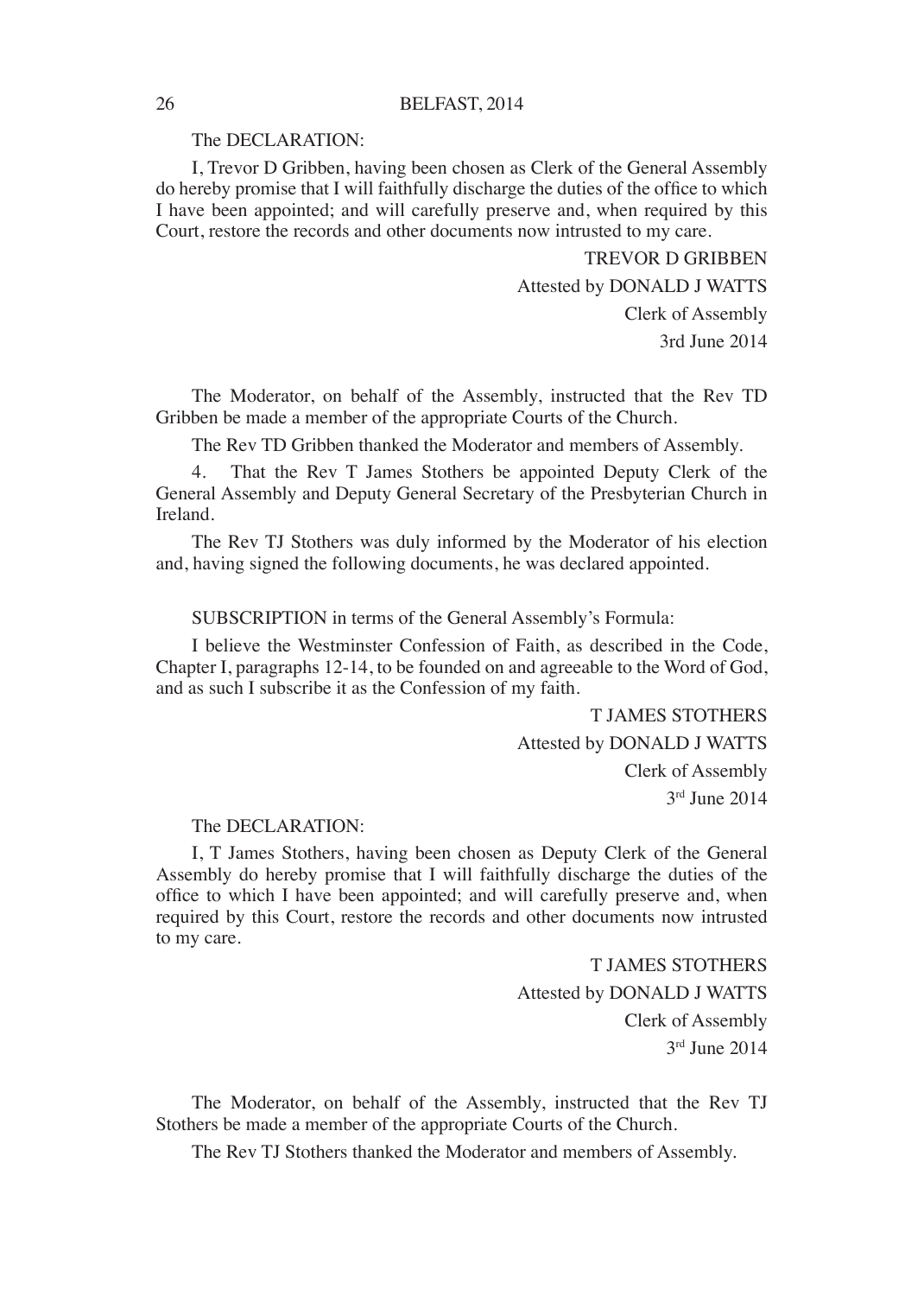The Moderator, leading in prayer, commended the Rev TD Gribben and the Rev TJ Stothers to the care and guidance of God.

The Report of **PRESBYTERIAN WOMEN** (Reports pp 166-170) was submitted by Miss Anna Morison and Mrs Caroline Hawthorne. **PRESBYTERIAN WOMEN**

Moved by Mrs Margaret Grayson, seconded by Ms Jennifer McLernon, and agreed:

1. That the Report be received.

### **Intermission**

Members of Assembly were joined by others to participate in the Sacrament of the Lord's Supper, conducted by the Moderator. During worship the Memorial Roll of Ministers deceased was submitted by the Very Rev Dr WD Patton, and the Assembly paid their customary tribute.

The sederunt came to a close at 13.27 pm, the Moderator pronouncing the **Benediction** 

\_\_\_\_\_\_\_\_\_\_\_\_\_\_\_\_\_\_

## THIRD SESSION

### **Tuesday, 3rd June, 2014 2.30pm**

The Assembly again convened, the Moderator leading in prayer.

The Report of the **BOARD OF YOUTH AND CHILDREN'S MINISTRY**  (Reports pp 190-202) was submitted by the Rev GJ Kennedy, supported by Miss Barbara McDade, together with the following Supplementary Report:

### **Additional Resolution (SPUD)**

3a. That the General Assembly encourage congregations to appoint an elder to oversee the pastoral care of young adults within their congregation who are finishing second or third level education; offering support and guidance during the key transitions to university or full time employment.

Moved by the Rev GJ Kennedy, seconded by the Rev AJ Thompson:

That the Report be received.

Moved as an amendment by the Rev Dr WP Addley, seconded by the Rev FP Sellar and agreed:

**Resolution**

**BOARD OF YOUTH AND CHILDREN'S MINISTRY**

**Resolutions**

BELFAST, 2014 Daily Minutes 27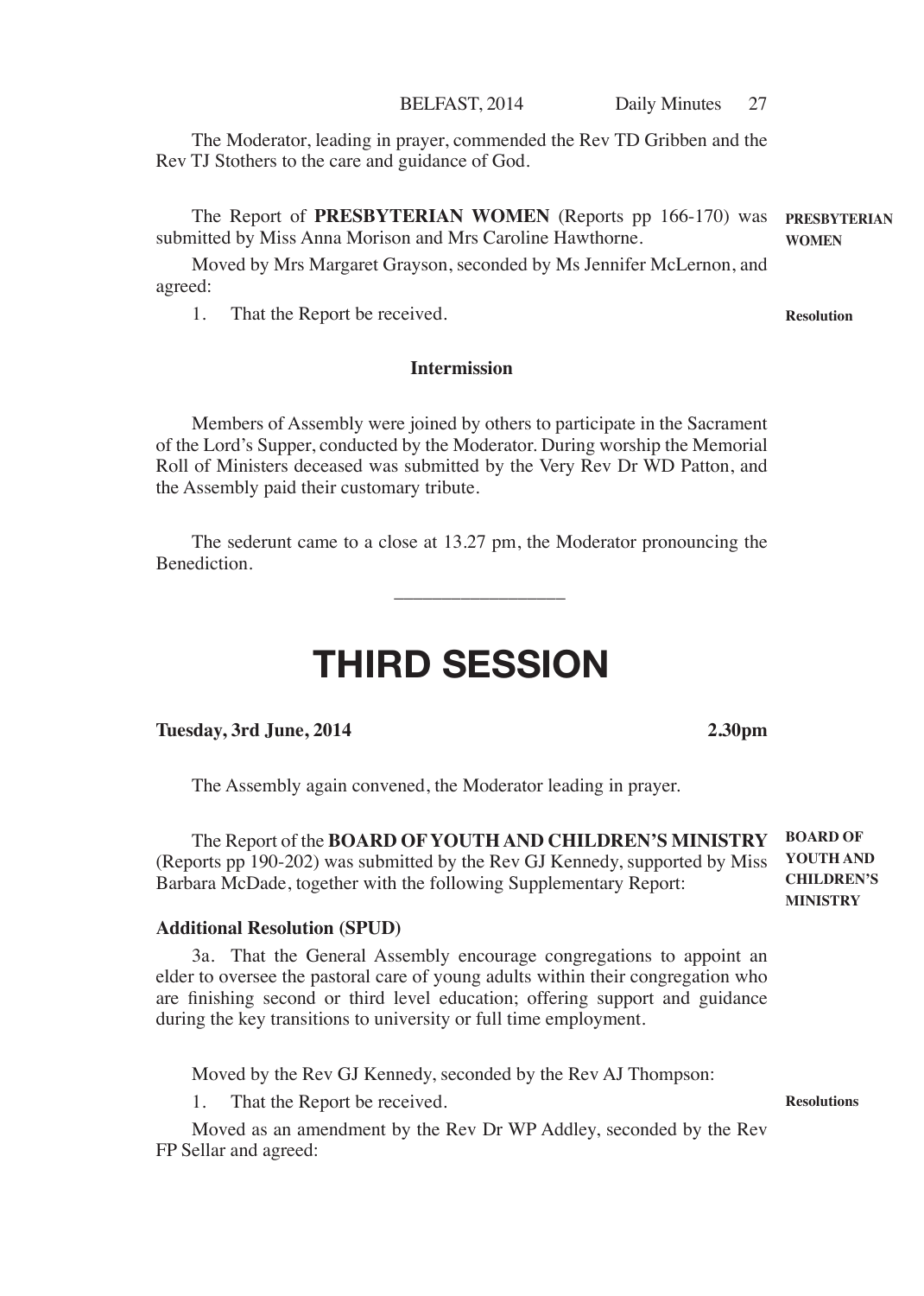1. That the Report be received and that the Youth and Children's Ministry Board, or successor body, examine the implications of the changes of wording in the Guide Promise with a view to offering further guidance to Kirk Sessions, if possible by December 2014.

Being put as the substantive motion was passed.

Moved by the Rev GJ Kennedy, seconded by the Rev AJ Thompson, and agreed:

2. That a grant of £9,931 be paid from the Incidental Fund to Youth Link: NI.

3. That the General Assembly approve the Youth and Children's Project 'Emmaus' to support the work of the Bible Society in India and a youth project in Donegal town.

4. That the General Assembly encourage congregations to appoint an elder to oversee the pastoral care of young adults within their congregation who are finishing second or third level education; offering support and guidance during the key transitions to university or full time employment.

5. That the resignation of the Rev Jonathan Moxen as Convener of the Board of Youth and Children's Ministry be accepted, that he be thanked for his services and that the Rev GJ Kennedy be appointed in his place.

6. That the Research and Education Committee and the Convener, Ms Lynda Gould, be thanked for their service and discharged.

### **Intermission**

#### The Report of the **BOARD OF MISSION IN IRELAND** (Reports pp 124- 153) was submitted by the Rev Christoph Ebbinghaus. **BOARD OF MISSION IN IRELAND**

Moved by the Rev Christoph Ebbinghaus, seconded by the Rev DJ Bruce and agreed:

1. That the Report be received **Resolutions**

Business lapsed on Standing Orders (see page 30)

**The Memorial of the Donabate Interim Kirk Session** (Reports pp 158- 159) was submitted by the Very Rev Dr TWJ Morrow. **Donabate Memorial**

Moved by the Very Rev Dr TWJ Morrow, seconded by Mrs Margaret McKenna and agreed:

That the Memorial be received and its prayer granted.

The Moderator led in prayer.

The Report of the **UNION COMMISSION** (Reports pp 85-104), was submitted by the Rev WJ Henry, together with the additional supplementary report: **COMMISSIONUNION**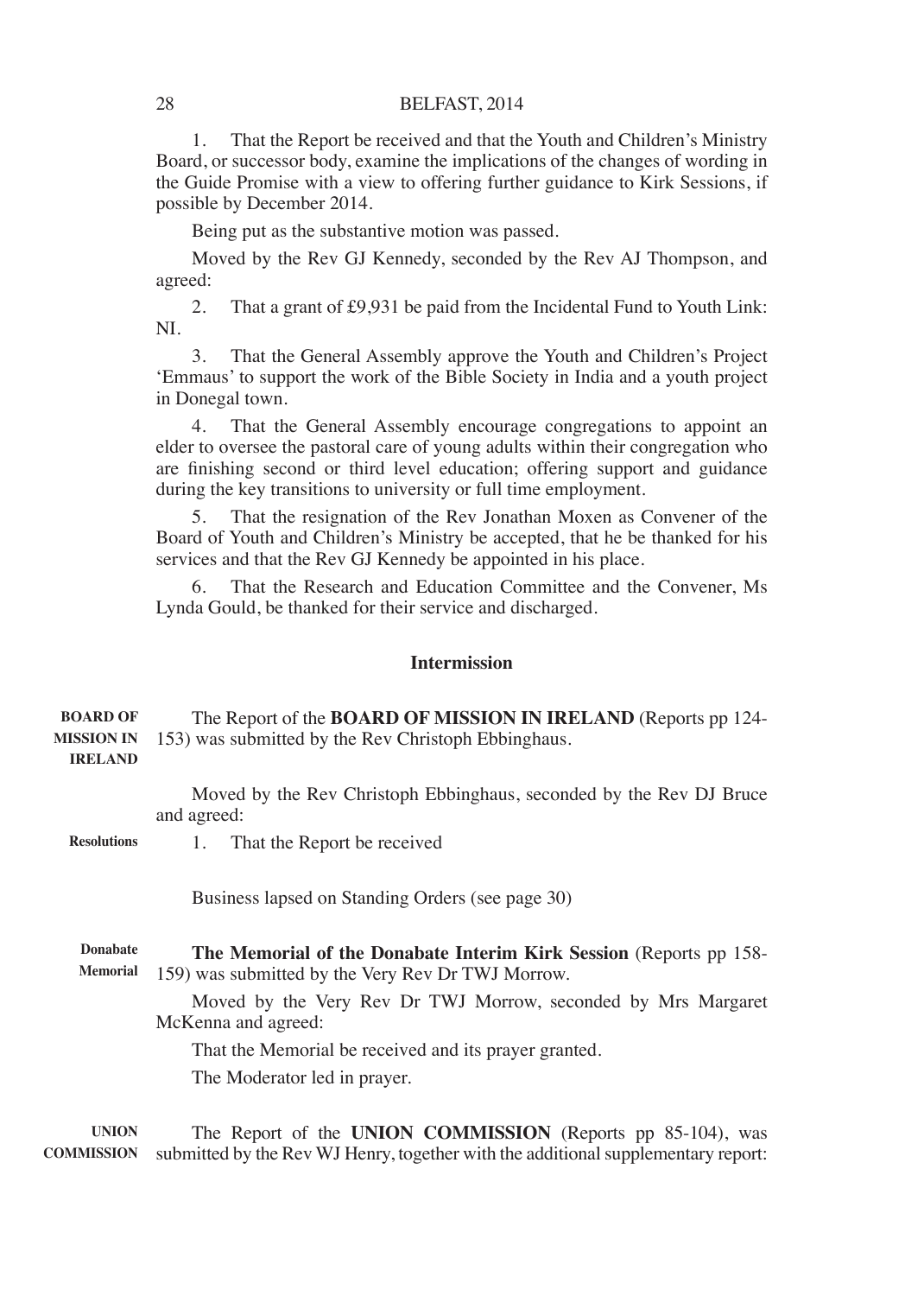### **Amalgamations of the Congregation of Carlingford and the Congregation of Castlebellingham.**

The Commission has had continued consultation with the Presbytery of Monaghan and brings to the General Assembly, by resolution, a proposal for the amalgamations of the Congregation of Carlingford with the Congregation of Dundalk and the Congregation of Castlebellingham, also with the Congregation of Dundalk.

### **Additional Resolutions:**

4(a) That the Congregation of Carlingford be amalgamated with the Congregation of Dundalk, under the name Dundalk, on terms set by the Union Commission from 30th June 2014, or some other suitable date as agreed by the Presbytery of Monaghan.

4(b) That the Congregation of Castlebellingham be amalgamated with the Congregation of Dundalk, under the name Dundalk, on terms set by the Union Commission from 30th June 2014, or some other suitable date as agreed by the Presbytery of Monaghan.

Moved by the Rev WJ Henry, seconded by the Rev RJA Bell and agreed:

1. That the Report be received.

#### **Resolutions**

2. That the General Assembly, continuing to recognise that for historical reasons there are more Church buildings, Congregations and Charges than are required in the present circumstances and that the worship and mission of the Church are hindered by this, instruct the Union Commission to continue in consultation with Presbyteries and the Board of Mission in Ireland, actively to address this issue.

3. That CMF be authorized to pay inadequate expenses grants towards expenses incurred by ministers, up to a limit of NI £6,650 or RI  $\epsilon$ 10,000, within the terms of resolution 3, p 70 General Assembly Minutes, 1988.

That updated guidance on (i) Notes regarding Ministerial Expenses during the illness of a minister, (ii) Sick Supply Fund Rules and (iii) Protracted Illness be noted.

5. That the Congregation of Carlingford be amalgamated with the Congregation of Dundalk, under the name Dundalk, on terms set by the Union Commission from 30th June 2014, or some other suitable date as agreed by the Presbytery of Monaghan.

That the Congregation of Castlebellingham be amalgamated with the Congregation of Dundalk, under the name Dundalk, on terms set by the Union Commission from 30th June 2014, or some other suitable date as agreed by the Presbytery of Monaghan.

The **Overture anent Par 82(4) of the Code** (Reports p 104) was submitted **Overture**by the Rev WJ Henry.

Moved by the Rev WJ Henry, seconded by the Rev RJA Bell and agreed:

That the Overture anent Par 82(4) of the Code, having lain on the books for one year, be enacted as the law of the Church.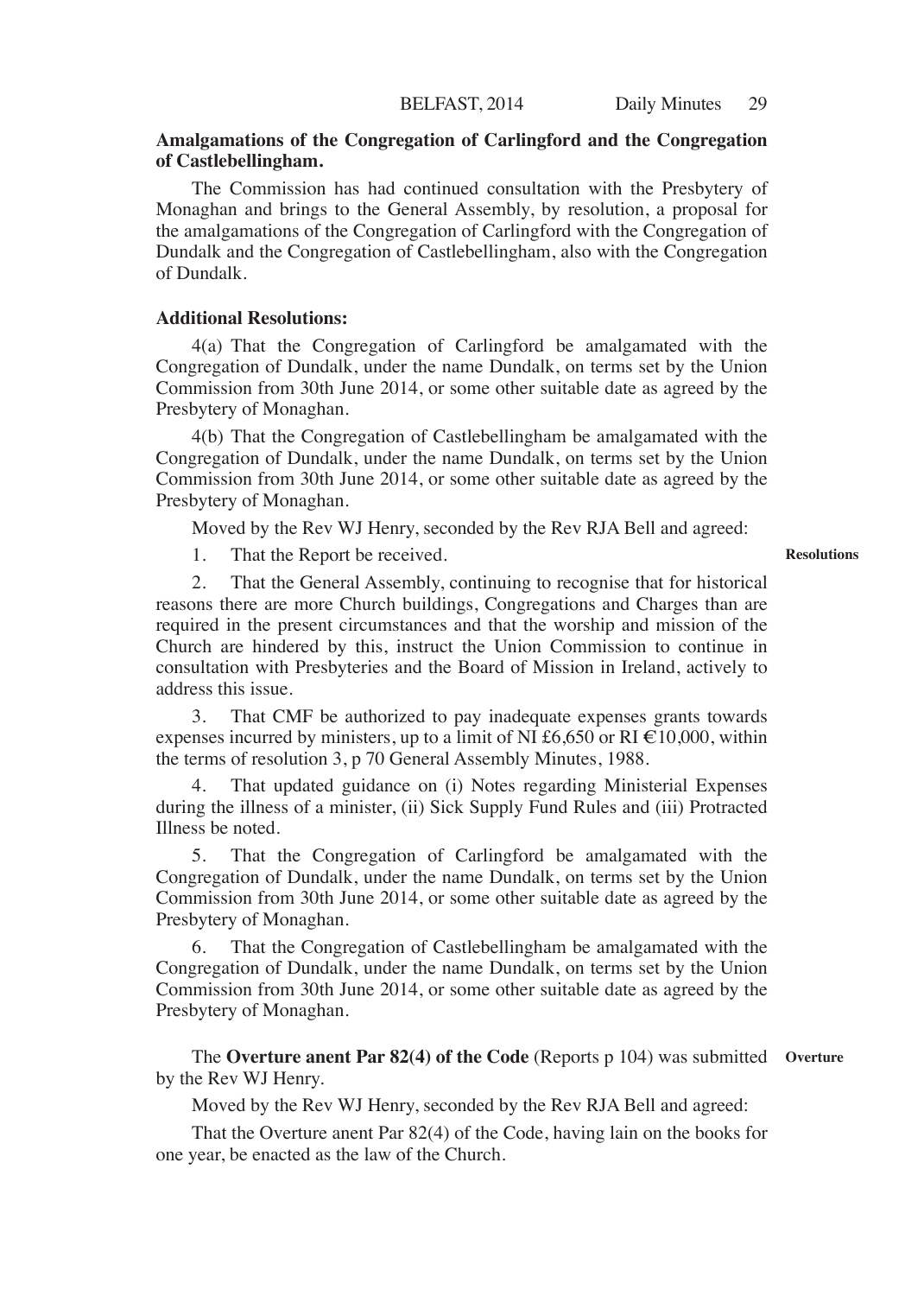The **Overture anent Par 128(3) of the Code** (Reports p 104) was submitted by the Rev WJ Henry.

Moved by the Rev WJ Henry, seconded by the Rev RJA Bell and agreed:

1. That the Overture anent Par 128(3) of the Code be received and placed on the books.

2. That the Overture anent Par 128(3) of the Code be made an Interim Act.

**BOARD OF MISSION IN IRELAND** (Reports pp 124-153) **– debate resumed (see page 28) BOARD OF MISSION IN IRELAND**

Moved by the Rev Christoph Ebbinghaus, seconded by the Rev DJ Bruce and agreed:  **cont'd.**

#### **Strategy for Mission Committee**

2. That the General Assembly welcome the collaboration of representatives of the three Belfast Presbyteries, the Board of Mission in Ireland and the Union Commission in pursuing the remit of the Belfast Panel (Reports pages 127-133) and encourage the Panel to further progress its work as outlined.

3. That the General Assembly direct the Mission Partnership Forum to review the purpose of and principles underlying the operation of the Alternating Ministry Scheme between the Presbyterian Church in Ireland and the Methodist Church in Ireland and bring proposals regarding the future of the Scheme to the General Assembly in 2015.

4. That the General Assembly commend the Nightlight deputation programme to Congregations initially but not exclusively in the three Belfast Presbyteries, and encourage Congregations to keep before their members the opportunities for serving and developing their evangelistic gifts through participation on Nightlight teams.

### **Research and Resources Committee**

5. That the Rev Chris Kennedy be thanked for his service as Convener of the Research and Resources Committee and the Rev Stephen Richmond appointed in his place.

### **General**

6. That the General Assembly commend *ReachOut* magazine to all Congregations, and encourage its wide circulation as a stimulus to missional thinking and action.

7. That the General Assembly encourage Congregations to set aside one Sunday in the year to celebrate our rich access to Scripture and, in this regard, commend the online resources of the Bible Societies in Ireland to ministers and Kirk Sessions.

Business lapsed on Standing Orders (see page 46)

The sederunt came to a close at 5.52pm, the Moderator pronouncing the Benediction.

**Resolutions**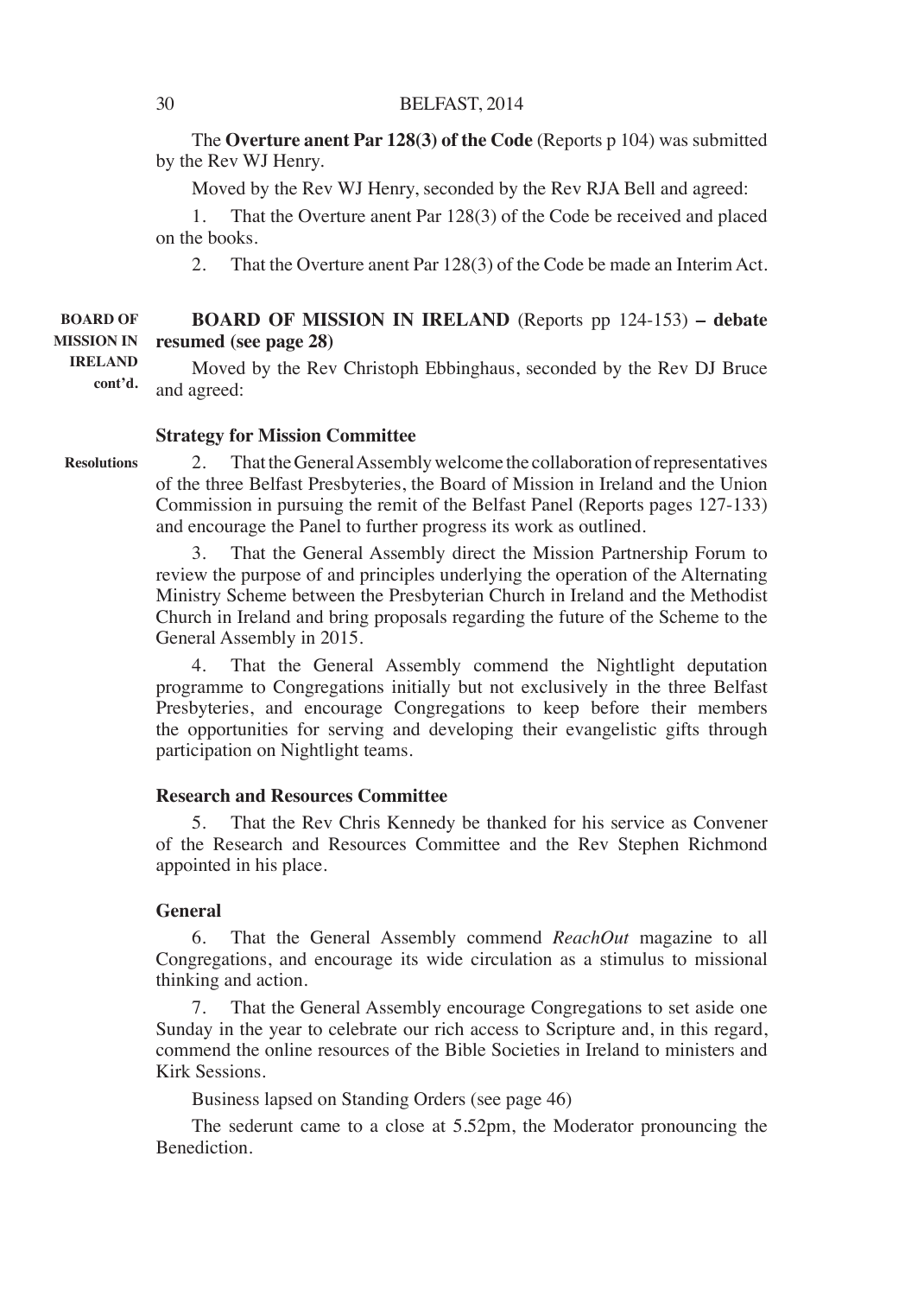BELFAST, 2014 Daily Minutes 31

# FOURTH SESSION

### **Wednesday, 4th June 2014 9.30am**

The Assembly again convened, the Moderator leading in prayer.

The Report of the **BOARD OF MISSION OVERSEAS** (Reports pp 105-123) was submitted by the Rev CA Meban, together with the following Supplementary Report: **BOARD OF MISSION OVERSEAS**

### **'Developing a co-ordinated strategy for future partnership and personnel engagement'**

### **Introduction**

1. Over the past year the BMO Steering Committee (SC) sought to follow up on BMO's General Assembly Report 2013, by undertaking a review of specific areas of BMO's work. In doing so SC held two meetings on 28 August and 10 December 2013 respectively, and a Day Away on 7 January 2014. As part of the review SC sought to develop a co-ordinated strategy for future partnership and personnel engagement as required by Resolution 3 of BMO's General Assembly Report 2013. The resulting report and resolutions were presented, discussed, and agreed at the Board Meeting held on 30 April 2014.

2. In undertaking this task it was again underlined that it is God's mission and we seek to co-operate with him. In doing so prayer has a vital role to play in providing the wisdom and courage needed when seeking God's purposes for PCI in global mission through partnership, in placing mission personnel, and in allocating resources.

3. At this point the strategy set out below is aspirational, and if the General Assembly is supportive of its direction, the strategy would be further developed to include a more detailed implementation plan.

### **Background**

4. BMO is not a mission agency working alongside PCI, but rather PCI engaging in global mission through its own denominational mission board, advising and implementing the decisions of the General Assembly, with presbyteries commissioning and congregations supporting the mission personnel sent out.

5. Traditionally, when compared with overseas mission agencies and societies, denominational mission boards usually engage in a wider range of activities and have a broader geographical focus in working with partner churches and agencies around the world. Over the years the challenge facing PCI has been to actively engage in global mission as a missionary church, not simply as a supporter of the independent agencies and societies.

6. From 1840, over the first one hundred years of the General Assembly's engagement in global mission, PCI commissioned hundreds of missionaries to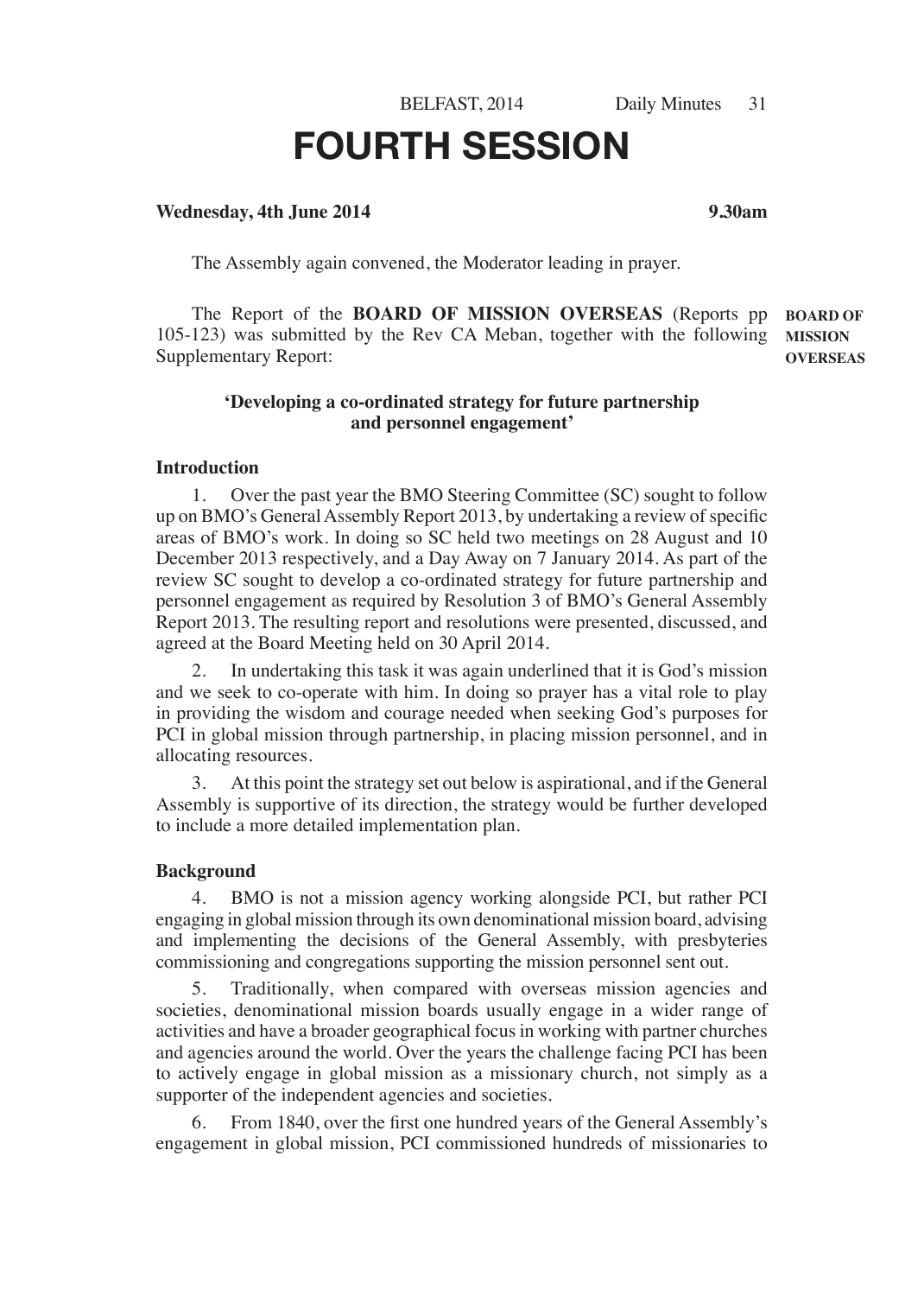serve in seven countries, India, China, Syria, Germany, Spain, Austria, and Italy, not forgetting the smaller number of Presbyterian Ministers who travelled from Ireland to British Colonies in South Africa, Canada, Australia and New Zealand to pastor the settlers who emigrated from Ireland at that time.

7. After the Second World War, PCI's global involvement expanded significantly and in the sixty years from 1950 PCI initiated relationships with churches and agencies in more than thirty countries, and commissioned missionaries to serve in sixteen of them: Malawi, Nepal, Jamaica, Kenya, Singapore, England, Israel/Palestine, Indonesia, Pakistan, Brazil, Lebanon, Romania, Hungary, the Czech Republic, Central Asia, and Ukraine.

8. BMO's many partnerships are normally referred to as mission partnerships, to distinguish them from relationships that might be described as confessional, arising from interaction through European and global ecumenical institutions, and furthered through the Church Relations Committee of the General Board.

9. Traditionally, BMO has initiated official mission partnerships at the church leadership level, engaging in correspondence and discussion as to the direction a partnership might take, and the sending of mission personnel. Partnership looks different at different levels of church life, and while it is one thing for BMO to initiate partnerships, if the relationship is going to be fruitful in mission it is important that Presbyteries and congregations catch the vision to share in the partnership, through 'serving as senders', prayer, hosting visitors from overseas, engaging in projects, sending teams and developing twinning relationships. To this extent partnership is to be encouraged at every level of church life, with BMO seeking to provide best practice guidelines.

10. BMO's General Assembly Reports in 2008, 'Together in Mission' paragraphs 1-10 and in 2009 'The Global Christian Family' paragraphs 1-12, focused on BMO's understanding of the 'why' and 'how' of partnership and should be read in conjunction with this report which is looking more closely at the 'where' and 'who' of partnership.

### **Identifying Strategic Partnerships**

11. Historically PCI have sought to have a geographical spread of partners, and this was articulated well in the Coleraine Declaration in 1990, "mission is to be pursued amongst all the people of Ireland and the peoples of the European Community and the whole world: those with whom we feel comfortable, those from whom we feel alienated and those who are in any way distant from us in culture and faith."

12. While it is good and characteristic of a denominational mission board that there is a spread of partnerships, there is a danger that in trying to sustain too many, the result is shallow relationships and very little achieved! As BMO looks to the future, the challenge is to be able to embrace PCI's global family of partnerships whilst giving fresh focus to a selected number over the period 2015 - 2020, with a view to following through more effectively on the operational side having agreed priorities in mission.

13. With this in mind, BMO have looked afresh at PCI's identity as a church, sought to articulate priorities in global mission that are brought to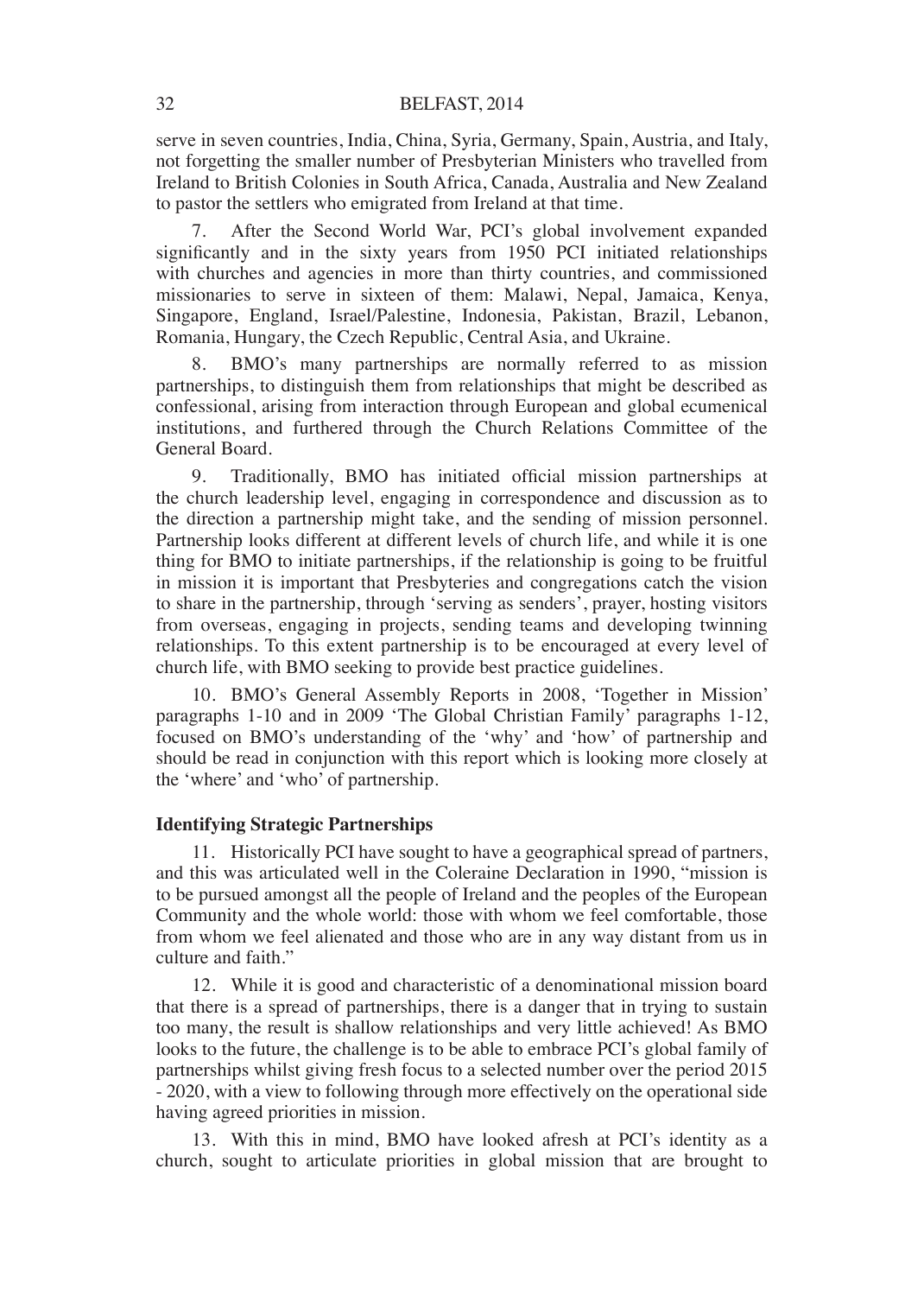discussion and negotiation in partnerships, considered drivers in mission today, and set out criteria for both partnering and the sending of mission personnel for 2015 and beyond.

# **Considering PCI's identity and capacity**

14. Rather than simply being reactive, attempting to respond positively to every opportunity and invitation received to partner in mission, SC saw the value in looking again at PCI's distinctive journey and personality as a denomination. Being aware of PCI's identity provides a clearer picture of what might be shared in global mission.

15. What foundational values, characteristics, good policies and achievements do we bring to global mission today? Much could be explored and said in this regard, however SC noted that Presbyterians place a high value on:

- Accepting the Bible as the supreme rule of faith and order
- Reformed orthodoxy as set out in the Westminster Confession of Faith
- Historically, bringing a courageous, adventurous, pioneering spirit and a settler mentality
- Intellectual, rational inquiry and providing a solid education for those in church leadership
- Historically being a dissenting church, independent of State control, instead seeing Christ as King
- Being a denomination that has been impacted by revival
- The importance of calling and election
- Emphasising order and control, avoiding emotional excess
- A long tradition of emigration, the first steps in foreign mission being to provide pastoral support to expatriates in the colonies

16. At the same time, however, it was observed that Presbyterians tend to be suspicious if not fearful of those who differ, and carry a measure of selfpreoccupation and self-reliance, if not a sense of our own rightness!

# **Considering our Context - Key drivers in global mission today**

17. Having reconsidered PCI's identity, SC recognised the need for further analysis and discussion of significant drivers emerging in and shaping nations and cultures today, and therefore influencing mission as well. Acknowledging that it is God's mission, and He is the primary driver at work in the world today by his Holy Spirit, the following were identified as some other key drivers that should have a bearing on PCI's priorities:

- The unreached- the least evangelised world
- Discipling for transformation holistic engagement
- Poverty health, education, environment
- Globalisation
- The secularisation of the West
- The state of the Church in the West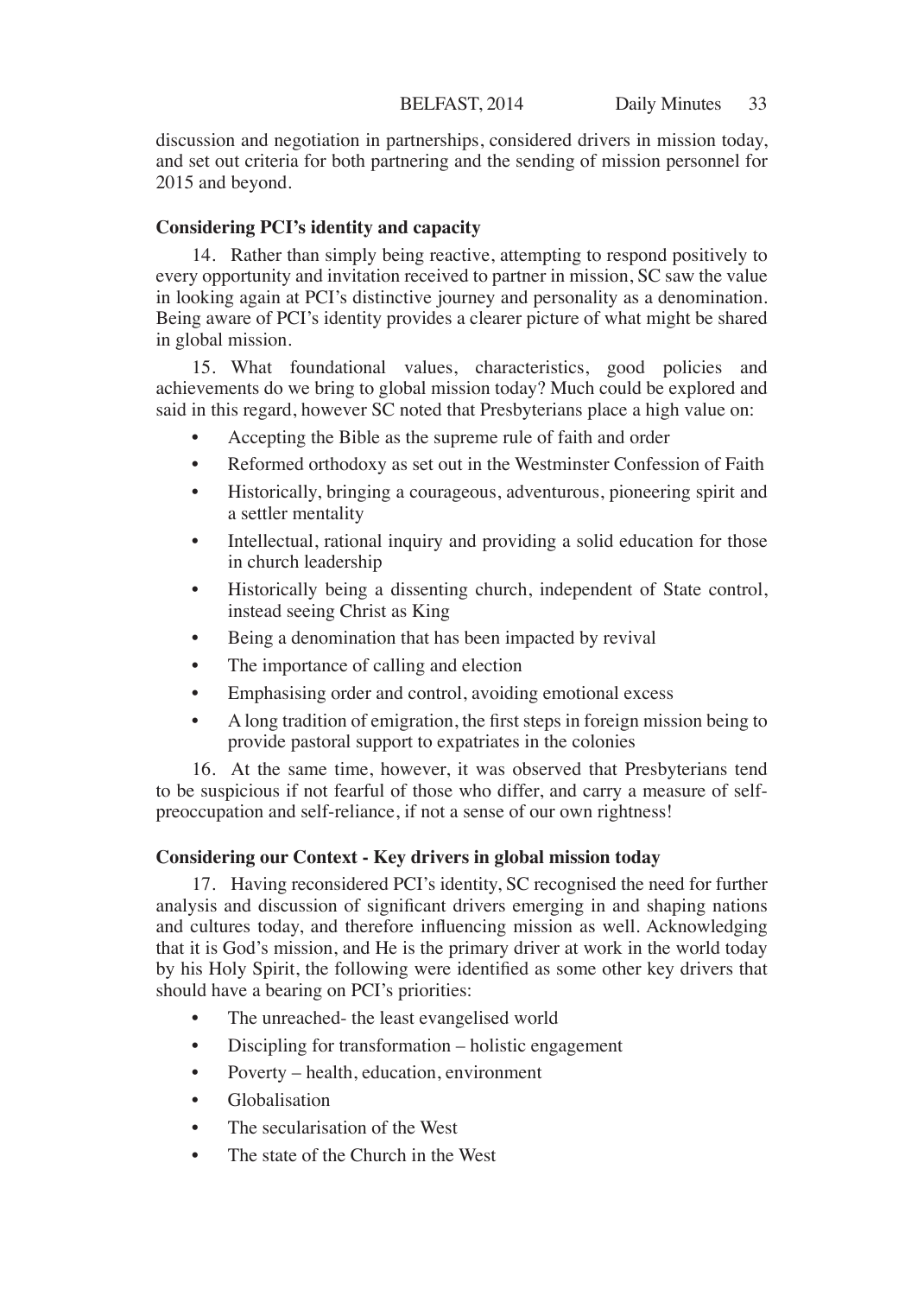- Conflict and persecution
- Migration refugees, urbanisation
- Global youth culture
- 'Mission direct' ordinary people's owning and participating in global mission

# **Prioritising PCI's mission activities**

18. In establishing the following priorities, it is important to work towards clearly defined goals for each, and then to be intentional with regard to implementation of clear, core tasks as we work together with partners.

19. In the 2005 review of the Board's work, four core priority areas were identified: Outreach Initiatives, Leadership Development, Compassionate Ministries and Mission Engagement. When it comes to developing a co-ordinated strategy for partnership and personnel, SC looked primarily at the Outreach Initiatives and Leadership Development as the two priority areas that involve BMO's commissioning of mission personnel to work with church partners, united missions and theological institutions.

20. This review did **not** encompass a number of other 'non-personnel sending' priorities as follows:

- The work of the World Development Committee, partnering with Christian Aid and Tearfund to respond to humanitarian crises and engage in sustainable development (Compassionate Ministries Priority)
- The work of the Mission Involvement Committee, highlighting the importance of having stories to share with the wider church of what God is doing around the world, as well as envisioning and advising mission facilitators for global mission involvement. (Mission Involvement Priority)
- That aspect of the work of the Outreach Ministries Committee that focuses on Scripture translation, publication, distribution and communication, partnering with the Specialist Service Agencies (Outreach Initiatives Priority)

21. The focus was placed on reviewing BMO's outreach and leadership development work, with the following priorities coming to the fore:

- Making disciples especially amongst those who have never heard the gospel
- Support of training programmes and provision of scholarships to equip Christian leaders
- Building capacity for sustainable development
- Being a voice for the marginalised and underprivileged, especially women and children
- Standing alongside the suffering and persecuted Church
- Peace-building in a manner that is of mutual benefit
- Strategic health and education ministries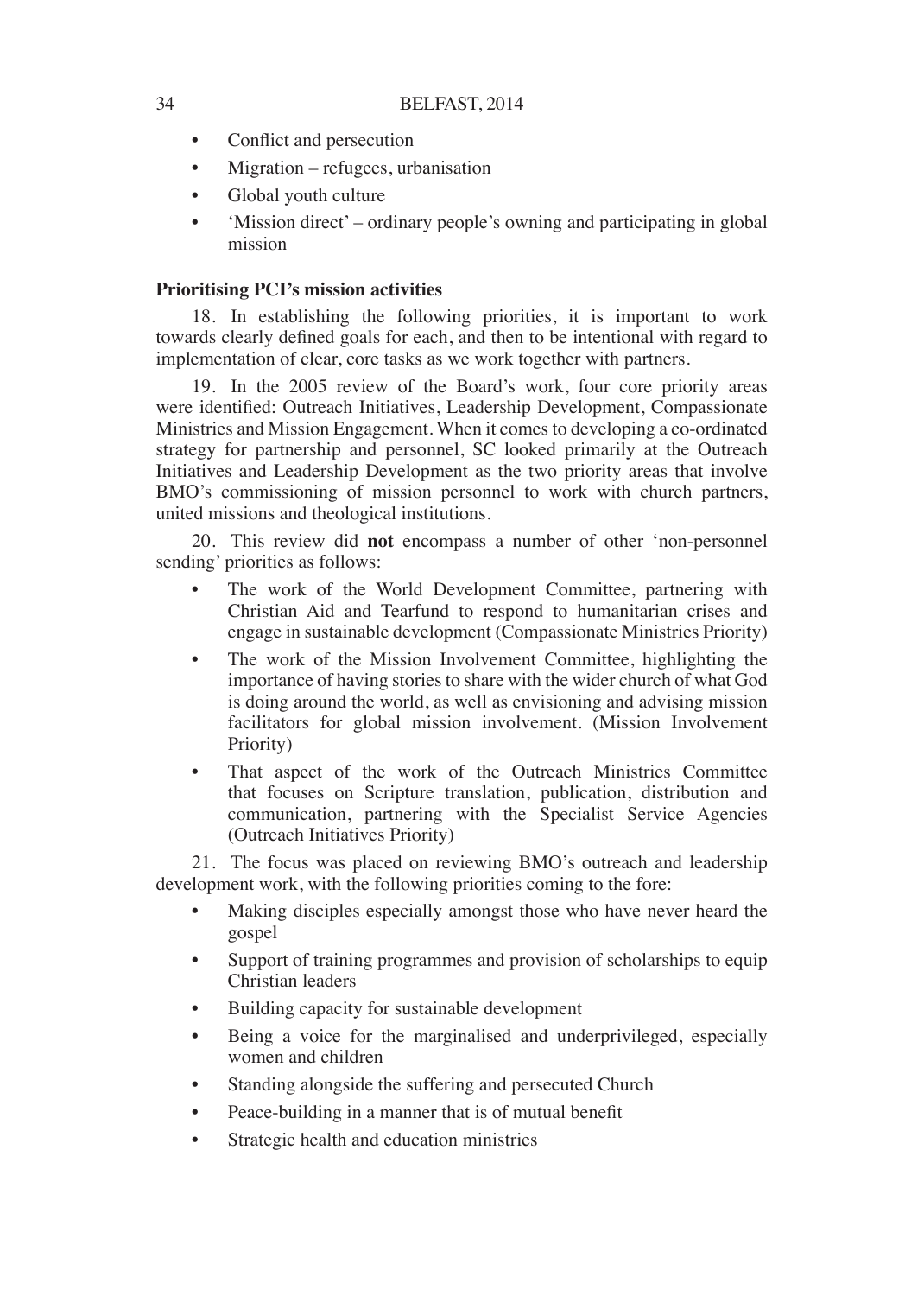22. Setting out these seven priority areas gives a measure of clarification, yet there remains some concern that seven may still be too many to address effectively.

# **Clarifying our criteria for partnership**

23. The following criteria have been identified as a potential sieve or filter through which existing partnerships could be evaluated and new opportunities to partner in mission could be processed as and when they are presented to or sought out by BMO. These partnerships may be with other church denominations, united or independent mission agencies, or theological institutions. In all relationships BMO seek to retain a sense of family, acknowledging that within families relationships will ebb and flow with time. The aim of these criteria is not to reduce the number of partners, but rather to serve as a tool for partnership review and to sharpen focus:

- What do PCI and any partner believe God is saying to them?
- Is there potential for good communication through common language, technology, visits, and consultations?
- Does the partner share PCI's Reformed tradition, belonging to the World Communion of Reformed Churches?
- Are there elements of diversity and difference that are likely to feed positively into the partnership?
- What other international partners does the partner already have, either through multilateral or bilateral relations?
- Are there shared vision and priorities in mission so that the partnership could be said to be 'going places'?
- Are there shared values of being honest, available, committed, patient, versatile, open to negotiation and change, in partnership?
- Has consideration been given to capacity for mission engagement, both the partner's and PCI's, as a small denominational agency?
- Is the commitment to partnership simply to share in a short-term project or to invest time in building a long-term relationship?
- What is the likelihood of reciprocity and avoiding dependency?
- Are there opportunities for the sharing of resources, including personnel, finance, and expertise?
- Are there possibilities for developing ongoing congregational and presbyterial mission involvement?
- Are there members of the partner church already living, working and witnessing in Ireland?

# **Partnership Profile 2015 - 2020**

24. The 2005 Review highlighted the importance of focusing on the reevangelisation of post-Christian Europe, and of encouraging partners in reaching the unreached, particularly within the continent of Asia.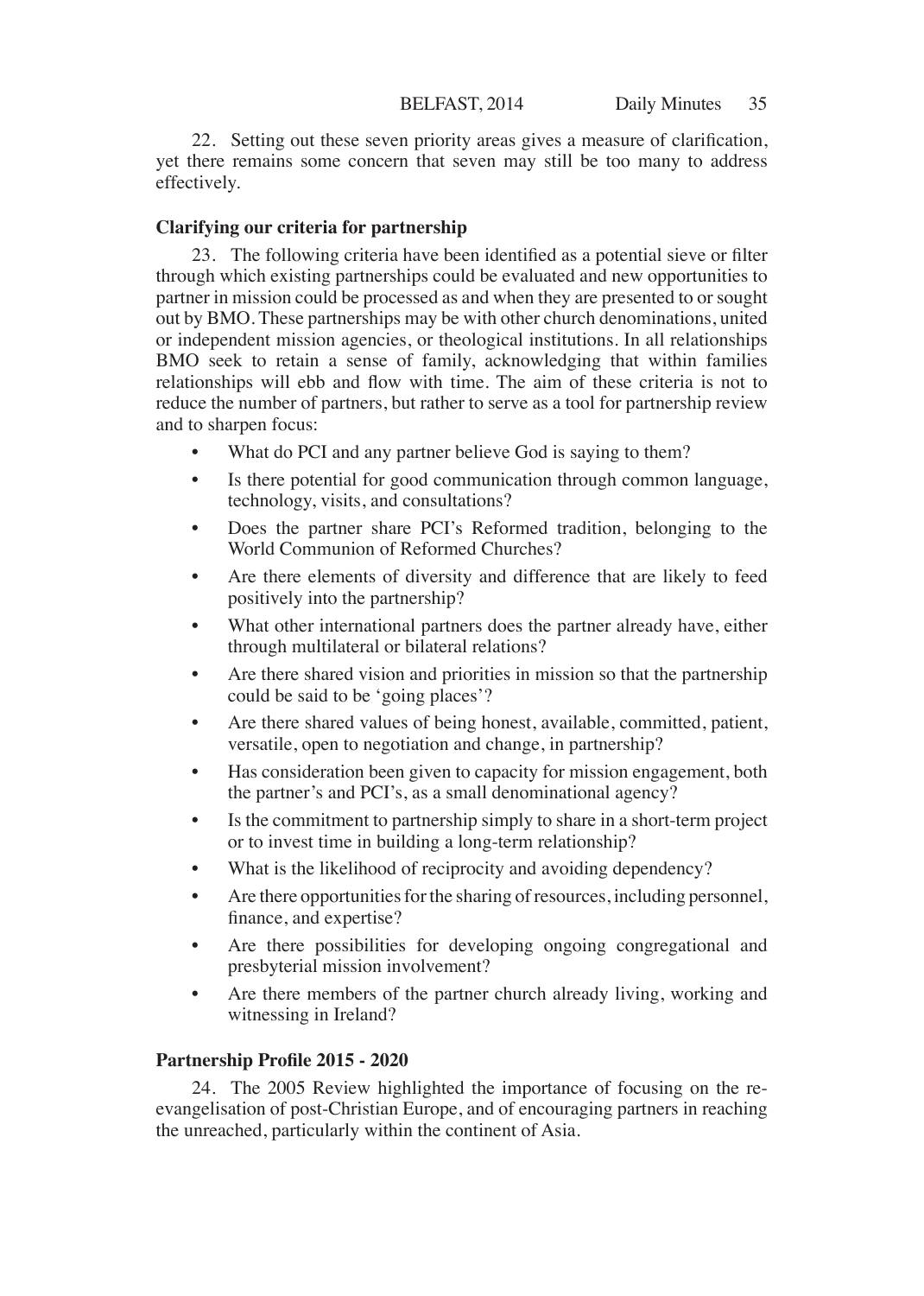25. The following 22 partnerships covering 18 countries are proposed for focus over the period 2015-2020. The priorities for personnel and/or projects that are highlighted are a reflection of current areas of engagement but subject to ongoing discussion with the partners, and will lead on to the development of a partner by partner plan of action:

# **Europe**

Hungarian Reformed Church (in Hungary and Romania)

- Support of training programmes and provision of scholarships to equip Christian leaders
- Strategic health and education ministries

Spanish Evangelical Church

Making disciples especially amongst those who have never heard the gospel

Grupos Biblios Unidos, Spain

Making disciples especially amongst those who have never heard the gospel

The Christian Presbyterian Church of Portugal

Making disciples especially amongst those who have never heard the gospel

Coram Deo, Italy

Making disciples especially amongst those who have never heard the gospel

Faculté Jean Calvin, France

• Support of training programmes and provision of scholarships to equip Christian leaders

# **Asia**

National Evangelical Synod of Syria and Lebanon

- Standing alongside the suffering and persecuted Church
- Support of training programmes and provision of scholarships to equip Christian leaders

The Presbyterian Church of Pakistan

- Standing alongside the suffering and persecuted Church
- Support of training programmes and provision of scholarships to equip Christian leaders

Forman Christian College, Lahore, Pakistan

Support of training programmes and provision of scholarships to equip Christian leaders

United Bible Training Centre, Pakistan

Support of training programmes and provision of scholarships to equip Christian leaders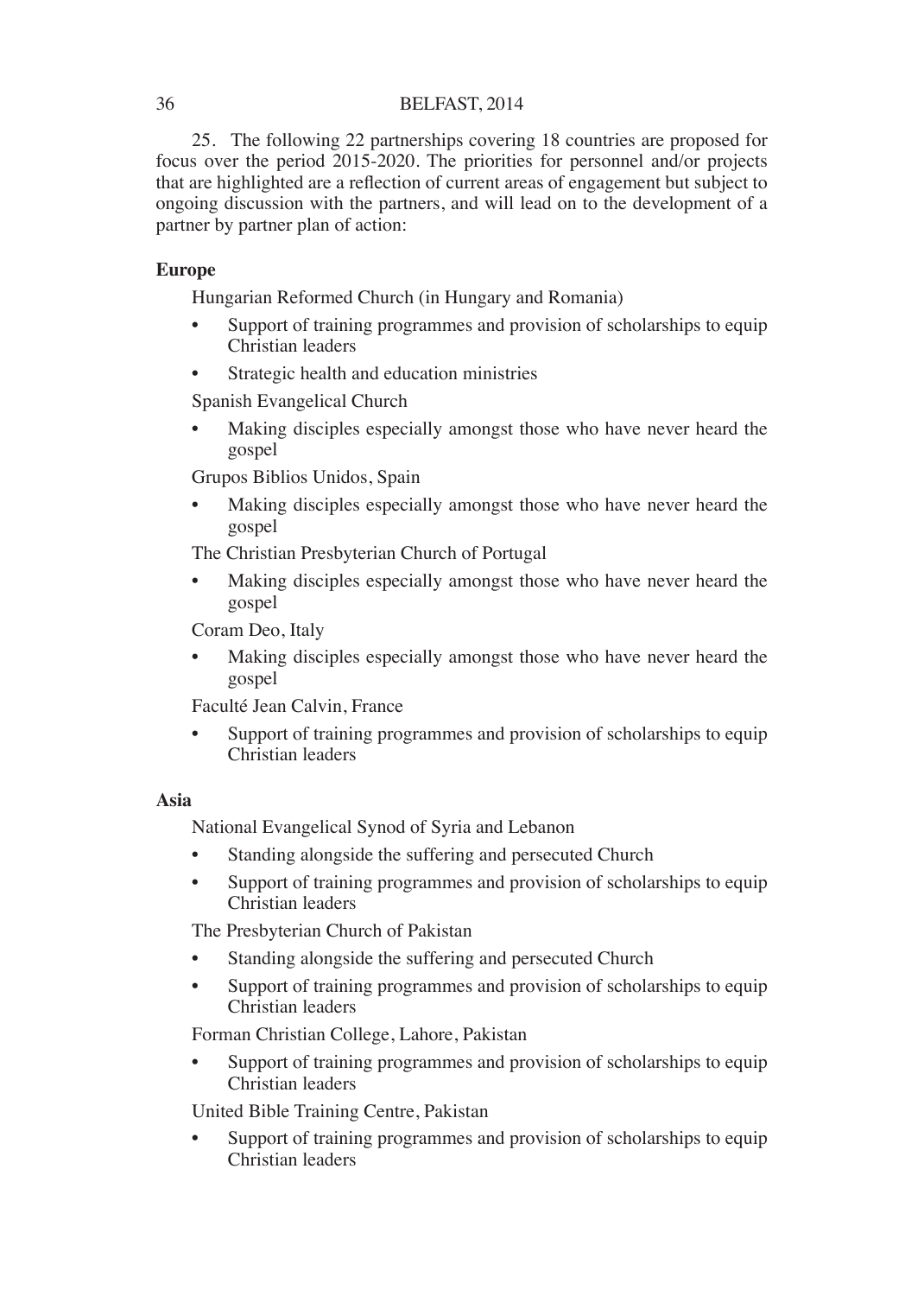The Church of North India

- Standing alongside the suffering and persecuted Church
- Support of training programmes and provision of scholarships to equip Christian leaders

The Evangelical Christian Church of Halmahera, Indonesia

Support of training programmes and provision of scholarships to equip Christian leaders

The Evangelical Christian Church of Timor, Indonesia

- Support of training programmes and provision of scholarships to equip Christian leaders
- Strategic health and education ministries

The Christian Church of Sumba, Indonesia

• Building capacity for sustainable development

The United Mission to Nepal

- Support of training programmes and provision of scholarships to equip Christian leaders
- Building capacity for sustainable development
- Being a voice for the marginalised and underprivileged, especially women and children
- Peace-building in a manner that is of mutual benefit

Central Asia

- Peace-building in a manner that is of mutual benefit
- Strategic health and education ministries

# **East and Central Africa**

- The Presbyterian Church of South Sudan
- Support of training programmes and provision of scholarships to equip Christian leaders
- Peace-building in a manner that is of mutual benefit
- Strategic health and education ministries

The Presbyterian Church of East Africa

- Making disciples especially amongst those who have never heard the gospel
- Support of training programmes and provision of scholarships to equip Christian leaders
- Building capacity for sustainable development

The Church of Central Africa Presbyterian

Making disciples especially amongst those who have never heard the gospel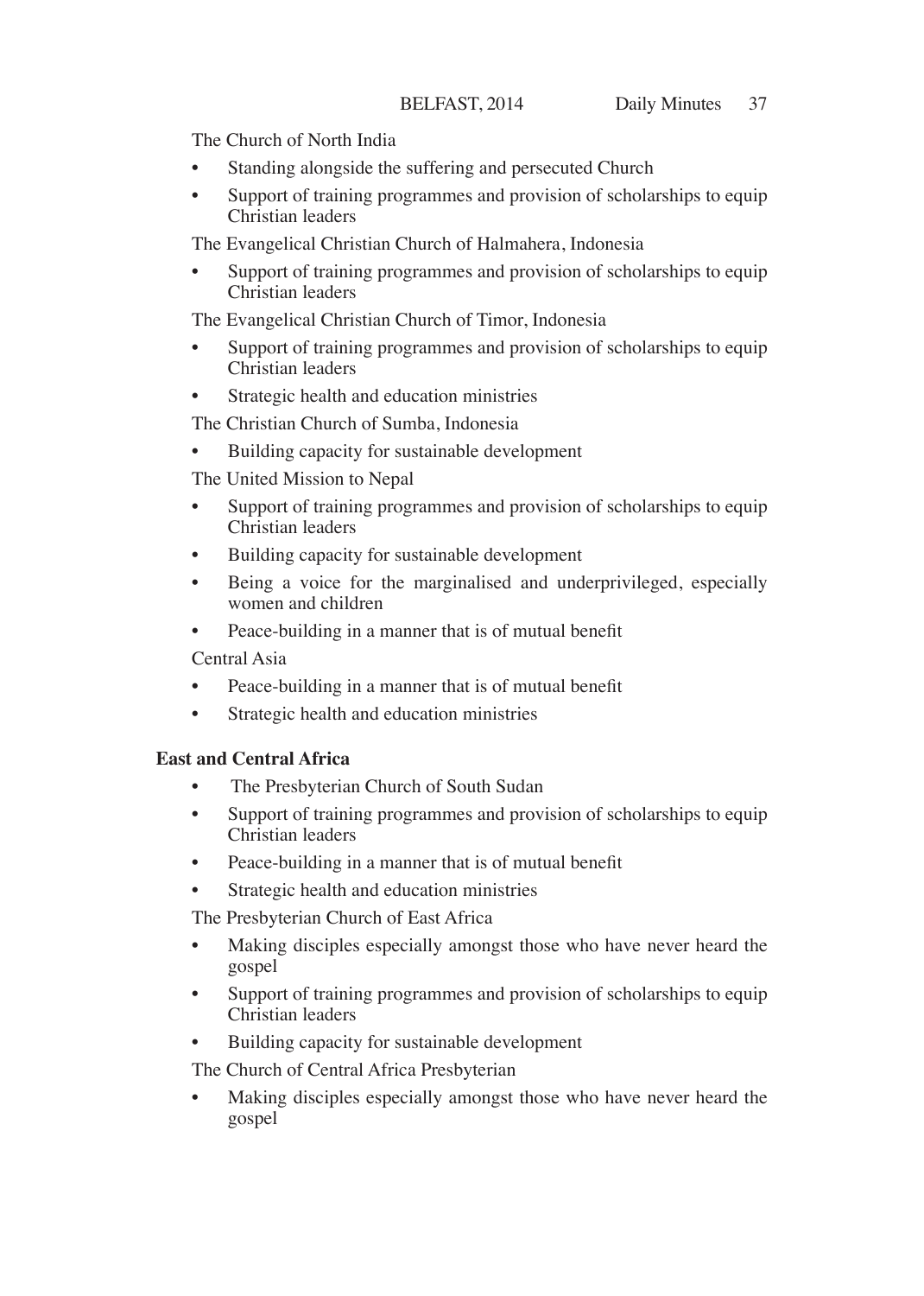- Support of training programmes and provision of scholarships to equip Christian leaders
- Strategic health and education ministries

Scripture Union Malawi

Making disciples especially amongst those who have never heard the gospel

Theological Education by Extension Malawi

Support of training programmes and provision of scholarships to equip Christian leaders

# **Caribbean and Latin America**

The Presbyterian Church of Brazil

- Making disciples especially amongst those who have never heard the gospel
- Being a voice for the marginalised and underprivileged, especially women and children

### **PCI Mission Personnel**

26. BMO welcome inquiries from PCI members wishing to explore a sense of call to missionary service. Those inquiring are normally asked to complete a Preliminary Inquiry Form, prior to an initial informal conversation with BMO staff. For some this may lead ultimately to being appointed for overseas service, for others it is about gaining advice in furthering preparation for cross-cultural mission or being referred to another mission agency who may offer alternative opportunities. BMO trusts that all who meet with its staff in this regard will feel supported in finding their way forward in global mission engagement.

- 27. BMO currently operate with three categories of service:
- Ignite service up to one year
- Involve service of more than one and up to two years
- Integrate service of more than two years

28. It is proposed that the first category be renamed 'Inspire'. Up until now the 'Ignite' category targets those seeking to 'test the water' in global mission, primarily younger people. By renaming it as the 'Inspire' category, it would also be targeting older and retired people with specific gifts and experience to offer in overseas service. The aim, therefore, would be to work with both younger folk seeking primarily to be inspired for further global engagement, as well as those who, through maturity, gifting and experience, might have opportunity to inspire others.

29. As at 31 December 2013, BMO had 34 personnel serving under the Involve or Integrate categories. These cover nine of the eighteen countries (eleven of the twenty-two partnerships) highlighted earlier in the report for special focus after 2014.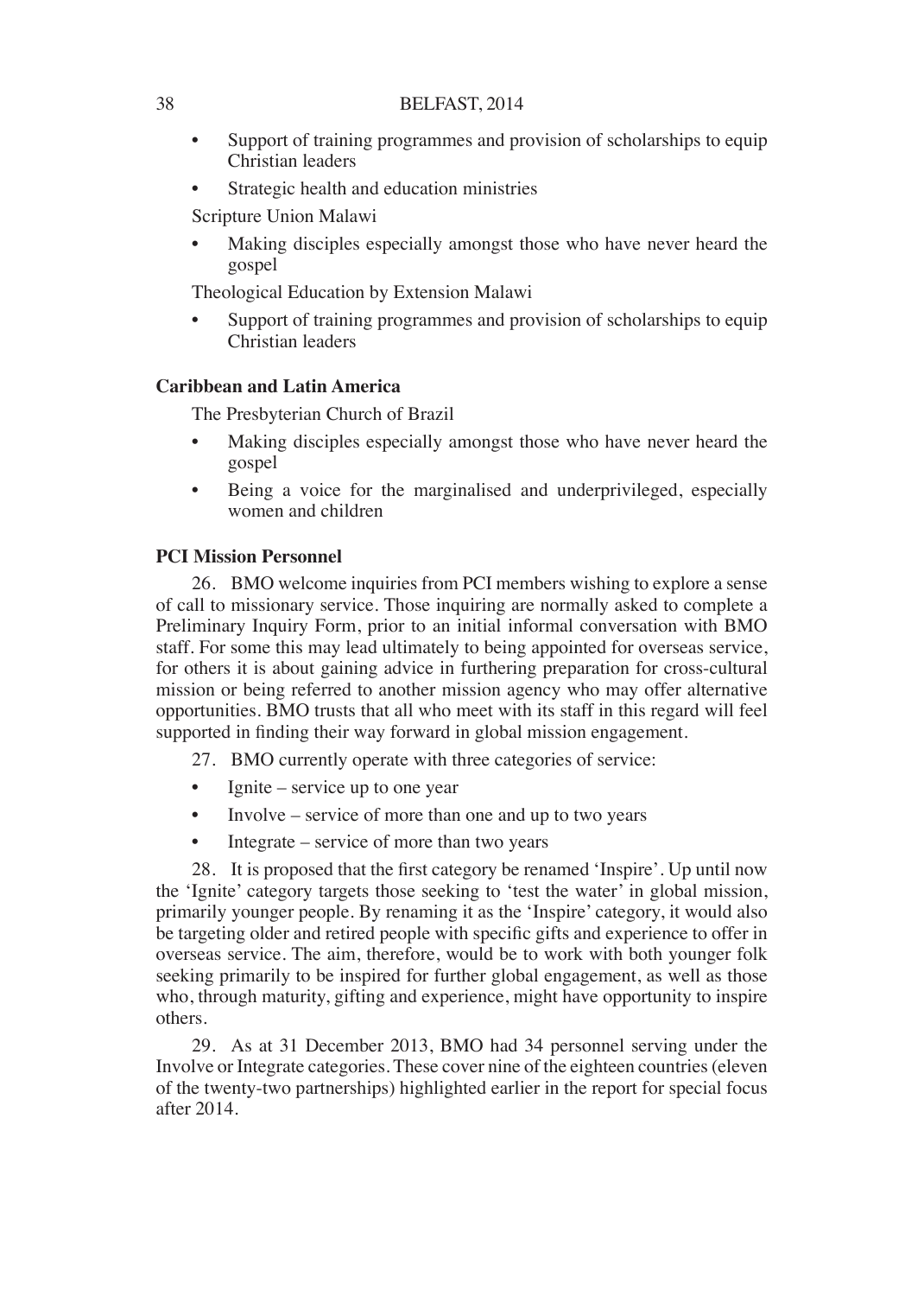**Year 2013**

| Country       | Number of<br><b>Missionaries</b> | $\%$ |
|---------------|----------------------------------|------|
| Malawi        | 12                               | 35   |
| Kenya         | 7                                | 21   |
| Romania       | $\overline{c}$                   | 6    |
| Spain         | $\overline{2}$                   | 6    |
| Portugal      | $\overline{2}$                   | 6    |
| England       | 4                                | 11   |
| <b>Brazil</b> | 1                                | 3    |
| Pakistan      | $\overline{2}$                   | 6    |
| Nepal         | $\overline{2}$                   | 6    |
| <b>Total</b>  | 34                               | 100  |



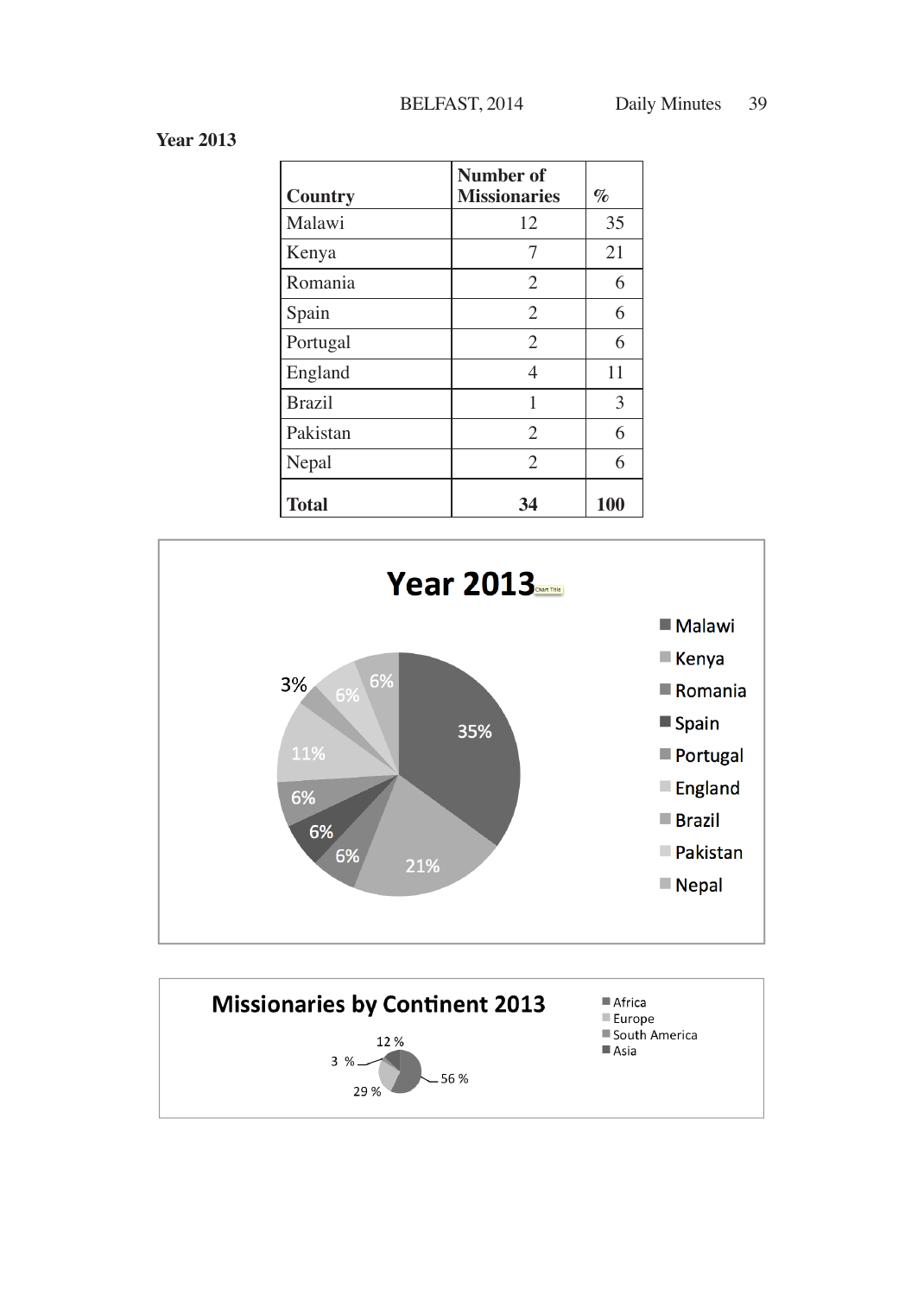30. Year by year, BMO aims to prayerfully discern the number of mission personnel that can be sustained, both in terms of the financial commitment involved, and the capacity within the Overseas Office to provide an effective support base. By the end of 2014, it is anticipated that this figure will be 37 in eleven countries, with two missionaries resigning and five being commissioned in the course of 2014.

31. Much could be said as to the factors that have led to the current spread of PCI mission personnel around the world. SC are of the view that BMO, as a denominational mission board, should aim to have a broad but more strategic geographical spread of personnel bearing in mind agreed priorities, and should be more intentional in the allocation of personnel. This, in turn, may help to reduce the isolation experienced by some of BMO's mission personnel, and may ultimately lend itself to operating in teams in some locations.

32. The diagram that follows is an aspirational spread looking towards 2020. It places fresh emphasis on working with partners to reach out in the European context, especially Western Europe, where it is relatively straightforward to move around, work, and learn language. Furthermore, many of the major cities of the continent are multi-cultural places of global importance. In the UK and Ireland context, it is also hoped to continue discussion with partner churches and the Board of Mission in Ireland, with a view to furthering outreach amongst diaspora communities on our doorstep. It is not intended to focus exclusively on Europe, with historical and long-standing partnerships in mission in other continents continuing to be deeply valued and developed.



33. Whatever projection is agreed, where it is desired to have increased involvement in a region, this will only be achieved by actively developing partnerships and advertising opportunities for service as and when they arise. In those areas where more limited involvement is envisaged, it is not intended to cut short the assignments of existing personnel, but to give careful consideration to making only the more strategic appointments.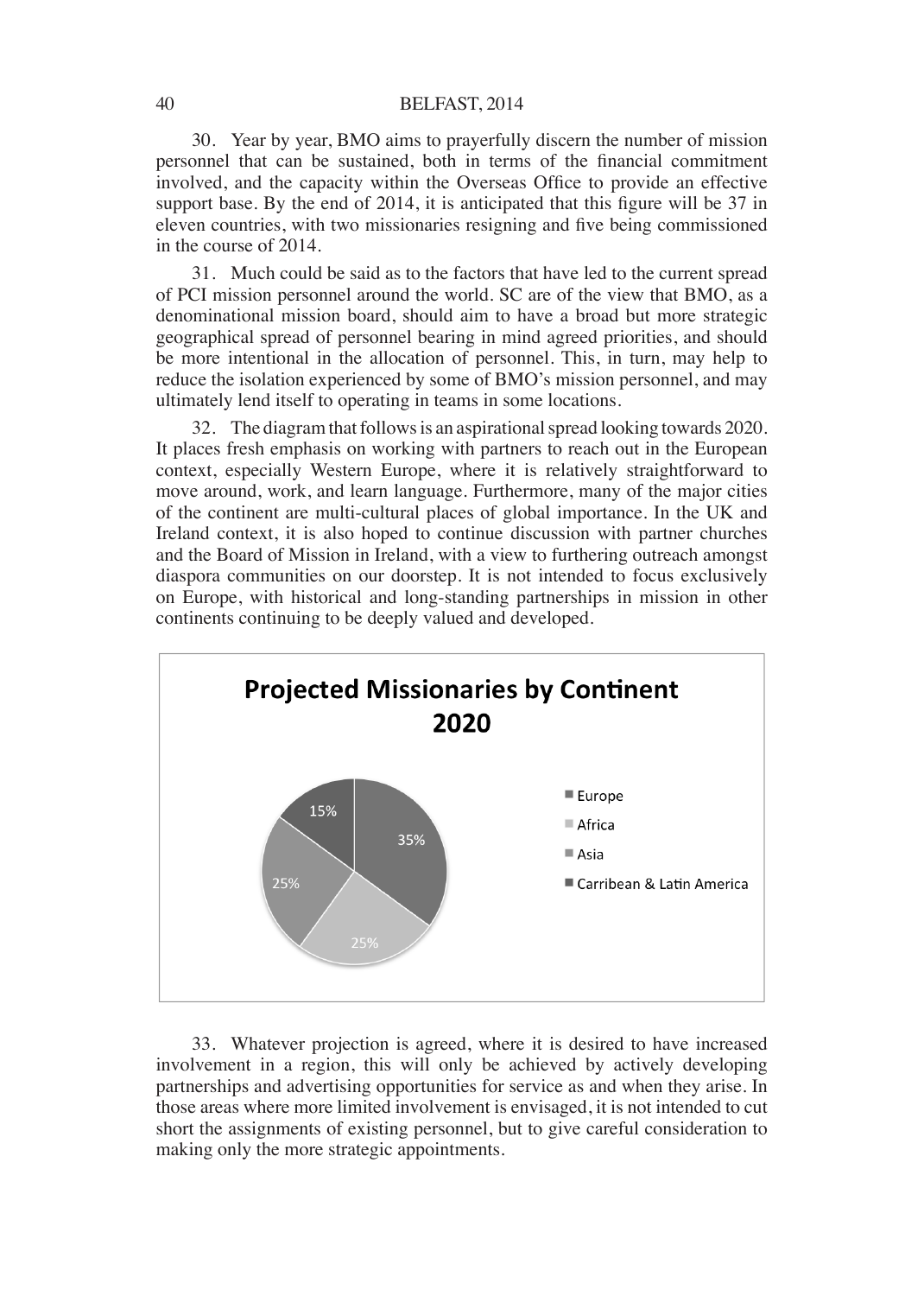#### **Regional Liaison Personnel and Teams**

34. It is proposed to introduce the idea of Regional Liaison Personnel, with one person being designated to this role in each of the main regions where BMO is partnering. Where there were sufficient personnel in a country or region, the Regional Liaison would serve as a team leader, living and working in the region, such that in addition to undertaking a specific role with one of BMO's partners in the region, a portion of their time would be given to providing a level of pastoral care for other mission personnel in the region, and co-ordinating their coming together for occasional retreats. In addition, the Regional Liaison would provide the Overseas Office with information and news articles arising from the region that would be of particular interest to the church at home, ensuring hospitality for visitors, putting in place 'on the ground' arrangements for visiting PCI teams, and orientating partner church visitors prior to their coming to Ireland.

35. It is proposed that early on in the next five year period, this concept of having a Regional Liaison would be piloted, considering the costs and benefits. Advice would be taken from other mission agencies who have experience of operating in this way. Both existing mission personnel and new applications would be considered. The aim would be to make appointments to this role for partnerships and teams in the regions of Europe and East/Central Africa. Thereafter, depending on the spread of mission personnel, similar appointments would be considered for Asia and the Caribbean & Latin America. Should there be no new sources of income, it is envisaged that these appointments be made with no more than an inflationary increase to the budget in the year in question.

36. BMO need to be strategic in sharing resources with partners, especially in the sending of mission personnel. There is significant investment involved in sending personnel to work with partners around the world and BMO seeks to be good stewards of the funding required. It is therefore important that any roles taken up meet clearly established and agreed criteria that reflect the priorities and values of the Board.

37. All new applications for overseas mission service should be assessed using the following criteria:

38. With reference to **BMO's current priorities** in global mission, does the mission personnel role provide for or contribute to:

- Training programmes for the development of godly church leaders engaged in strategic missional roles in the church's life?
- Evangelism, spiritual formation and the making of disciples?
- Peace-building that will be of mutual benefit?
- Strategic prevention of ill-health, especially HIV/AIDS?
- Capacity building for sustainable development transforming the lives of the poorest people?
- Standing with and advocacy on behalf of those suffering injustice or persecution?
- Strategic education, especially of women and children?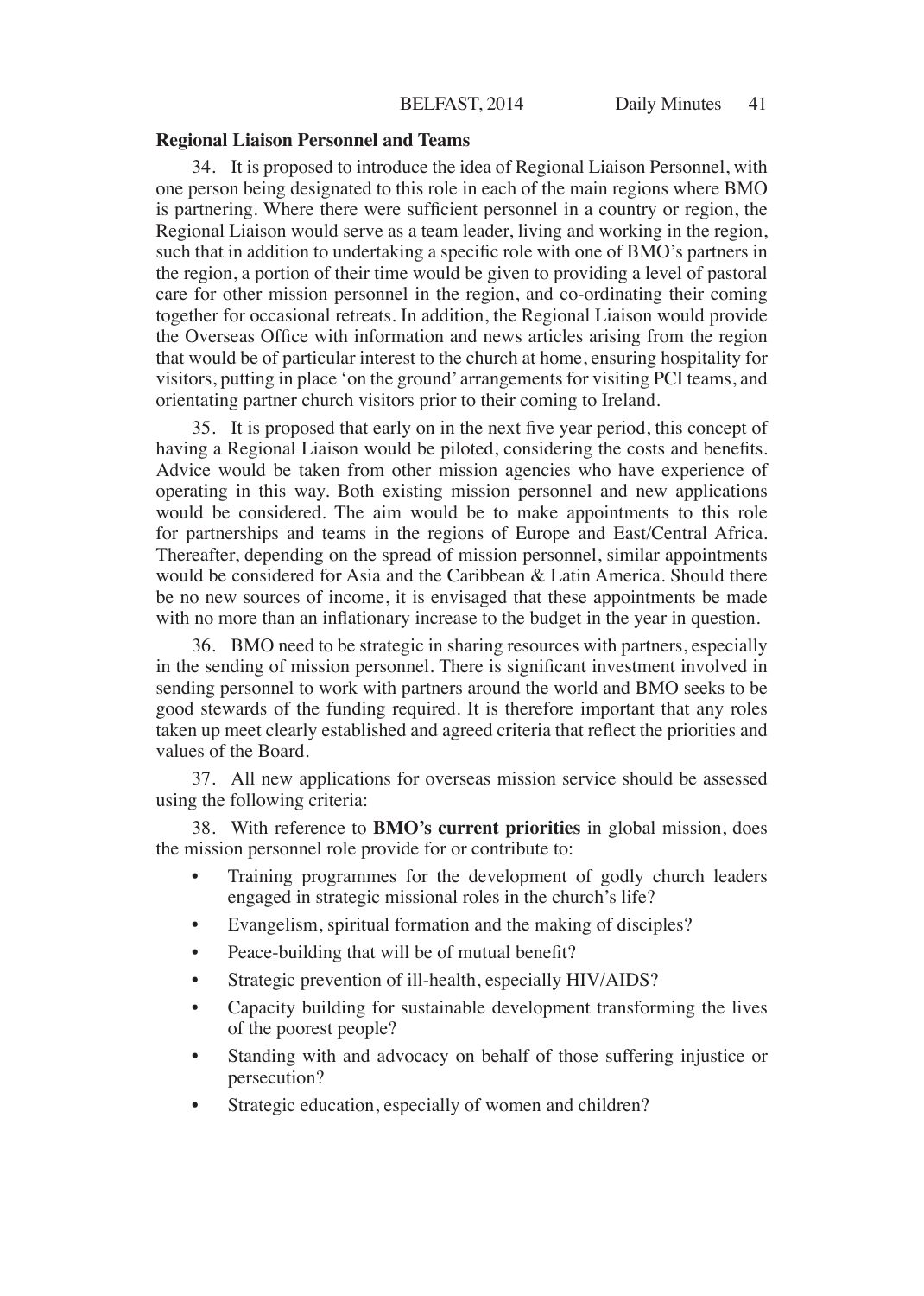39. Is the role reflective of **BMO's values or guiding principles** in mission in terms of being:

# **God-centred:**

- Is there an assurance that God has been at work in highlighting and asking PCI to fill this role?
- Does the role involve actively, regularly, pointing people to Jesus Christ?

# **People-focused:**

- Does the role involve direct, personal, missional encounter?
- Does the role require holistic/integral missional engagement?
- What are the potential risks attached to the role?
- Does the role provide an opportunity for the 'training of trainers' or capacity building?
- Does the role require a commitment to the learning of a language and culture?
- Does the role require an investment in training, orientation and preparation that is justifiable given the nature of the role?
- Will BMO and/or the partner be able to provide and maintain the highest standard of selection, training, orientation, leadership, communication, on-field integration and supervision, support and care for the person in the role?

# **Church-based:**

- Does the role engage in what only PCI can do, or at least do what we do well!
- Will the role strengthen a partner church in her mission and the relationship with PCI?
- Does the role reflect one or more points of overlap in PCI and her partner's priorities such that there is ownership by all concerned?
- Does the role contribute to reciprocity in mission through special ministry in Ireland, and to what extent is it in line with BMI's strategy in this regard?
- Does the role contribute to evangelism or church-planting in Western Europe?
- Does the role demonstrate and provide long-term commitment from PCI to the partner?

# **Forward-thinking:**

- Does the role fit with BMO's strategic plan for missional engagement, including the desired spread of personnel around the world?
- Is the role a creative new way of engaging in mission or a sphere of service?
- Has a reviewable long-term/short-term timeframe been set for the role?
- What are the implications for the office staff-mission personnel ratio?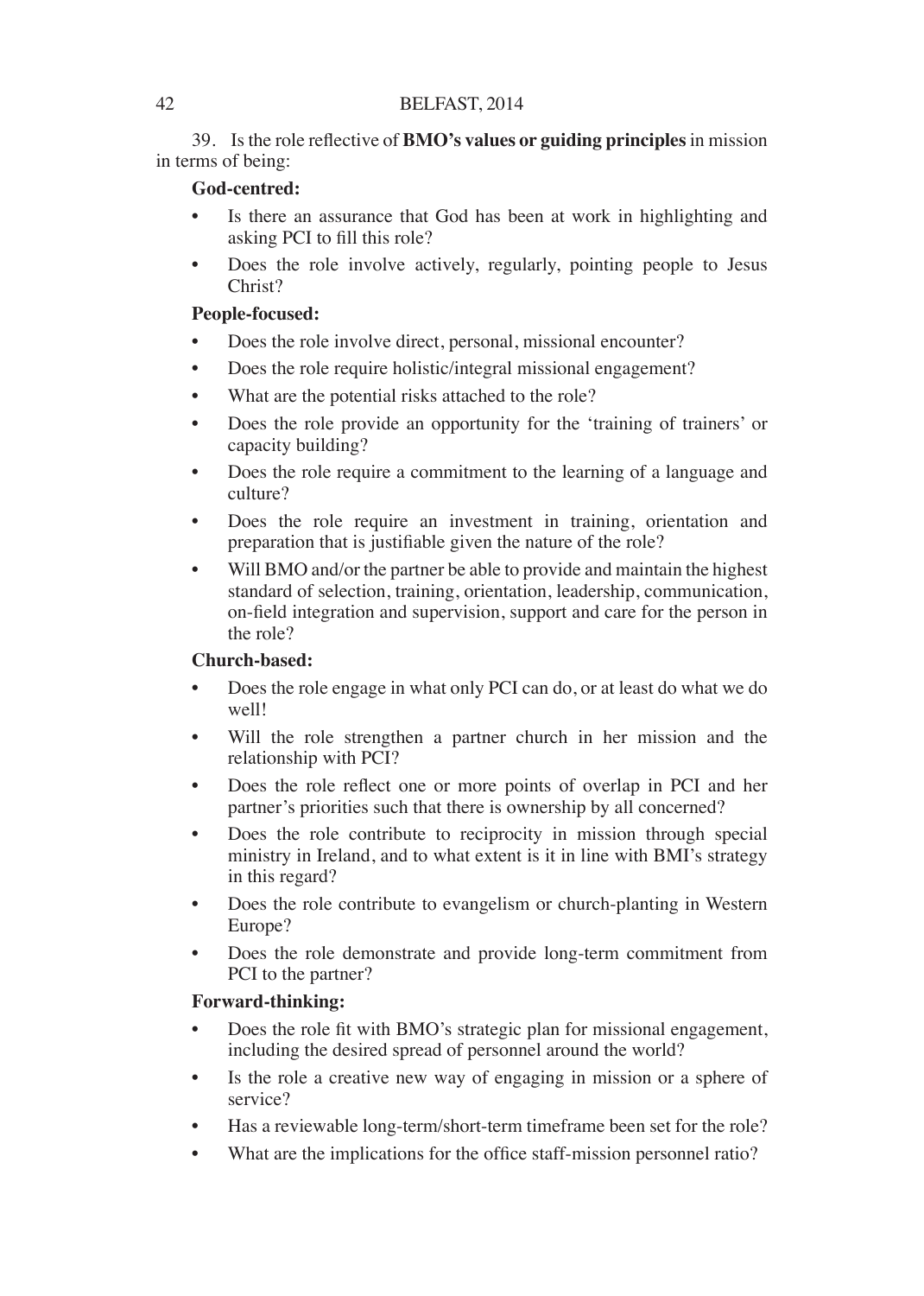40. While each application for missionary service may not 'tick all the boxes' outlined above, there should be evidence of a degree of compatibility under each of the listed headings.

41. In its discussion, SC noted that missionary retention involves a complex web of factors, including agency size, education of personnel, selection procedures, organisational values, leadership, communication and on-field supervision. In particular, SC have underlined the importance of personnel needing to be fully representative of PCI (orientation and selection), knowing our vision, values, and priorities, and suiting our partners agenda. There is a need to avoid areas of non-strategic engagement especially where there is evidence of dependency. SC agreed the importance of factoring in an exit strategy, having an agreed projection from the time of appointment as to how long someone will serve overseas.

#### **Additional Resolutions:**

1a. That the General Assembly give thanks for the family of churches, agencies and institutions that PCI has been privileged to partner alongside since 1840, while encouraging sharper focus on those partnerships and priorities identified in the report for the period 2015-2020.

1b. That the General Assembly give thanks for all the PCI mission personnel currently serving in a wide range of activities and locations, and encourage ongoing strategic placement of personnel that facilitates the development of regional teams.

Overseas Mission personnel were presented to the Assembly by Miss Helen Johnston (Overseas Personnel Officer) and the Moderator led in prayer.

Moved by the Rev CA Meban, seconded by the Rev WS Marrs, and agreed:

1. That the Report be received.

2. That the General Assembly give thanks for the family of churches, agencies and institutions that PCI has been privileged to partner alongside since 1840, while encouraging sharper focus on those partnerships and priorities identified in the report for the period 2015-2020.

That the General Assembly give thanks for all the PCI mission personnel currently serving in a wide range of activities and locations, and encourage ongoing strategic placement of personnel that facilitates the development of regional teams.

4. That the General Assembly request the Committee on Reception of Ministers to prayerfully review current guidelines with the aim of facilitating and encouraging gifted ministers and missionaries with global Church perspectives to serve with PCI on the island of Ireland.

5. That the General Assembly give thanks for BMO's new outreach initiatives in the European context, consider afresh the Macedonian call to mission in Europe, and redouble efforts to pray and seek opportunities to share the life of Christ with Ireland's nearest neighbours.

**Resolutions**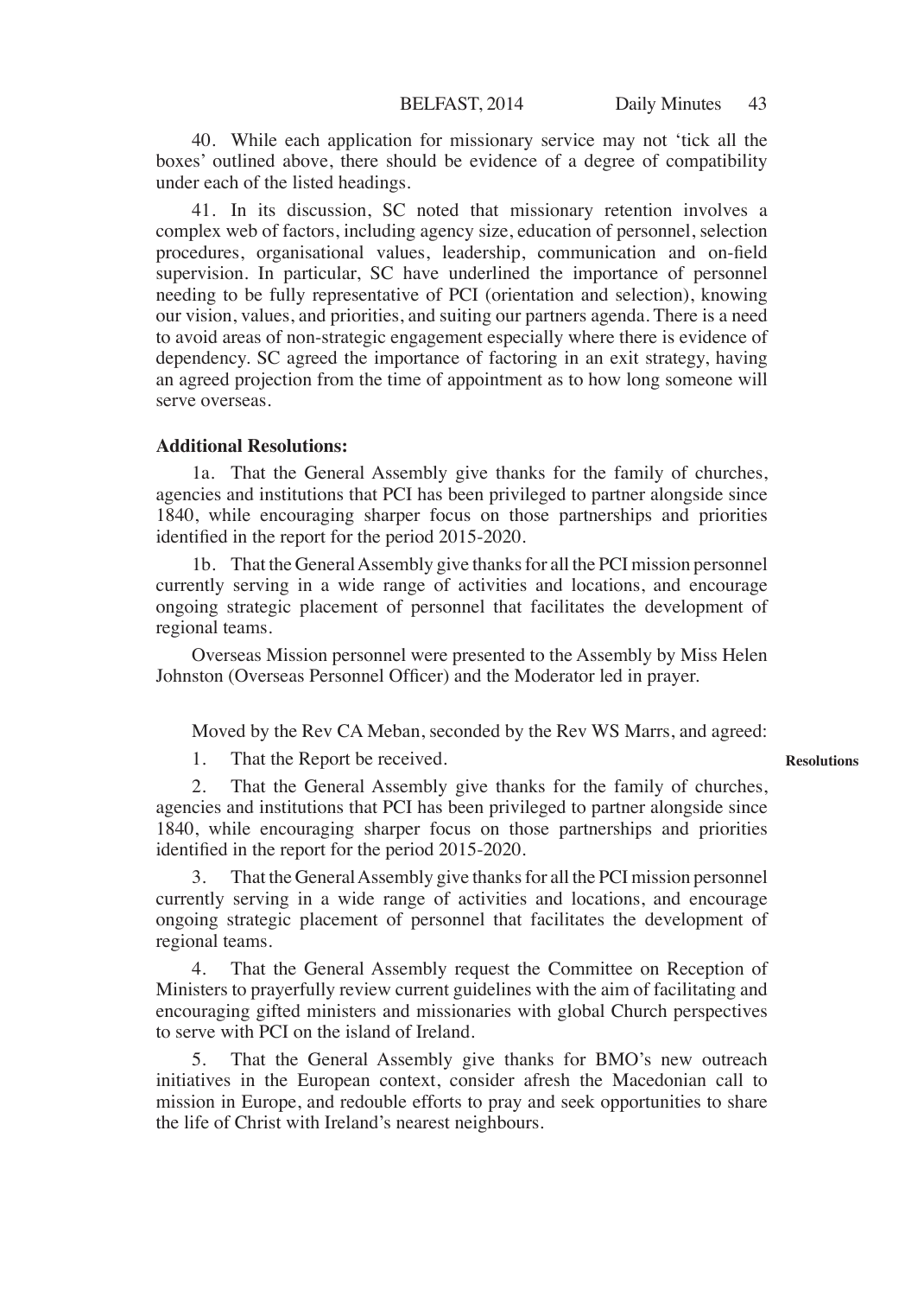Business lapsed on Standing Orders (see page 74)

# **Intermission**

The Moderator received Ministers recently retired and those recently licensed, who were presented respectively by the Rev Noble McNeely, Convener of the Board of Christian Training, and the Rev RS Hetherington, Director of Ministerial Studies. The Moderator led in prayer.

The Report of the **BOARD OF CHRISTIAN TRAINING** (Reports pp 203-216) was submitted by the Rev Noble McNeely, together with the following Supplementary Report: **BOARD OF CHRISTIAN TRAINING**

#### **Addition to Resolution 2**

Add: Philip Poots Hillhall Dromore

Moved by the Rev Noble McNeely, seconded by the Rev NJ McCullough, and agreed:

**Resolutions**

1. That the Report be received.

2. That the following candidates, their nomination having been sustained by the Board of Christian Training, be accepted as students for the Ordained Ministry, and placed under the care of their Presbyteries:

| <b>Name</b>         | Congregation    | <b>Presbytery</b>   |
|---------------------|-----------------|---------------------|
| Robin Aiken         | Railway Street  | Dromore             |
| Andre Alves-Areias  | Saintfield Road | South Belfast       |
| John Brogan         | Drogheda        | Dublin & Munster    |
| David Curran        | Wexford         | Dublin & Munster    |
| Andrew Downey       | Knock           | <b>East Belfast</b> |
| Steve Kennedy       | Orangefield     | <b>East Belfast</b> |
| James Maguire       | Banbridge Road  | Dromore             |
| Hanneke Marshall    | 1st Broughshane | Ballymena           |
| Michael McCormick   | Clough          | Down                |
| Jonny McKane        | Kilfennan       | Derry & Donegal     |
| Keith Parke         | Gilford         | Iveagh              |
| <b>Philip Poots</b> | Hillhall        | Dromore             |
| Richard Tregaskis   | Hamilton Road   | Ards                |

3. That the General Assembly ask Presbyteries to encourage ministers to engage in leadership training, at a level appropriate to their stage in ministry, and ask the Panel reviewing the Consultation Process to consider how this matter might be best dealt with.

4. That the General Assembly welcome the commencement of training for the first candidates for the Auxiliary Ministry and commend the scheme to the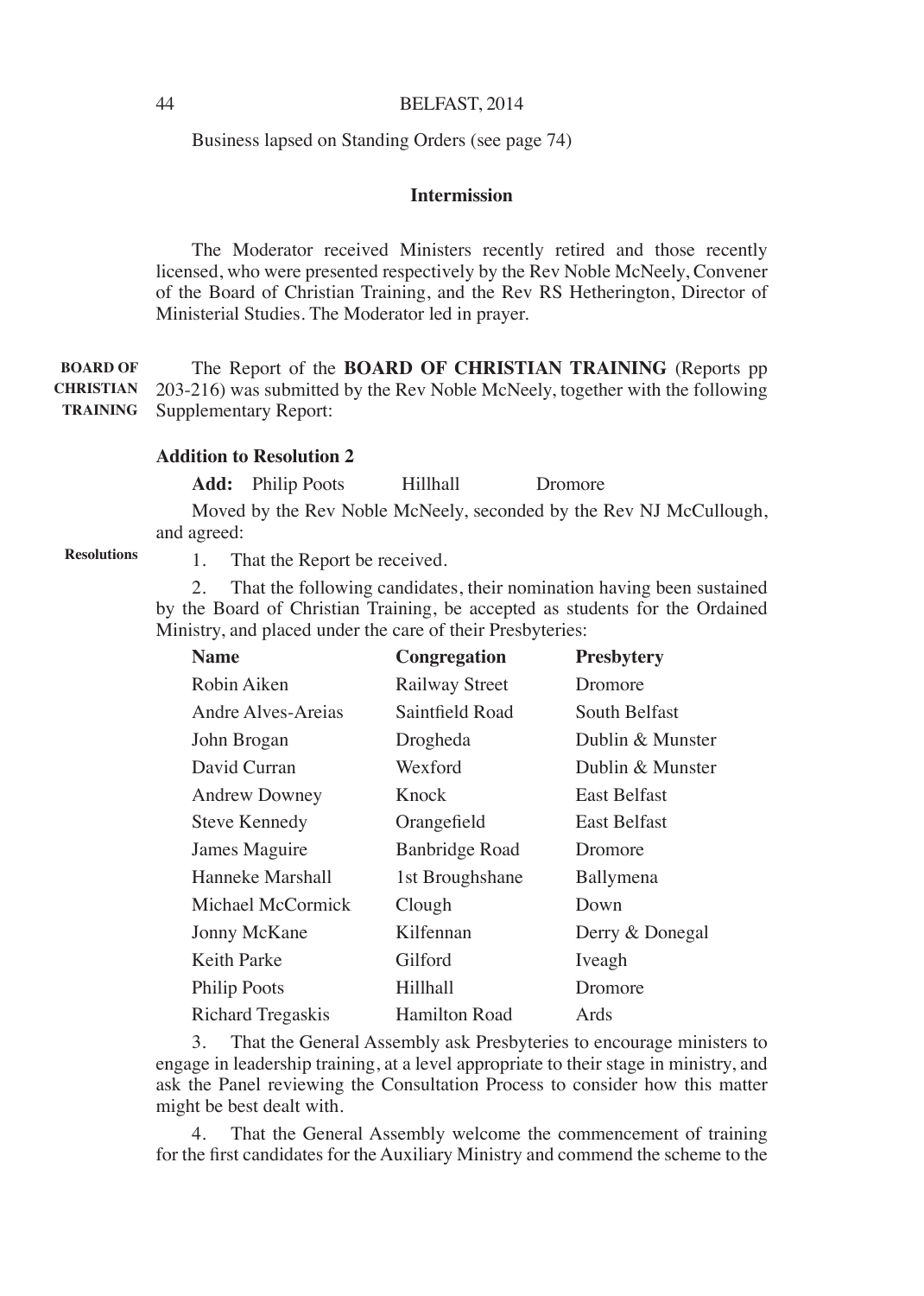Church and especially to those ministers and Kirk Sessions considering whether this role could enhance the ministry in their Congregation.

5. That the General Assembly commend the updated Prepared to Serve course to the Church and encourages its use by all church members in order to identify or affirm the gifts they have been given by the Holy Spirit to serve God in the Church and in the world.

6. That the assessment for the Ministerial Development Programme be set to raise £25,000.

7. That the assessment for the Students' Bursary Fund be set to raise £400,000.

#### The **Overtures anent Pars 30(1); 30(3); 30; 35 and 73(b) of the Code Overtures**(Reports p 217) were submitted by the Rev TD Gribben.

Moved by Rev TD Gribben, seconded by the Rev Noble McNeely and agreed:

1. That the Overtures anent Pars 30(1); 30(3); 30; 35 and 73(b) of the Code be received and placed on the books.

2. That the Overtures anent Pars 30(1); 30(3); 30; 35 and 73(b) of the Code be made an Interim Act.

The **Overtures anent Pars 177(2) and 180(1) of the Code** (Reports p 217) were submitted by the Rev TD Gribben.

Moved by Rev TD Gribben, seconded by the Rev Noble McNeely and agreed:

That the Overtures anent Pars 177(2) and 180(1) of the Code be received and that, under Par 111 of the Code, they be made the rule of the Church.

The **Overture anent Par 72(e) of the Code** (Reports p 218) was submitted by the Rev TD Gribben.

Moved by the Rev TD Gribben, seconded by the Rev Noble McNeely and agreed:

1. That the Overture anent Par 72(e) of the Code be recieved and placed on the books.

2. That the Overture anent Par 72(e) of the Code be made an Interim Act.

The **Overtures anent Pars 201(1); 202(3); 202(7) and 285 of the Code**  (Reports p 218) were submitted by the Rev TD Gribben.

Moved by Rev TD Gribben, seconded by the Rev Noble McNeely and agreed:

That the Overtures anent Pars 201(1); 202(3); 202(7) and 285 of the Code be received and that, under Par 111 of the Code, they be made the rule of the Church.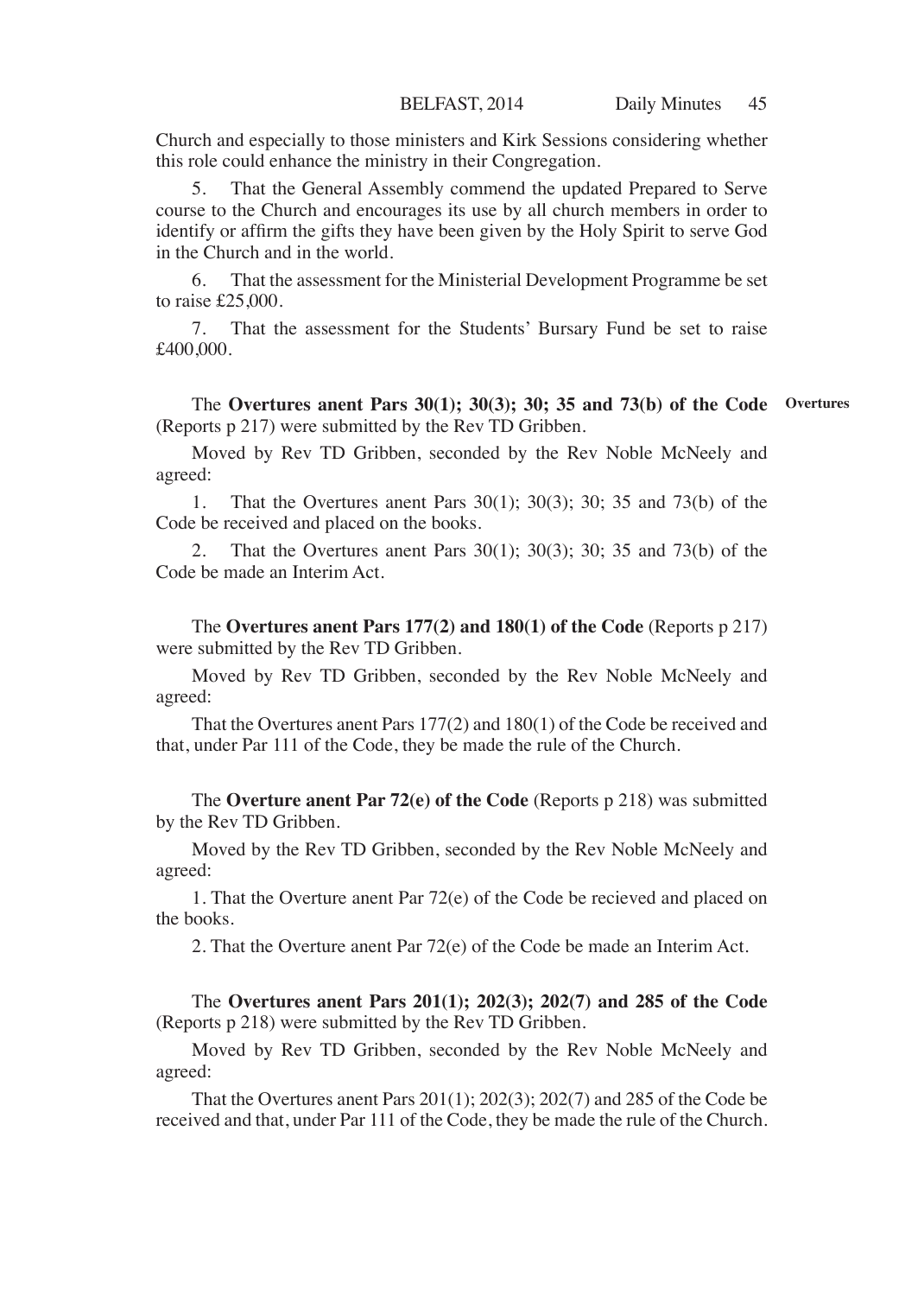The **Overtures anent Pars 217(1)(b)(iii); 217(2)(b) and 217(3) of the Code** (Reports p 218) were submitted by the Rev TD Gribben.

Moved by Rev TD Gribben, seconded by the Rev Noble McNeely and agreed:

That the Overtures anent Pars  $217(1)(b)(iii)$ ;  $217(2)(b)$  and  $217(3)$  of the Code be received and that, under Par 111 of the Code, they be made the rule of the Church.

The **Overtures anent Pars 10-14 and anent Par 212 of the Code** (Reports pp 153-158) were submitted by the Rev DJ Bruce.

Business lapsed on Standing Orders (see page 73)

With the permission of the Moderator, the Convener of the Forces Committee, the Rev Dr Victor Dobbin, addressed the House in regard to the role of Irish Presbyterian Chaplains during the First World War.

He subsequently introduced serving Chaplains to the Moderator, who led in prayer.

The Assembly engaged in worship conducted by the Moderator and others. The Moderator invited the Rev Dr Trevor McCormick to address the Assembly.

The sederunt came to a close at 1.00 pm the Moderator pronouncing the **Benediction** 

\_\_\_\_\_\_\_\_\_\_\_\_\_\_\_\_\_\_

# FIFTH SESSION

**Wednesday, 4th June 2014 2.00pm**

The Assembly again convened, the Moderator leading in prayer.

The Rev Dr DJ Watts submitted the remainder of Report of the **GENERAL BOARD** (Reports pp 17-65 together with the Structures Review Panel Report Booklet) together with resolutions 5-32 and the following Supplementary Report: **GENERAL BOARD**

# **Memorial Record**

*The Very Rev Dr W Donald Patton reports:*

**The Rev William James Johnstone MA, BD,** Minister Emeritus of Craigyhill, Larne, in the Presbytery of Carrickfergus, died on 1 April 2014 in the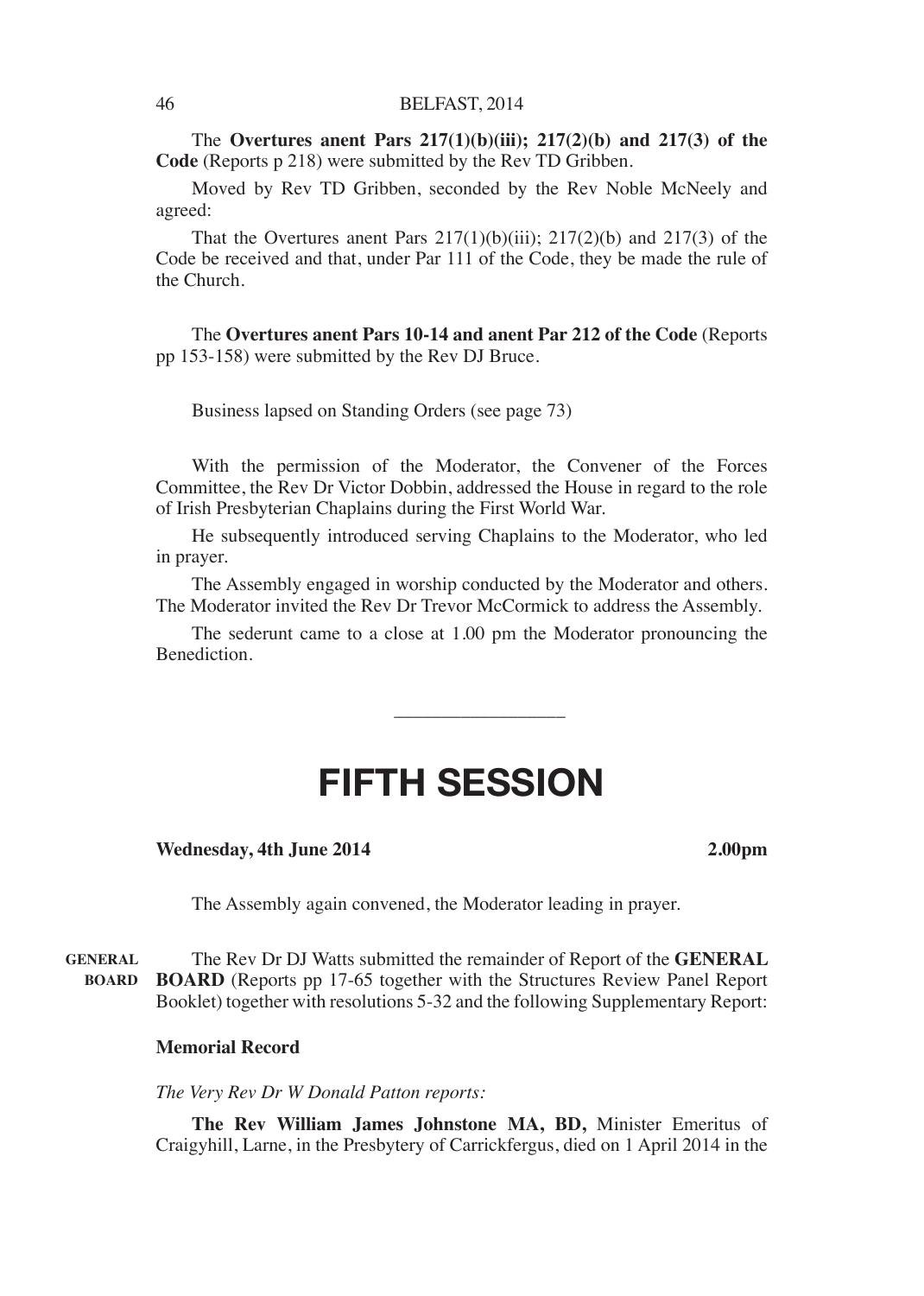68th year of his age and the 43rd year of his ministry. He was born at Belfast on 17 August 1945 to William Johnstone, a farmer, and Mary, his wife, née Manning. His home congregation was Greenisland where he was raised under the ministry of the Rev Andrew Orr coming to personal faith in Christ during his teens. He was educated at the Royal Belfast Academical Institution and, responding to the call of God to the Christian ministry, he attended Magee University College, Londonderry, from 1965 and Trinity College, Dublin, graduating BA and MA in 1969. He studied theology at the Assembly's College, Belfast, graduating with a BD from the Queen's University, Belfast. He was licensed on the 20 June 1971 by the Presbytery of Carrickfergus and assigned as Assistant to the Rev Dr Victor Lynas in the Congregation of Gardenmore, Larne, where he was ordained by the same Presbytery on 9 January 1972 and served there from September 1972 until March 1974. On 14 March 1974 Mr Johnstone was installed in the united charge of Castlewellan and Leitrim in County Down by the Presbytery of Iveagh, where he exercised an expository pulpit ministry and was an attentive pastor to his people. Then in 1983 he accepted a call from the congregation of Craigyhill, Larne, where he was installed by the Presbytery of Carrickfergus on 2 February 1983. This charge had begun as a church extension work in 1956 in the large housing development of Craigyhill and was gathered and built up by the dedicated and evangelistic ministries of his predecessors, the immediate one being the Rev Jackson Buick who had taken up a full-time post as a Chaplain to the Crumlin Road prison. Mr Johnstone gave himself enthusiastically to his preaching and pastoral work. He had a heart for the Lord and a heart for people. His outgoing personality, ready sense of humour and easy conversational gift won him an opening in many a home and a hearing for his witness to the saving grace of Christ. He was well respected in the wider community and was closely involved with it in various ways. In the wider church Mr Johnstone served as Convener of the Christian Training Committee of the Board of Evangelism and Christian Training (1993-1999) and as Clerk of the Presbytery of Carrickfergus (1999-2007). He retired on 1 September 2009 after twenty-six years of diligent ministry in Larne. The final year and a half of his life was dogged by ill health which he bore with dignity and courage, being an example of Christian grace and faith to the last. Throughout his long ministry he was loyally supported and encouraged by his wife Nancy, née Irwin, whom he married on 1 July 1971. They had three children, Emma, Grace and Ruth. We assure them of our prayers in their loss and, with them, we give thanks for the life and ministry of our friend and colleague who fixed his eyes upon Jesus and ran the race marked out for him with perseverance in hope of the glory promised in the Gospel to the people of God.

**Rev Dr Charles Presho, BA,MA, BD, MLitt, PhD,** died on 18 April 2014 in the 96th year of his age and the 68th year of his ministry. He was born at Belfast on 5 February 1919 one of three children (he had two sisters, Jean and Daisy) to William John Presho, a merchant grocer, and his wife Agnes, née Stewart. Sadly his father died when he was aged two years. Following primary education he went to Methodist College, Belfast, and proceeded to tertiary studies at Magee University College, Londonderry, and Trinity College, Dublin, 1938 to 1941, graduating BA with great credit in the classics and in Hebrew. It was at this time that he was offered the opportunity to follow a professional football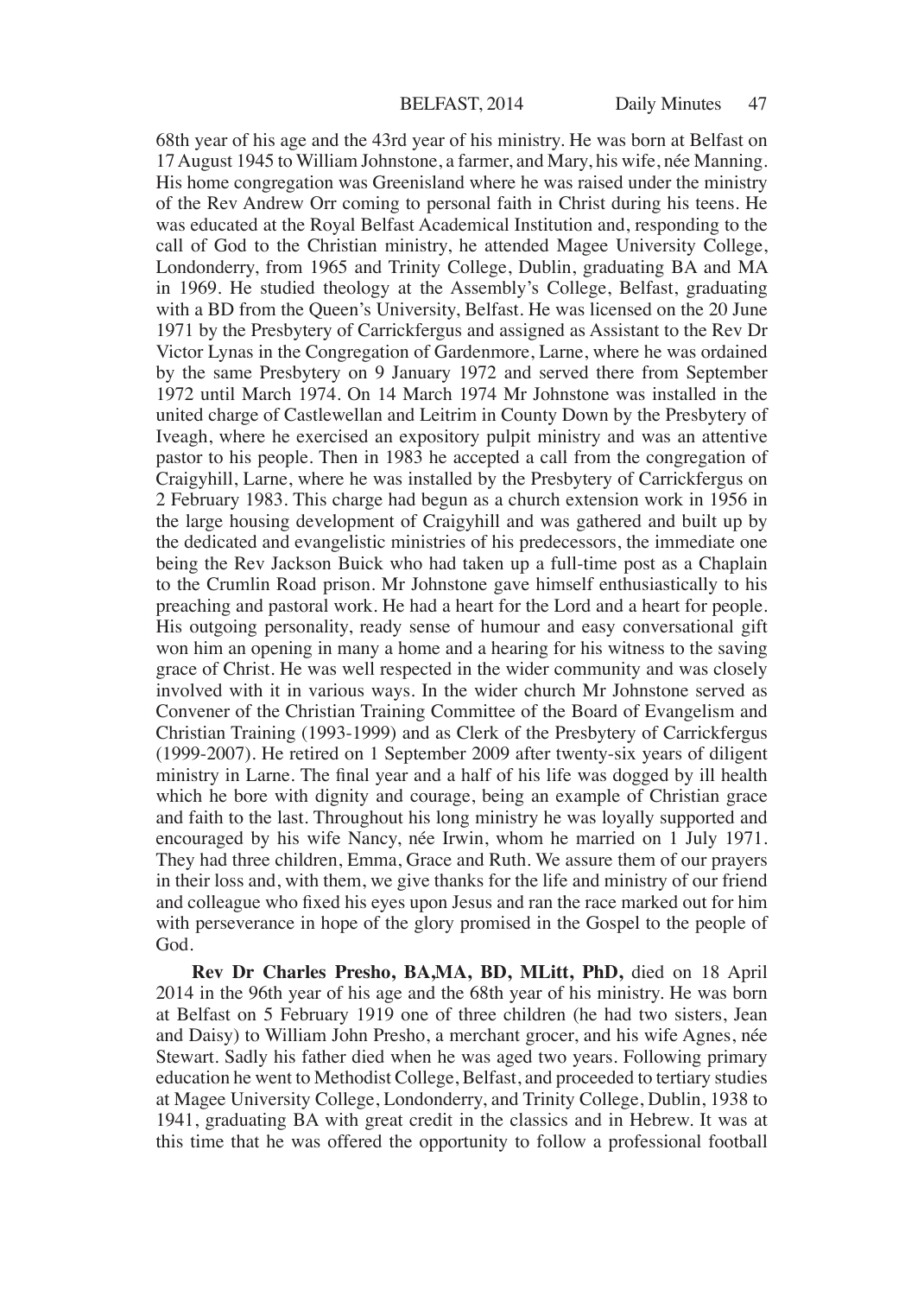career but his mother dissuaded him from that course. He went on to study theology at the Reformed Presbyterian Theological Hall, Belfast, in preparation for entering the ministry of the Reformed Presbyterian Church of Ireland. On completing his studies in 1943 he was licensed by the Eastern Presbytery of the Reformed Presbyterian Church on 13 June 1944 and was ordained and installed as minister of Loughbrickland Reformed Congregation in March 1945. He also taught classics at Banbridge Academy where the Very Rev Dr Howard Cromie remembers him as his Classical Greek teacher and a confidant with whom he shared his thoughts of entering the Christian ministry. During this period Dr Presho met Eileen Rhoda Elizabeth Cochrane whom he married in 1946. They had two sons, Richard Alexander Neville and Ian Nicholson, who died in 1999 after a long illness. In 1947 Dr Presho moved to Glasgow, where he was installed in Nicholson Street Reformed Presbyterian congregation on 21st January 1947. He returned to Northern Ireland in 1958, securing the post of Divinity Master at Sullivan Upper School, Holywood, County Down. He was a much respected teacher appreciated for his academic ability, knowledge and humanity. He gave support and leadership to the school's Scripture Union, encouraging young people in Christian faith and discipleship and influencing many young men who later became ministers of our Church. He continued his interest in sport and acted as a rugby referee. He and his wife, Rhoda, opened their home to many of these young people once a month on Sunday evenings. He continued his academic studies to which the list of his degrees bears eloquent testimony, gaining his MA and MLitt from Trinity College, Dublin, and his PhD from the Queen's University, Belfast. Having changed his convictions about church music and liturgy he was received into the Presbyterian Church in Ireland by the General Assembly in June 1962 and placed under the care of the Presbytery of Belfast. He and his family worshipped in the congregation of High Street, Holywood, where he served as an elder. He resigned his post in Sullivan Upper School in June 1975 to take up the position of Executive Director of the Bible Society in Northern Ireland and was formally inducted in the role by the Presbytery of Ards on the 2 December 1975. He travelled widely promoting the work of the Society and interest in, and understanding of, the Bible. Dr Presho's enthusiasm for his subject was infectious, stimulating and informing his hearers. For some years in the 1990s he wrote an occasional column in the *Presbyterian Herald* under the title of 'Bible Digest', explaining the background to a variety of Bible passages. He had earlier published a study of St Paul's letter to the Ephesians, called *God's Poem: a Devotional Meditation on the Epistle to the Ephesians*  (1945). Dr Presho retired on 5 February 1984 and for a time assisted in Knock Presbyterian Church. We extend our sympathy and prayers to his wife Rhoda, son Neville and wider family circle, thanking God for the life and service of our brother who fought the good fight of faith and who has joined that great cloud of witnesses whose example inspires new generations in the service of Jesus, Lord and Saviour.

# **Structures Review Panel**

#### **Correction**

Page 30 of the Structures Review Panel booklet. Amend figures under "Current Boards" to read as follows: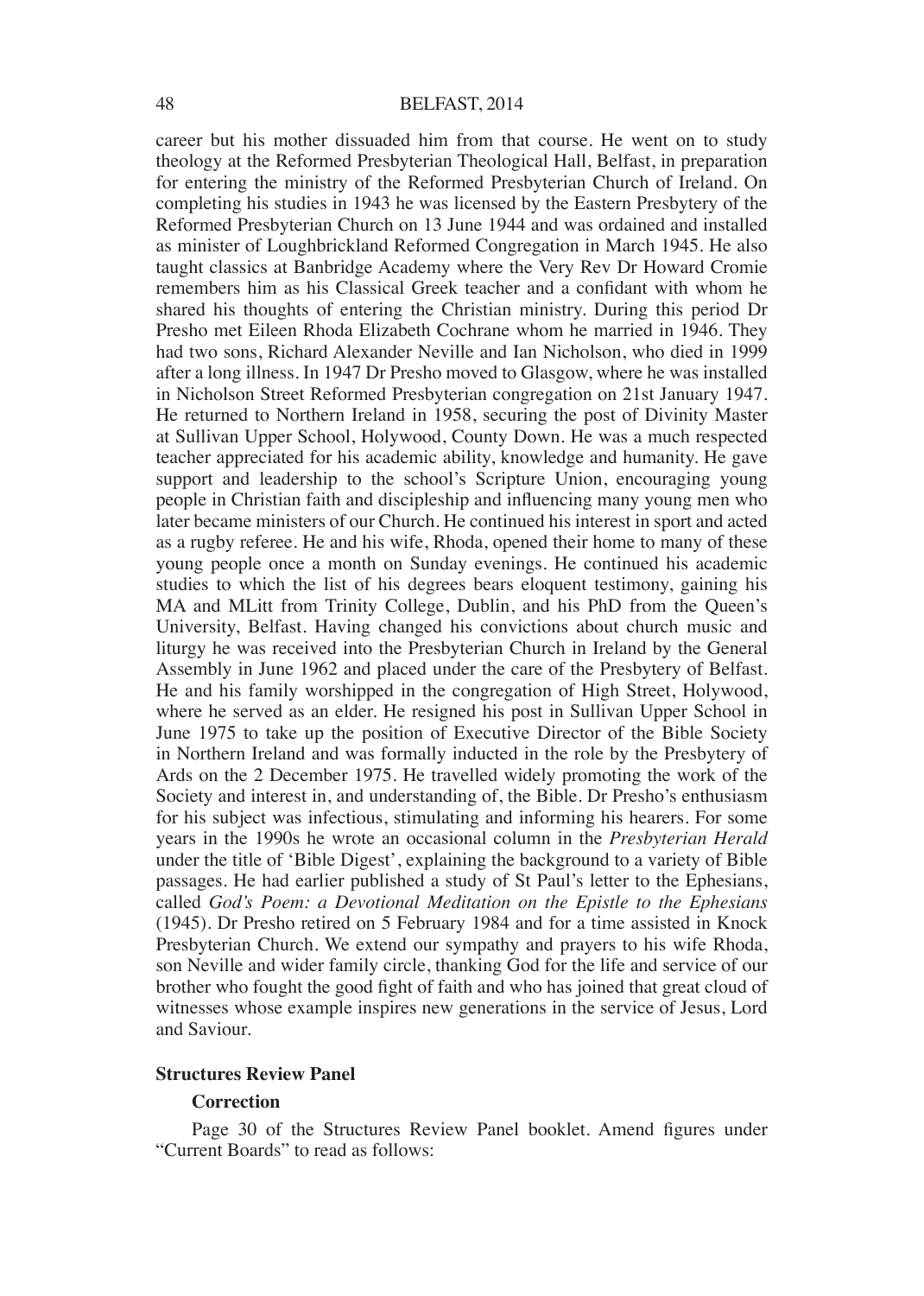General Board (168) Presbytery Reps 76 (45%) Others 92 (55%) Overall (706) Presbytery Reps 361 (51%) Others 345 (49%)  $GRAND TOTAI = 930$ 

**Church and Society Committee**

**Appendix A**

# **DEALING WITH THE PAST Paper submitted to the Haass Commission by the Church and Society Committee.**

#### **PREAMBLE**

A. We deeply appreciate the invitation and opportunity to offer a more worked out suggestion for dealing with the past that we were able to offer at our meeting last month. We believe that this paper contains some new thinking that has not been in the public arena, and offer it to you for consideration.

B. The background to our suggestions is as follows:

(i) As the largest Protestant denomination in Northern Ireland, many thousands of the people who were killed and injured are within the ambit of our congregations at local parish level, so we feel that we have a good understanding of much of the pain and trauma inflicted over the years.

(ii) You will appreciate that as a Christian church, our views are framed by our best understanding of the breadth and depth of Christian and Biblical teaching. But we are conscious of the political imperatives and so have tried to frame our submission in language that commends itself in the public square.

(iii) We ourselves, as a consequence of our Christian calling, are committed to working tirelessly for the welfare of the whole community to help face the past and shape the future. Given the pain and trauma within our whole community, we believe that some new attitudes and ideas need to be politically and publicly discussed and promoted in an equally tireless way. Central to this discussion is the necessary role of forgiveness, justice, grace, remorse, compassion, healing, faith and repentance as well as empathy and reconciliation. Each of these needs a great deal more thoughtful work, and we would be very willing to help with that. However, it is our firm conviction that unless such fundamental issues are openly addressed there is little scope for real and lasting progress in the political arena.

1. Our core view is that an International Commission is highly desirable to help our society face our past – but that the objective for that Commission should be to pave the way for the healing of the community. The stature and independence of the Commission will be key to its success.

2. The purpose should be unambiguously reflected in its name. We suggest that it be an International Commission for Community Healing.

3. The name implies both a retrospective and prospective role. Necessarily its work would involve a significant element of truth recovery. This would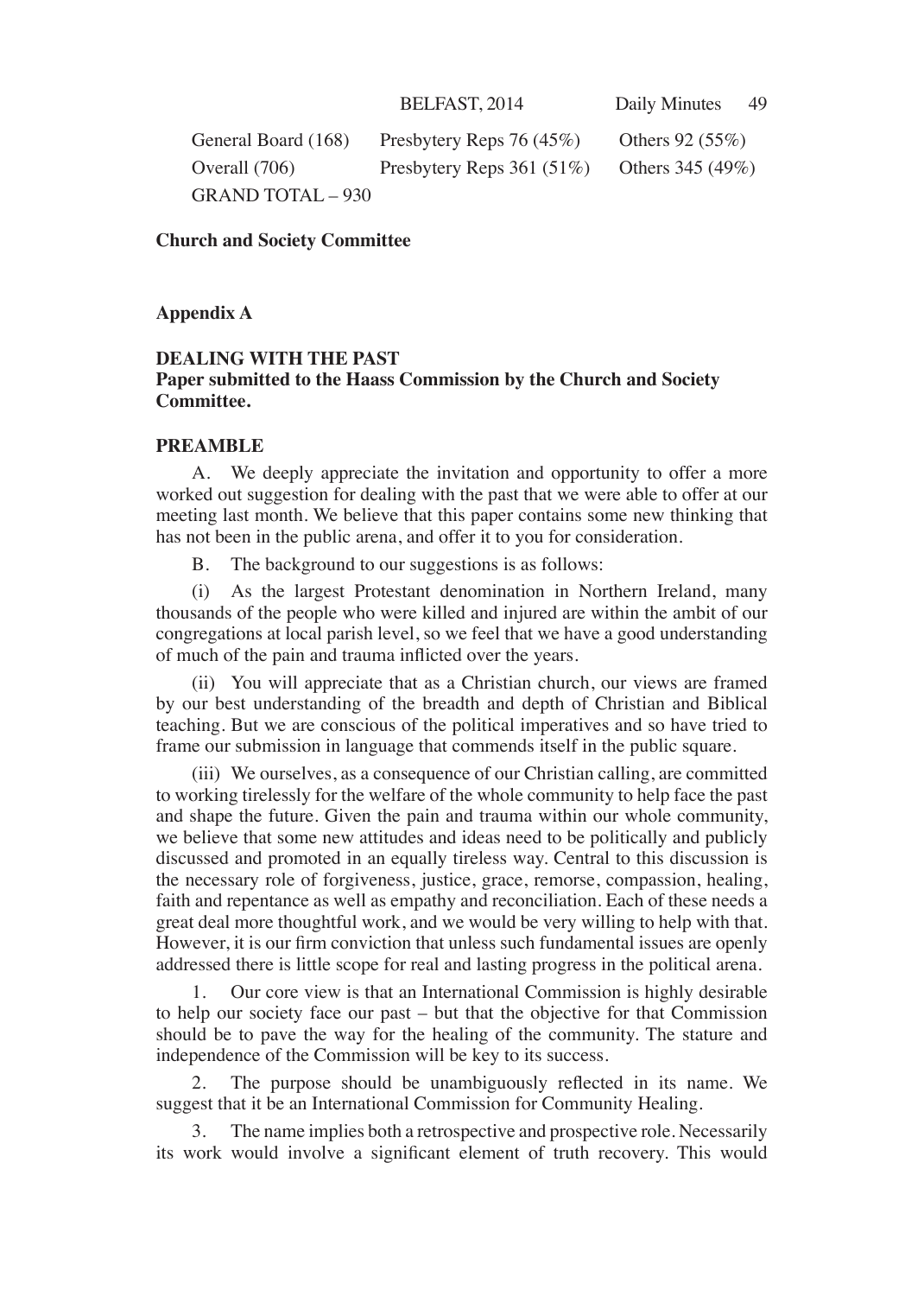inevitably lead to analysis and informed judgement about the implications of the findings for taking forward community healing.

The emergence of truth, or partial truth, could, of course, readily become a weapon against others, and may well *not* be a source of healing. This is why it is essential that the Commission gives equal consideration to the prospective objective of community healing.

4. We are greatly exercised that the legal definition of victims makes no distinction between 'innocent' victims and 'perpetrators' of violence, so we believe that a serious effort *must* be made to deal with the sense of moral and judicial outrage and hurt that this causes. If this is not done, then we see little prospect of there being community healing or reconciliation. We are acutely aware that there are strongly opposing narratives about the past, but are convinced that political progress will be impossible unless this distinction is faced in some coherent way. We return to this issue below.

5. With that said, it might well be possible to have a dual approach to drawing out as much truth as possible, which many victims deeply long for. We suggest a "bottom up" process where a wide range of victims and survivors can tell their story. This would allow them to testify about the impact of the incident on their lives and would afford them public recognition. We also believe that those who have criminal convictions (including ex prisoners) should be encouraged to tell their stories. Such 'story telling' should have the widest possible public hearing, and not be relegated to the edge of public consciousness. Separately, the International Commission would take receipt of the stories (many of which are already available via Healing Through Remembering) and would, in general terms, review the accounts from which conclusions might be drawn on how best to achieve healing at both individual and community levels. This ought not in any way to be a process of judicial interrogation – rather it is offered as a way of helping as much truth as possible to emerge, whilst at the same time helping many of those who really are innocent victims to know that they are not put in the same group as those who perpetrated the violence upon them.

6. There would also necessarily be other elements in a Commission's work – such as seeking maximum acknowledgement/confession of the pain inflicted by groups, individuals and institutions over the years; seeking maximum information on particular events and killings from whatever sources are available; and seeking the highest level possible of justice for those most affected, without there being any further public enquiries. (We are conscious that as the years go by it is becoming increasingly difficult to bring many cases satisfactorily to court and that many families will never find redress there.) We also believe that wrongdoing by state forces should be investigated on the same basis as wrongdoing by any other group or institution.

7. We are not in favour of amnesty, as it clearly implies that the necessary pillar of justice which is one of the marks of a healthy democratic society is much less important than the need for reconciliation.

We regard it as very important that the current resources of the PSNI are not unduly absorbed by such work, which should be funded separately by the UK government.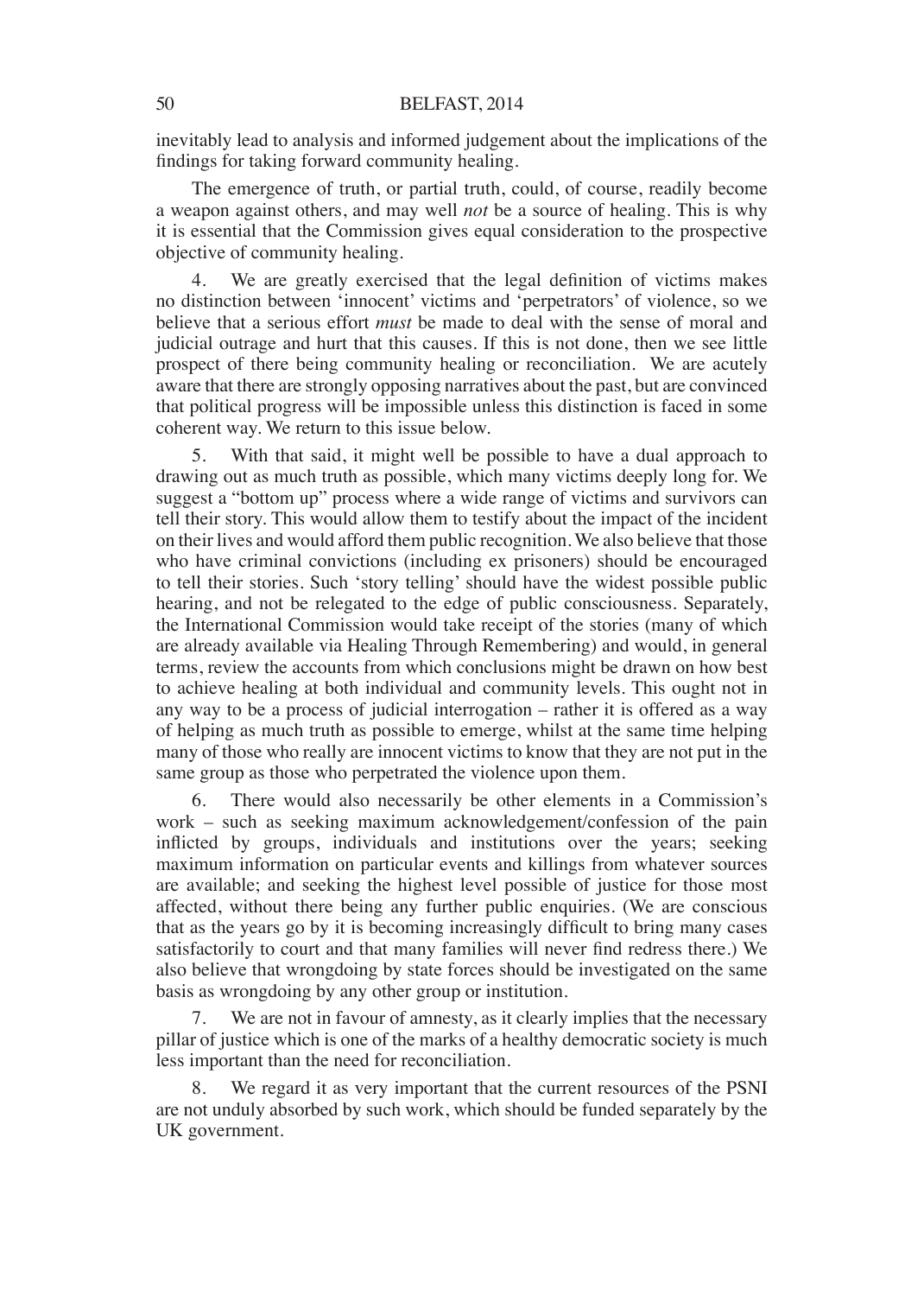9. As indicated above, we remain deeply troubled that the current legal definition of victims makes no distinction between the perpetrator and the person attacked. This is morally unacceptable and we will continue to support legislative attempts to align the legislation on victims with that of terrorism. With that said clearly, we do not believe that the need for community healing for the well-being of future generations should be held up indefinitely whilst a change in the law is being sought. A better future must be pro-actively built for the welfare of present and future generations. In paragraph 5, above, we have tried to offer a path through the acute moral and practical dilemma of the proper balance between the need for justice to be done and community healing to be advanced.

10. Since healing in our society will, by definition, be a long term intergenerational process, we believe that the initial remit of an International Commission on Community Healing must be to set out proposals for public discussion as to how it would set about getting that long term work under way. We must explicitly disavow any suggestion that the Commission can effect the reconciliation.

11. Therefore, there must be wide public discussion and subsequent wide agreement both within civic society and politically on the route and shape of such healing over coming years. On the basis of that agreement, the Commission could then outline the steps needed on a short, medium and longer term basis – and offer some guidance on the modalities of those steps. We see the Commission's life span initially as being for 3 years to make the progress identified above.

12. In parallel with this process, we regard is as absolutely essential that:

(a) the current work with victims and survivors is energetically pursued;

(b) that the NI Executive explicitly delivers real improvement in the quality of life for our citizens in the areas most afflicted by the legacy of the past. We regard is as utterly unacceptable for communities to be left without any substantial visible benefits from the Belfast Agreement, whilst complex and highly charged political issues are hammered out over a long period.

13. We would be happy to discuss further with you or your staff if that were helpful.

#### **Presbyterian Historical Society**

The Presbyterian Historical Society seeks the approval of the General Assembly in offering advice and guidance for Presbyterian Churches in relation to: a) the indexing of congregational records and b) digitising records by the Public Record Office of Northern Ireland.

# **ADVICE AND GUIDANCE FOR PRESBYTERIAN CHURCHES IN RELATION TO THE INDEXING OF CONGREGATIONAL RECORDS**

#### **Introduction**

Many Presbyterian churches are being approached by individuals and organisations seeking to index baptism and marriage registers in particular, but they may also want to index other records such as communicants' registers,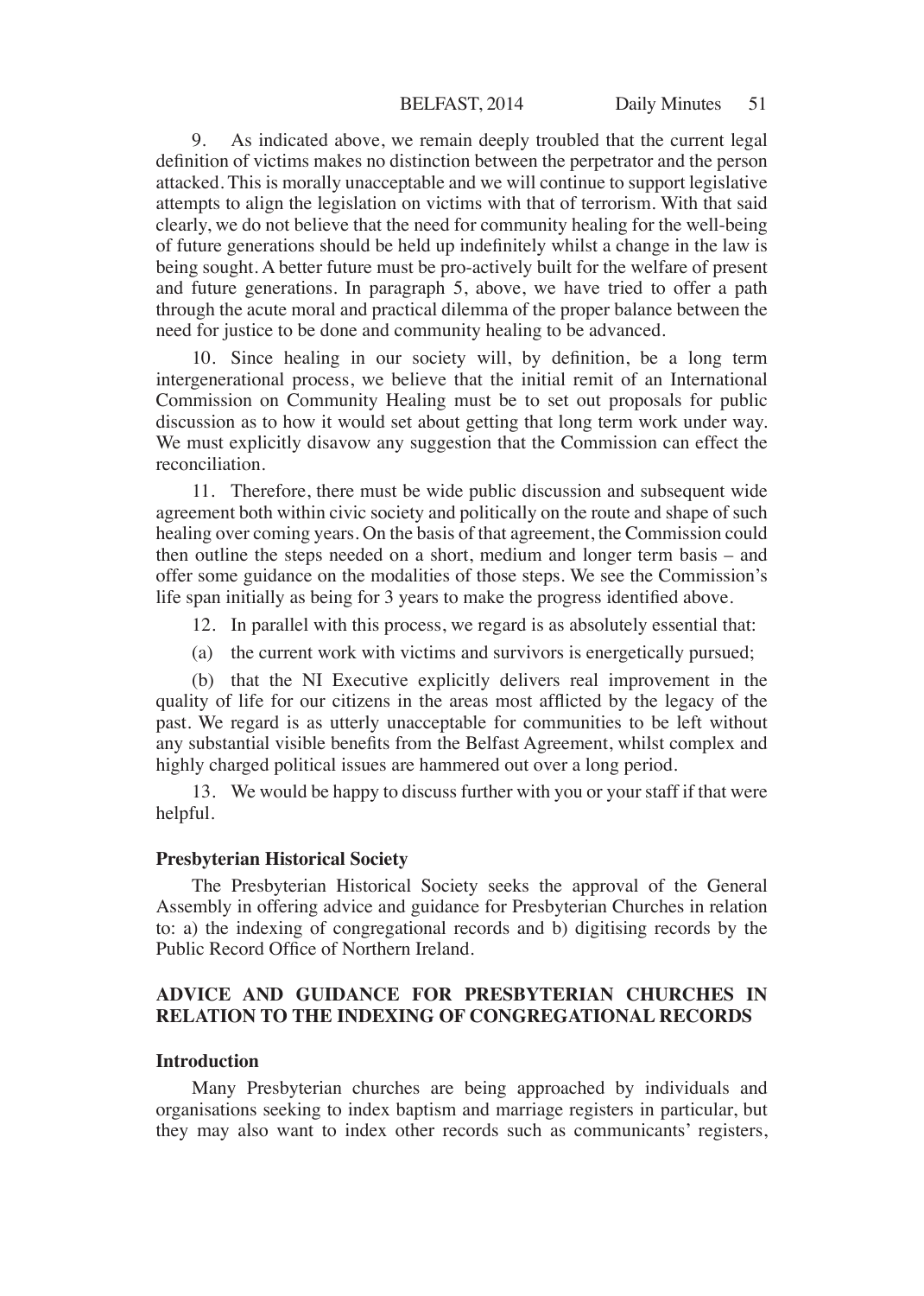stipend books etc, all of which are of value to family historians. There is certainly great benefit in having these records indexed as it obviates the necessity to access the originals, thereby reducing handling and the possibility of the records being stolen or lost. It will also save time for ministers who are often approached to carry out searches in the records. However, there are also inherent dangers as records may be lost or damaged in the course of indexing and churches can lose control over what uses are being made of the indexes.

The following is offered by way of guidance and advice and has been issued with the approval of the General Assembly.

1. It is advisable to have a written agreement drawn up prior to any indexing being done that will make it clear what can and cannot be done with the compiled indexes:

- a. The congregation should definitely ask to receive a copy of the index.
- b. You may want to request that the Presbyterian Historical Society of Ireland (PHSI) receives a copy of the index to assist the Society in handling the many genealogical enquiries it receives every day; if the Society did not exist then these enquiries would fall to congregations to respond to.
- c. You may want to retain the right to approve all future uses of the index (questions that should be asked are: will the indexes be made available for commercial gain or simply made available within the organisation).
- d. Consider whether PHSI might benefit from placing indexes of congregational records on its website so that any income earned would go towards the on-going work of PHSI in preserving our Presbyterian heritage.
- e. Take into account the need to respect privacy of living individuals by only permitting indexing of records more than 100 years old

2. It is strongly advised that records are not removed from the custody of the church for indexing purposes as there is no guarantee that the records will be housed in secure accommodation, are not being tampered with ( eg pages torn out) and will not get damaged (eg tea/coffee stains). Bear in mind that if the records were being preserved in an archive/library there are no circumstances in which records would be given out on loan or consulted in an unsupervised area. In most instances copies of congregational records are available, either on microfilm or in photocopy form which indexers can work from. Microfilms can be consulted either at the Public Record Office of Northern Ireland (PRONI) or at the library and archive of PHSI. Should no copies of the records be available or the existing copy is illegible then you could make a request to PRONI for the records to be digitised (digitisation has now replaced microfilm as the preferred copy format). Other options might be: the indexers work on church premises under supervision; the congregation commissions PHSI to have the records indexed by its volunteers, which rules out any third party involvement.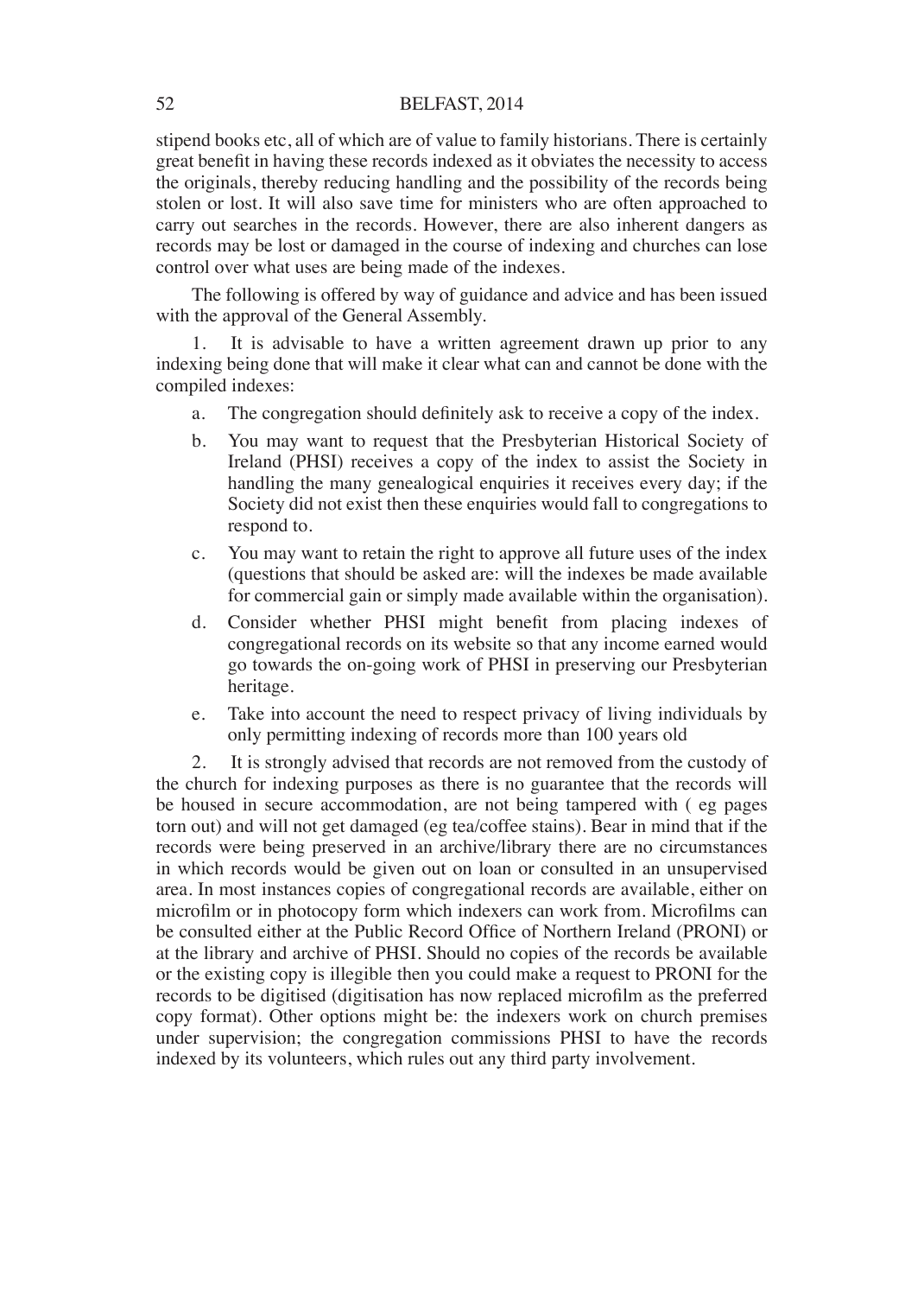# **Advice for Presbyterian churches who have been approached by the Public Record Office of Northern Ireland to have their records digitised.**

If you have been approached by the Public Record Office of Northern Ireland (PRONI) to have your records digitised you might want to consider the following and to draw up a formal agreement:

Requesting that a digital copy is provided to the Presbyterian Historical Society of Ireland (PHSI) in the same way as PRONI give a copy of the microfilm to PHSI.

2. A proviso that the digital copy produced can **only** be used in PRONI itself ie the digital images are not to go on-line. There is the potential for the digital images to be placed on the members area of the PHSI website, with any income earned going towards the support of PHSI (but only with the permission of the Kirk Session).

3. A proviso that copies of an entire volume or the entire digital copy of the records **cannot** be made without the permission of the congregation (see resolution of 2007 General Assembly Page 28) – 'digital' simply replacing 'microfilm' as the format.

4. A proviso that the copying of any record other than baptisms, marriages and burials that is less than 100 years old requires the permission of the congregation (see resolution of 2007 General Assembly, Page 28).

5. A proviso that the digital copy will **not** be used for commercial purposes without permission from the session.

6. Care should be taken about permitting the digitisation of recent Kirk Session minutes and making them available for public inspection as there may be matters of a confidential and personal nature; sensitive personal data is protected under the Data Protection Act in which case records may be closed for up to 100 years depending on the age of the data subject (digitising and making available minutes up to 1914 would be the latest if 100 years is decided on but probably 75 years is sufficient, so Kirk Session minutes up to 1939 could be copied and made available). If the church is satisfied that there is no sensitive personal data in any of their Kirk Session minutes then you may want to have all Kirk Session minutes digitised and made available subject only to the above provisions in relation to copying. If more recent Kirk Session minutes are to be closed then this should be intimated to PRONI in the agreement, as PRONI can ensure that any closed records are not made available to the public.

### **Thanks**

### **Rev Dr Annes Nel**

1. During the year the Rev Dr Annes Nel resigned as Convener of the Global Concerns Committee. This was a new Committee, coordinating the work of several independent panels, so the convenership has not been an easy one. Annes carried this out with diligence and thanks are expressed to him.

### **Rev Dr Brian Savage**

2. At the last Assembly the Rev Dr Brian Savage took over the convenership of the Ad Hoc Committee on Elders' Terms, having been very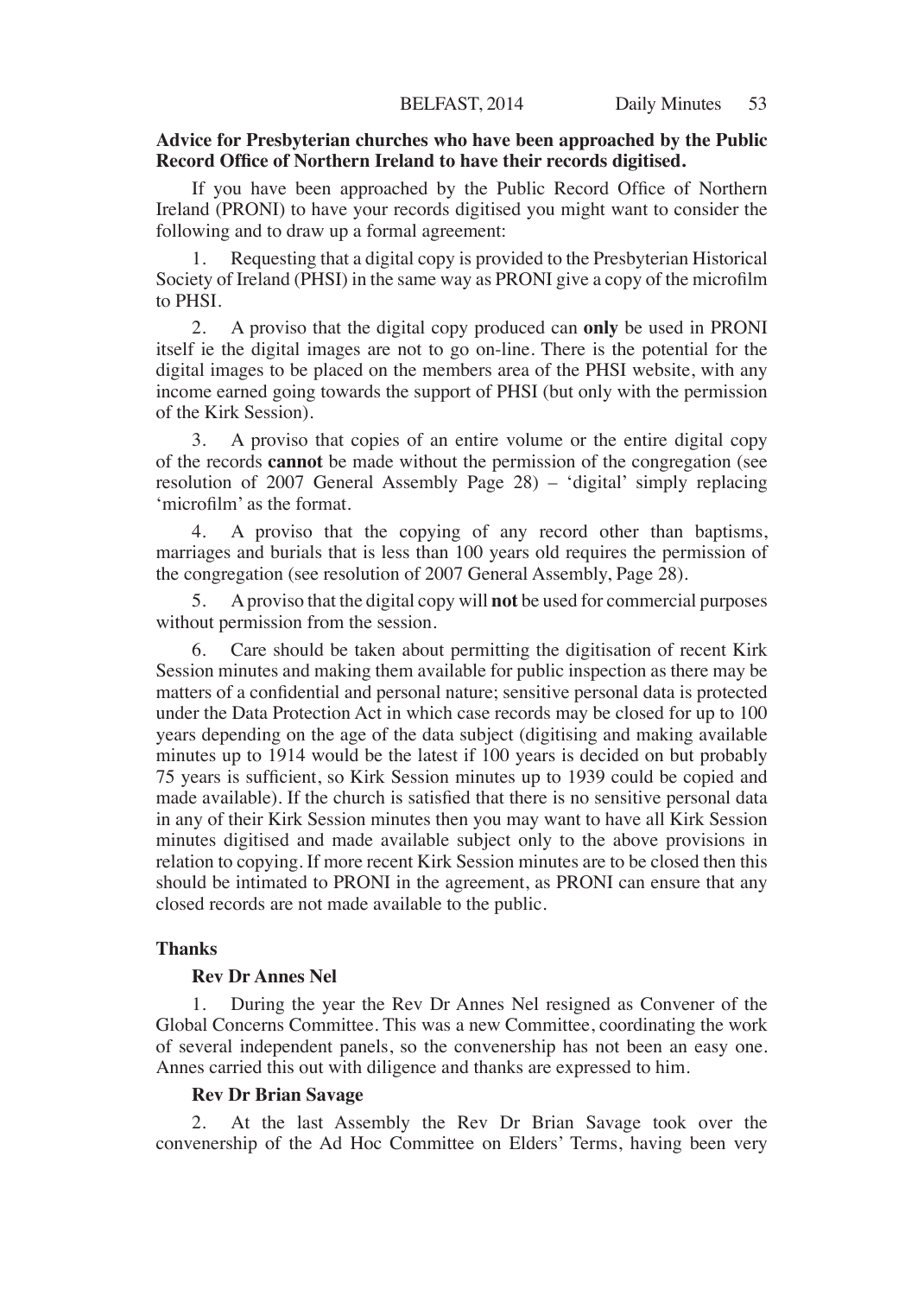involved in the work of this Committee. While the Committee is now asking to be discharged Brian's constructive and innovative work is very much appreciated.

#### **Revised Resolution**

#### **Resolution 5**

That an Assembly Residential Conference be held in the Summer of 2017 with the theme, "A Church Fit for Purpose", and that the General Board be authorized to appoint a planning Committee.

#### **Licensed Amendment**

#### **Resolution 8**

That the General Assembly, recognizing that the local congregation is the primary unit for mission, instructs the Structures Review Panel to bring a revised report with reduced and simplified structures to the 2015 General Assembly.

> WILLIAM JA MOODY DAVID W REID

#### **Additional Resolutions**

#### **Church and Society**

22a. That the General Assembly, as the main parading season approaches, encourage all who participate in public parades and protests to obey the law and avoid any behaviour which is not for the overall good of society and respectfully urge those parading organisations which espouse Christian values to uphold those values through behaviour in the public sphere which honours the Lord Jesus Christ and reflects the teaching of Scripture.

22b. That the General Assembly urge those who speak in the public square to ensure they use words that heal rather than hurt and where there is legitimate disagreement a generosity of spirit is shown so that no one is demeaned or devalued for holding a different view.

22c. That the General Assembly commend congregations and communities who model a radical gospel alternative to racially motivated prejudice against immigrants and ethnic minorities by providing welcome and acceptance.

#### T NORMAN HAMILTON

22d. That the General Assembly, in regard to the forthcoming Referendum in the Republic of Ireland on same sex marriage, urge Presbyterians and others in the Republic to consider that the witness of the Bible, accepted by this and most Churches, is that marriage is to be between a man and a woman and, bearing in mind the deeply held views and strong feelings on the issues, request all involved to carry on the debate with gentleness and respect.

> JOHN G FARIS CWP KENNEDY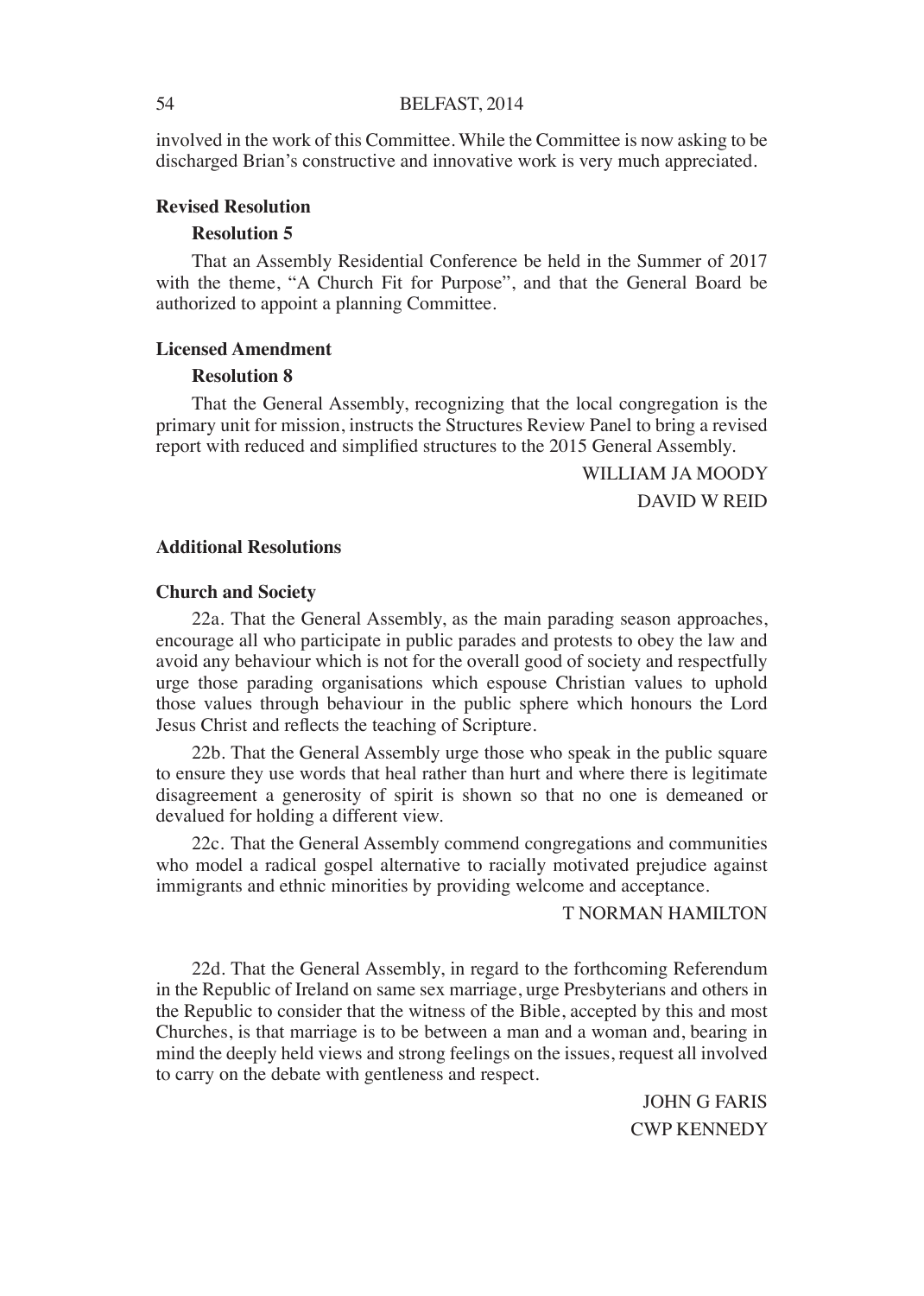# **Global Concerns**

28a. That the Presbyterian Church in Ireland commend to all her leaders and people a gospel-centred peacebuilding which is demonstrated in a generosity of spirit towards all people across our divided society recognising that our call to a ministry of reconciliation challenges us to build good relationships with all in public life for the future good of the whole community.

> STEPHEN S JOHNSTON JOHN A PEACOCK

28b. That the resignation of the Rev Dr Annes Nel as convener of the Global Concerns Committee be noted, that he be thanked for his services and the Rev Richard Kerr appointed in his place.

#### **Presbyterian Historical Society**

32a. That the General Assembly approve the Advice and Guidance on the indexing of congregational records.

32b. That the General Assembly approve the Advice for Presbyterian Churches who have been approached by the Public Record Office of Northern Ireland to have their records digitised.

32c. That a grant of £17,750 be paid from the Incidental Fund to the Presbyterian Historical Society.

Moved by the Rev Dr DJ Watts, seconded by the Very Rev Dr HA Dunlop **Resolutions**and agreed:

5. That an Assembly Residential Conference be held in the Summer of 2017 with the theme, "A Church Fit for Purpose", and that the General Board be authorized to appoint a planning Committee.

# **Priorities**

6. That the General Assembly encourage the whole Church to promote the theme for 2014-15: "A People of Service and Outreach".

That a budget for up to  $£12,000$  be made available to the Prorities Committee from the Incidental Fund.

### **Structures Review**

Moved by the Rev Dr DJ Watts, seconded by the Very Rev Dr HA Dunlop:

8. That the General Assembly approve the proposals of the Structures Review Panel for new Councils and their remits.

Moved as an amendment by the Rev WJA Moody, seconded by the Rev DW Reid:

That the General Assembly, recognising that the local congregation is the primary unit for mission, instructs the Structures Review Panel to bring a revised report with reduced and simplified structures to the 2015 General Assembly.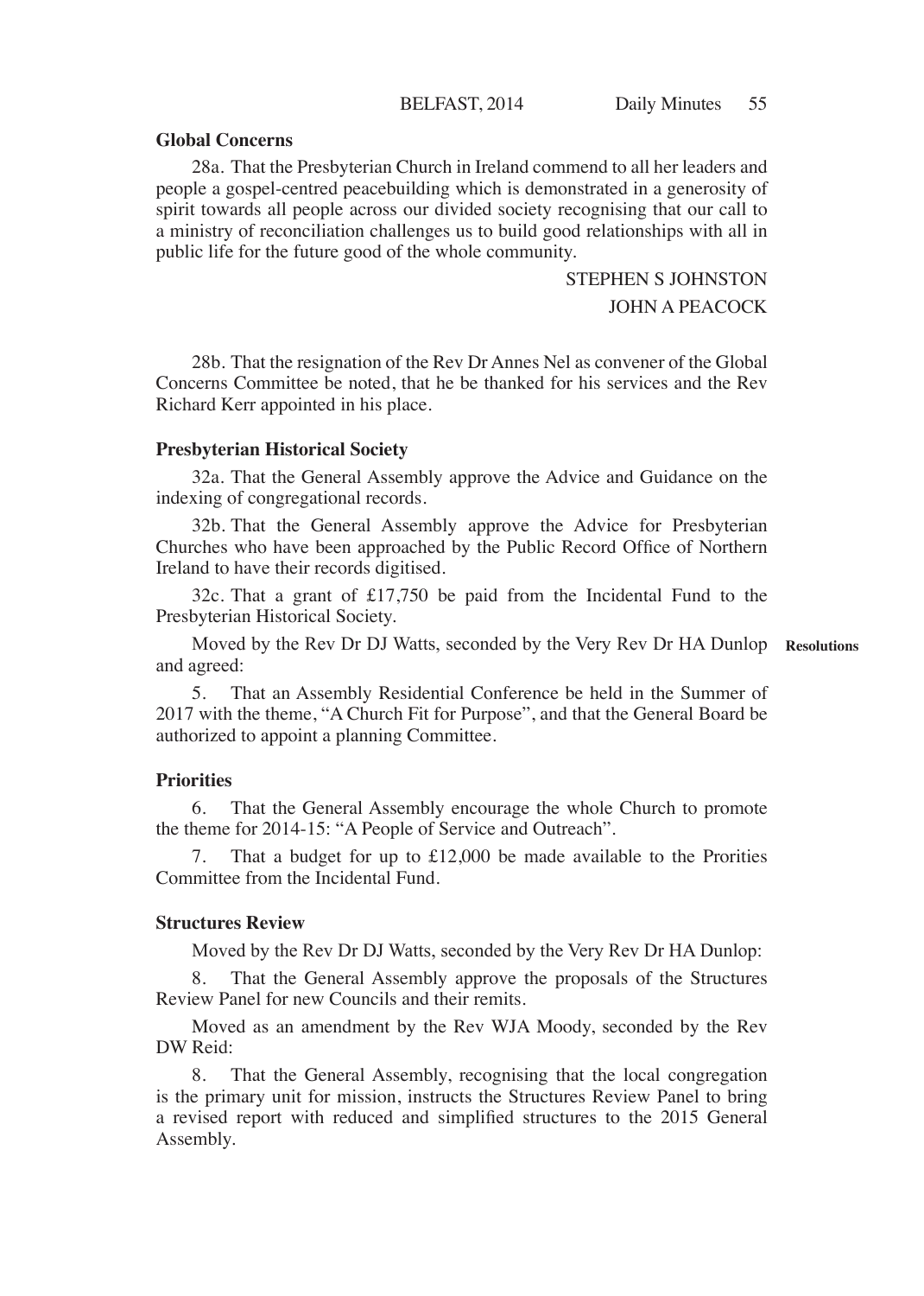On being put to the House, the amendment was declared lost.

On being put to the House, the motion, as originally worded, was declared passed.

Moved by the Rev Dr DJ Watts, seconded by the Very Rev Dr HA Dunlop and agreed:

9. That the General Assembly approve the membership structure of the new Councils and the proposed method of nomination.

10. That the General Assembly appoint a Finance and Staffing Commission as outlined in the report, as follows: Moderator and Clerk Designate (Secretary); the Very Rev Drs Rob Craig (Convener), Roy Patton, Ivan Patterson; the Revs Colin Morrison, Tom Conway; John Hunter, Dr Rosemary Hamilton, Edgar Jardine, Mrs Sadie Somerville. (The Financial Secretary, Head of Personnel and Convener of the General Assembly's Personnel Committee will sit and deliberate.)

11. That Presbyteries are instructed to send nominations for a Nominations Committee, as agreed in resolution 9, to the Clerk of the General Assembly by 30 June 2014 and other nominations by 15 September, 2014.

12. That, for this year, the Nominations Committee be instructed to bring nominations for membership of the Assembly Councils and Committees for ratification by the Finance and Staffing Commission and to take effect from 1 January 2015.

#### **Intermission**

Moved by the Rev Dr DJ Watts, seconded by the Very Rev Dr John Dunlop, and agreed:

#### **Grace of Giving**

13. That the General Assembly instruct Presbyteries to exercise leadership in facilitating and encouraging the implementation of the 2013 Assembly resolutions "That the General Assembly direct Presbyteries, Kirk Sessions and Congregational Committees to address the challenge contained within the "Grace of Giving" initiative.; "That the General Assembly recommend the Diocese of Liverpool's "Giving in Grace" programme as a comprehensive resource and requests congregations to consider making use of it or some similar programme."

14. That the "Grace of Giving" Committee be reappointed for a further year as follows: Moderator, Clerk, Deputy Clerk; Very Rev Dr John Dunlop (Convener); Revs RIA Allely, NAL Cameron, David Stanfield, Gareth McFadden; Mrs D Marshall, Mrs Averil Heenan, Mrs Hilary Campbell, Mrs Carol Johnston, Miss Hayley Cullen; Alan Ince and Colin Neill.

#### **Doctrine Committee**

15. That the General Assembly instruct the Church Architecture Committee that baptisteries should not be installed in Presbyterian Church buildings.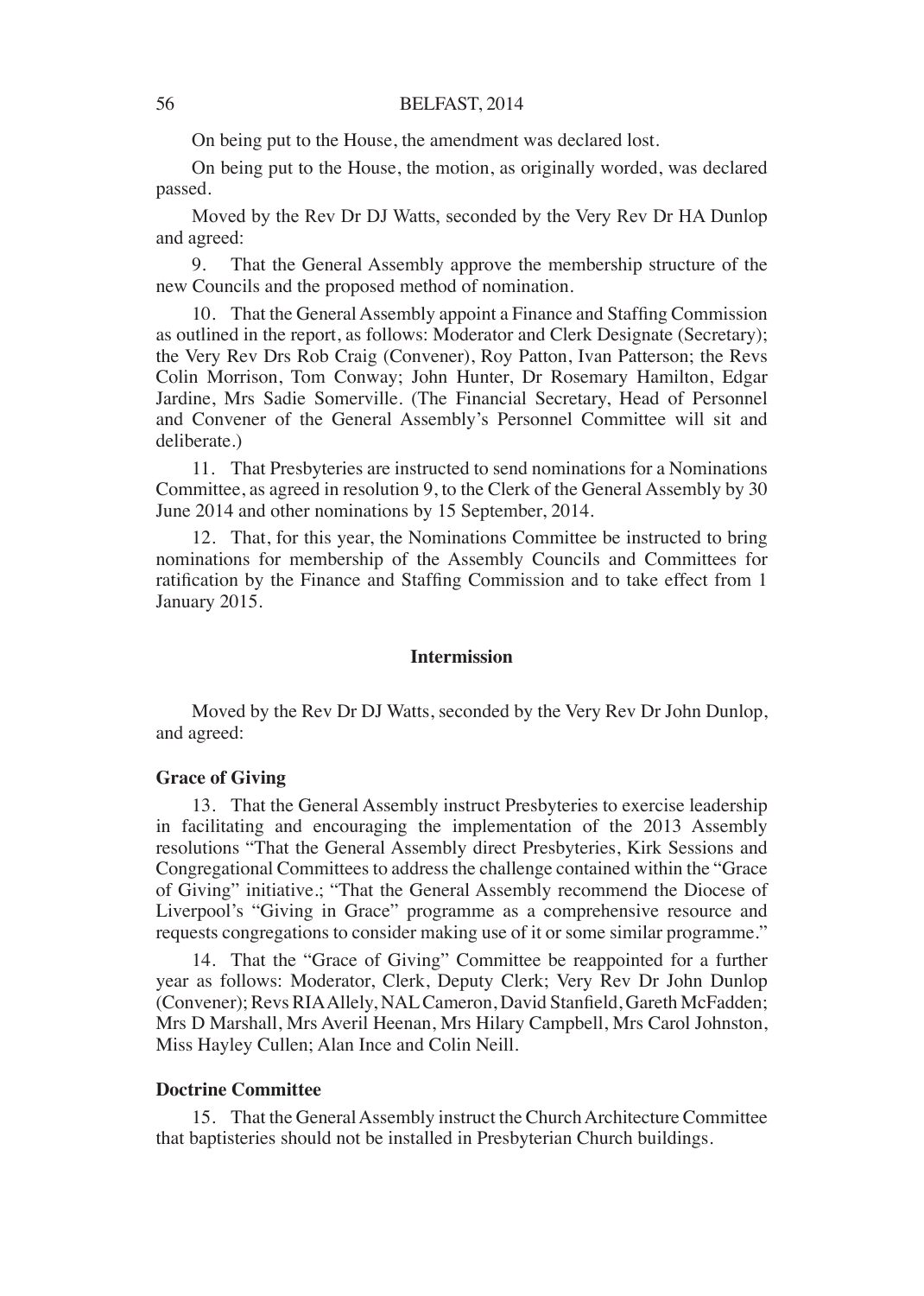16. That the General Assembly request the Board of Christian Training to consider implementing a programme of training on the doctrine of baptism.

#### **Moderator's Advisory**

17. That the General Assembly thank those who organised and took part in the "Day of discussion" and note the on-going conversations on human sexuality.

18. That the General Assembly welcome plans to make the Conciliation Service better known and more effective.

19. That a budget of £6,000 be made available for the Conciliation Service from the General Board.

20. That the General Assembly commend all efforts to bring support and pastoral care to ministers and their families.

Moved by the Rev Dr DJ Watts, seconded by the Very Rev Dr Norman Hamilton, and agreed:

#### **Church and Society**

21. That the General Assembly reaffirm their active support for a properly accountable police service through the Northern Ireland Policing Board and the office of the Police Ombudsman for Northern Ireland, and thank the outgoing Chief Constable and recently retired Deputy Chief Constable for their service.

22. That the General Assembly reaffirm active support for the Prison Service and other criminal justice agencies, given the difficult and demanding circumstances in which the criminal justice system in Northern Ireland operates.

23. That the General Assembly, as the main parading season approaches, encourage all who participate in public parades and protests to obey the law and avoid any behaviour which is not for the overall good of society and respectfully urge those parading organisations which espouse Christian values to uphold those values through behaviour in the public sphere which honours the Lord Jesus Christ and reflects the teaching of Scripture.

24. That the General Assembly urge those who speak in the public square to ensure they use words that heal rather than hurt and where there is legitimate disagreement a generosity of spirit is shown so that no one is demeaned or devalued for holding a different view.

25. That the General Assembly commend congregations and communities who model a radical gospel alternative to racially motivated prejudice against immigrants and ethnic minorities by providing welcome and acceptance.

Moved by the Rev JG Faris, seconded by the Very Rev Dr TWJ Morrow, and agreed:

26. That the General Assembly, in regard to the forthcoming Referendum in the Republic of Ireland on same sex marriage, urge Presbyterians and others in the Republic to consider that the witness of the Bible, accepted by this and most Churches, is that marriage is to be exclusively between one man and one woman and, bearing in mind the deeply held views and strong feelings on the issues, request all involved to carry on the debate with gentleness and respect.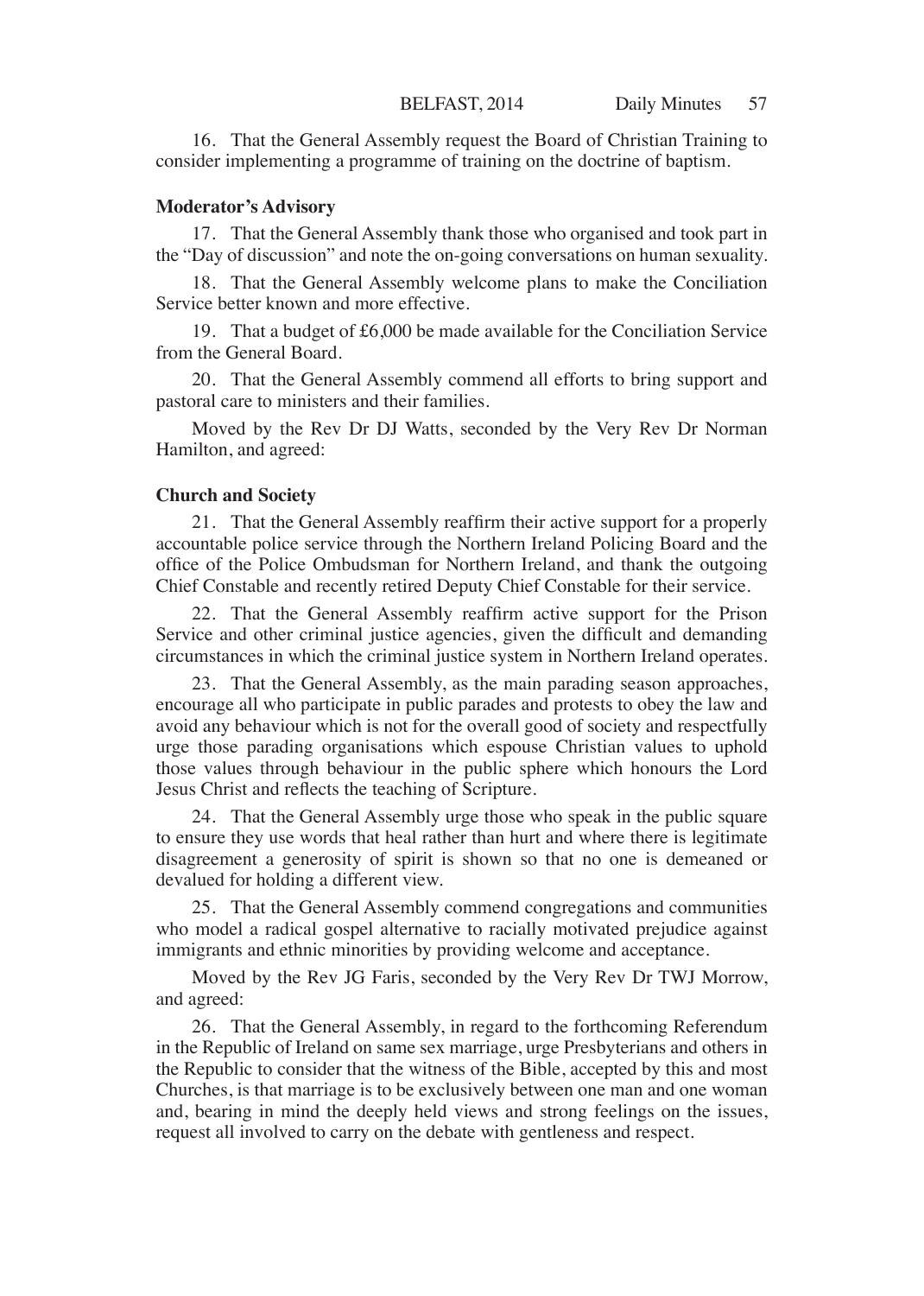Moved by the Rev Dr DJ Watts, seconded by the Very Rev Dr Norman Hamilton, and agreed:

27. That a budget of £2,000 be made available for the work of the Church and Society Committee from the Incidental Fund.

28. That the Rev Dr DK McCrory be appointed as Co-Convener of the Church and Society Committee.

Moved by the Rev Dr DJ Watts, seconded by the Rev RC Kerr, and agreed:

#### **Global Concerns**

29. That the General Assembly encourage the General Board in setting up a Panel to consider issues of the Near-East.

30. That the General Assembly call upon the Minister for Justice in the Republic of Ireland to sign up to the European directive on reception conditions, expedite the resolution of asylum claims and allow those awaiting asylum decisions to work after twelve months in the jurisdiction.

31. That the General Assembly appoint the following to:

ICC Executive – Revs John Brackenridge, Lorraine Kennedy-Ritchie, Trevor Gribben

Irish Inter-Church Committee – Revs Lorraine Kennedy-Ritchie, Trevor Gribben

32. That the General Assembly approve the following grants from the Incidental Fund:

| Vuleka Trust (South Africa)                 | £750   |
|---------------------------------------------|--------|
| Diakonia Council of Churches (South Africa) | £750   |
| Embrace (NI)                                | £1,000 |
| Churches' Asylum Network (RoI)              | £500   |
| Eco-Congregation Ireland                    | £500   |
| <b>Environment Panel expenses</b>           | £1,300 |
| Good Relations Panel expenses               | £2,000 |

Business lapsed on Standing Orders (see page 75)

The Report of the **TRUSTEES** (Reports pp 274-278) was submitted by Sir Bruce Robinson, together with the following Supplementary Report: **TRUSTEES**

> Moved by Sir Bruce Robinson, seconded by the Rev WJ Orr, OBE and agreed:

#### **Resolutions**

1. That the Report be received.

2. That the recommendation regarding the Mrs AM Davidson Trust be adopted.

3. That the recommendation regarding the Sir Wm V McCleery Trust be adopted.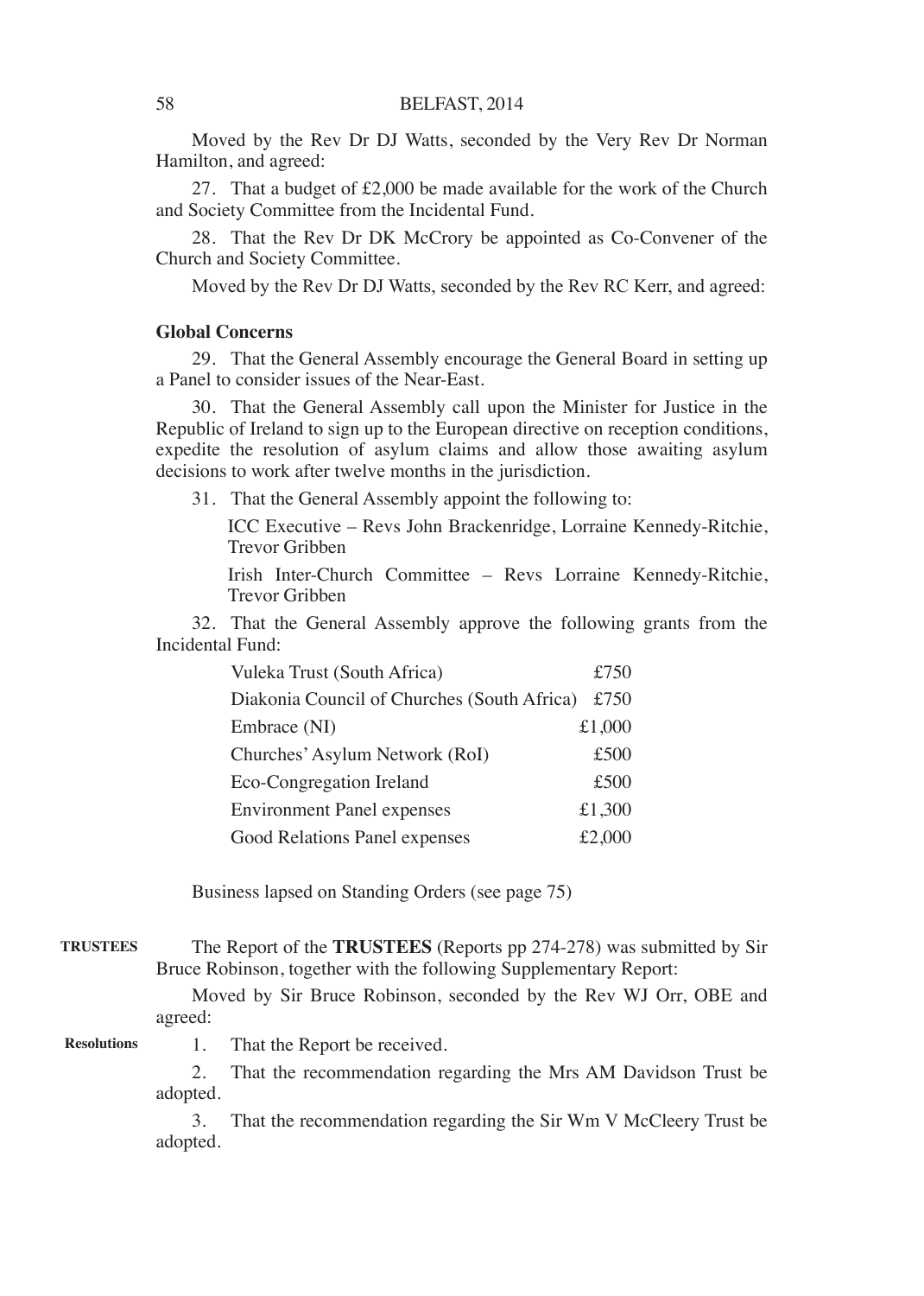4. That the recommendation regarding the Miss Irene Scott Trust be adopted.

5. That the recommendation regarding the Miss Ida Mary McGeown Trust be adopted.

6. That the recommendation regarding the Victor Morrow Trust be adopted.

#### **APPOINTMENT OF NEW TRUSTEE**

The Assembly proceeded to consider the appointment of a new Trustee. A nomination having been received from the Trustees, it was moved by Sir Bruce Robinson, seconded by the Rev WJ Orr, OBE and unanimously resolved:

That Mrs Avril Heenan be, and is hereby nominated and appointed by the General Assembly as a Trustee of the Presbyterian Church in Ireland in room of Mr AT Ross, resigned, and of the due appointment of Mrs Avril Heenan as a said Trustee attestation is made by the signature of the Moderator of the General Assembly and of the Clerk of the General Assembly in accordance with the provisions of the Irish Presbyterian Church Act, 1871.

MICHAEL A BARRY

Moderator of the General Assembly of the Presbyterian Church in Ireland DONALD J WATTS

Clerk of the General Assembly of the Presbyterian Church in Ireland

The **Overture anent Par 97(h)(iv) of the Code (Reports p 278)** was **Overture** submitted by Sir Bruce Robinson.

Moved by Sir Bruce Robinson, seconded by the Rev WJ Orr, OBE, and agreed:

That the Overture anent Par 97(h)(iv) of the Code, having lain on the books for one year, be enacted as the law of the Church.

The Report of the **COMMISSION ON TRUSTS** (Reports p 272) was **COMMISSION**  submitted by Mr AJ Rankin. **ON TRUSTS**

Moved by Mr AJ Rankin, seconded by the Rev Dr DJ Watts, and agreed:

1. That the Report be received.

2. That the Commission on Trusts, including its Convener, Mr AJ Rankin, be thanked for their services and discharged.

The **Overtures anent Pars 122; 126(5) and 130 of the Code (Reports p Overtures273)** were submitted by the Mr AJ Rankin.

Moved by Mr AJ Rankin, seconded by the Rev Dr DJ Watts and agreed:

That the Overtures anent Pars 122; 126(5) and 130 of the Code be received and placed on the books.

2. That the Overtures anent Pars 122; 126(5) and 130 of the Code be made an Interim Act.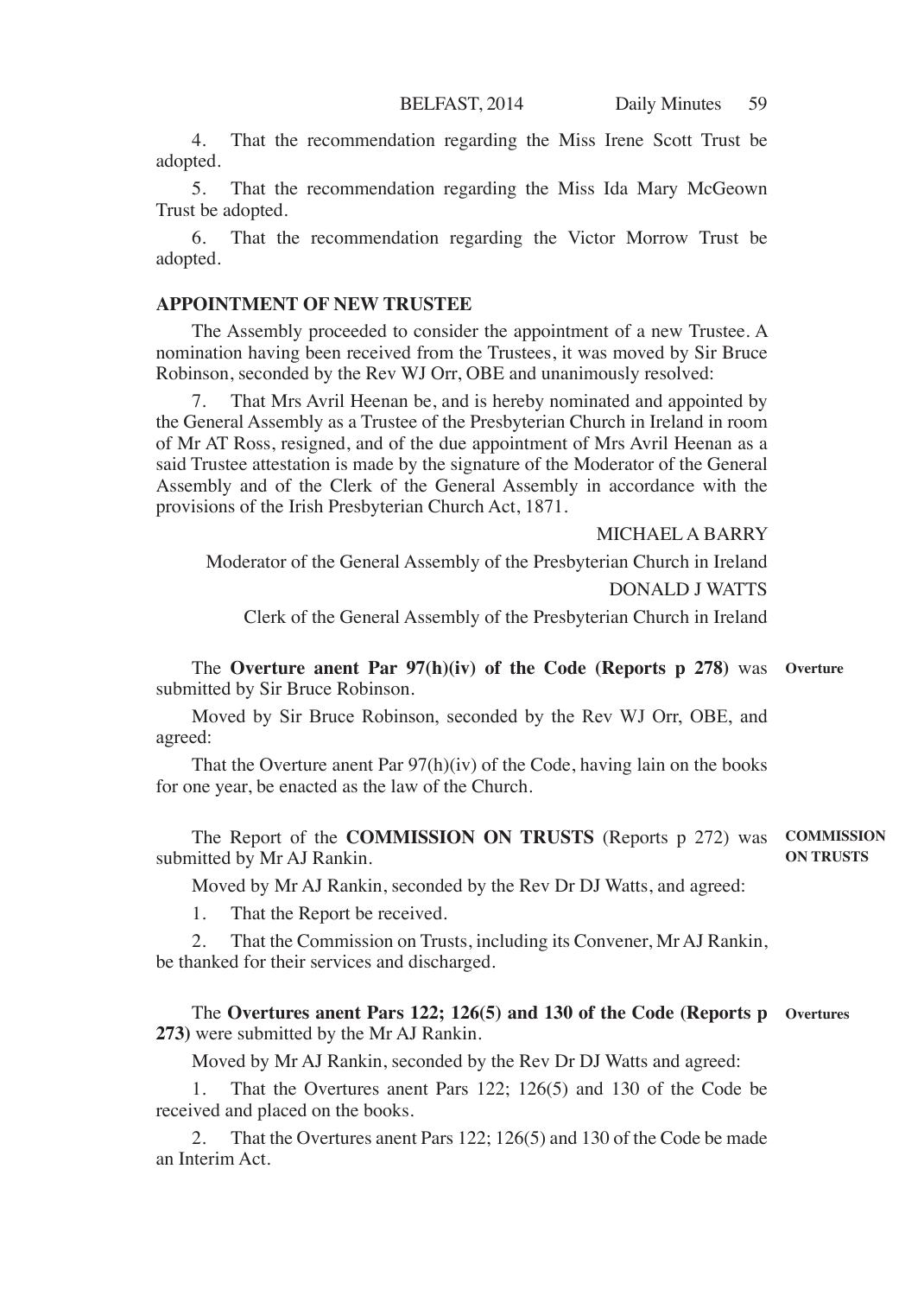The sederunt came to a close at 6.00 pm the Moderator pronouncing the Benediction.

On Wednesday evening, 4th June 2013, at 7.45 pm, an Evening Celebration was held led by the Moderator.

\_\_\_\_\_\_\_\_\_\_\_\_\_\_\_\_\_\_

# SIXTH SESSION

#### **Thursday, 5th June 2014 9.30am**

# **In Private**

The Assembly again convened, the Moderator leading in prayer.

The Report of the **JUDICIAL COMMISSION** (Reports pp 79-80 together **COMMISSION** with the Judicial Commission Confidential Report Booklet) was submitted by the Rev Dr DJ McKelvey, along with the Confidential Supplementary Judicial Commission Report Booklet. **JUDICIAL** 

> Moved by the Rev Dr Derek McKelvey, seconded by Mr Robin Tweed, and agreed:

**Resolutions**

**Overtures**

1. That the Report be received.

2. That the Rev D W Reid be appointed to the Judicial Commission as a nominee of the Omagh Presbytery.

3. That from 1 September 2014 the Rev Dr DJ Watts shall be a member of the Judicial Commission in place of the Rev TD Gribben.

The **Overtures anent Pars 127(1); 127(2)(a) and 137 of the Code (Reports p 80)** were submitted by the Rev Dr DJ Watts.

Moved by the Rev Dr Derek McKelvey, seconded by Mr Robin Tweed, and agreed:

1. That the Overtures anent Pars 127(1); 127(2)(a) and 137 of the Code be received and placed on the books.

2. That the Overtures anent Pars 127(1); 127(2)(a) and 137 of the Code be made an Interim Act.

The **Overtures anent Pars 230(3)(a); 219(3)(b)(i); 111(6); 311(4)(a); 313(2) and 317(a) of the Code (Reports pp 80-81)** were submitted by the Rev Dr DJ Watts.

Moved by the Rev Dr Derek McKelvey, seconded by Mr Robin Tweed, and agreed: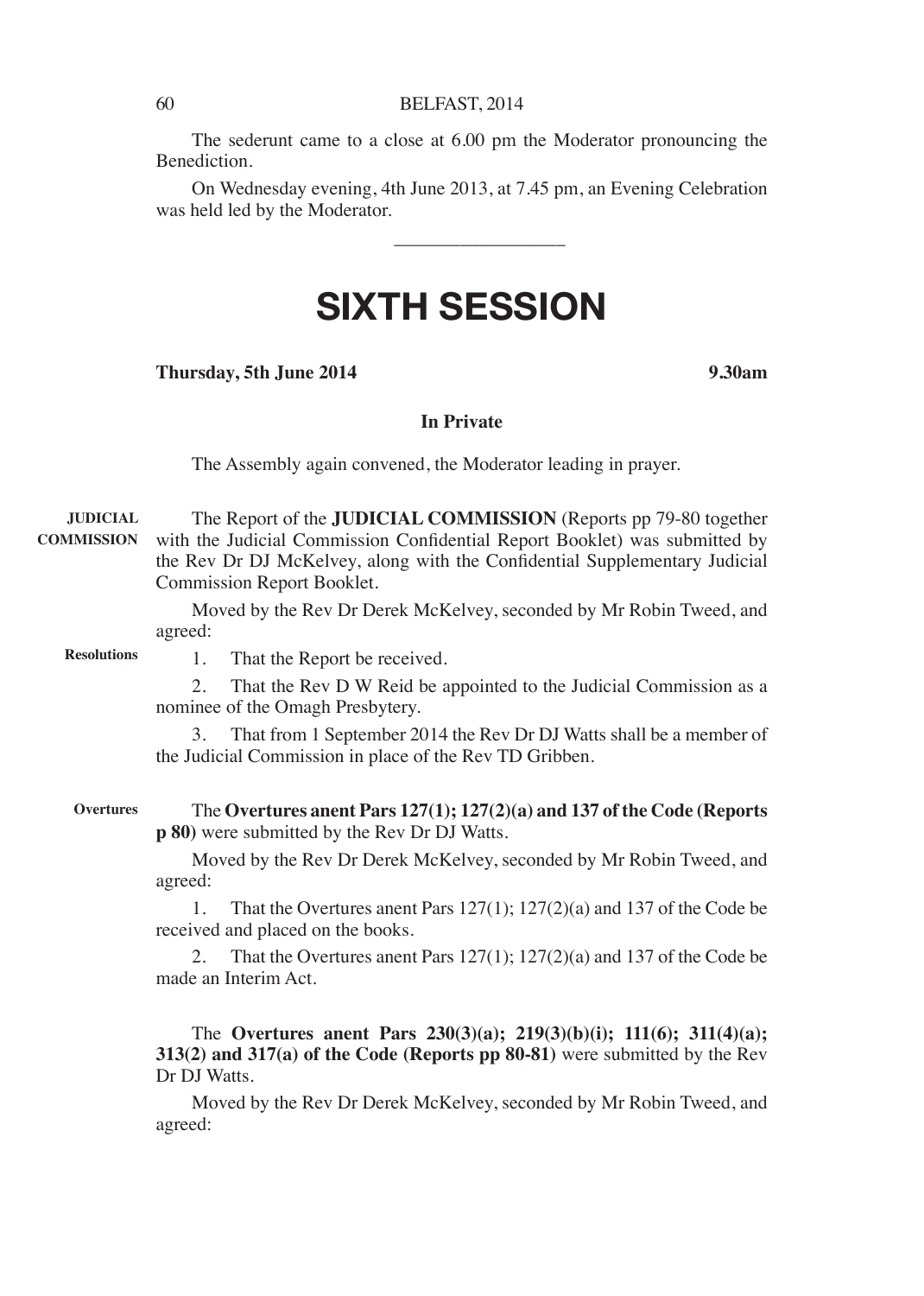BELFAST, 2014 Daily Minutes 61

That the Overtures anent Pars 230(3)(a); 219(3)(b)(i); 111(6); 311(4)(a); 313(2) and 317(a) of the Code be received and that, under Par 111 of the Code, they be made the rule of the Church.

The Report of the **SPECIAL COMMISSION (JUDICIAL)** (Reports p 82) was submitted by the Rev Dr DJ Watts, along with the following supplementary report: **SPECIAL COMMISON (JUDICIAL)**

#### **Additional Resolution**

1a. That from 1 September, 2014 the Rev Dr DJ Watts shall be a member of the Special (Judicial) Commission in place of the Rev TD Gribben.

Moved by the Rev Dr DJ Watts, seconded by the Rev TD Gribben, and agreed:

1. That the Report be received.

2. That from 1 September, 2014 the Rev Dr DJ Watts shall be a member of the Special (Judicial) Commission in place of the Rev TD Gribben.

The Report of the **COMMISSION ON APPLICATIONS** (Reports p 83) was submitted by the Rev Dr DJ Watts, along with the following supplementary report: **COMMISSION ON APPLICATIONS**

#### **Additional Resolution**

**Additional Resolution**

1a. That the Commission on Applications be reappointed with the following membership:

The Moderator and Clerk of Assembly (Convener)

Revs Princ JS Carson, JNI McNeely, TJ Stothers, RS Hetherington, Mairisine Stanfield; Mrs EA Warden.

Moved by the Rev Dr DJ Watts, seconded by the Rev TD Gribben, and agreed:

1. That the Report be received.

2. That the Commission on Applications be reappointed with the following membership: The Moderator and Clerk of Assembly (Convener),

Revs Princ JS Carson, JNI McNeely, TJ Stothers, RS Hetherington, Mairisine Stanfield; Mrs EA Warden.

The Report of the **SPECIAL COMMISSION ON THE APPOINTMENT OF PRINCIPAL OF THE PRESBYTERIAN THEOLOGICAL FACULTY, IRELAND** (Reports p 8) was submitted by the Rev Dr DJ Watts, along with the following supplementary report: **SPECIAL** 

1a. That the Commission be thanked and discharged.

**COMMISSION ON THE APPOINTMENT OF PRINCIPAL OF THE PRESBYTERIAN THEOLOGICAL FACULTY, IRELAND**

**Resolutions**

**Resolutions**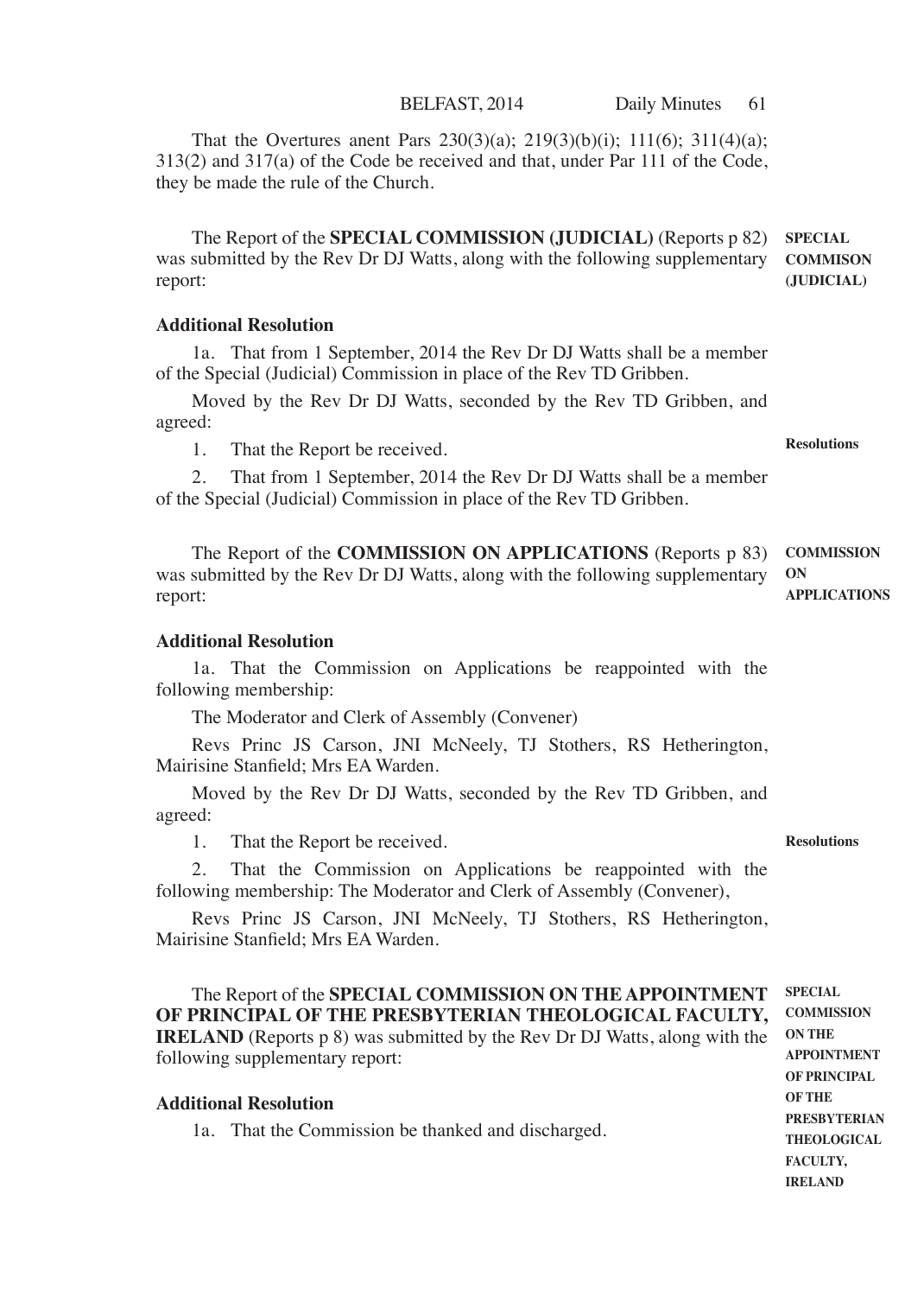Moved by the Rev Dr DJ Watts, seconded by the Rev TD Gribben, and agreed:

**Resolutions**

- 1. That the Report be received.
- 2. That the Commission be thanked and discharged.

#### **Intermission**

# **In Public**

The Report of the **BOARD OF EDUCATION** (Reports pp 219-226) was submitted by the Rev Dr CD McClure. **BOARD OF EDUCATION**

> Moved by the Rev Dr CD McClure, seconded by the Rev TD Gribben and agreed:

**Resolutions**

1. That the Report be received.

2. That the General Assembly note with deep concern the continuing disadvantaged position of Controlled Schools throughout Northern Ireland due to a lack of a dedicated advocacy and support body and call upon the Minister of Education to take steps to resolve this injustice and ensure equality of treatment for all schools.

3. That the General Assembly warmly support the on-going development of Shared Education in Northern Ireland and call upon the Department of Education to ensure that its policies and schemes provide a range of incentivised options to encourage and facilitate schools to participate in models of sharing appropriate for their local community.

4. That the General Assembly express thanks to those who fulfill demanding responsibilities in the oversight of the small but significant number of schools in the Republic of Ireland under Presbyterian Patronage and call upon the Government to ensure that its policy protects minority rights and enables ongoing access to, and the sustainability of, schools with a Protestant ethos.

5. That the General Assembly welcome the on-going cooperation with Scripture Union in the production of *Back to School with God 2104 "Earth Calling Heaven"* materials and encourage all Congregations to use this resource as a valuable means of encouraging Christians engaged in education and in supporting their local school/s.

The Report of the **BOARD OF SOCIAL WITNESS** (Reports pp 171-187) was submitted by the Rev RA Liddle, along with the following Supplementary Report: **BOARD OF SOCIAL WITNESS**

#### **Additional Resolution (SPUD)**

4a. That the General Assembly endorse the vital work of university chaplaincies and encourage chaplains to maximise opportunities to support students on campus, in particular during more stressful periods.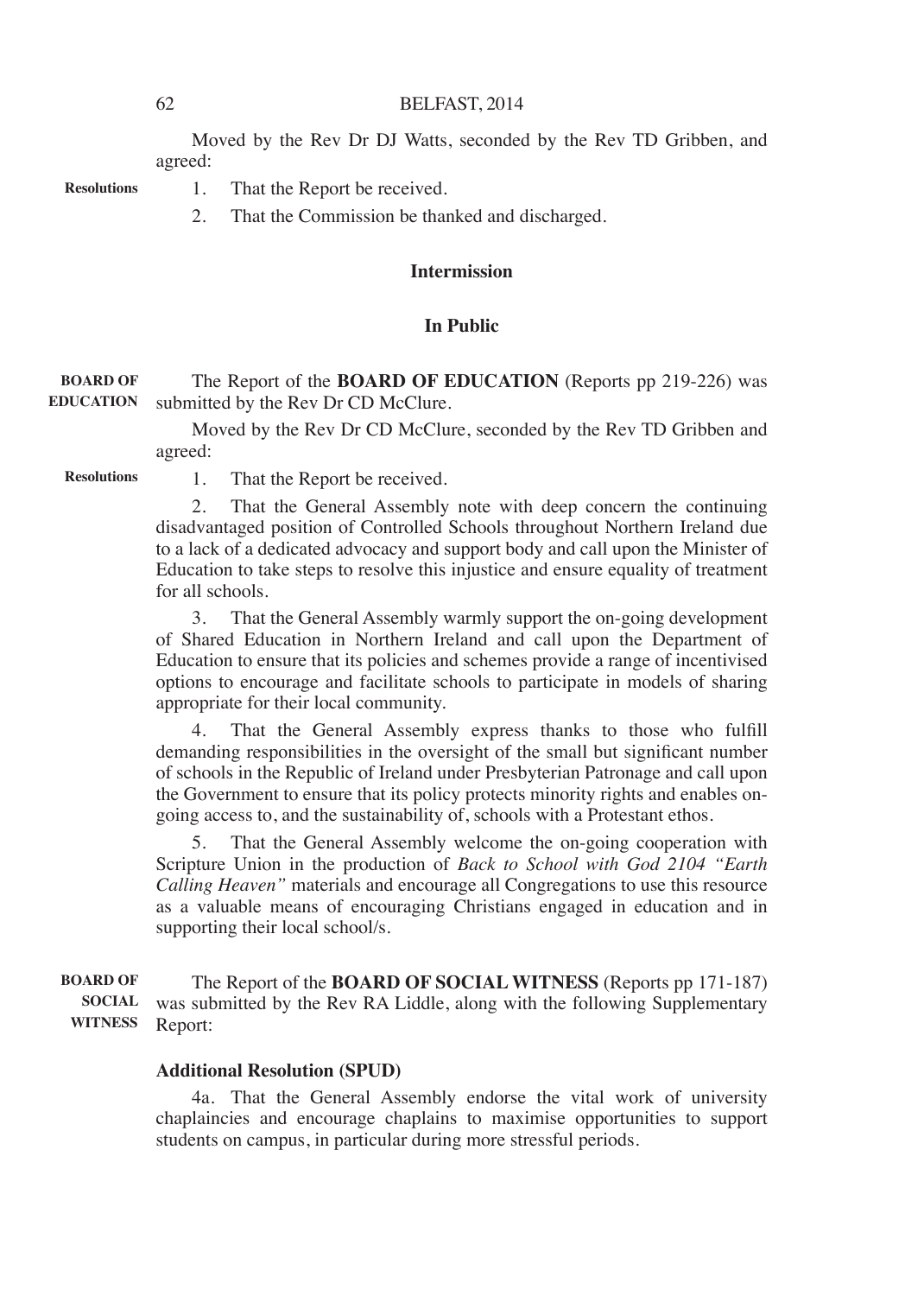Moved by the Rev RA Liddle, seconded by Mr Lindsay Conway, OBE and agreed:

1. That the Report be received.

2. That the General Assembly commend to the prayers of the Church the work of Health Care and Prison Chaplaincy in a time of on-going uncertainty and change.

3. That the General Assembly continue to monitor the debate and impact of Welfare Reform and respond as appropriate.

Business lapsed on Standing Orders (see page 79)

The Assembly engaged in worship conducted by the Moderator and others. The Moderator invited the Rev Stuart Finlay to address the Assembly.

The sederunt came to a close at 12.55 p.m., the Moderator pronouncing the Benediction.

\_\_\_\_\_\_\_\_\_\_\_\_\_\_\_\_\_\_

# SEVENTH SESSION

#### **Thursday, 5th June, 2014 2.00pm**

The Assembly again convened, the Moderator leading in prayer.

The Report of the **BOARD OF FINANCE AND PERSONNEL** (Reports pp 227-263) was submitted by Mr John Hunter, CB, together with the following Supplementary Report:

#### **REVIEW OF THE CENTRAL MINISTRY FUND BONUS**

During 2013 the Priorities Committee of the General Board asked the Board of Finance and Personnel to undertake a review of the expenditure of the Assessment Funds of the Church. In particular the Board was asked to identify if there were ways in which expenditure could be reduced or the money applied in another way. One of the significant issues identified during this review was the cost of the Central Ministry Fund "bonus" under The Code Para 315. This Report outlines the present "bonus" arrangements and sets out proposals for changes.

# **1. BACKGROUND INFORMATION**

1.1 Under the provisions of The Code Para 315(2) *"the income of the Central Ministry Fund shall be applied…To pay (in the first place out of income from the Sustentation Fund) to every qualified minister a monthly sum of £30 together with an annual bonus of £300 plus £2.50 for every £50 or part thereof of the Basic Ministerial Income for the Incoming year which is in excess of £4,300 or as may be fixed from time to time by the Supervising Board."*

**BOARD OF FINANCE AND PERSONNEL**

**Resolutions**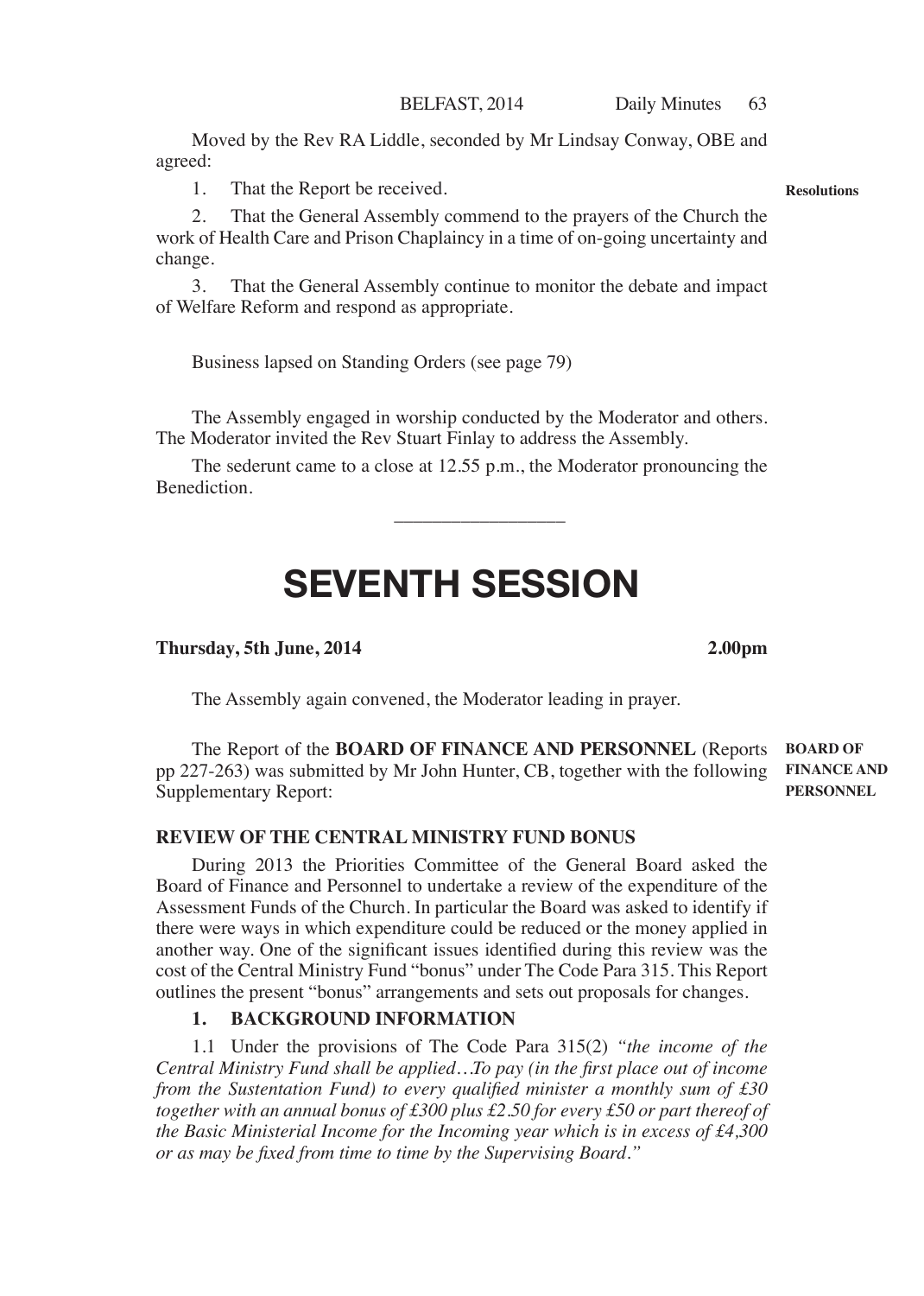1.2 For the purposes of Para 315(2) a qualified minister is defined in Para 316(1) as a "retired minister, minister, colleague minister, associate minister, assistant minister of a congregation …."

1.3 Using the 2014 Basic Ministerial Minimum the amount of the "bonus" that every qualified minister could receive is calculated as £1,615.00 (being £23,416 less £4,300 equals £19,116 divided by £50 = 382 parts, 382 parts at £2.50 plus £300 plus £30/month for 12 months).

1.4 The Board of Finance and Personnel have however fixed the amount of the bonus at £1,518 since 2008 (based on 2008 Basic Ministerial Minimum of £21,450) as allowed for under Para 315(2) of The Code.

1.5 For "active" ministers the bonus is paid as a monthly grant of £30 (£360 for year) and an annual bonus in December of £1,158. Retired ministers receive  $\frac{1}{12}$ <sup>th</sup> of the total "bonus" each month.

1.6 Some Ministers with pre-78 service also receive an additional £15/ month (previously approved by the General Assembly by resolution). This was stopped a number of years ago for new retirees but continues to be paid to those previously in receipt.

1.7 The cost to the Central Ministry Fund of the "bonus" in 2013 was £882,016, which equates to approx. 580 ministers being in receipt. Per the Statistics Report for 2012 there are 230 retired ministers and 392 active ministers i.e. a total of 622. Some ministers are not entitled to the bonus e.g. College Professors, Chaplains, Ministers serving overseas and Ministers based in "Church House".

1.8 The bonus is treated as pensionable income which adds an additional 27.5% to costs – this was funded through the Pension Assessment prior to 2012 but since 2013, and following the change in the basis of assessment from stipend to assessable income, is funded through the Central Ministry Fund assessment.

1.9 The "Bonus" is partly funded by income from the Commutation Fund and the Sustentation Fund but the majority of the cost is covered by the CMF assessment. See 1.10 below.

|                                                              | 2013    | 2012                                            | 2011    | 2010    |
|--------------------------------------------------------------|---------|-------------------------------------------------|---------|---------|
|                                                              |         |                                                 | £       |         |
| Cost of "Bonus" (monthly and                                 |         |                                                 |         |         |
| annual)                                                      | 882.016 | 876,626                                         | 881,627 | 881,017 |
| Net Income from Sustentation<br>Fund (which includes income) |         |                                                 |         |         |
| from Commutation Fund)                                       |         | $(224,473)$ $(224,457)$ $(210,301)$ $(207,460)$ |         |         |
| Net Cost to Central Ministry                                 |         |                                                 |         |         |
| Fund                                                         | 657.543 | 652,169                                         | 671,326 | 673,557 |

1.10 A summary of the cost to the Central Ministry Fund over recent years is as follows: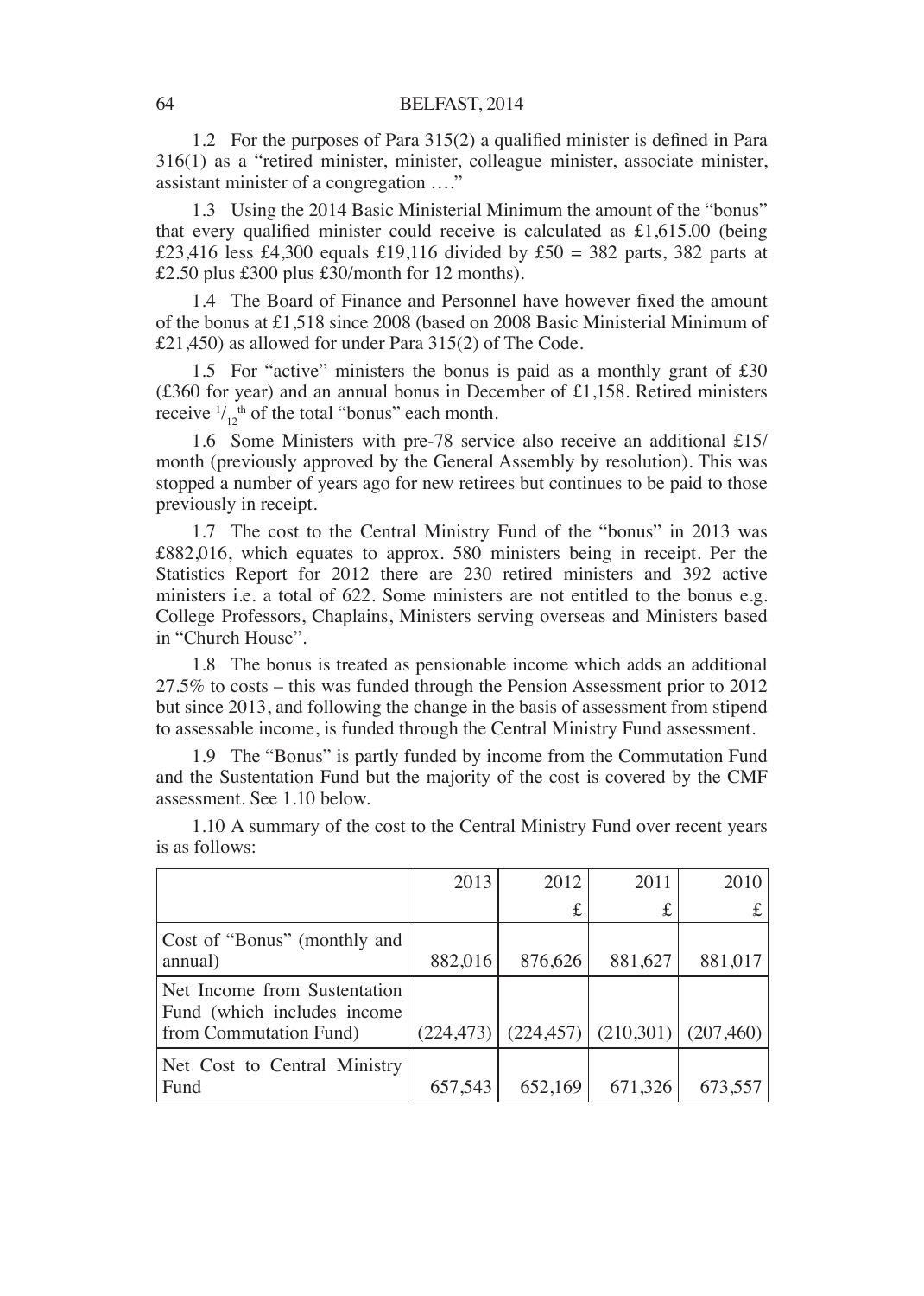If the net income of the Sustentation Fund was paid to qualifying ministers this would equate to approx. £385 per minister (say £225,000 divided by 580 ministers). This roughly equates to the present monthly bonus of £30 or £360 for the year.

1.11 There is an important "link" between the "bonus" and any pension due under the Retired Ministers Fund for ministers with pre-78 service. The Rules of the Retired Ministers Fund provide that normally a minister will receive a pension from the Fund based on the number of complete month's service prior to 1 April 1978. Each months service gives an entitlement to  $\frac{1}{420}$  thof half the basic ministerial minimum on retirement e.g. if a minister has 10 years' service prior to 1 April 1978 the pension he would receive would be 120 months divided by 420 times 50% of £23,416 which equals £3,345.

However, under the Code the payment of the RMF pension is deemed to be inclusive of the payment due from the CMF. (Ref The Code Para 321(i) "The retirement pension, inclusive of the designated payment under the Central Ministry Fund …".

Therefore for a Retired Ministers with pre 78 service to receive any entitlement above the total "bonus" he will need to have more than approx. 55 months pre 78 service i.e.  $55/420*50\%x£23,416 = £1,533$  which broadly equates to the bonus of £1,518.

There are very few active ministers now who have pre-78 service.

#### **2. OPTIONS CONSIDERED**

The Pensions and Assessment Committee considered various ways in which to reduce the cost of the "annual bonus" to the Central Ministry Fund and identified the following options/issues

#### **a) Incorporating the "Annual Bonus" into the Ministerial Minimum**

To achieve this the ministerial minimum would be increased from £23,416 (for 2014) to £24,574 (i.e. add £1,158 – this assumes the monthly bonus of £360 would still be paid by the Central Ministry Fund out of income from the Sustentation/ Commutation Funds). It was noted that:

- there would be an additional direct stipend cost to congregations but this could be offset by a reduction in the Central Ministry Fund Assessment.
- if there was no "offset" there is likely to be an increase in the cost of augmentation to the Central Ministry Fund in respect of congregations that could not increase their stipend.
- there would be implications for other funds which base amounts on the Basic Ministerial Minimum e.g. Retired Ministers and Widows of Ministers Funds pensions, Students Bursary Fund grants, Deaconesses, Irish Mission Workers "salaries" and pulpit supply fees.

#### **b) Fixing the bonus at £1,518 until it comes in line with income from Sustentation Fund**

This would take approx. 60 years to achieve assuming an annual increase in income of 2.5%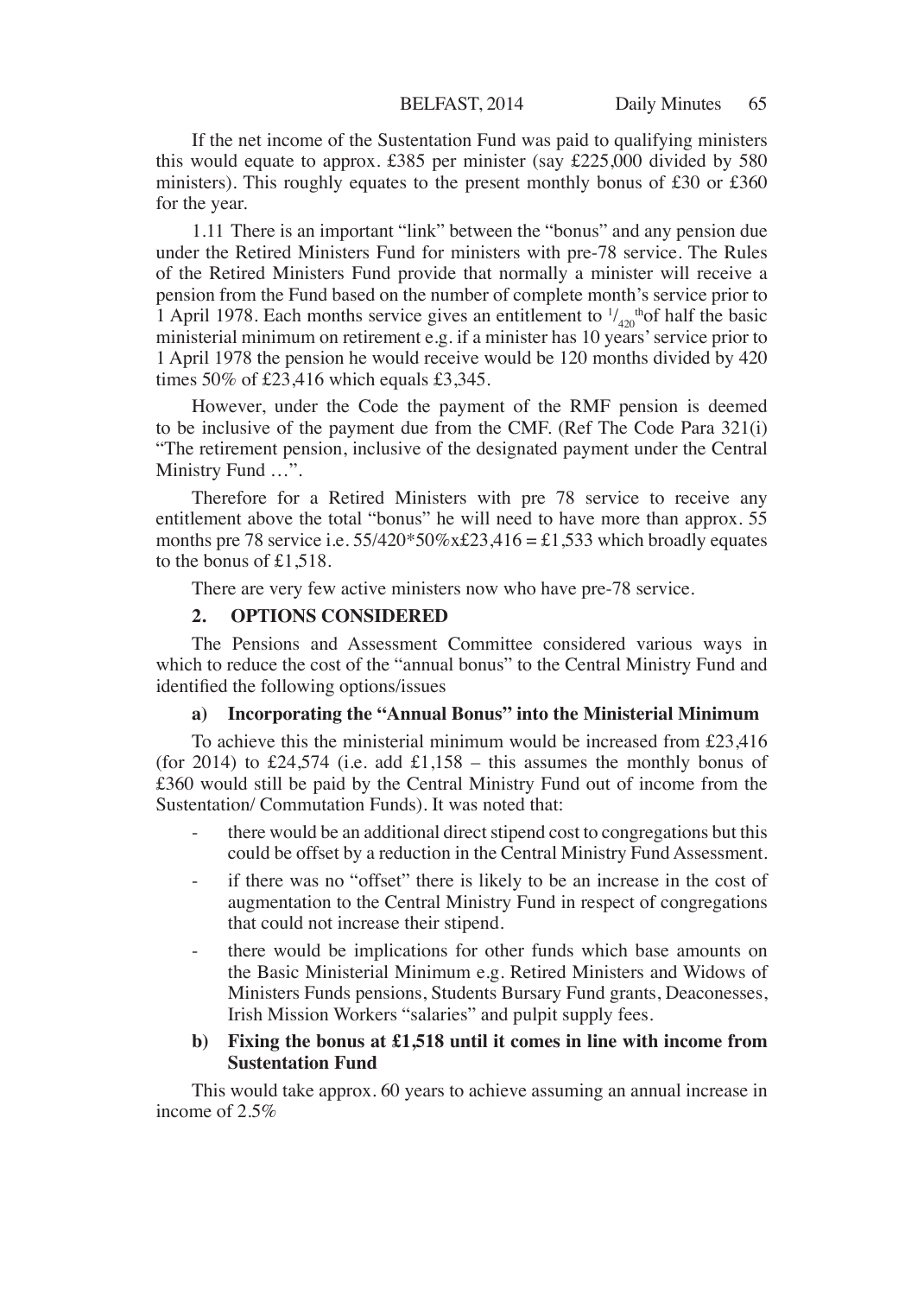# **c) Gradually reduce the bonus to the level of income from Sustentation Fund**

This would result in a reduction in minister's income over time.

# **d) Whether the "bonus" should be pensionable?**

The Committee noted that the bonus is currently treated as pensionable income for active ministers and therefore they accrue a pensionable entitlement on this income in retirement. They however, also continue to receive the bonus in retirement.

# **3. IMPLEMENTING THE CHANGE – INITIAL CONSIDERATIONS**

(a) After considering the various options in Section 2 the proposal that was **initially** acceptable to the Committee was to move the annual bonus part of the bonus (i.e.  $\hat{t}$ 1,158) into the basic ministerial minimum in a phased way over a period of ten years, e.g.

| <b>TRANSFER OF CMF BONUS TO MINISTERIAL MINIMUM</b> |                             |                      |                       |        |
|-----------------------------------------------------|-----------------------------|----------------------|-----------------------|--------|
|                                                     | Ministerial<br>Minimum<br>£ | Regium<br>Donum<br>£ | <b>CMF</b> Bonus<br>£ | Total  |
| 2014                                                | 23,416                      | 360                  | 1,158                 | 24,934 |
| 2015                                                | 23,474                      | 360                  | 1,100                 | 24,934 |
| 2016                                                | 23,574                      | 360                  | 1,000                 | 24,934 |
| 2017                                                | 23,674                      | 360                  | 900                   | 24,934 |
| 2018                                                | 23,774                      | 360                  | 800                   | 24,934 |
| 2019                                                | 23,874                      | 360                  | 700                   | 24,934 |
| 2020                                                | 23,974                      | 360                  | 600                   | 24,934 |
| 2021                                                | 24,074                      | 360                  | 500                   | 24,934 |
| 2022                                                | 24,174                      | 360                  | 400                   | 24,934 |
| 2023                                                | 24,274                      | 360                  | 300                   | 24,934 |
| 2024                                                | 24,374                      | 360                  | 200                   | 24,934 |
| 2025                                                | 24,474                      | 360                  | 100                   | 24,934 |
| 2026                                                | 24,574                      | 360                  | $\theta$              | 24,934 |
| 2027                                                | 24,574                      | 360                  | $\overline{0}$        | 24,934 |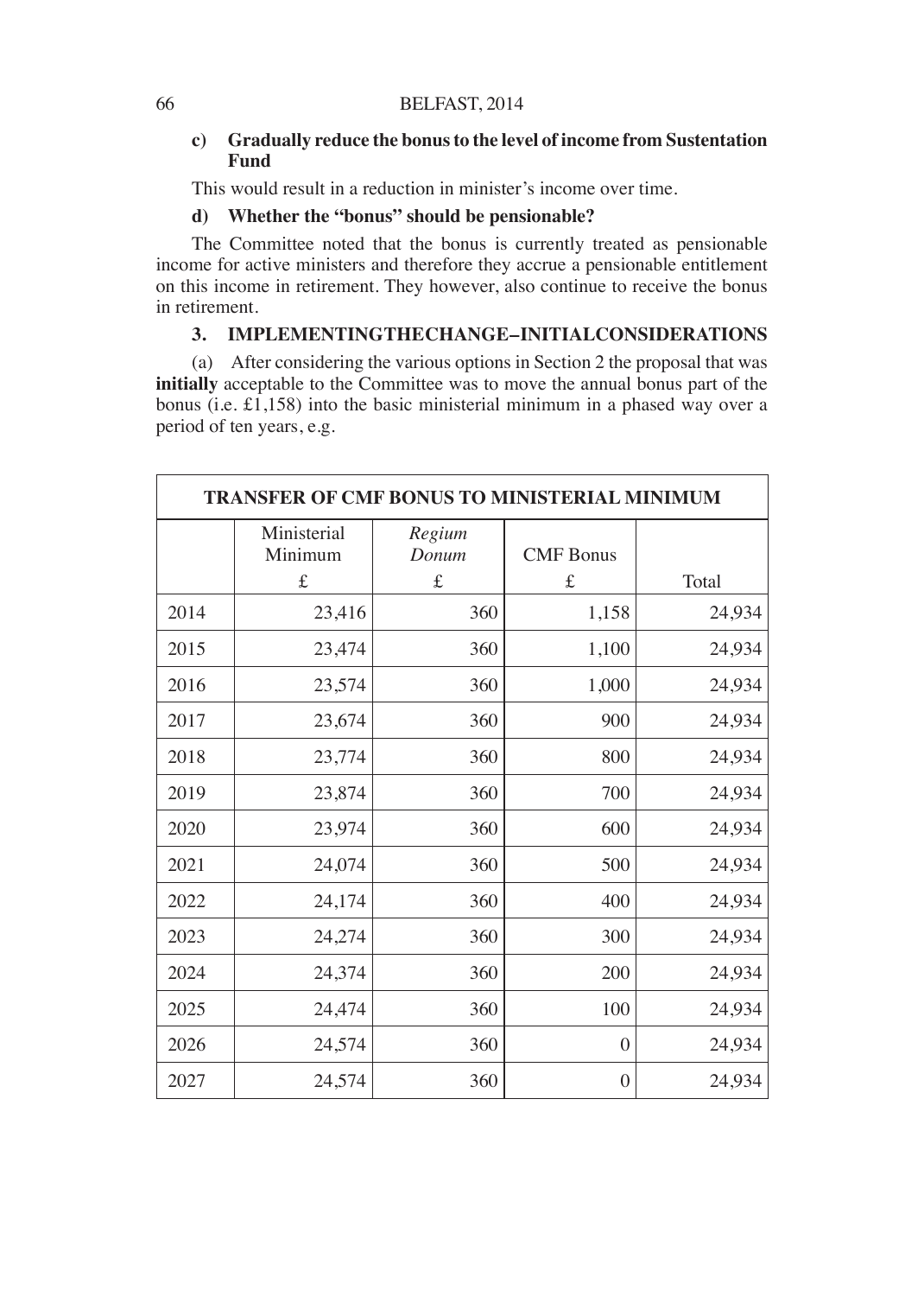(b) It was recognised however, that other payments are "linked" to the ministerial minimum (e.g. *Deaconesses, Irish Mission Workers, Students, Retired Ministers, Widows of Ministers)* and therefore it may be necessary to retain the "basic ministerial minimum" to avoid additional costs to those funds. One option would be to incorporate the Non-Regium Donum element of the bonus or the "annual bonus" into the minimum stipends after one year's service and thereby retaining the present basic ministerial minimum. However, to ensure ministers in their first year do not "lose out", as they would no longer receive the annual bonus, a special grant would need to be awarded for that year only.

# **4. IMPLEMENTING THE CHANGE – FINAL PROPOSALS**

In summary it is proposed that with effect from 1 January 2015 the Central Ministry Fund no longer covers the cost of the current annual bonus  $(£1,158)$ but that all qualifying minsters continue to receive the payment due from the Commutation / Sustentation Fund (approx. £360 per year). The proposals are designed to ensure there is no additional cost to congregations or reduction in the income of ministers in congregations or those in retirement. The detailed proposals are as follows:

#### **4.1 PROPOSAL 1 – THE ANNUAL BONUS**

That with effect from 1 January 2015 the annual bonus is no longer paid.

# **4.2 PROPOSAL 2 - STIPENDS PAID BY CONGREGATIONS**

That with effect from 1 January 2015 all Congregations will be expected to increases their minister's stipends by £1,158 i.e. in line with the proposed reduction in the bonus.

#### **4.3 PROPOSAL 3 – CONGREGATIONAL ASSESSMENTS**

In order to ensure that there is no additional cost to congregations it is proposed that rather than implementing the reduction in the annual bonus over a ten year period, as outlined in 3(a), that it would be fully implemented in 2015 i.e. all congregations will be expected to increase their ministers stipend by £1,158. The additional cost to congregations of £1,595 (being £1,158 plus the employer's national insurance and pension contribution) will be offset by a reduction in the Central Ministry Fund Assessments. It is proposed that this will be achieved by introducing a new Nil rate assessment band of £11,000 which would ensure the level of assessment is reduced by the increase in stipend i.e.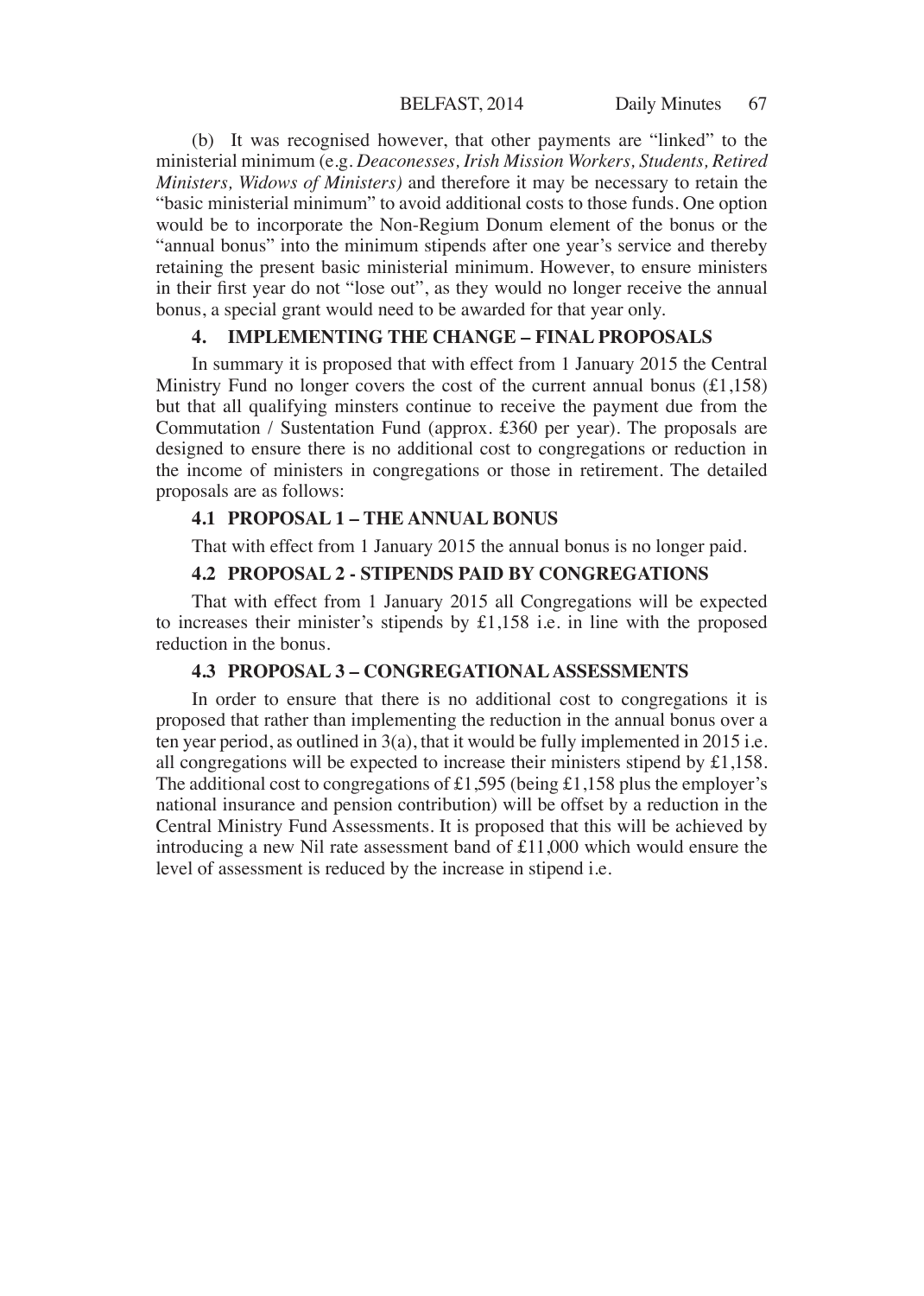|                                           | <b>Bands</b>       | Rate  | Amount |
|-------------------------------------------|--------------------|-------|--------|
| <b>CURRENT</b>                            |                    |       |        |
| <b>First Assessment Band</b>              | Zero to $£65,000$  | 14.5% | £9,425 |
|                                           |                    |       |        |
| <b>PROPOSED</b>                           |                    |       |        |
| <b>First Assessment Band</b>              | Zero to $£11,000$  | Nil   | Nil    |
| Second Assessment Band                    | £11,001 to £65,000 | 14.5% | £7,830 |
|                                           | or £54,000         |       |        |
| <b>TOTAL</b>                              | £65,000            |       | £7,830 |
| <b>REDUCTION IN</b><br><b>ASSESSMENTS</b> |                    |       | £1,595 |

#### **4.4 PROPOSAL 4 – STIPENDS PAID TO ACTIVE MINISTERS**

Minsters should have their stipend increased (by £1,158) and will continue to receive the "Regium Donum" monthly payment from the Central Ministry Fund. They will no longer receive the annual bonus from the Central Ministry Fund but overall there should be no change in their remuneration just a change in where it comes from.

It is proposed that the Regium Donum monthly payment would not be pensionable.

Active Ministers, especially those coming close to retirement, may have an expectation that they will receive the bonus in retirement. As noted above they already accrue pension on the bonus. It is proposed that Active Ministers aged 56 or over on 1 January 2015 will be entitled to receive "annual bonus" (currently £1,158) on retirement, if deemed to be a qualified minister under The Code Para 315(2). The cost of this will be funded through the Central Ministry Fund as a special grant under The Code Para 315(5).

Active Ministers under 56 on 1 January 2015 will not be entitled to receive "the annual bonus" on retirement.

# **4.5 PROPOSAL 5 – RETIRED MINISTERS**

It is proposed that those presently in receipt of the "annual bonus" will in effect continue to receive it and that this will be achieved as follows:

#### **(a) Those with pre 78 service**

Ministers with service prior to 1 April 1978 will be entitled to receive a pension from that fund calculated in accordance with the Rules of the Fund (and without any reduction for the "annual bonus" but with a reduction for the Regium Donum or monthly CMF payment). Where the calculated amount, less the Regium Donum, is less than the annual bonus they should receive the shortfall from the Central Ministry Fund as a special grant under Para 315(5).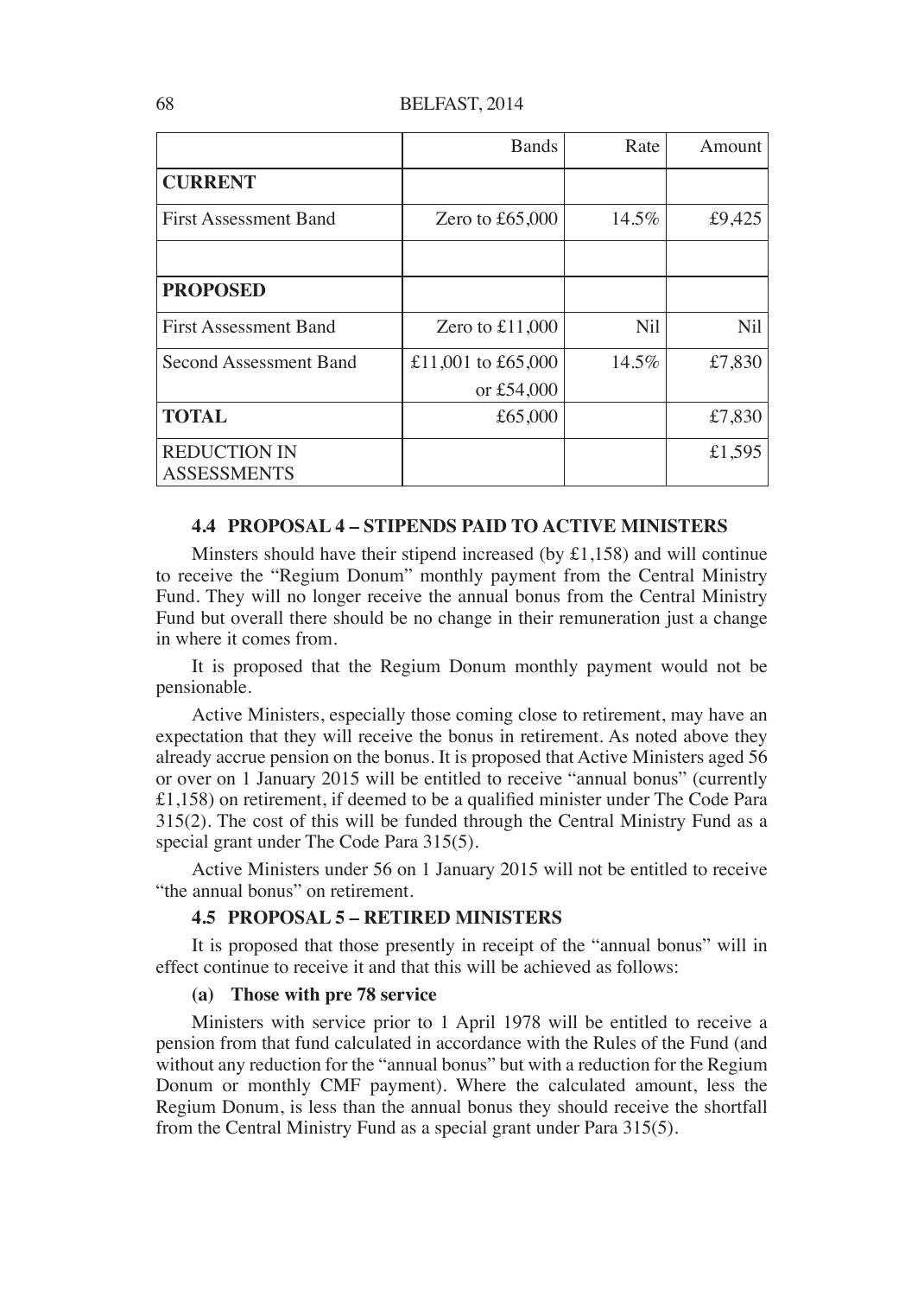#### **(b) Those with no pre 78 service**

To ensure their retirement income is not reduced they should receive a special grant from the Central Ministry Fund under Para 315(5) equivalent to the present annual bonus.

In respect of any amounts due under  $4.5(a)$  and  $4.5(b)$  as a special grant, this is a fixed amount and not subject to an annual review.

# **4.6 PROPOSAL 6 – THE REGIUM DONUM**

It is proposed that the part of the "bonus" historically linked to the Regium Donum and funded through income from the Sustentation and Commutation Funds should continue to be paid to all "qualifying ministers". It is estimated this would be set initially at £360 per minister per year but would be reviewed on an annual basis in light of income received. Using historical income the annual amounts would have been;

| <b>Sustentation / Commutation Fund Income</b> |         |           |              |              |                  |  |  |
|-----------------------------------------------|---------|-----------|--------------|--------------|------------------|--|--|
|                                               |         | Per Oual. | Total        |              | Qualifying       |  |  |
| Year                                          | Income  | Minister  | <b>Bonus</b> | <b>Bonus</b> | <b>Ministers</b> |  |  |
| 2013                                          | 224,473 | 386       | 882.016      | 1,518        | 581              |  |  |
| 2012                                          | 224.454 | 389       | 876,626      | 1,518        | 577              |  |  |
| 2011                                          | 210.302 | 363       | 878,627      | 1,518        | 579              |  |  |
| 2010                                          | 207.460 | 358       | 881.017      | 1,518        | 580              |  |  |
| 2009                                          | 218,558 | 383       | 865,413      | 1,518        | 570              |  |  |
| 2008                                          | 252,438 | 442       | 866,033      | 1,518        | 571              |  |  |

The Committee concluded that **t**he name "Bonus" is not helpful and that in future the payment from the Sustentation/Commutation Funds should be referred to as the "Regium Donum" to maintain the historical link to the original source of the income.

# **4.7 PROPOSAL 7 – BOARDS AND AGENCIES THAT USE THE BASIC** MINISTERIAL MINIMUM

Rather than adopt the proposal set out in 3(b) it is proposed that the annual bonus is incorporated into the Basic Ministerial Minimum. As a consequence other Boards and Agencies which use the Basic Ministerial Minister as a basis for remuneration or grants should reassess their remuneration arrangements and e.g. consider amending the percentage of the minimum which is paid.

# **4.8 CODE CHANGE**

An appropriate Overture to amend Paragraph 315(2) of the Code is appended.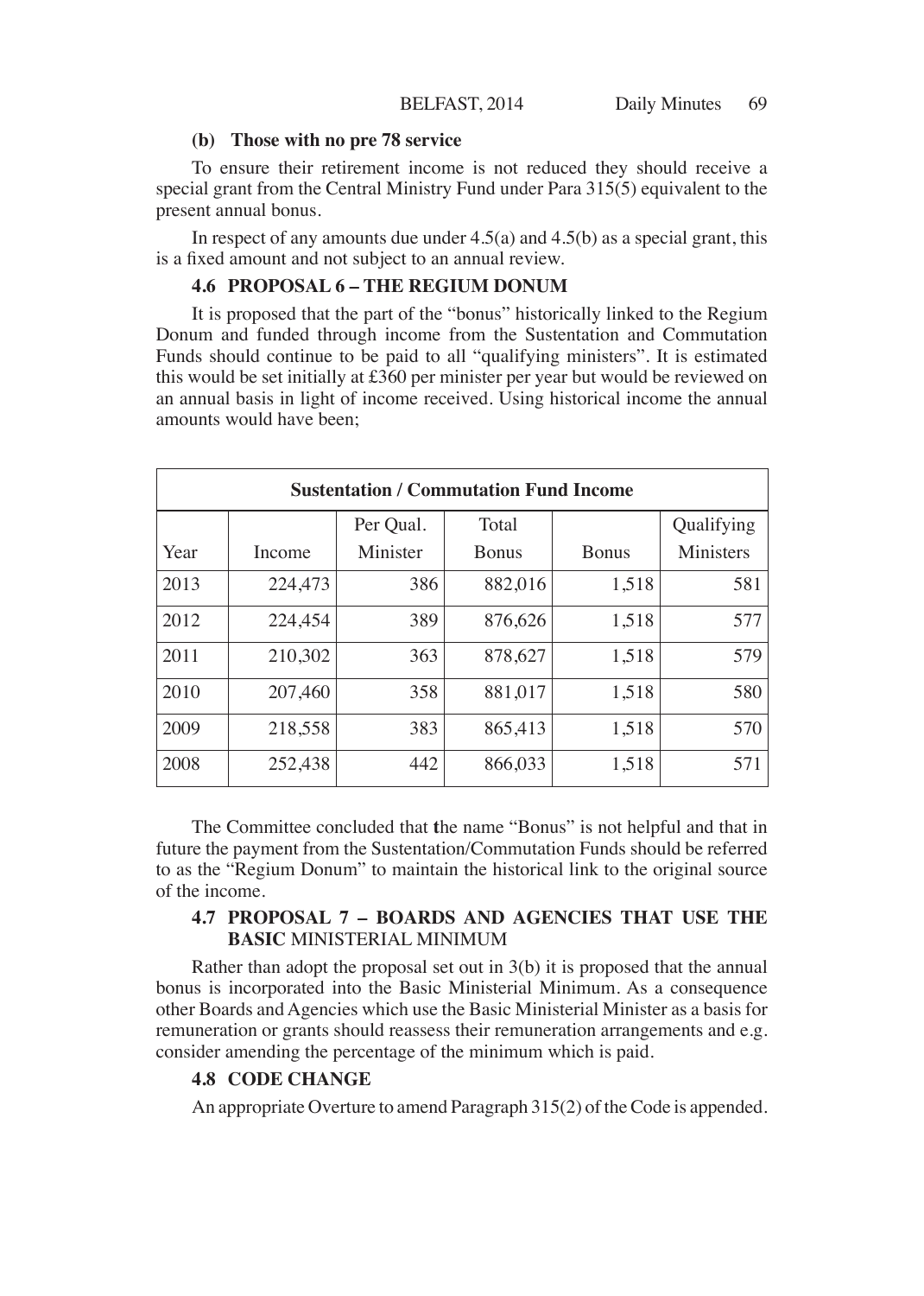| Estg unless indicated                                             |                                                                                                                                                                                                                                                                           |                                                                                                                                                                                                                                                                       |                                                       |                                                                                                                                                                                                                              |                                |                                             | - EXPENDITURE                    |                                                                                                  |                                                                                                                                                                                                                                                                                                                                                      |                                                                                                                                                                                                                                                                                                                                   |                    |
|-------------------------------------------------------------------|---------------------------------------------------------------------------------------------------------------------------------------------------------------------------------------------------------------------------------------------------------------------------|-----------------------------------------------------------------------------------------------------------------------------------------------------------------------------------------------------------------------------------------------------------------------|-------------------------------------------------------|------------------------------------------------------------------------------------------------------------------------------------------------------------------------------------------------------------------------------|--------------------------------|---------------------------------------------|----------------------------------|--------------------------------------------------------------------------------------------------|------------------------------------------------------------------------------------------------------------------------------------------------------------------------------------------------------------------------------------------------------------------------------------------------------------------------------------------------------|-----------------------------------------------------------------------------------------------------------------------------------------------------------------------------------------------------------------------------------------------------------------------------------------------------------------------------------|--------------------|
|                                                                   |                                                                                                                                                                                                                                                                           | ssessmen                                                                                                                                                                                                                                                              |                                                       |                                                                                                                                                                                                                              |                                |                                             |                                  |                                                                                                  |                                                                                                                                                                                                                                                                                                                                                      |                                                                                                                                                                                                                                                                                                                                   |                    |
|                                                                   | <b>DPENING</b><br>BALANCE                                                                                                                                                                                                                                                 | Congre-<br>gations                                                                                                                                                                                                                                                    |                                                       | TOTAL<br>NCOME                                                                                                                                                                                                               |                                | <b>Other</b>                                |                                  |                                                                                                  | TOTAL<br>SAPEND-<br>ITURE                                                                                                                                                                                                                                                                                                                            | SURPLUS<br>(DEFICIT)                                                                                                                                                                                                                                                                                                              | CLOSING<br>BALANCE |
|                                                                   |                                                                                                                                                                                                                                                                           |                                                                                                                                                                                                                                                                       | <b>Other</b>                                          |                                                                                                                                                                                                                              |                                | Staff                                       | nsurance                         | Other                                                                                            |                                                                                                                                                                                                                                                                                                                                                      |                                                                                                                                                                                                                                                                                                                                   |                    |
| Yds                                                               |                                                                                                                                                                                                                                                                           | 17,585                                                                                                                                                                                                                                                                | 31 <sup>2</sup>                                       | 17,899                                                                                                                                                                                                                       | resbytery<br>Clerk<br>(10,848) | (5,385)                                     | $(214)$<br>$(207)$               |                                                                                                  |                                                                                                                                                                                                                                                                                                                                                      | (2, 281)                                                                                                                                                                                                                                                                                                                          | 18,595             |
| Armagh                                                            |                                                                                                                                                                                                                                                                           | 10,199                                                                                                                                                                                                                                                                | 313                                                   | 10,512                                                                                                                                                                                                                       |                                |                                             |                                  | (3,733)<br>(1,375)                                                                               |                                                                                                                                                                                                                                                                                                                                                      |                                                                                                                                                                                                                                                                                                                                   | $4,217$<br>9,596   |
| <b>Ballymena</b>                                                  |                                                                                                                                                                                                                                                                           | 17,403                                                                                                                                                                                                                                                                | 3,413                                                 |                                                                                                                                                                                                                              |                                |                                             |                                  |                                                                                                  |                                                                                                                                                                                                                                                                                                                                                      |                                                                                                                                                                                                                                                                                                                                   |                    |
| <b>Belfast North</b>                                              |                                                                                                                                                                                                                                                                           |                                                                                                                                                                                                                                                                       | 1,253                                                 |                                                                                                                                                                                                                              |                                |                                             | (207)<br>(306)<br>(207)          |                                                                                                  |                                                                                                                                                                                                                                                                                                                                                      |                                                                                                                                                                                                                                                                                                                                   | 4,413              |
| Belfast South                                                     |                                                                                                                                                                                                                                                                           |                                                                                                                                                                                                                                                                       | 17,941                                                |                                                                                                                                                                                                                              |                                |                                             |                                  | $(5,787)$ $(4,518)$ $(4,612)$ $(15,223)$ $(16,444)$ $(1,444)$ $(2,411)$ $(2,411)$ $(2,331)$      |                                                                                                                                                                                                                                                                                                                                                      |                                                                                                                                                                                                                                                                                                                                   | 16,229             |
| Belfast East                                                      |                                                                                                                                                                                                                                                                           |                                                                                                                                                                                                                                                                       | 4,541                                                 |                                                                                                                                                                                                                              |                                |                                             | (207)                            |                                                                                                  |                                                                                                                                                                                                                                                                                                                                                      |                                                                                                                                                                                                                                                                                                                                   | 142,977            |
| Carrickfergus                                                     |                                                                                                                                                                                                                                                                           |                                                                                                                                                                                                                                                                       |                                                       |                                                                                                                                                                                                                              |                                |                                             | (127)                            |                                                                                                  |                                                                                                                                                                                                                                                                                                                                                      |                                                                                                                                                                                                                                                                                                                                   | 9,335              |
| Coleraine & Limavady                                              |                                                                                                                                                                                                                                                                           |                                                                                                                                                                                                                                                                       |                                                       |                                                                                                                                                                                                                              |                                |                                             |                                  |                                                                                                  |                                                                                                                                                                                                                                                                                                                                                      |                                                                                                                                                                                                                                                                                                                                   |                    |
| Derry & Donegal                                                   |                                                                                                                                                                                                                                                                           |                                                                                                                                                                                                                                                                       |                                                       |                                                                                                                                                                                                                              |                                |                                             |                                  |                                                                                                  |                                                                                                                                                                                                                                                                                                                                                      |                                                                                                                                                                                                                                                                                                                                   |                    |
| Down<br>Dromore                                                   |                                                                                                                                                                                                                                                                           |                                                                                                                                                                                                                                                                       |                                                       |                                                                                                                                                                                                                              |                                |                                             | 207<br>207<br>207                |                                                                                                  |                                                                                                                                                                                                                                                                                                                                                      |                                                                                                                                                                                                                                                                                                                                   |                    |
|                                                                   |                                                                                                                                                                                                                                                                           |                                                                                                                                                                                                                                                                       |                                                       |                                                                                                                                                                                                                              |                                |                                             |                                  | (522)                                                                                            |                                                                                                                                                                                                                                                                                                                                                      |                                                                                                                                                                                                                                                                                                                                   |                    |
| Dublin & Munster<br>Iweagh<br>Monaghan<br>Mewry<br>Omagh<br>Omagh | $\begin{array}{l} 62.4 & 0.00000 \\ 0.000000 & 0.00000 \\ 0.000000 & 0.00000 \\ 0.00000 & 0.00000 \\ 0.00000 & 0.00000 \\ 0.00000 & 0.00000 \\ 0.00000 & 0.00000 \\ 0.00000 & 0.00000 \\ 0.00000 & 0.00000 \\ 0.00000 & 0.00000 \\ 0.00000 & 0.00000 \\ 0.00000 & 0.0000$ | $\begin{array}{l} 15.924\\ 15.266\\ 21.502\\ 21.503\\ 23.33\\ 24.35\\ 25.33\\ 26.33\\ 27.33\\ 28.35\\ 29.35\\ 20.35\\ 21.39\\ 22.33\\ 23.35\\ 24.35\\ 25.35\\ 26.35\\ 27.35\\ 28.3\\ 29.35\\ 21.35\\ 22.35\\ 23.35\\ 24.35\\ 25.35\\ 26.35\\ 27.35\\ 28.35\\ 29.35\\$ | $72$<br>0<br>0<br>25,873<br>2,576<br>0<br>0<br>31,151 | $20.817$ $7.777$ $7.703$ $8.83$ $8.84$ $4.65$ $8.85$ $8.85$ $8.85$ $8.85$ $8.85$ $8.85$ $8.85$ $8.85$ $8.85$ $8.85$ $8.85$ $8.85$ $8.85$ $8.85$ $8.85$ $8.85$ $8.85$ $8.85$ $8.85$ $8.85$ $8.85$ $8.85$ $8.85$ $8.85$ $8.85$ |                                | 0<br>(1,700)<br>(850)<br>(2,315)<br>(2,315) |                                  |                                                                                                  | $[0.180] \setlength{\unitlength}{0.5cm} \begin{tabular}{l} \hline & $0.01$ & $0.01$ \\ \hline & $0.0439$ & $0.0143$ \\ \hline & $0.0149$ & $0.0143$ \\ \hline & $0.0149$ & $0.0143$ \\ \hline & $0.0143$ & $0.0143$ \\ \hline & $0.0143$ & $0.0143$ \\ \hline & $0.0143$ & $0.0143$ \\ \hline & $0.0143$ & $0.0143$ \\ \hline & $0.0143$ & $0.0143$$ | $\begin{array}{r} (3,018) \\ 3,619 \\ (1,316) \\ (3,64) \\ (3,44) \\ (3,44) \\ (3,44) \\ (3,44) \\ (3,44) \\ (3,44) \\ (3,44) \\ (3,51) \\ (3,73) \\ (3,74) \\ (3,81) \\ (3,62) \\ (3,74) \\ (3,75) \\ (3,77) \\ (3,78) \\ (3,79) \\ (3,70) \\ (3,71) \\ (3,72) \\ (3,73) \\ (3,74) \\ (3,75) \\ (3,75) \\ (3,77) \\ (3,78) \\ ($ |                    |
|                                                                   |                                                                                                                                                                                                                                                                           |                                                                                                                                                                                                                                                                       | 337                                                   |                                                                                                                                                                                                                              |                                |                                             |                                  |                                                                                                  |                                                                                                                                                                                                                                                                                                                                                      |                                                                                                                                                                                                                                                                                                                                   |                    |
|                                                                   |                                                                                                                                                                                                                                                                           |                                                                                                                                                                                                                                                                       | 17,340                                                |                                                                                                                                                                                                                              |                                |                                             | (646)<br>(207)<br>(417)<br>(207) | $(12, 111)$<br>$(1, 950)$<br>$(19, 010)$<br>$(1, 831)$<br>$(1, 934)$<br>$(8, 273)$<br>$(8, 273)$ |                                                                                                                                                                                                                                                                                                                                                      |                                                                                                                                                                                                                                                                                                                                   |                    |
|                                                                   |                                                                                                                                                                                                                                                                           |                                                                                                                                                                                                                                                                       | 691                                                   |                                                                                                                                                                                                                              |                                | (300)                                       |                                  |                                                                                                  |                                                                                                                                                                                                                                                                                                                                                      |                                                                                                                                                                                                                                                                                                                                   |                    |
|                                                                   |                                                                                                                                                                                                                                                                           |                                                                                                                                                                                                                                                                       | 686                                                   |                                                                                                                                                                                                                              |                                |                                             |                                  |                                                                                                  |                                                                                                                                                                                                                                                                                                                                                      |                                                                                                                                                                                                                                                                                                                                   |                    |
|                                                                   |                                                                                                                                                                                                                                                                           |                                                                                                                                                                                                                                                                       | 9,742                                                 |                                                                                                                                                                                                                              |                                | $(1,828)$<br>$(350)$                        | (207)                            |                                                                                                  |                                                                                                                                                                                                                                                                                                                                                      | 3,563<br>1,072                                                                                                                                                                                                                                                                                                                    |                    |
| <b>Templepatrick</b>                                              |                                                                                                                                                                                                                                                                           | 17,400                                                                                                                                                                                                                                                                | 5,524                                                 | 22,924                                                                                                                                                                                                                       |                                | (650)                                       | (272)                            |                                                                                                  |                                                                                                                                                                                                                                                                                                                                                      |                                                                                                                                                                                                                                                                                                                                   | 16,126             |
| <b>Tyrone</b>                                                     | 743                                                                                                                                                                                                                                                                       | 11,382                                                                                                                                                                                                                                                                | 544                                                   | 11,926                                                                                                                                                                                                                       | (7,514)                        | (1,000)                                     | (207)                            | (828)                                                                                            | (9,549)                                                                                                                                                                                                                                                                                                                                              | 2,377                                                                                                                                                                                                                                                                                                                             | 3,120              |
| Sterling                                                          | 489,785                                                                                                                                                                                                                                                                   | 47,695                                                                                                                                                                                                                                                                | 73,860                                                | 321,555                                                                                                                                                                                                                      | 152,388)                       | 44,884)                                     | (3,530)                          | (103, 945)                                                                                       | 304,747                                                                                                                                                                                                                                                                                                                                              | 16,808                                                                                                                                                                                                                                                                                                                            | 506,593            |
| our_                                                              | 104,970                                                                                                                                                                                                                                                                   | 23,099                                                                                                                                                                                                                                                                | 48,491                                                | 71,590                                                                                                                                                                                                                       | (10, 337)                      | (27, 710)                                   | (1,063)                          | (31, 121)                                                                                        | (70, 231)                                                                                                                                                                                                                                                                                                                                            | 1,359                                                                                                                                                                                                                                                                                                                             | 106,329            |
|                                                                   |                                                                                                                                                                                                                                                                           |                                                                                                                                                                                                                                                                       |                                                       |                                                                                                                                                                                                                              |                                |                                             |                                  |                                                                                                  |                                                                                                                                                                                                                                                                                                                                                      |                                                                                                                                                                                                                                                                                                                                   |                    |

SUMMARY OF PRESBYTERY RETURNS FOR YEAR ENDED 31 DECEMBER 2013 SUMMARY OF PRESBYTERY RETURNS FOR YEAR ENDED 31 DECEMBER 2013

# 70 BELFAST, 2014

Note re Iveagh - Closing Balance 31 December 2012 £10,869 adjusted to £12,159 Note re Iveagh – Closing Balance 31 December 2012 £10,869 adjusted to £12,159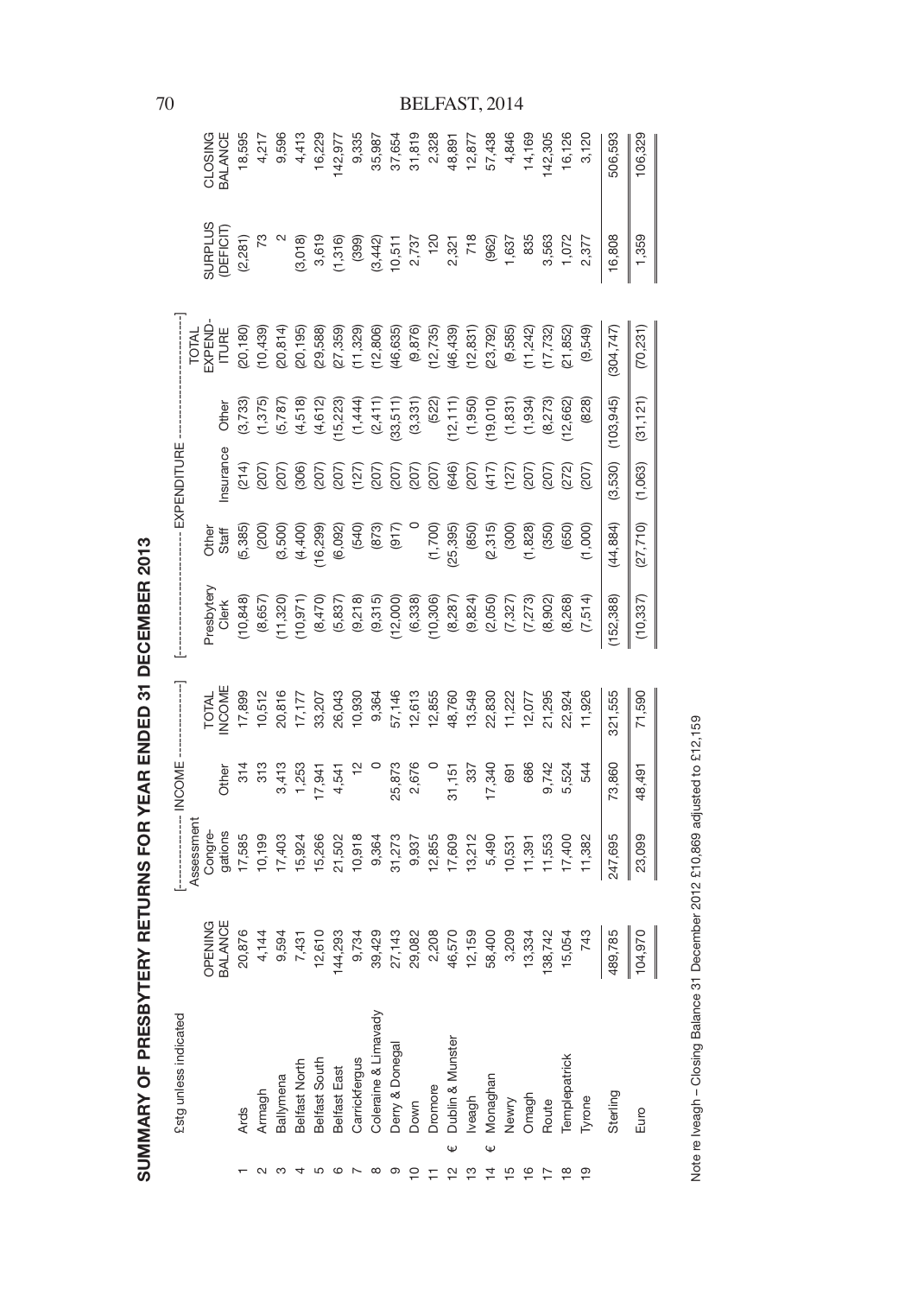#### **Additional Resolution**

5a. That the proposals set out in the "Review of the Central Ministry Fund Bonus" be approved and implemented on 1 January 2015.

Moved by Mr John Hunter, CB, seconded by Mr Basil McCorriston, and agreed:

1. That the Report be received.

**Resolutions**

2. That the overall rate of assessment on Congregations for 2014, based on Congregations' assessable income for 2012, be *(comparative figures for 2013 shown for information)*

|                |                       |           | Assessment | Assessment |
|----------------|-----------------------|-----------|------------|------------|
| Assessment     |                       |           | Rate       | Rate       |
| <b>Band</b>    | Assessable Income (3) |           | 2014       | 2013       |
|                | From                  | To        |            |            |
|                | 0                     | 64,999    | 14.50%     | 14.00%     |
| $\overline{c}$ | 65,000                | 129,999   | 10.75%     | 10.50%     |
| 3              | 130,000               | 194.999   | 7.25%      | $7.00\%$   |
| 4              | 195,000               | 259,000   | 3.50       | 3.50%      |
| 5              | 260,000               | and above | $0.00\%$   | $0.00\%$   |

and that amounts collected be allocated to the various assessment funds based on the following budgeted collected amounts *(comparative figures for 2013 shown for information)*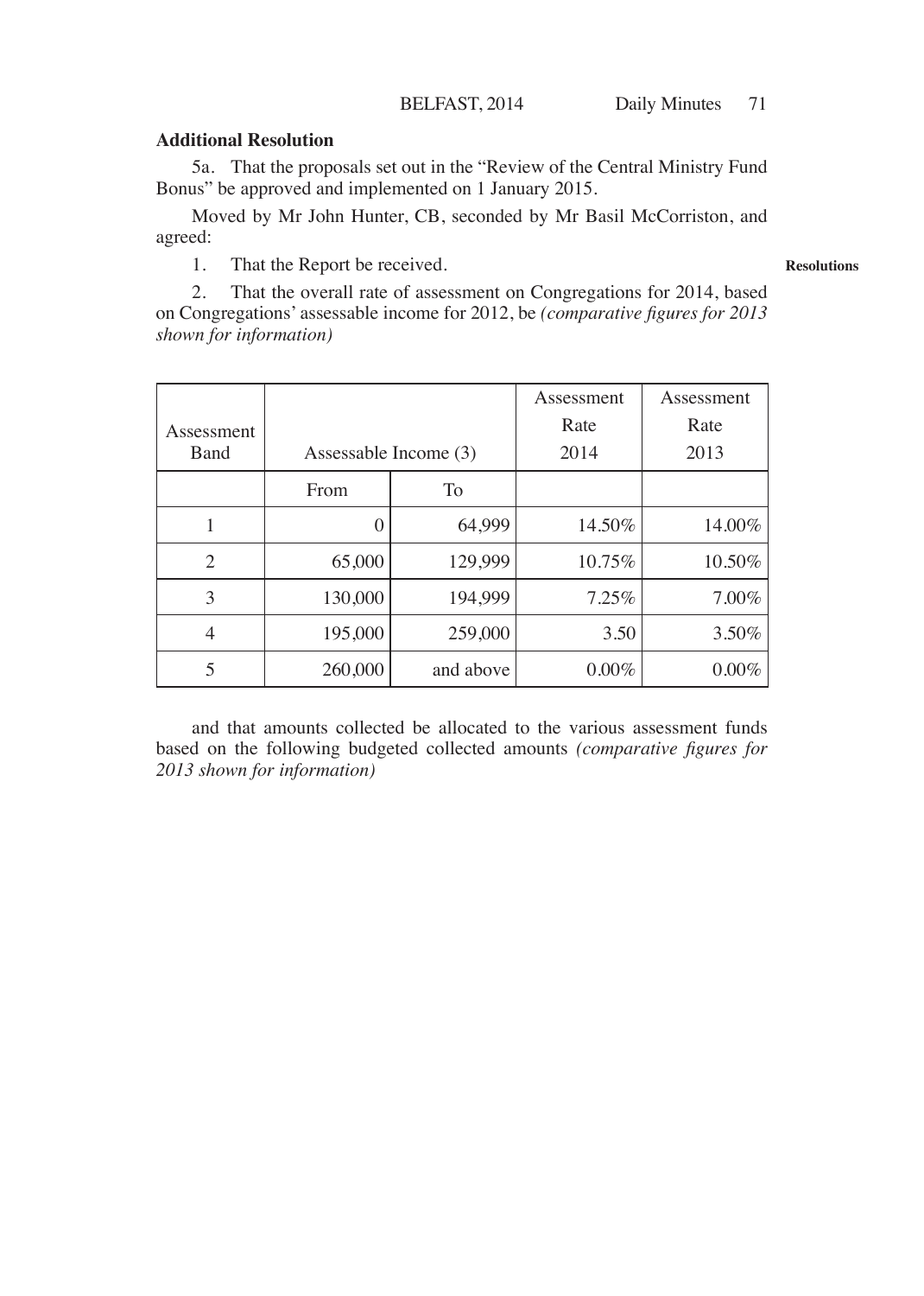72 BELFAST, 2014

|                                    |            | Allocation |            | Allocation |
|------------------------------------|------------|------------|------------|------------|
|                                    |            | of first   |            | of first   |
|                                    | 2014       | band $%$   | 2013       | band $%$   |
| Central Ministry Fund              | £2,700,000 | 8.61%      | £2,532,000 | 8.17%      |
| <b>Retired Ministers Fund</b>      | £50,000    | 0.16%      | £155,000   | 0.50%      |
| <b>Widows of Ministers</b><br>Fund | £300,000   | 0.96%      | £410,000   | 1.32%      |
| Prolonged Disability<br>Fund       | £29,000    | $0.09\%$   | £28,000    | 0.09%      |
| Incidental Fund                    | £650,000   | $2.07\%$   | £519,000   | 1.68%      |
| Ministerial<br>Development Fund    | £25,000    | 0.08%      | £27,000    | 0.09%      |
| Church House External<br>Work      | £370,000   | 1.18%      | £370,000   | 1.20%      |
| Sick Supply Fund                   | £26,000    | 0.08%      | £26,000    | 0.08%      |
| <b>Students Bursary Fund</b>       | £400,000   | $1.27\%$   | £425,000   | 1.37%      |
| <b>TOTAL</b>                       | £4,550,000 | 14.50%     | £4,492,000 | 14.50%     |

3. That the rate of assessment for the PCI Pension (2009) Fund for 2013 be 27.5% of stipend.

4. That under the provisions of the Code Par 556(3) the Very Rev Dr William Donald Patton (Randalstown OC) be given permission to retire on or after his 64th birthday, i.e. 31 January 2015.

Moved by Mr John Hunter, CB, seconded by Mr Basil McCorriston:

5. That the recommendations set out in the Report of the Tyrone Memorial Appraisals Panel, other than recommendation (vi), be adopted with effect from 1 January 2015.

Moved as an amendment by the Rev Dr Mark Gray, seconded by the Rev Dr Alan Russell:

That the recommendations set out in the Report of the Tyrone Memorial Appraisals Panel, other than recommendation (vi) be adopted with effect from 1 January 2015 and that a panel of representatives from the General Board, Union Commission, the Board of Christian Training and the Board of Finance and Personnel be set up to examine relationships among how the church's workers are paid and report back to the 2015 General Assembly, with recommendations.

On being put to the House, the amendment was declared lost.

On being put to the House, the origonal motion was declared passed.

Moved by Mr John Hunter, CB, seconded by Mr Basil McCorriston: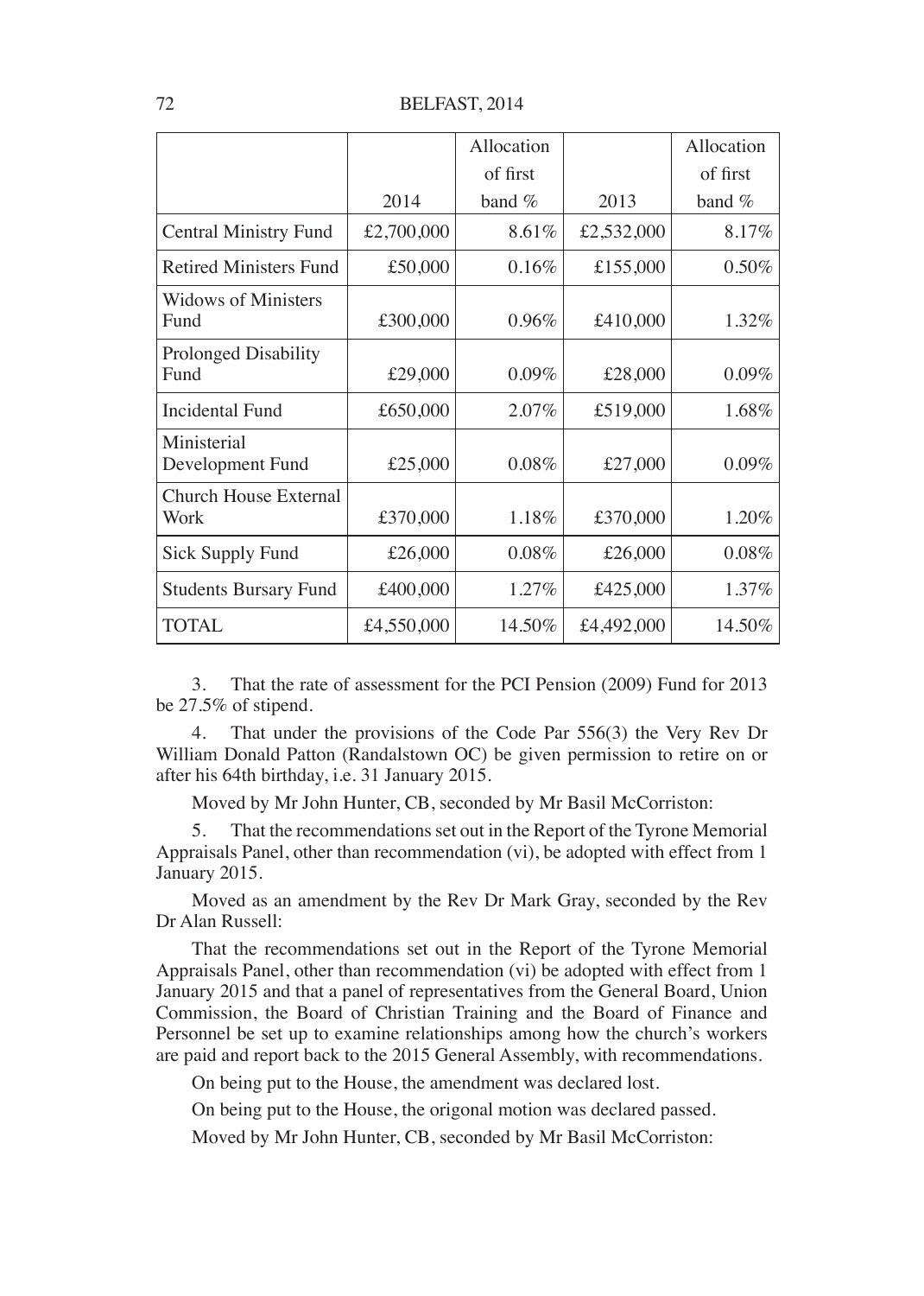5a. That the proposals set out in the "Review of the Central Ministry Fund Bonus" be approved and implemented on 1 January 2015.

Moved as an amendment by the Rev Dr Alan Russell, seconded by the Rev John Murdock:

That the proposals set out in the "Review of the Central Ministry Fund Bonus" be sent back for further consideration and that the Board of Finance and Personnel investigate and report on the principle that part of the remuneration of ministers should be from the central funds of the Church.

A card vote was taken, 106 votes were cast for and 106 votes were cast against. The voting on the amendment was tied.

In light of this, the House agreed that the original motion and the two licensed amendments should be referred back to the Board of Finance and Personnel for further consideration and report to the 2015 General Assembly.

Moved by Mr John Hunter, CB, seconded by Mr Basil McCorriston, and agreed:

6. That the Board keeps under review government proposals for the introduction of a flat rate state pension and the possible withdrawal of the contracting out national insurance rebate and report to the 2015 General Assembly with any cost implications.

7. That for the purposes of the Annual Statistical Return a family should be regarded as the members of the household irrespective of age or whether there are contributing members.

8. That the Annual Statistical Return should include a request for the number of elders emeritus connected with the congregation.

The **Overture anent Pars 257(2)(a) of the Code (Reports p 263)** was **Overtures**submitted by Mr John Hunter, CB.

Moved by Mr John Hunter, CB, seconded by Mr Basil McCorriston and agreed:

That the Overture anent Pars 257(2)(a) of the Code be received and that, under Par 111 of the Code, it be made the rule of the Church.

# **Overtures anent Pars 10-14 and Par 212 of the Code. (Reports pp153 – 158) – debate resumed (see page 46)**

Moved by the Rev DJ Bruce, seconded by the Rev Prof Drew Gibson:

That the Overture anent Pars 10-14 of the Code be received and sent down to Presbyteries under the Barrier Act.

Moved as an amendment by the Rev Jim Gordon, seconded by the Rev Joseph Andrews:

That the Overture anent Pars 10-14 of the Code be received but that in Par 11 the words "and inalienable" be added after the word "God-given".

On being put to the House, the amendment was declared lost.

On being put to the House, the original motion was declared passed.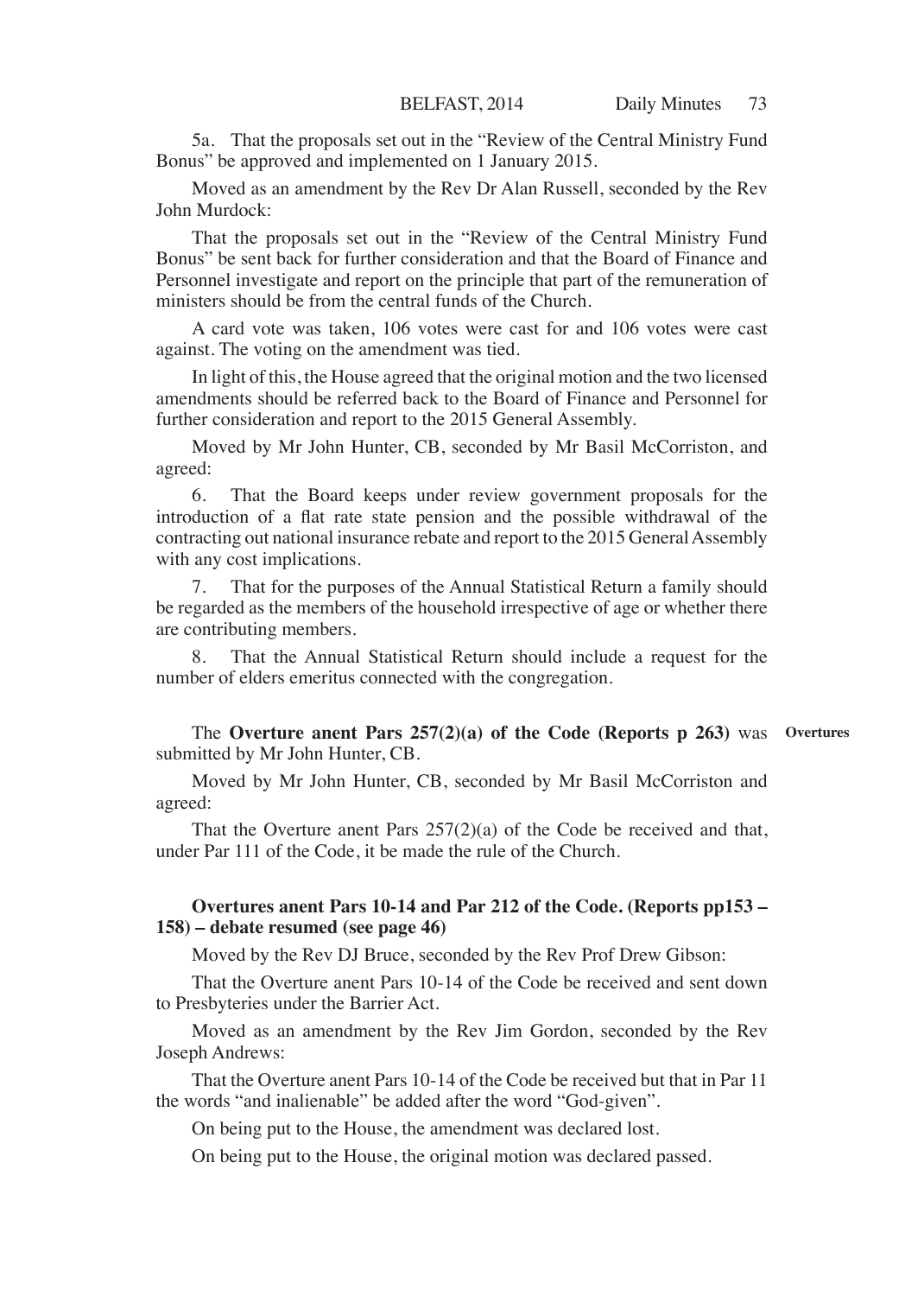The **Overture anent Par 212 of the Code (Reports pp 153-158)** was submitted by the Rev DJ Bruce.

Moved by the Rev DJ Bruce, seconded by the Rev Prof Drew Gibson and agreed:

That the overture anent Par 212 of the Code be received and sent down to Presbyteries under the Barrier Act.

Moved as an amendment by the Very Rev Dr John Lockington, seconded by the Rev Andrew Thompson and agreed:

That the Overture anent Par 212 of the Code be received but that the words "teaching and pastoring all the people" in section 5, question (viii), be replaced by "visiting and teaching, pastoring all the people".

# **Intermission**

**Overture anent Par 212 of the Code** (Reports pp 153-158), debate resumed.

Moved as an amendment by the Rev Cyril Scott, seconded by the Rev Gilbert Young:

That the Overture anent Par 212 of the Code be received, that section 5, question (iii) be omitted and the question "Do you believe the Word of God in the Scriptures of the Old and New Testaments to be the only infallible rule of faith and practice" substituted in its place.

On being put to the House, the amendment was declared lost.

On being put to the House the substantive motion was declared passed.

The Report of the **UNITED APPEAL BOARD** (Reports pp 264-271) was submitted by the Rev RIA Allely. **UNITED APPEAL** 

Moved by the Rev RIA Allely, seconded by the Very Rev Dr John Dunlop, and agreed: **BOARD**

**Resolutions**

- 1. That the Report be received.
- 2. That the United Appeal for 2015 be as set out in the Schedules (iii) and (iv).

3. That the General Assembly encourage all Congregations to make use of the available promotional materials, especially the downloadable videos.

4. That the General Assembly designate the 1st Sunday in March, or other suitable Sunday, as United Appeal for Mission Sunday.

#### **BOARD OF MISSION OVERSEAS – debate resumed (see page 44) BOARD OF MISSION**

**OVERSEAS** 

6. That the General Assembly give thanks that from the conflict in Ireland the Church has resources (people, skills and experience) to share that testify to the reconciling work of God in Christ, and commit to pray for peace in South Sudan, Central Asia and in Ireland. **cont'd. Resolutions**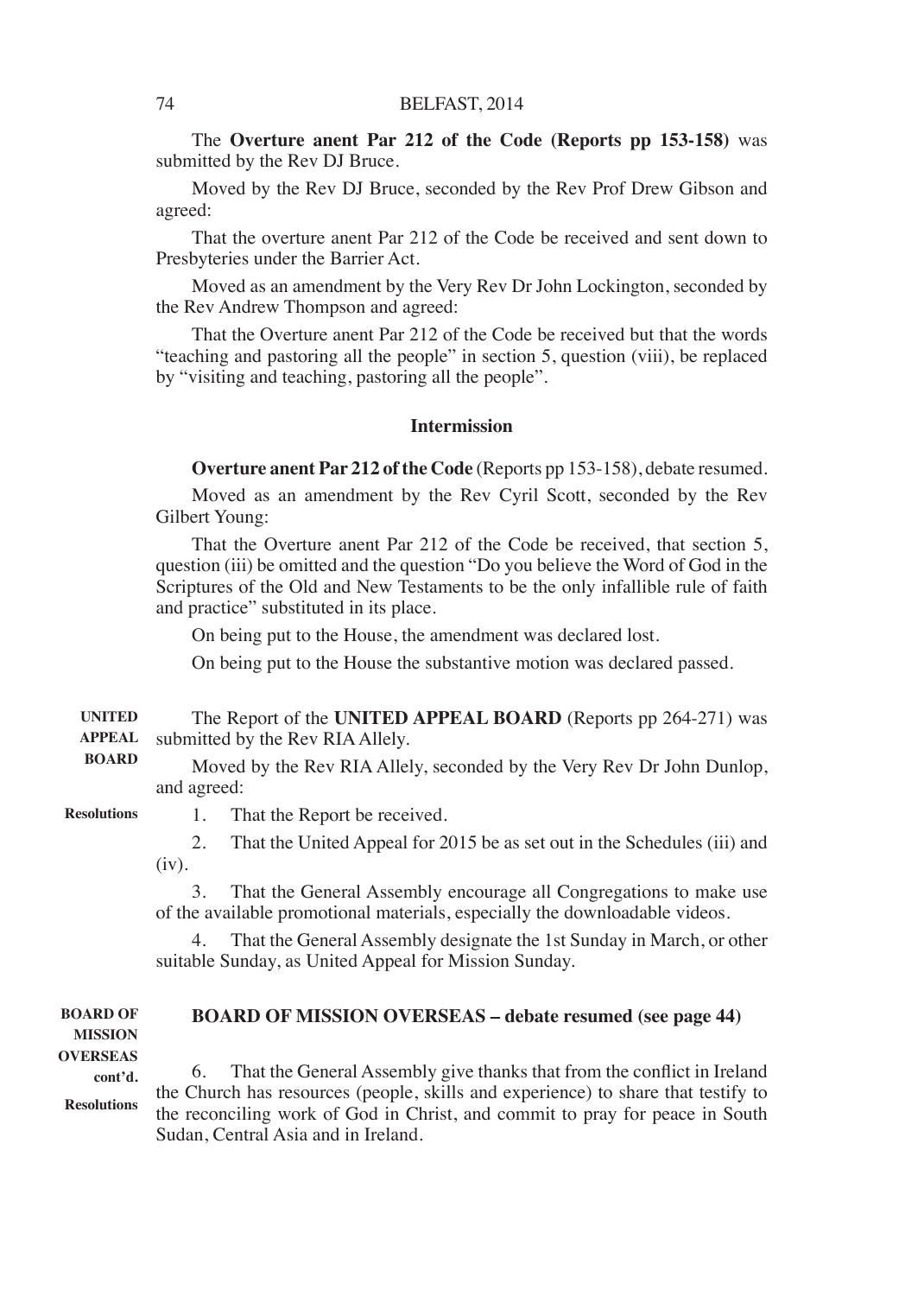7. That the General Assembly and Presbyteries encourage the use of the guidelines leaflets, 'What and Why, Partnership in the Gospel' and 'Congregational Advice on Hosting a LIT' in order to highlight and develop interest at congregational level in the important work of leadership development in the context of global mission, and opening PCI Congregations to learning from our partners on Fit For Purpose themes, including 'a people of service and outreach'.

8. That the General Assembly commend the Overseas Mission Poster, with its inclusion of partner Church Leaders in Training, alongside PCI's overseas mission personnel, and encourages prominent display and prayerful use in local Congregations.

9. That the General Assembly give thanks for the strategic opportunities afforded to BMO's Mission Involvement Committee to share in the training of students for the ministry and licentiates, and encourage BMO's Leadership Development Committee to engage with the Union Theological College Faculty and the Board of Christian Training (BCT) on maximising the effectiveness and integrity of leadership training of PCI and her global partners.

10. That the General Assembly request particular care be taken in facilitating mission development and mission involvement to ensure PCI's focus be outward-looking and faithful to the global gospel.

11. That the General Assembly celebrate and give thanks for the exceptional and continuing generosity of the Congregations and members of the PCI in supporting both the 2013 World Development Appeal and the Special Appeal for the Philippines, and encourage prayerful support for the 2014 Appeal focusing on Haiti and Burma/Myanmar.

| <b>GENERAL BOARD-</b> debate resumed (see page 58)                                  | <b>GENERAL</b> |
|-------------------------------------------------------------------------------------|----------------|
|                                                                                     | BOARD cont'd.  |
| 33 That the General Assembly recognise the Gospel imperative of working Resolutions |                |

33. That the General Assembly recognise the Gospel imperative of working for a shared and better society and appeals to Presbyterian ministers and elders to give a greater lead in calling their congregations both to pray about these matters and to work for the welfare of our divided communities.

34. That the Presbyterian Church in Ireland commend to all her leaders and people a gospel-centred peacebuilding which is demonstrated in a generosity of spirit towards all people across our divided society recognising that our call to a ministry of reconciliation challenges us to build good relationships with all in public life for the future good of the whole community.

35. That the resignation of the Rev Dr Annes Nel as Convener of the Global Concerns Committee be noted, that he be thanked for his services and the Rev Richard Kerr appointed in his place.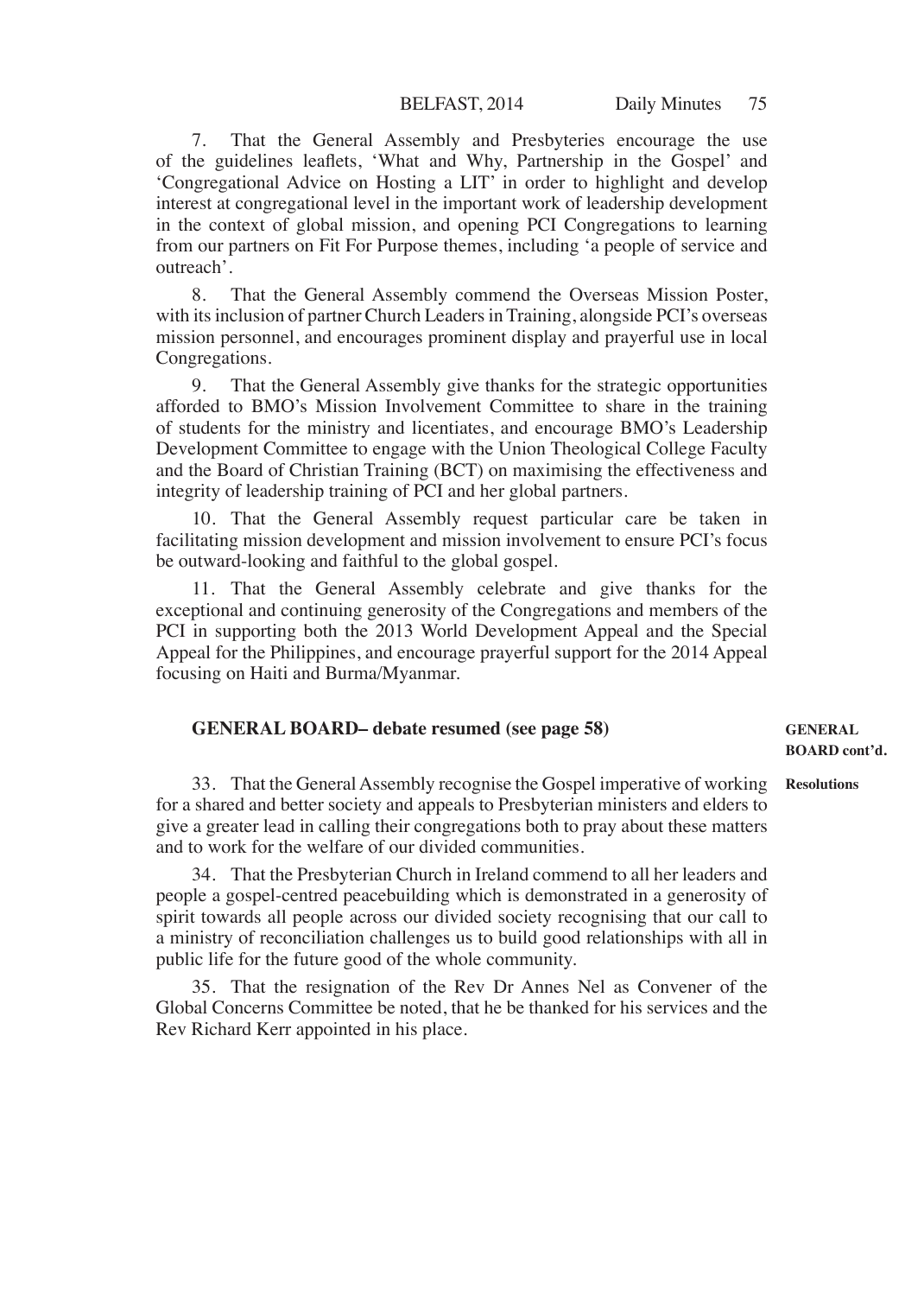# **Church Relations**

| 36. That the following grants (approx.) be made: |         |
|--------------------------------------------------|---------|
| Irish Council of Churches                        | £20,150 |
| Irish Inter-Church Meeting                       | £11,180 |
| World Communion of Reformed Churches             | £13,000 |
| Conference of European Churches                  | £5,500  |
| Community of Protestant Churches in Europe       | £1,250  |
|                                                  |         |

### **Reception of Ministers and Licentiates**

37. That the General Assembly adopt the recommendations of the Reception of Ministers and Licentiates Committee regarding ministers and licentiates.

#### **Elders' Term**

38. That the report be received and the ad-hoc Committee on Term Eldership, including its Convener the Rev Dr Brian Savage, be thanked and discharged.

#### **General**

39. That a budget of £5,000 be made available from the Incidental Fund for the general work of the Board.

40. That the General Assembly approve the Advice and Guidance on the indexing of congregational records.

That the General Assembly approve the Advice for Presbyterian Churches who have been approached by the Public Record Office of Northern Ireland to have their records digitised.

42. That a grant of £17,750 be paid from the Incidental Fund to the Presbyterian Historical Society.

The **Overtures anent Pars 75(a) and 132 of the Code (Reports p 65)** were submitted by the Rev Dr DJ Watts. **Overtures**

Moved by Rev Dr DJ Watts, seconded by the Rev TD Gribben and agreed:

1. That the Overtures anent Pars 75(a) and 132 of the Code be received and placed on the books.

2. That the Overtures anent Pars 75(a) and 132 of the Code be made an Interim Act.

The **Overtures anent Pars 161(1)(b) and162(2) of the Code (Reports p 65)**  were submitted by the Rev Dr DJ Watts.

Moved by Rev Dr DJ Watts, seconded by the Rev TD Gribben and agreed:

That the Overtures anent Pars 161(1)(b) and162(2) of the Code be received and that, under Par 111 of the Code, they be made the rule of the Church.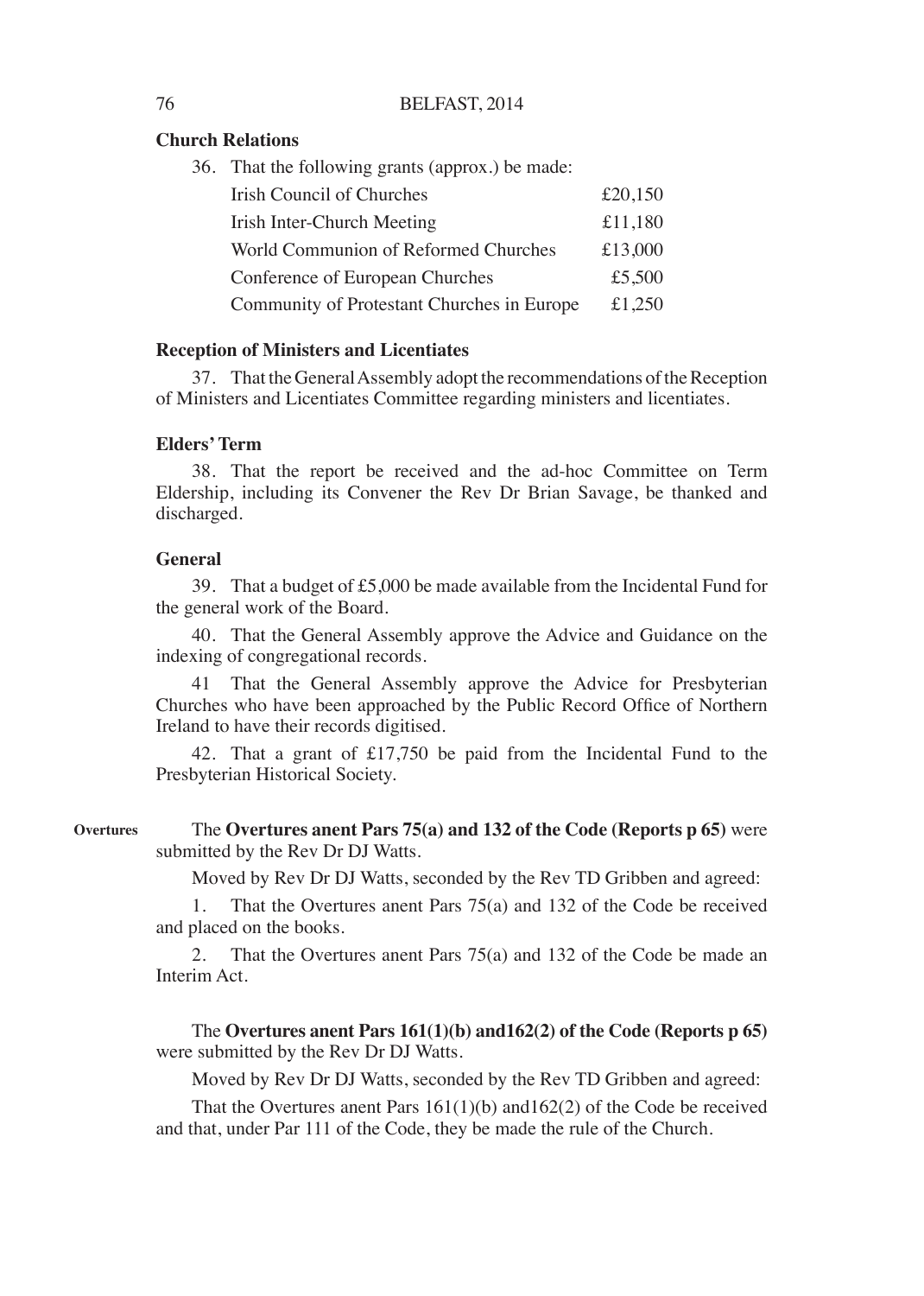The **Overture anent Par 128 of the Code** was submitted by the Rev Dr DJ Watts as follows:

It is hereby Overtured to the General Assembly to enact that paragraph 128 of the Code be deleted and the following substituted in its place:

- 128. (1) **The Linkage Commission** shall consist of:
	- (a) The Moderator, and Clerk of the General Assembly; Commission Convener and Secretary; the Deputy Clerk; three representatives of the Council for Mission in Ireland; Conveners of the Commission Panels.
	- (b) One direct nominee from each Presbytery.
	- (c) Nine nominees of the Nominations Committee.
	- 2. Ten members shall form a quorum for the Commission.
	- (3) (a) The Commission shall have Assembly powers to determine conditions under which congregations shall be linked, vacant pastorates filled or supplied, associate pastorates established, special ministries provided, auxiliary ministry posts established, additional pastoral personnel posts authorised and to deal with such other matters as the Assembly may from time to time refer to it. The law of the Church shall apply where relevant to associate ministers where ministers of congregations are referred to but the associate minister shall have no entitlement as such to benefits for the minister in active service.
	- (b) The Commission shall approve additional pastoral personnel and auxiliary ministry posts, as appropriate.
	- (4) Before any step is taken by a congregation or Presbytery towards filling a vacancy in the pastorate of a congregation, the sanction of the Commission evidenced under the hand of its Convener shall be first obtained.
	- (5) Prior to such sanction being given and after consultation with the Presbytery or Presbyteries concerned, the Commission shall go into the merits of the case and decide –
	- (a) whether the case is one for continuance, linkage, dissolution, porting or other special provisions as may be appropriate, including dissolution of existing linkages for alternative arrangements;
	- (b) what minimum of stipend, Central Ministry Fund contributions, ministerial expenses and other sums shall be paid from local sources or what grants shall be made from central funds;
	- (c) what other special terms should be set or arrangements made for leave to call, pulpit supply or pastoral oversight;
	- (d) to what Presbytery a newly linked or ported congregation shall belong.
	- (6) Where there is not a vacancy in the pastorate of a congregation, the Commission shall have power –
	- (a) upon report from Presbytery or a request from the congregation, to examine the matter and act accordingly;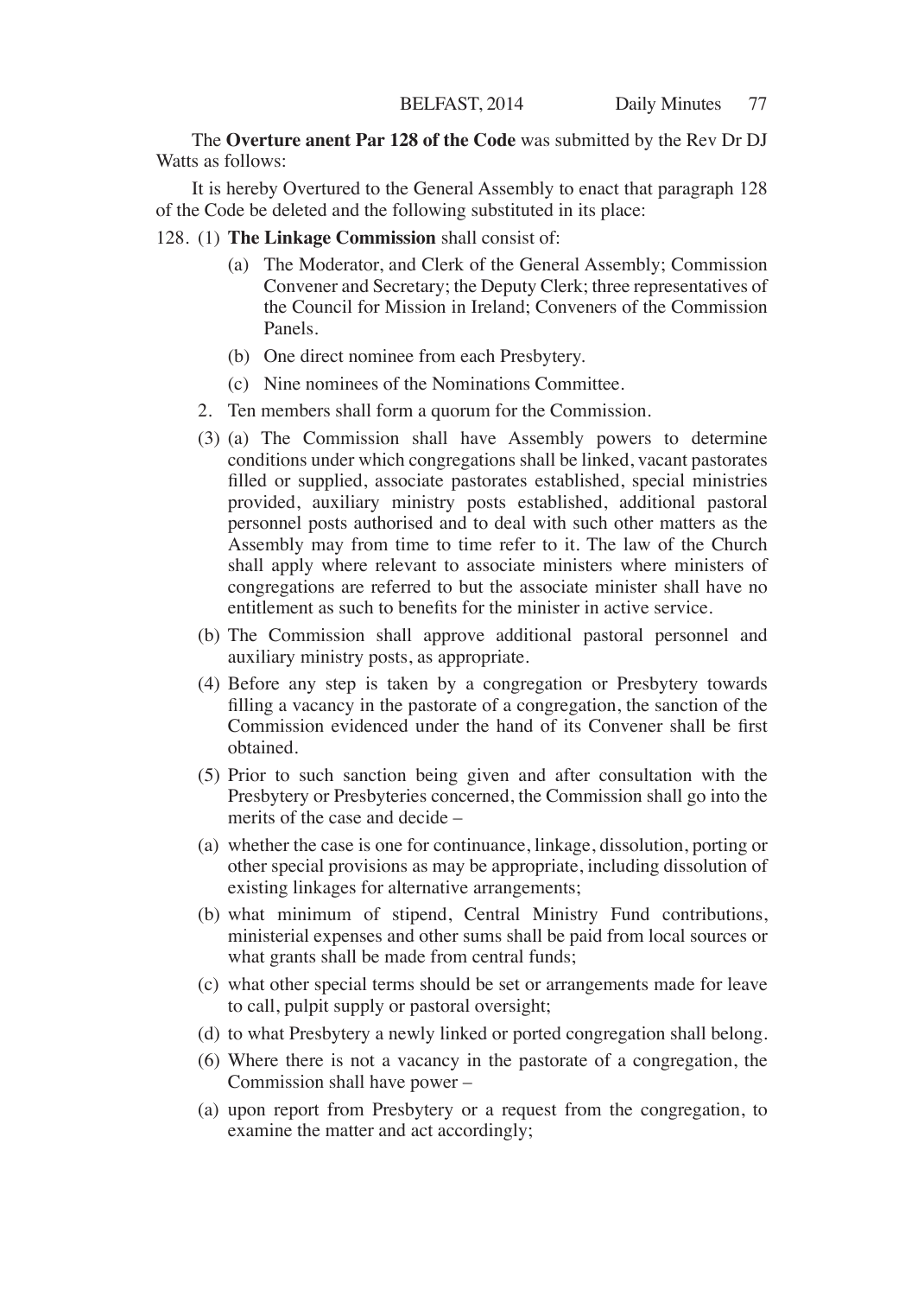- (b) to arrange the retirement from active duty or alternative employment of a minister, upon such terms as may be agreed, to facilitate linkage with a vacant congregation;
- (c) where a minister in active duty proposes to undertake additionally a paid public appointment, to examine the proposal and act accordingly so that his duties to the Church shall be discharged and no improper demand made upon the manpower and resources of the Church.
- (7) In congregations and Charges served by ministers under the Home Mission, ordained assistants or other agents of the Church, the Commission shall have power to –
- (a) determine the remuneration of those so serving and allocate the cost among the various funds of the Church;
- (b) determine the contributions to be made by the congregations or charges to various funds of the Church in respect of services received.
- (8) The Commission shall consider church architecture issues and provide for the examination of all plans and proposals for the building, alterations, renovation or demolition of all or part of Churches, Church halls and manses, as well as all proposals and designs for memorials, windows and artificial lighting, and for the seating and furnishings requisite for the conduct of public worship, observing rules agreed by the General Assembly from time to time.

Moved by Rev Dr DJ Watts, seconded by the Rev TD Gribben and agreed:

1. That the Overture anent Par 128 of the Code be received and placed on the books.

The **Overture anent Pars 268-288 of the Code (Reports pp 66-78)** was submitted by the Rev Dr DJ Watts, along with the following additional report:

#### **Anent Par 272 of the Code**

To add: 272 (9) The Council may call ministers to work in the administration of the Church or to facilitate the work of this or other Councils.

## **Anent Par 277 of the Code**

To add: 277 (4) The Council may call ministers, elders, deaconesses or lay agents to recognised work in Ireland and allocate them to their spheres of service.

#### **Anent Par 278 of the Code**

To add: 278 (4) The Council may select and call missionaries and allocate them to their spheres of service.

Moved by Rev Dr DJ Watts, seconded by the Rev TD Gribben and agreed:

That the Overture anent Pars 268-288 of the Code, in its amended form, be received and that, under Par 111 of the Code, it be made the rule of the Church with effect from 1st January 2015.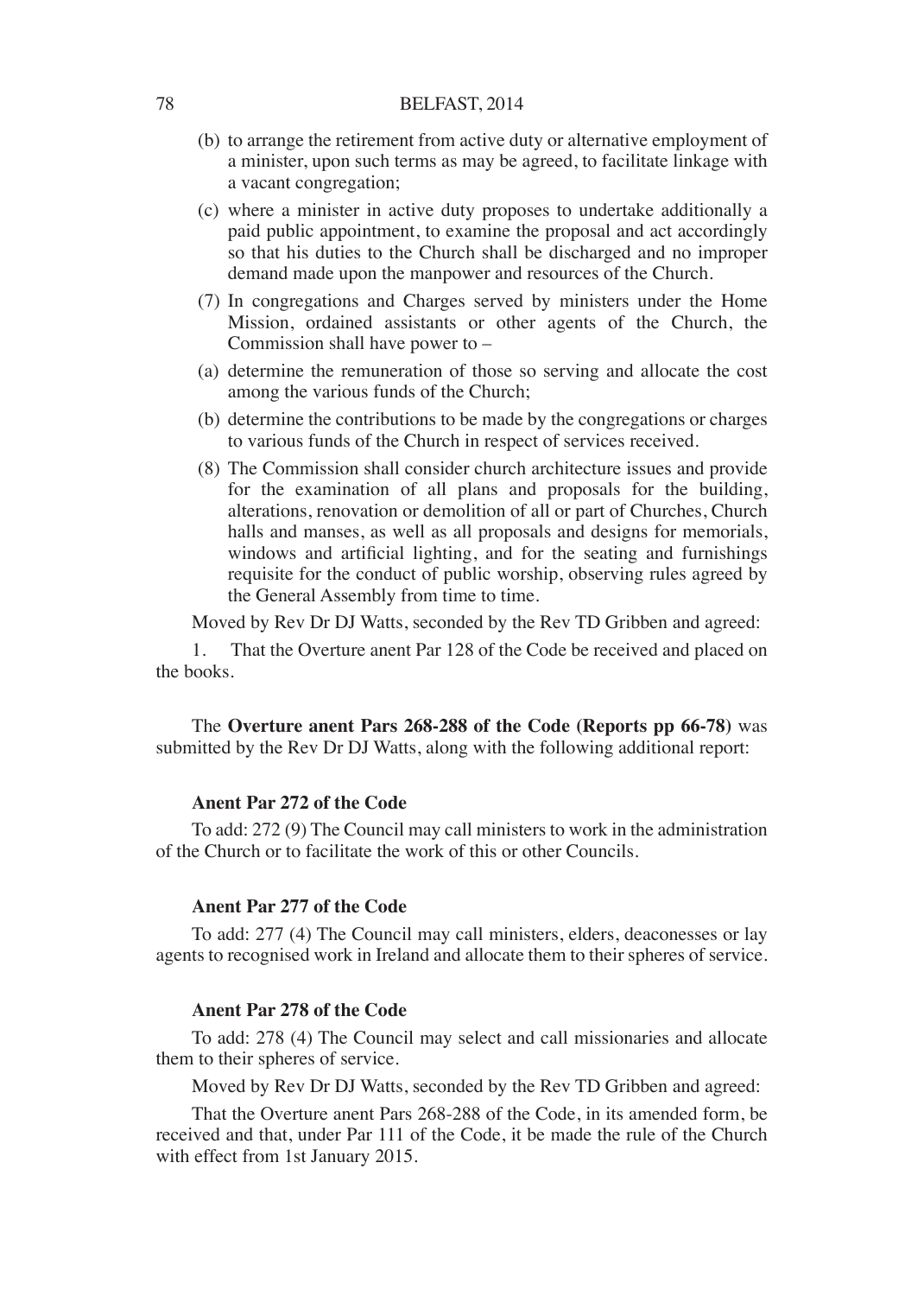**BOARD OF SOCIAL WITNESS – debate resumed at Resolution 4 (see page 63) SOCIAL WITNESS** 

4. That the General Assembly support a comprehensive review of University and Further Education Chaplains.

That the General Assembly endorse the vital work of university chaplaincies and encourage chaplains to maximise opportunities to support students on campus, in particular during more stressful periods

That the General Assembly communicate to the Minister of Health, Social Services and Public Safety their on-going concerns with regards to Health Care Services and the on-going concerns in relation to the "Transforming Your Care Review".

7. That the General Assembly acknowledge the huge sacrifice paid by so many in the First World War and encourage acts of Remembrance at the appropriate time.

8. That the resignation of the Rev Bobby Liddle as Convener of the Board of Social Witness be accepted, that he be thanked for his services and the Rev Colin Megaw appointed in his place.

9. That the resignation of the Very Rev Dr Donald Patton as Convener of Specialist Ministries be accepted, that he be thanked for his services and the Rev Liz Hughes appointed in his place.

The **Memorial of the Directors of the Old Age Fund (Reports pp 182- 183)** was submitted by the Rev WPH Erskine. **Memorial Old Age Fund**

Moved by the Rev WPH Erskine, seconded by the Rev Dr DJ Watts and agreed:

That the Memorial be received and its prayer granted.

The final report of the **BUSINESS BOARD** was submitted by the Clerk, the **BUSINESS**  Rev Dr DJ Watts, as follows: **BOARD**

The Business Board met once during the Assembly to review the Order of Business and license additional amendments. In light of the decision on the Structures Review a resolution is also being brought to appoint the existing Boards and Committees to 31 December 2014. The membership of the John Getty Committee is also included by resolution.

Moved by the Rev Dr DJ Watts, seconded by the Rev TD Gribben, and agreed:

1. That the Report be received.

That the membership of the Boards and Committees of the General Assembly, with permission for the Clerk to make any necessary amendments, be appointed to 31 December, 2014 as follows:

**Resolutions**

**BOARD OF cont'd. Resolutions**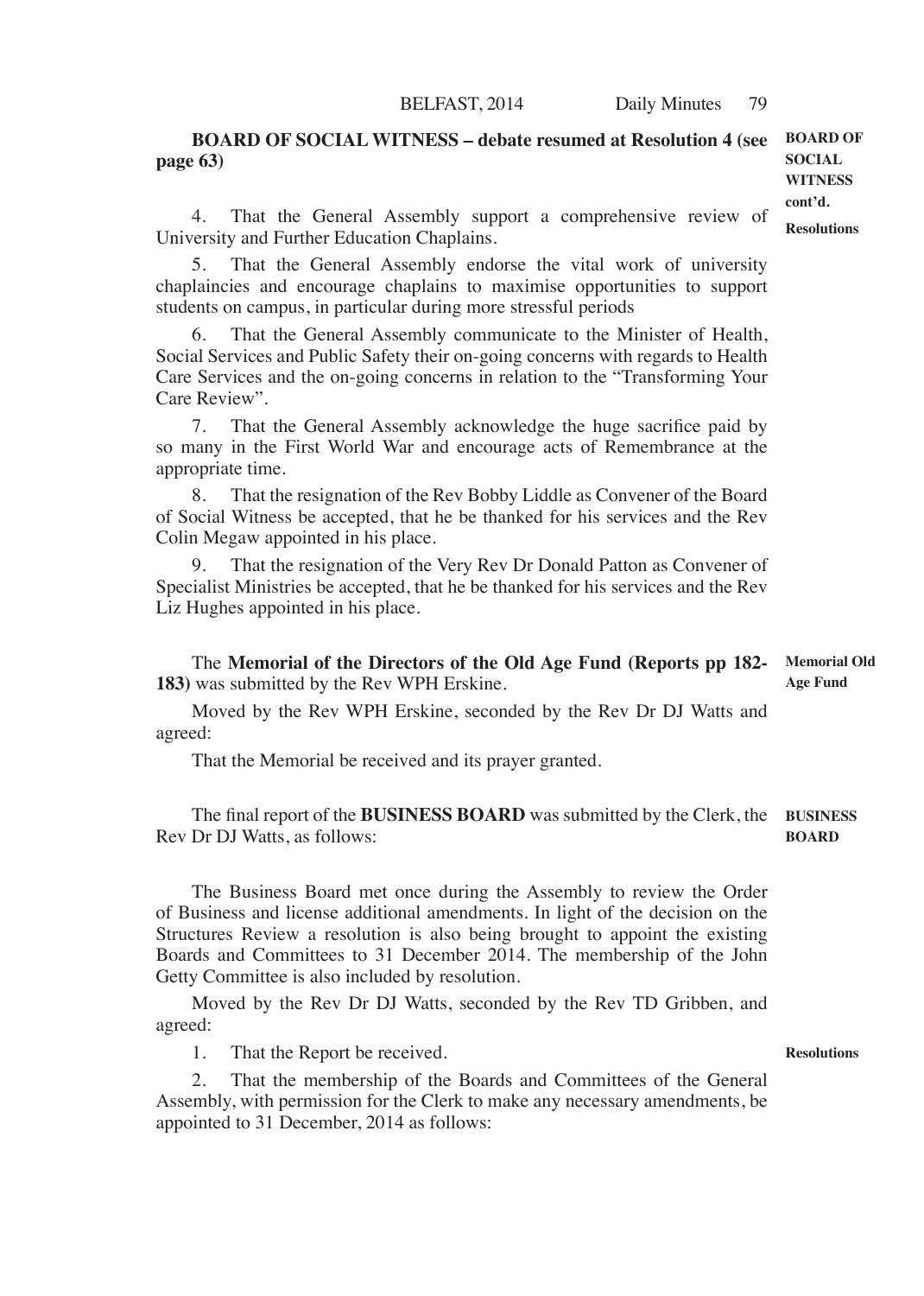#### **I.—GENERAL BOARD**

The Clerk, Convener

- (a) Moderator, Clerk of Assembly, preceding three Moderators and former Clerks of Assembly, Assembly Conveners and Secretaries of Commissions and Boards.
- (b) Revs Dr RA Russell, Dr WP Addley; Alan Boyd, Peter Davison Revs EP Gamble, CG Harris; J McIlwaine, JG MacQueen — Revs JJ Andrews, RM Murray; J Lamont, H Kenneway — Revs TC Morrison, IK McDonald; DA Crowe, Tommy McWatters — CWL Graham; Rev WJ Orr; Mrs R Wilson, OA McAuley — Martin Hampton; Rev AC Rankin; John McKibbin, Sam Miskelly — Revs TJ Stothers, RJ Gilkinson; R Kennedy, Brian Clenaghan — Revs WI Hunter, RD Gregg; Cecil Lynn, George McIntyre — Revs Dr TR Buick, Dr David Latimer; Don McClay, David Amour — Revs Dr BCG Black, MM Stewart; John Hanna, William McCall — Revs JI Davey, Paul Jamieson; M Noble, Miss Evelyn Whyte — Stuart Ferguson; Rev Andy Carroll; Denis Poynton,  $-$  Revs Dr IJ Patterson, RA  $-$  Revs Dr IJ Patterson, RA Moffett; Dr Denis McLeod — Revs SG Anketell, GJ Mackarel; David Russell, Charles Mills — Revs SA Finlay, SS Johnston; William Grills, Dr Helen McDowell — Revs Robert Herron, JH Hanson; N Baxter, TR Reid — Revs Noel McClean, Dr JA Thompson; Victor McLean, \_\_\_\_\_\_\_\_\_\_\_\_\_\_\_ — Revs WJ Murdock, Brian Kennaway; Hugh Matchett, George Lynn — Revs TJ Conway, AS Thompson; Orr Gibson, WGN Johnston.
- (g) Revs Dr RI Birney, DH Thompson, Dr JW Lockington, Dr RB Savage, RA McLernon; Mrs Caroline Hawthorne, Mrs Deborah Webster, Mrs Sarah Harding, Mrs Avril Heenan, Mrs Pauline Kennedy, Miss Muriel Cromie, Ms Laura Kelly, Mervyn McCullagh, Graeme Thompson.

# **A. CHURCH AND SOCIETY COMMITTEE**

Revs Dr TN Hamilton, Dr KD McCrory, Co-Conveners

- (a) The Moderator, preceding Moderator, Clerk, former Clerks, and Deputy Clerk of Assembly, Moderator-Designate, Global Concerns Convener, Church and Society Conveners, Press and Media Secretary.
- (x) Revs John Brackenridge, AC Wilson, JA Kirkpatrick; Edgar Jardine, Miss Elizabeth McCaffrey, John Hunter, Mrs Ethel White.
- (y) Revs Brian Kennaway, RM Murray, EP Gamble, SS Johnston; Dr Helen McDowell, Denis Poynton, Charles Mills.

#### **B. GLOBAL CONCERNS** Rev RC Kerr, Convener

- (a) The Moderator and Clerk of Assembly, Committee Convener, Conveners of Environment, Building Good Relations, Race Relations Panels, Representative of Board of Mission Overseas, Church Relations.
- (x) Rev WD Weir; Bertie Stirling.
- (y) Revs Dr WP Addley, Dr RA Russell;Alan Boyd.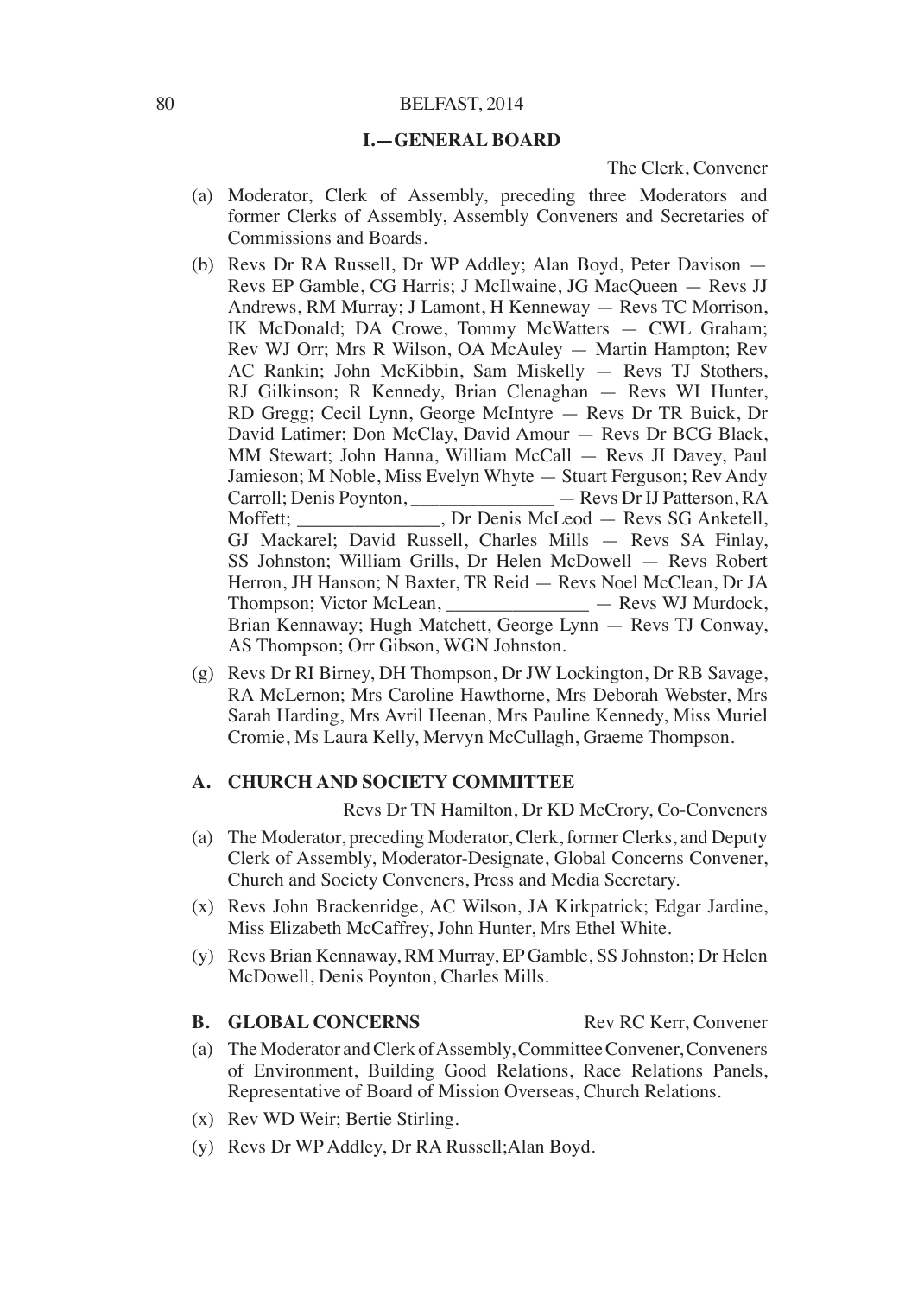#### **C. CHURCH RELATIONS** Rev L Kennedy-Ritchie, Convener

- (a) The Moderator and Clerk of Assembly, Committee Convener, Prof of Systematic Theology, Representative of Youth and Children's Ministry, Board of Mission in Ireland, Board of Mission Overseas and Global Concerns.
- (x) Revs TJ Wilson, DB Knox, Simon Henning, Dr DJ Watts.
- (y) Revs JJ Andrews, Dr RA Russell; Stuart Ferguson, \_\_\_\_\_\_\_\_\_\_\_\_\_\_.

### **D. DOCTRINE COMMITTEE** Principal, UTC, Convener

- (a) The Moderator and Clerk of Assembly, General Assembly's Theological Professors.
- (x) Revs SD Finlay, Dr Michael McClenahan, Colin Burcombe; Roy Thompson, Dr TD Alexander, Dr Cynthia Brown, Miss D Ford.
- (y) Revs Robert Herron, GJ Mackarel, Dr RA Russell, SA Finlay, Dr IJ Patterson, RA Moffett, AC Rankin.

# **E. PRIORITIES COMMITTEE** The Clerk, Convener

- (a) The Moderator, Clerk, Deputy Clerk of Assembly, Board Secretaries.
- (x) Conveners of: Union Commission; Mission Overseas, Mission in Ireland; Social Witness; Youth and Children's Ministry; Christian Training; Finance and Personnel; United Appeal Boards.
- (y) Revs Dr RA Russell, RA Moffett, AS Thompson, RD Gregg; Mrs R Wilson, CWL Graham, Stuart Ferguson, George McIntyre.

#### **F. MODERATOR'S ADVISORY COMMITTEE**

The Clerk, Convener

- (a) The Moderator, preceding three Moderators, Clerk, former Clerks, Deputy Clerk of Assembly, Press and Media Secretary.
- (x) Rev DR Baker; Mrs Lisa Skinner, Mrs Cherry Poynton, Lindsay Conway, Joe Campbell.
- (y) Revs JJ Andrews, TJ Conway, SG Anketell, Paul Jamieson; Noel Baxter.

#### **G. RECEPTION OF MINISTERS AND LICENTIATES COMMITTEE**

Rev Dr IJ Patterson, Convener

- (a) The Moderator, Clerk, Deputy Clerk of Assembly, Committee Convener, Convener of Board of Christian Training, Convener and Director of Ministerial Studies, Convener Church Relations, Principal UTC, Secretary of Board of Mission in Ireland.
- (x) Revs KWJ Hanna, TN Bingham, PA McBride, Lorraine Kennedy-Ritchie; David McMullan, Miss Anne Taylor.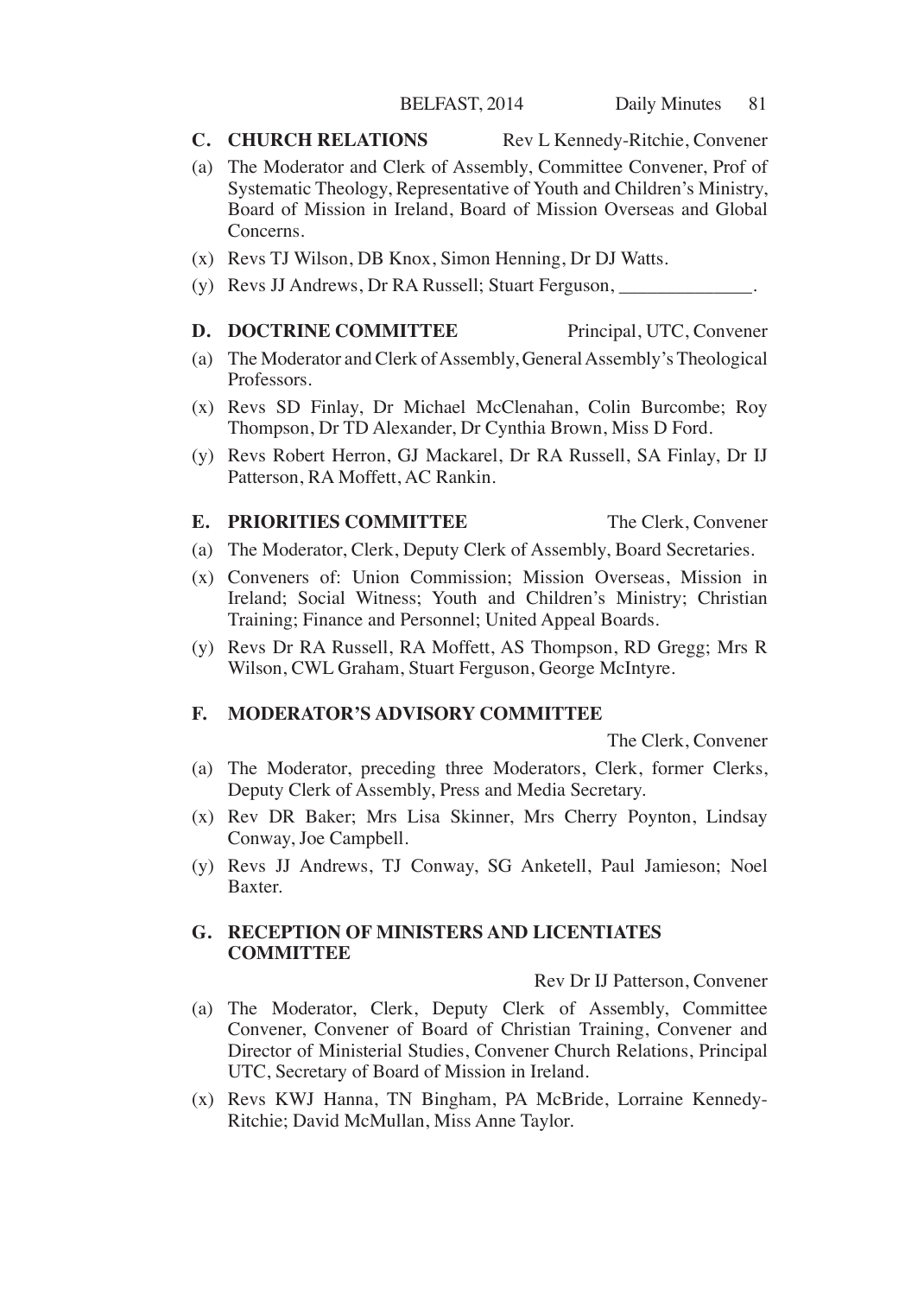(y) Revs SA Finlay, WJ Murdock, TC Morrison; Alan Boyd, Stuart Ferguson.

#### **III.—BUSINESS BOARD**

The Clerk, Convener

- (a) The Moderator, Clerk, Deputy Clerk of Assembly, Moderator-Designate, former Clerks, preceding three Moderators, Conveners and Secretaries of Commissions and Boards.
- (b) Rev JH Flaherty; Mrs EJ Mann Rev CUR Bradley; WK Belshaw – Rev MJR Neilly; James Lamont – Rev GF McKeown; GY Crooks – Rev MS Gault; David McCleery – Rev MR Burnside; John Black – Rev TR Graham; R Kennedy – Rev JA McCaughan; Joseph Cassells – Rev Dr RL Craig; William Watson – Rev SA Woodburn; Bill Reid – Rev AS Thompson; Gordon Lindsay – Rev SJ Lockington; Stuart Ferguson – Rev MG McClelland; Albert Johnston – Rev GJ Mackarel; Ronnie Gillanders – Rev DB Murphy; J Copeland – Rev RN Orr; N Morrison – Rev RW Gaston; Mrs Mabel Campbell – Rev WJ Murdock; JH McClurg – Rev Dr AR Rodgers; EM Carroll.

# **A. ARRANGEMENTS COMMITTEE**

Rev GE Best, Convener

- (a) The Moderator and Clerk of Assembly, the Moderator-Designate, Deputy Clerk, Head of Press and Media, Hospitality Secretary, Buildings Manager; Committee Convener.
- (x) Rev Dr RL Craig; Mrs Fiona Watts Mrs Joyce Anderson, Gary Nesbitt.
- (y) Revs JH Flaherty, MR Burnside, RN Orr, WJ Murdock, JA McCaughan, MG McClelland; WK Belshaw, David McCleery.

#### **IV.—BOARD OF MISSION OVERSEAS**

Rev Cheryl Meban, Convener

Rev WS Marrs, Secretary

- (a) The Moderator and Clerk of Assembly; Convener and Secretary of the Board; Representative of Church Relations, Board of Mission in Ireland, Board of Youth and Children's Ministry, Personnel Officer (Overseas), Finance Officer (Overseas).
- (b) Revs NW McAuley, Dr WJP Bailie; Mrs OE Byers Revs DR Byers, PL McKelvey; Mrs Joan Thompson — Rev JA Beattie; J Petrie, Mrs Joan Hamill — Revs DJ McIlwaine, JR Dickinson; Mrs Renee Gifford — Revs Prof WG Campbell, Robert Love; Dr Joan McQuoid — Rev Joan Scott; Mrs Ruth Campbell, Miss Leonora Wasson — John McKay, Miss R Kelso, Miss Marie Kane — Rev TP Fleming; Mrs Heather Clements, \_\_\_\_\_\_\_\_\_\_\_\_\_\_\_ — Rev Colin McKibbin; Mrs Ruth Dale, Robin

Crockett — Revs Dr AF Nel, Lesley-Ann Wilson;

<sup>—</sup> Rev RD Cameron; I Murdock, Mrs Elma Leeburn — Revs JG Faris,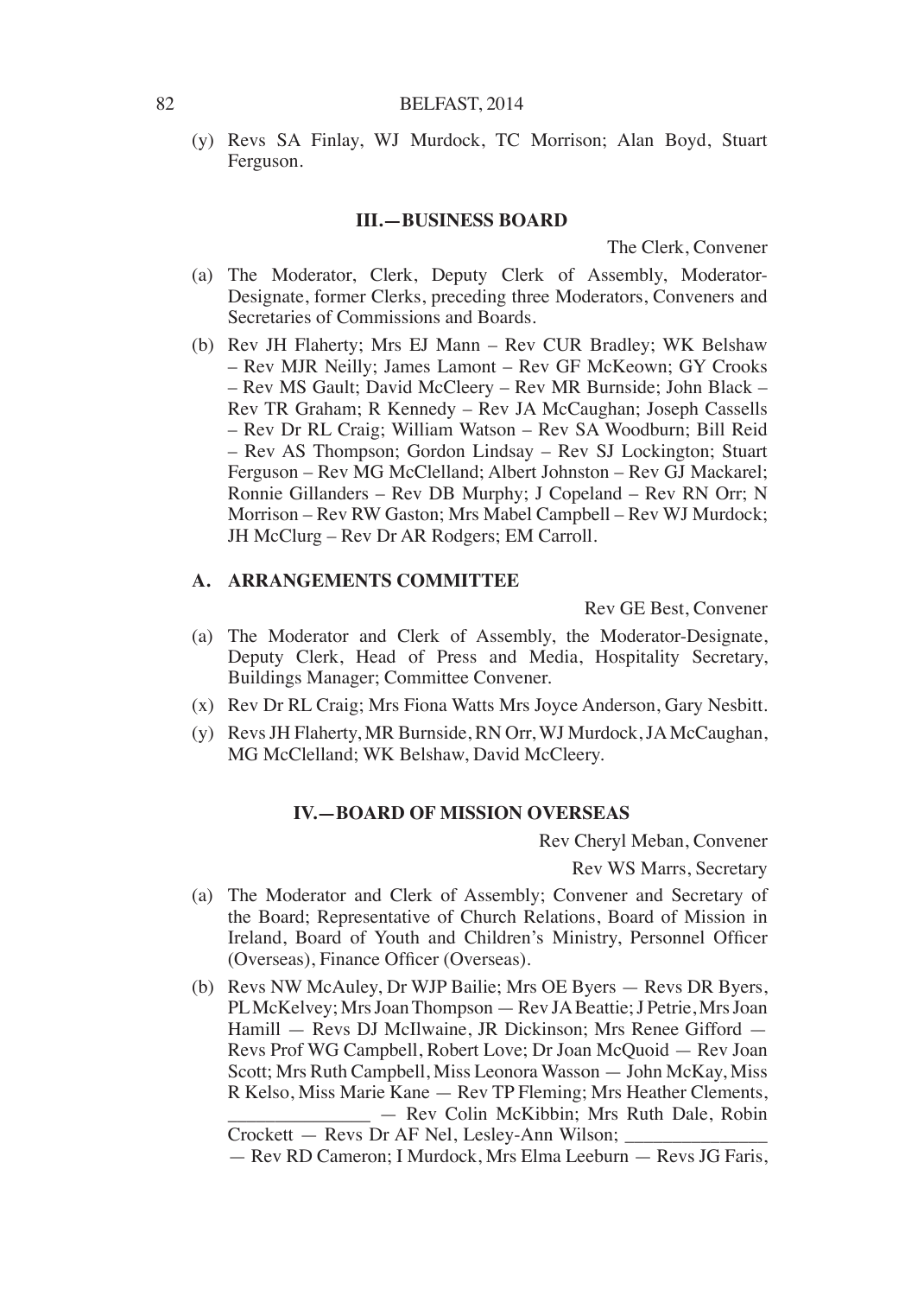# BELFAST, 2014 Daily Minutes 83

S Mawhinney, Dr KP Meyer — Rev JL Rutherford; Robert Cupples, Mrs Helen Mateer — Rev Stanley Stewart; Eric Latimer, Mrs Isobel Davidson — Revs RK Graham, FJ Gibson; Mrs Grace McCullough — Revs JH Hanson, RB Thompson PJ Nelson — Revs Rodney Moody, KDW Crowe; Mrs Nessie Moore — Rev DJ Steele; HH Meekin, Mrs Jean Duncan — Rev JA Curry; Dr Maureen Stevenson, Mrs Shirley Walker.

(p) President, Overseas Vice President and General Secretary of PW; Ms Margaret Matthews, Mrs Pamela McManus, Mrs Jean Farlow, Mrs Edith Holmes, Mrs Elizabeth Moffett.

#### **A. LEADERSHIP DEVELOPMENT COMMITTEE**

Miss Marie Kane, Convener

Rev WS Marrs, Secretary

- (a) The Moderator and Clerk of Assembly, Board Convener and Secretary, Committee Convener; Mission Development Officer (Overseas); Personnel Officer (Overseas).
- (x) Revs BAH Wilson, NSR Lockhart, Stephen McCracken, David Stanfield; Mrs Isobel McAuley, Tony McGall.
- (y) Revs JG Faris, JH Hanson, \_\_\_\_\_\_\_\_\_\_\_\_\_\_\_; Mrs Grace McCullough, Mrs Shirley Walker, Mrs Ruth Campbell.

# **B. MISSION INVOLVEMENT COMMITTEE**

Maurice McNicholl, Convener

CN Eves, Secretary

- (a) The Moderator and Clerk of Assembly, Board Convener and Secretary, Committee Convener, Mission Development Officer (Overseas), Mission Training Officer, Personnel Officer (Overseas).
- (x) Rev DH Thompson; Mrs Elizabeth Moffett, Mrs Brenda Kerr, John Doherty, Mrs Jean Gibson, Mrs Sandra Stokes.
- (y) Revs PL McKelvey, Dr WJP Bailie; HH Meekin, Mrs OE Byers, Mrs Edith Holmes, Mrs Joan Hamill.

### **C. OUTREACH MINISTRIES COMMITTEE**

Rev DJ Steele, Convener

Rev WS Marrs, Secretary

- (a) The Moderator and Clerk of Assembly, Board Convener and Secretary, Committee Convener, Mission Development Officer (Overseas), Convener of World Development; Rev SJ Richmond.
- (x) Revs NE Dorrans, Alistair McCracken; Mrs Valerie Tweedie, Joe Campbell, Ivan Murdock, Mrs Helen Quinn.
- (y) Revs Stanley Stewart, TP Fleming, Colin McKibbin; Mrs Jean Farlow, Mrs Heather Clements, Dr Maureen Stevenson.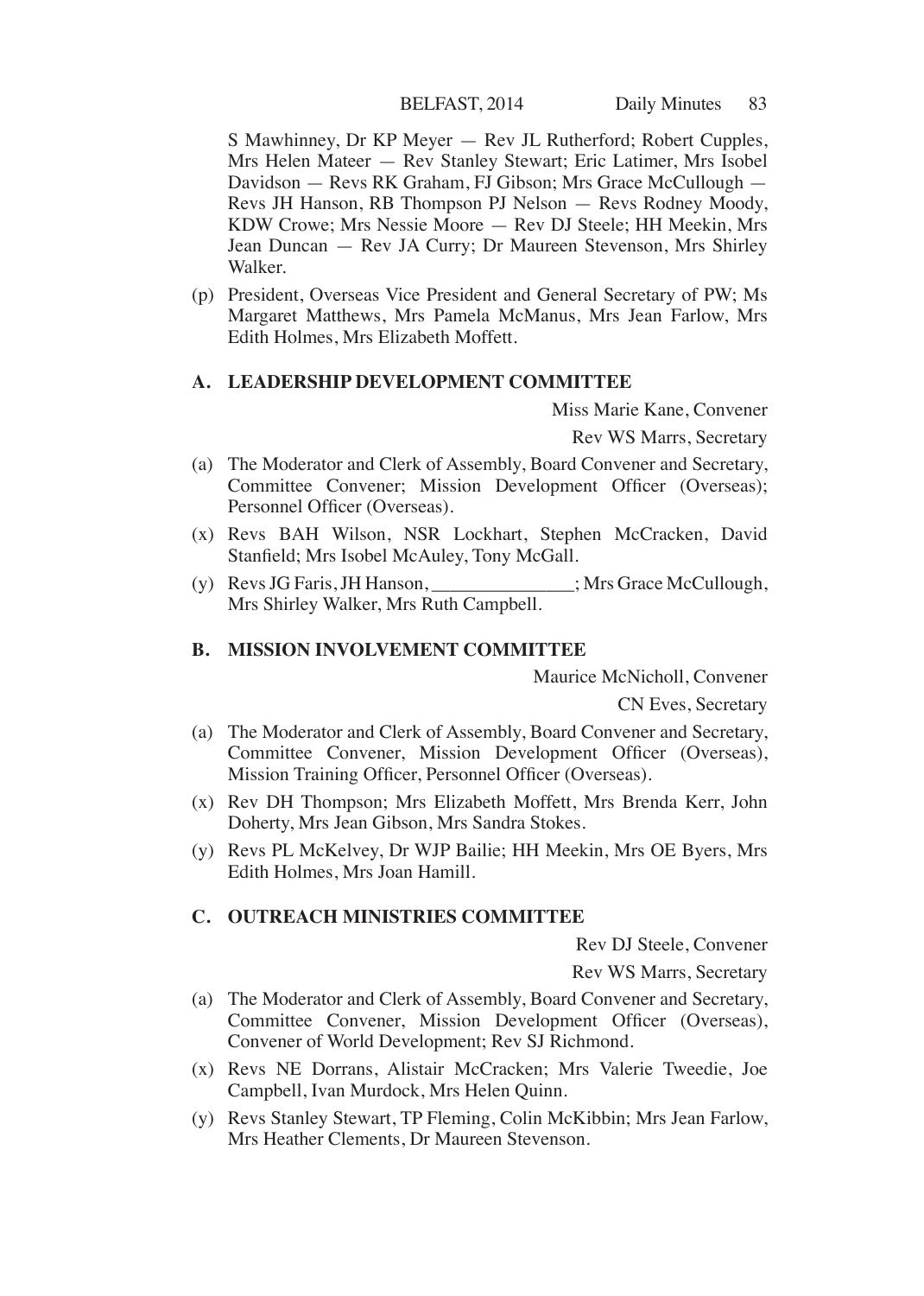#### **D. WORLD DEVELOPMENT COMMITTEE**

Rev KP Meyer, Convener

Rev WS Marrs, Secretary

- (a) The Moderator and Clerk of Assembly, Board Convener and Secretary, Committee Convener, Mission Development Officer (Overseas), Church Relations representative, Convener of Outreach Ministries Committee.
- (x) Revs Dr Samuel Hutchinson, Steve Stockman; Ms Helen Lindsay, Mrs Moyra Stirling, Mrs Fiona Forbes, Ralph Sheppard.
- (y) Revs Joan Scott, Dr AF Nel, Robert Love, Lesley-Ann Wilson; Miss Leonora Wasson, \_\_\_\_\_\_\_\_\_\_\_\_\_\_\_.

#### **V.— BOARD OF MISSION IN IRELAND (BMI)**

Rev Christoph Ebbinghaus, Convener

Rev DJ Bruce, Secretary

- (a) The Moderator, Clerk of Assembly, Board Convener, Representatives of Social Witness, Education, Christian Training, Youth and Children's Ministry and Mission Overseas Boards, and Union Commission; two Deaconess representatives, CMF Representative.
- (b) Revs SA Little, GJ Kennedy; Mrs Debra Anderson Revs TA McNeely, AD Davidson; Miss Janice Allen — Revs MD McNeely, JG Johnston; Miss E Drysdale — Revs Dr ID Neish, David Clawson; Mrs Margaret Myers — Revs Dr RM Crooks, Ivan Steen; Mrs Jean Gwyn Patton — Revs FP Sellar, Danny Rankin; Mrs Lorraine Rankin — Rev RI Carton; Alan Doole, Mrs J McClure — Revs Mark Goudy, Raymond Kelly; Mrs Nan Nixon — Revs Stephen Richmond, TJ Bruce; Mrs Olive Boreland — Revs DJ Hyndman, SA Woodburn; Ms Jean Shields — Rev WJ Todd; James McDowell, Mrs V Payne — Revs AJ Boal, AJ Dunlop, Helen Freeburn — Revs Seamus Burke, MN Davidson; Mrs B Cheney — Revs Molly Deatherage, NS Millen; Uel Gamble — Revs WT Bingham, AD Mullan; Mrs Ruth Johnston — Revs IT McKee, RG McElnea; Mrs Y Mulligan — Revs Peter Douglas, HW Mullan; Mrs Jacqueline Turton — Revs Karen Campbell, George Moore; Mrs Joan Simpson — Revs DH Brown, JA Spence; Mrs Alison Spence.
- (p) President, Home Vice President and General Secretary of PW; Mrs Pat Martin, Mrs Elma Leeburn, Mrs Elaine Crockett, Mrs Pauline Irvine, Mrs Liz Hamilton.

#### **A. STRATEGY FOR MISSION COMMITTEE**

Rev BD Colvin, Convener Rev DJ Bruce, Secretary

(a) The Moderator and Clerk of Assembly, Board Convener and Secretary, Committee Convener, PW Central President, PW Home Vice-President, Convener and Secretary of BMI Communications Committee, Mission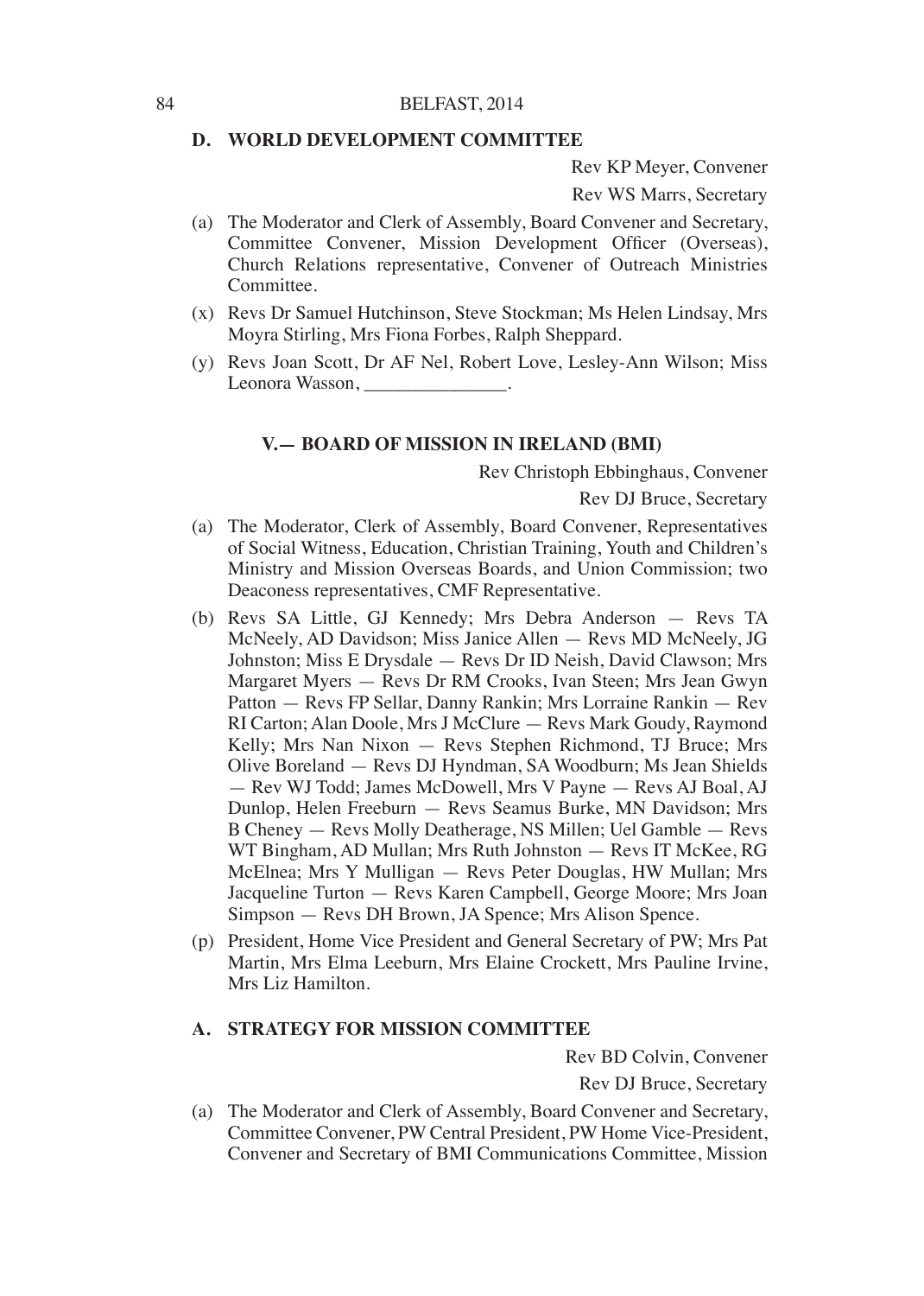Development Officer (Ireland), BMI Support Officer, Nightlight Panel Convener, Convener BMI Personnel Committee.

- (x) Revs RSJ McIlhatton, Daniel Reyes-Martin, Alistair McNeely, Andy Carroll, Seamus Burke; Mrs Margaret McKenna.
- (y) Revs DH Brown, Ivan Steen, AD Davidson, Molly Deatherage, MD McNeely, MN Davidson, TJ Bruce.

#### **B. RESEARCH AND RESOURCES COMMITTEE**

Rev Stephen Richmond, Convener

Rev DH Thompson, Secretary

- (a) The Moderator and Clerk of Assembly, Board Convener and Secretary, Committee Convener and Secretary, Convener of Training and Resources Committee (BCT), Christian Training Development Officer (BCT), Communications Officer (BMI), Prof Practical Theology, Divine Healing Agent, one representative of Youth & Children's Ministry, Mission Overseas Board, Committee Secretary.
- (x) Revs Lesley-Ann Wilson, Dr RB Savage, JSB Drennan, Ben Walker, Colin Dickson, Gareth McFadden; Miss Roberta Irvine.
- (y) Revs David Clawson, SA Little, FP Sellar, Dr RM Crooks, GJ Kennedy, DJ Hyndman; Mrs Ruth Johnston.

#### **C. CHURCH ARCHITECTURE COMMITTEE**

TR Reid, Convener

Miss L Beatty, Secretary

- (a) The Moderator and Clerk of Assembly, Board Convener and Secretary, Conveners of BMI Property Committee, Finance Committee, Committee Convener and Secretary.
- (x) Brian Knox, Kenneth Fleming, William Watt, John McCullagh.
- (y) Revs George Moore, Ian Carton; Uel Gamble, Mrs Joan Simpson.

#### **VI.—SOCIAL WITNESS BOARD**

Rev CW Megaw, Convener

L Conway, Secretary

- (a) The Moderator and Clerk of Assembly, Board Convener and Secretary, Residential Services Manager, Rev RA Liddle.
- (b) Revs CJC McMullen, MR Catney; Mrs Ann Murray Revs WJI Thompson, PL McKelvey; Mrs Sadie Somerville — Revs DJ Kane, DB McCorriston; Mrs Phyllis Linton — Revs Dr Norman Hamilton, Samuel Newell; Miss Doreen Draffin — Revs BR Hughes, AE Tolland, Miss Mary Angus — Mrs Margaret Cromie, Don Harley, Mrs Sylvia McCracken — Revs David Chapman, GAJ Farquhar; Mrs Kay Fisher — Rev Dr RA Kane; Mrs Lorna Livinston, Miss Helen Lowry — Revs Amanda Best, PE Linkens, KA Jones — Miss Zena McAllister, Barry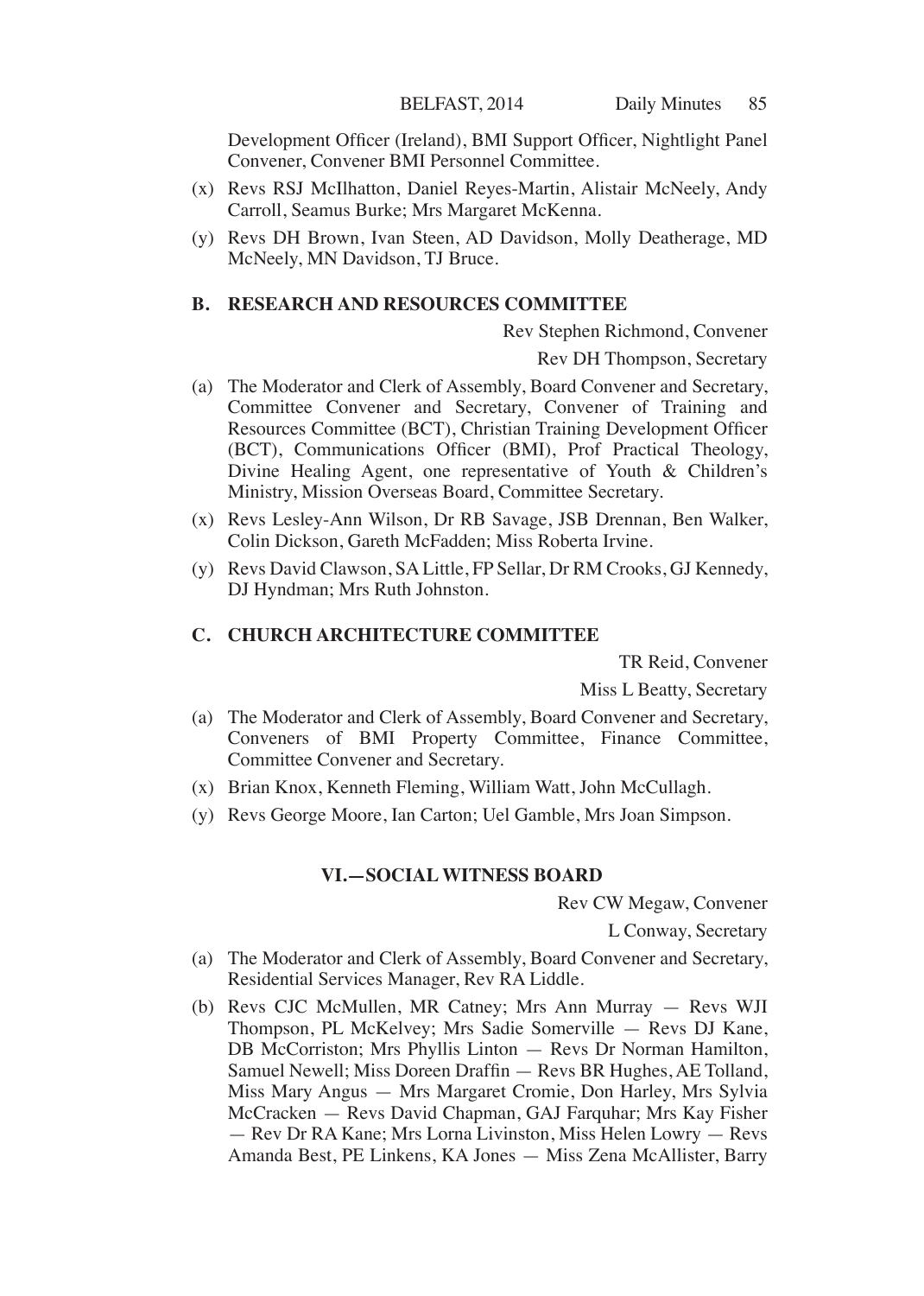Redhead, Mrs Joan Telford — Miss J McKee, Brian Magowan, Mrs M Staniland — Revs SW Rea; Ms Elizabeth Nicholson, — Rev Kenneth Nelson; Mrs Ruby Hamilton, Mrs Sharon Henry — Rev WJA Buchanan; Mrs Nan Bradford, Wilfred Carleton — Rev NJE Reid; RE McWilliams, Mrs Esther Barry — Rev RSG Beacom; Mrs EM Patterson, Miss IM Anderson — Revs Alan Buick, JP Stanbridge; Mrs Michele McClean — Rev ES McDowell; JH McClurg, Mrs Jane Robinson — Revs SJM Lindsay, Dr AR Rodgers; Mrs Eva Russell.

(p) President, Home Vice President and General Secretary of PW; Mrs Christine Davidson, Mrs Evelyn Coleman, Mrs Lynda Stothers, Dr Jean Shannon, Mrs Anne Thompson.

# **A. SPECIALIST MINISTRIES COMMITTEE**

Rev SE Hughes, Convener

- (a) The Moderator and Clerk of Assembly, Board Convener, Committee Convener, Director of Social Service, Convener Kinghan Church, Chaplains, Forces, Student Services Committees.
- (x) Miss Muriel Cromie, Mrs Carol Houston, Mrs Sharon Henry.
- (y) Revs SJM Lindsay, David Chapman; Mrs Kay Fisher.

#### **B. OLDER PEOPLE SERVICES COMMITTEE**

Rev JN Seawright, Convener

- (a) The Moderator and Clerk of Assembly, Board Convener, Committee Convener, Director of Social Service, Residential Services Manager.
- (x) Local Support Committee Representatives.
- (y) Revs Amanda Best, NJE Reid; Mrs Sadie Somerville, Mrs Evelyn Coleman, Mrs Caroline Hawthorne, Mrs Lynda Stothers, Ms Elizabeth Nicholson, Mrs Esther Barry.

#### **C. FAMILY SERVICES COMMITTEE**

Rev Anne Tolland, Convener

- (a) The Moderator and Clerk of Assembly, Board Convener, Committee Convener, Director of Social Service, Conveners Learning Disability; Disability, Health and Wellbeing, PCI Family Holiday; Residential Services Manager.
- (x) Miss Joyce McKee, Mrs Margaret McGuiggan, Mrs Sylvia McCracken.
- (y) Rev GAJ Farquhar; Miss Doreen Draffin, Don Harley.

#### **D. ADULT SERVICES COMMITTEE**

Rev CW Megaw, Convener

- (a) The Moderator and Clerk of Assembly, Board Convener, Committee Convener, Director of Social Service, Conveners Carlisle House and Thompson House, Residential Services Manager.
- (x) Revs Terry Laverty, Colin Anderson; Harry Minion.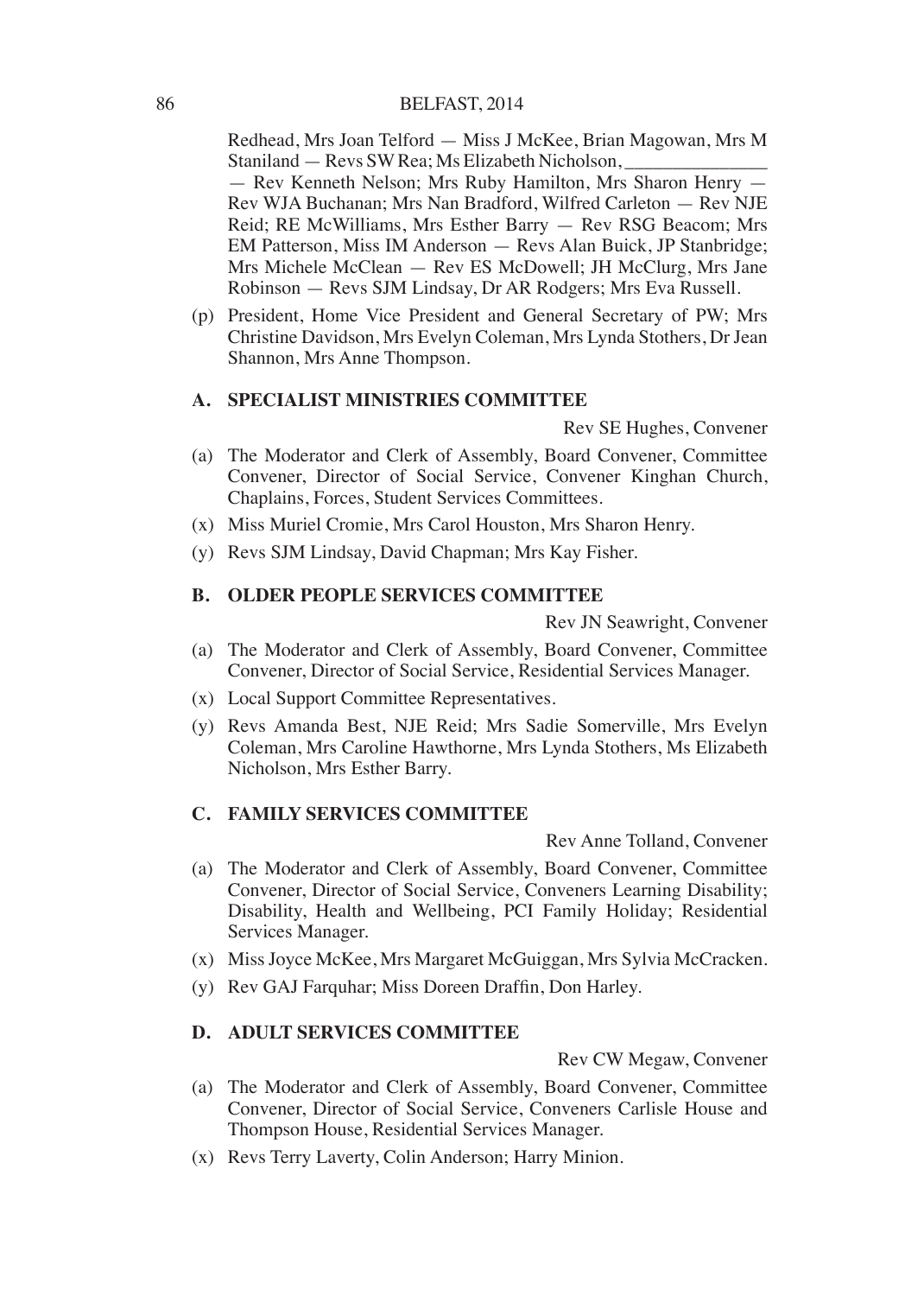(y) Rev PE Linkens; Miss Helen Lowry, Miss Zena McAllister.

#### **VII.—BOARD OF YOUTH AND CHILDREN'S MINISTRY**

Rev GJ Kennedy, Convener

Miss B McDade, Secretary

- (a) The Moderator and Clerk of Assembly, Board Convener, Acting Director of Youth and Children's Ministry, Conveners of Research and Resources (BMI), Training and Resources (BCT) Committees, Fulltime University Chaplains.
- (b) Revs RJ Montgomery, DW Leach Rev PD Thompson; Graham Doherty — Rev WJA Moody; Jonathan Boyd — Rev EJ Hyndman; Miss Deborah McKelvey — Rev GR Connor; Johnny Bell — Andrew McCann, Mrs Laura Magee — RJ Collins, Stuart Hawthorne — Revs JA Kirkpatrick, CJ Aitcheson — Rev DM Shaw; Andy Lamberton — Stanley McFarland, Scott Moore — Rev Gareth McFadden; M Glenn — Revs Andy Carroll, MRJ Anderson — Revs SW Hibbert, TP McCullough, — Charles Mills, Richard Carleton — Rev AD Mullan; Ronald Annett, — Rev NRA Cooper; C Busby — Revs Gareth MacLean, Peter Turton — Jonathan Alexander, RWH Hill — Revs JM Gracey, JD Montgomery.
- (g) Mrs C Murray, Mrs J Craig, Mrs S Campbell, Mrs G Ditty, Mrs C McQuigg, G MacLean, A Brown, Miss S Moore, Mrs Alison Fleming, Mrs Thia Dickie, Mrs S McKane, Mrs G Brownlow, Mrs L Dowey, Ms Christine Craig, Ms Nicole Craig, Convener and Secretary of SPUD.

#### **A. TRAINING COMMITTEE**

Rev Darran McCorriston, Convener

- (a) The Moderator and Clerk of Assembly, Board Convener, Committee Convener, Acting Director of Youth and Children's Ministry, Youth Development Officer, Children's Development Officer, Young Adults' Development Officer, 2 SPUD Representatives.
- (x) Mrs Michelle Purdy, Miss Nicola Morrison, Mrs G McCormick, Neil Harrison, Michael Wylie.
- (y) Revs GR Connor, Gareth McFadden, JA Kirkpatrick; Scott Moore, Mrs L Magee.

# **B. MINISTRY RESOURCES COMMITTEE**

Rev DS Brownlow, Convener

- (a) The Moderator and Clerk of Assembly, Board Convener, Committee Convener, Acting Director of Youth and Children's Ministry, Children's Development Officer, Youth Development Officer, Young Adults' Development Officer, 2 SPUD Representatives.
- (x) Mrs Nicola Clarke, Ms Ruth Strong, Miss Nicky Bradley, Mrs Clare Woodward, Jim McDowell.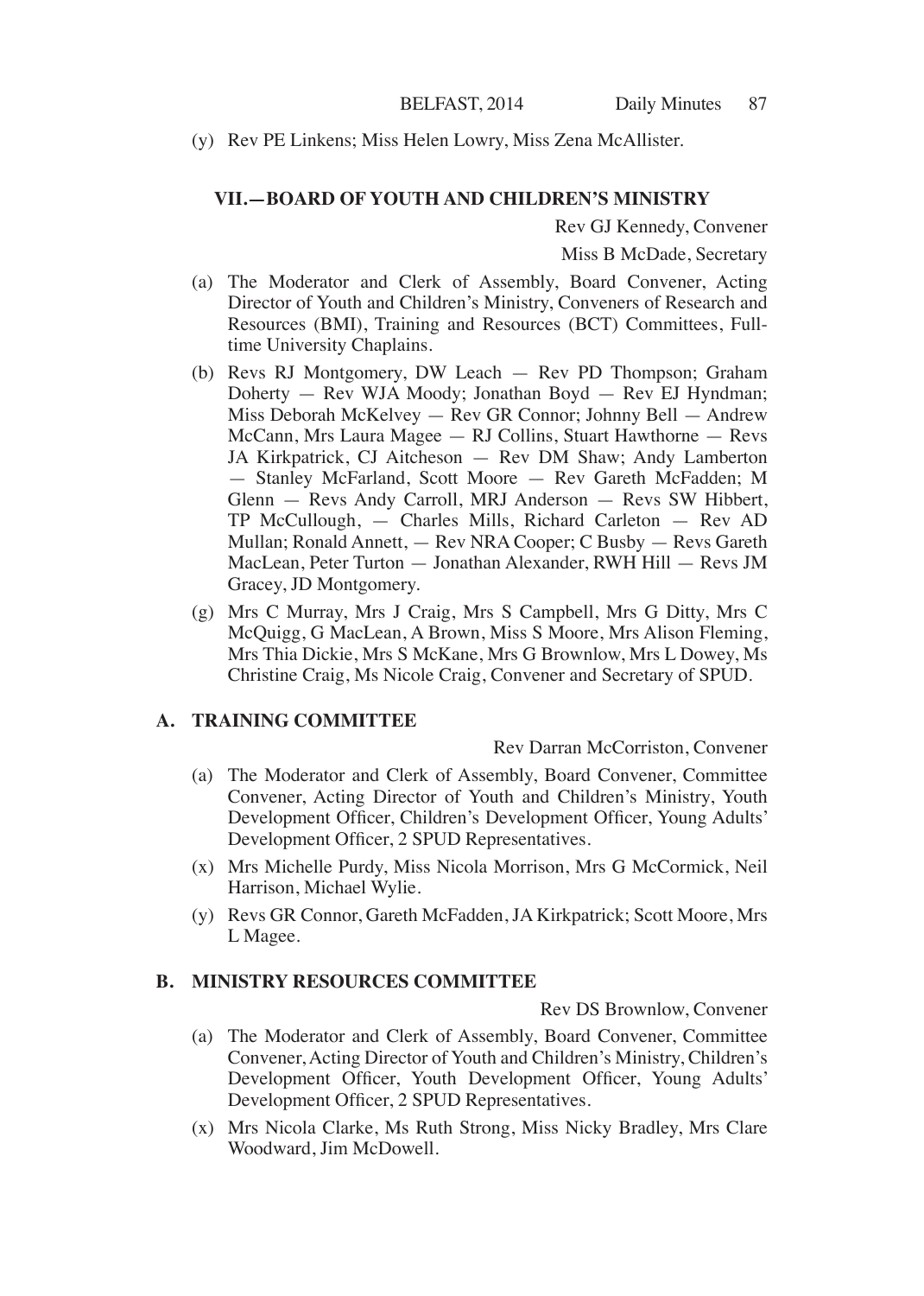(y) Revs DM Shaw, Peter Turton, David Leach, PD Thompson; Jonathan Bell.

# **C. DISCIPLESHIP COMMITTEE**

Rev Richard Houston, Convener

- (a) The Moderator and Clerk of Assembly, Board Convener, Committee Convener, Acting Director of Youth and Children's Ministry, Representative Board of Mission Overseas and Board of Mission in Ireland, Young Adults' Development Officer, 2 SPUD Representatives, Rev JH Flaherty.
- (x) Rev JA Curry; Mrs G Montgomery, Ms Ruth Spratt, Mrs L Robinson, Andrew Downey, Richard Houston.
- (y) Revs JM Gracey, JD Montgomery, AD Mullan, Andy Carroll, Jonathan Alexander, Andy Lamberton.

#### **D. MINISTRY EVENTS COMMITTEE**

Rev AJ Thompson, Convener

- (a) The Moderator and Clerk of Assembly, Board Convener, Committee Convener, Acting Director of Youth and Children's Ministry, 2 SPUD Representatives.
- (x) Mrs Sharon Karayiannis, Mrs Nikki Gillan, Mark Moorhead, Aaron Ditty, David Penney.
- (y) Revs Gareth MacLean, MRJ Anderson; RWH Hill, Johnny Bell, Ross Collins.

# **VIII.—BOARD OF EDUCATION**

Rev Dr Colin McClure, Convener

Rev TD Gribben, Secretary

- (a) The Moderator, Clerk and Deputy Clerk of Assembly, Board Convener, Principal UTC, Full-time University Chaplains, Transferors' Representatives on Area Boards, Directors of Primary & Secondary Education in the Republic of Ireland.
- (b) Revs WG Cameron, RJ Montgomery Revs DJ Hutchinson, DS Henry — Rev WE Chestnutt; I Hutchinson — Rev Brian McMillen; William McDowell — Prof F Boal, CWL Graham — Miss Joan Williams, Mrs Hilary Gourley — Mrs N Johnstone, Richard Wallace — Rev ME Donald; Mrs Jennifer Campbell — Alan Rowan, Mrs Christine Edwards — Revs TW Gordon, Lesley-Ann Wilson — J Wilkinson, H Stewart — Ross McCarter, Mrs Eleanor Petrie — Rev MN Davidson; M Patton — Rev DJM Boyle; Ronnie Gillanders — Revs MB Wilson, NJE Reid — Rev RA Campbell, T McDaniel — Rev DIJ McNie; Mrs SE Cusick — Mrs IK Nesbitt, DMcC Humphries — Shaw Campbell; Ms Nancy Anderson.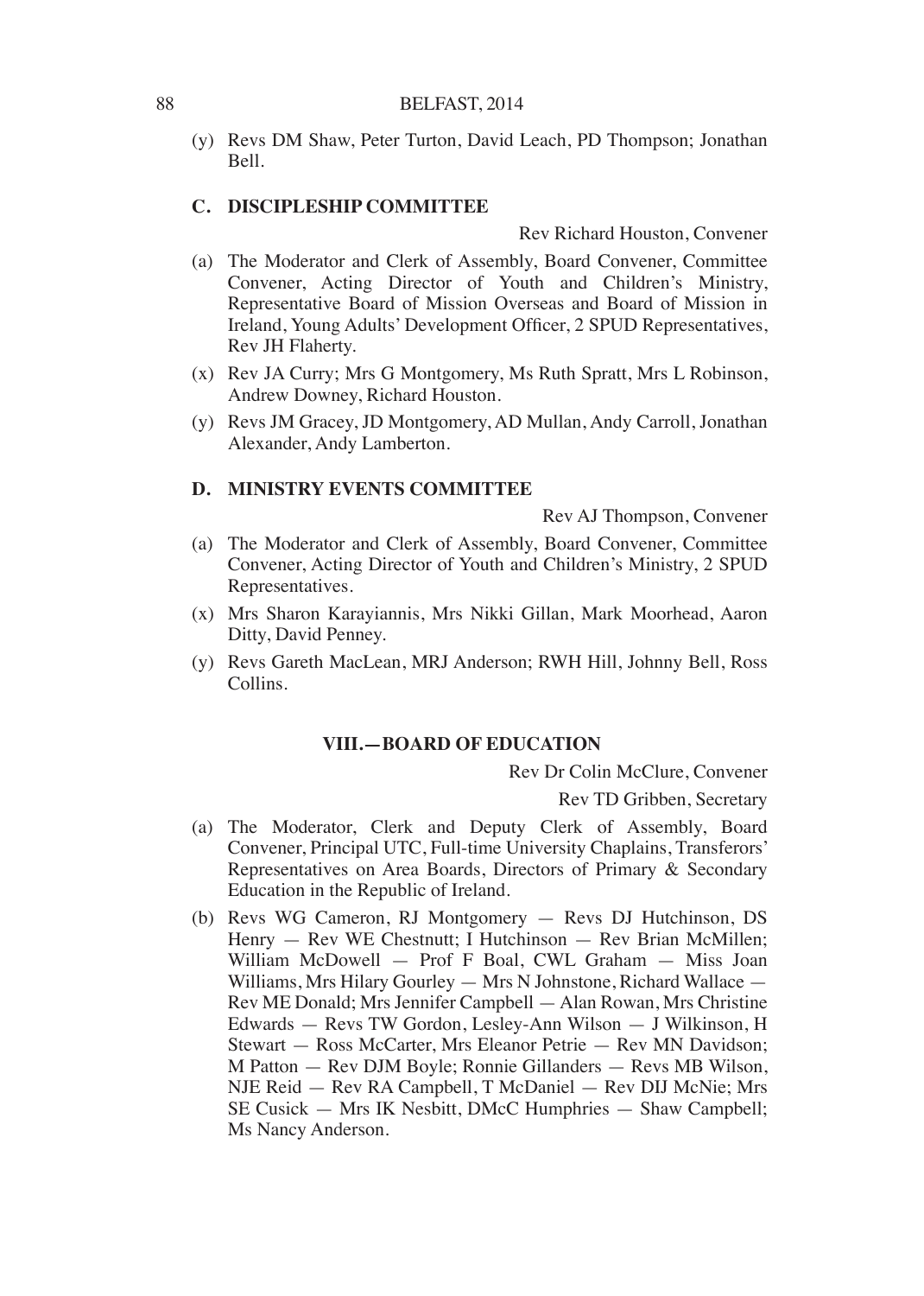(g) Revs Stanley Stewart, James Rogers; John Shivers, Mrs M Robinson, Dr M Hollinger, Mrs J Bell, Miss Barbara McDade, Uel McCrea.

#### **IX.—BOARD OF CHRISTIAN TRAINING**

Rev JNI McNeely, Convener

Deputy Clerk, Secretary

- (a) The Moderator and Clerk of Assembly; Board Convener and Secretary; Members of Faculty; 2 student representatives; Christian Training Development Officer.
- (b) Revs Dr WJP Bailie, WG Cameron Revs Dr JS Carson, NJ McCullough — Revs JG Johnston, AAP Baxter — Revs NSR Lockhart, SE Hughes — Revs CH Deering, TJ Wilson — Revs RJ Beggs, Colin Burcombe — Revs RJ McCullough, R Graham — Revs RS McMullan, JA Noble — Revs Dr RL Craig, MF Russell — Revs Dr AF Nel, BA Small — Rev JG Trueman; W Gordon — Revs Dr KD McCrory, \_ - Revs Dr IJ Patterson, Raymond McKibbin -Rev DTR Edwards; Eric Latimer — Revs MB Wilson, RK Graham — Revs RA Campbell, LM Keys — Revs William Harkness, HSW Cubitt — Rev RL Brown; Joseph Smyth — Rev JE Sloan; Graeme Orr.
- (g) Revs Karen Campbell, Janice Browne, Mairisine Stanfield, DH Thompson, Amanda Best; Mrs Isabel McAuley; Joe Campbell.

#### **A. COMMITTEE ON MINISTERIAL STUDIES AND DEVELOPMENT**

Rev Dr WJM Parker, Convener

#### Director of Ministerial Studies, Secretary

- (a) The Moderator, Clerk and Deputy Clerk of Assembly, Board Convener, Committee Convener, Principal UTC, Students' Bursary Fund Convener, Director of Ministerial Studies, Professor of Practical Theology, Christian Training Development Officer.
- (x) Revs William Sinclair, Stephen Simpson, RL Brown; Andrew Faulkner, Joe Campbell, Miss Anne Taylor, Mrs Rosemary Dunlop.
- (y) Revs Dr IJ Patterson, Dr WJP Bailie, Colin Burcombe, Amanda Best, NJ McCullough, RL Brown, Dr KD McCrory.

# **B. COMMITTEE FOR TRAINING AND RESOURCES**

Rev NJ McCullough, Convener

Christian Training Development Officer, Secretary

(a) The Moderator, Clerk and Deputy Clerk of Assembly, Board Convener, Committee Convener, Convener of Ministerial Studies and Development Committee, Professor of Practical Theology, Christian Training and Development Officer; Director of Ministerial Studies.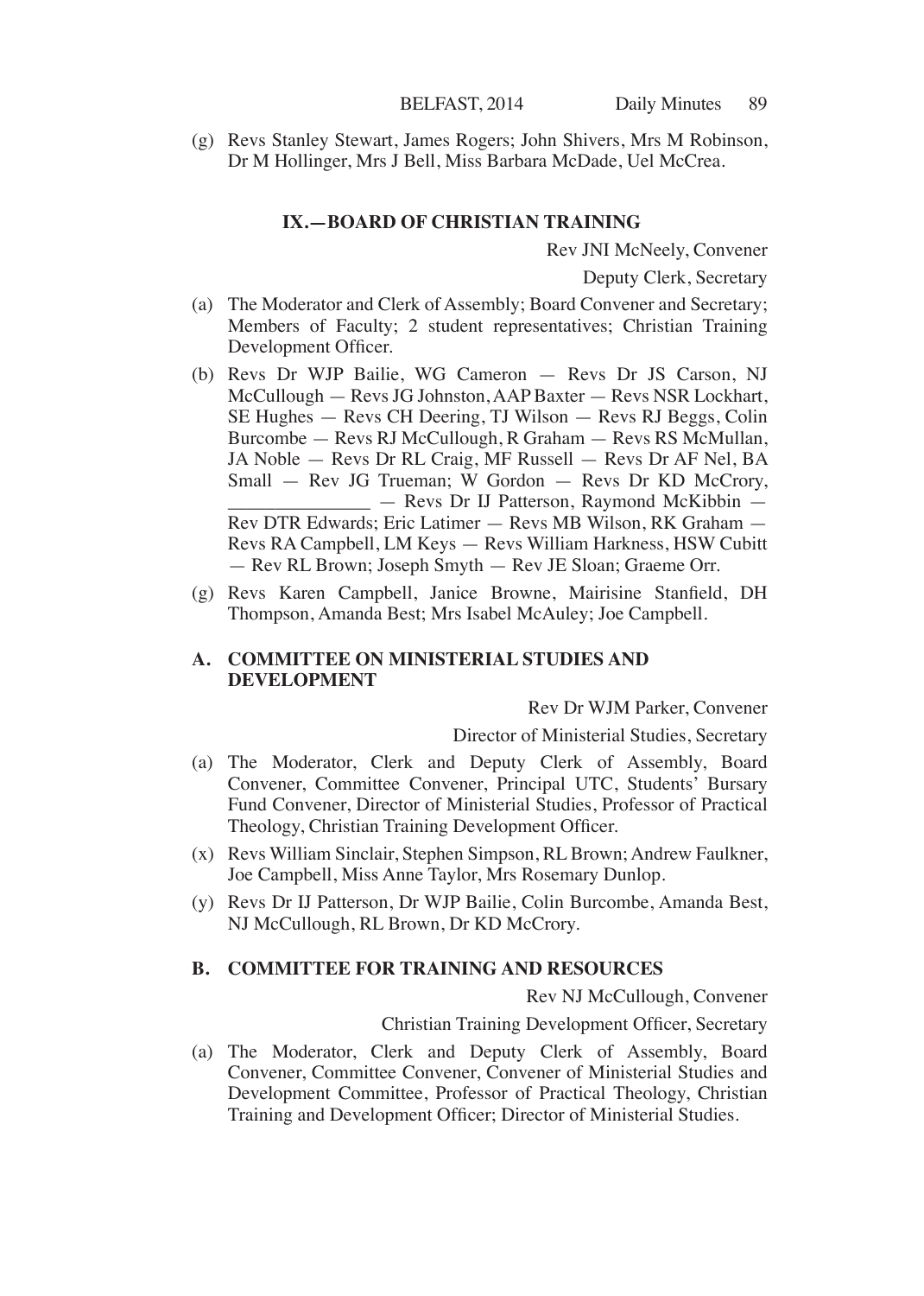- (x) Revs AR Bill, Lorraine Kennedy-Ritchie, David Johnston, Stephen McCracken; Roy Thompson, Ossie McAuley.
- (y) Revs AAP Baxter, CH Deering, NSR Lockhart, Dr AF Nel, Dr RL Craig; Graeme Orr.

# **C. UNION THEOLOGICAL COLLEGE MANAGEMENT COMMITTEE**

Rev Dr Alastair Dunlop, Convener

Deputy Clerk, Secretary

- (a) The Moderator and Clerk of Assembly, Convener and Secretary of the Board of Christian Training, Principal of Union Theological College, Convener of Ministerial Studies and Development Committee, one member of Faculty (on annual rotation), Convener of the Union Theological College Management Committee.
- (x) Revs BJ Walker, SP Moore, David Leach; Dr Lena Morrow, Desmond Fulton, Trevor Bradford, Mrs Evelyn Shaw, Norman Bennett, Dr John Gillespie.

#### **X.—BOARD OF FINANCE AND PERSONNEL**

John Hunter, Convener

Clive Knox, Secretary

- (a) The Moderator and Clerk of Assembly, Board Convener, Financial Secretary, Convener of Union Commission.
- (b) Rev TWD Johnston; Alexander Dalzell Rev Barry Reid; WK Belshaw — Rev Dr DA Murphy; Lyle Cubitt — David McConkey, Roy Eakin — Rev Dr WI Hull; RD Guiller — Rev RSJ McIlhatton; Martin Hampton — Mrs A Barron, Ronnie Nelson — Rev Dr David Clarke; Basil McCorriston — Rev RA Mulholland; Stuart Ramsey — Norman Jackson, Desmond Milligan — Rev John Brackenridge; R McCullagh — Alan Foster, Stuart Ferguson — Rev Dr MCA Gray; Leslie White — Rev RS Agnew; Allan McAdoo — Rev DJ Irvine; John Peacock
	- N Baxter, E Stevenson Rev RW Gaston; Robert McKane TJ Livingstone, Alex Chestnutt — Nigel Kane, Kenneth Sharkey.

### **A. COMMITTEE ON FINANCE, LEGAL AND IT**

Robert McCullagh, Convener

- (a) The Moderator and Clerk of Assembly, Board Convener, Committee Convener, Financial Secretary.
- (x) RD Guiler, Alan Meban, Robert McKane.
- (y) Revs Dr WI Hull; Martin Hampton, Stewart Ramsey.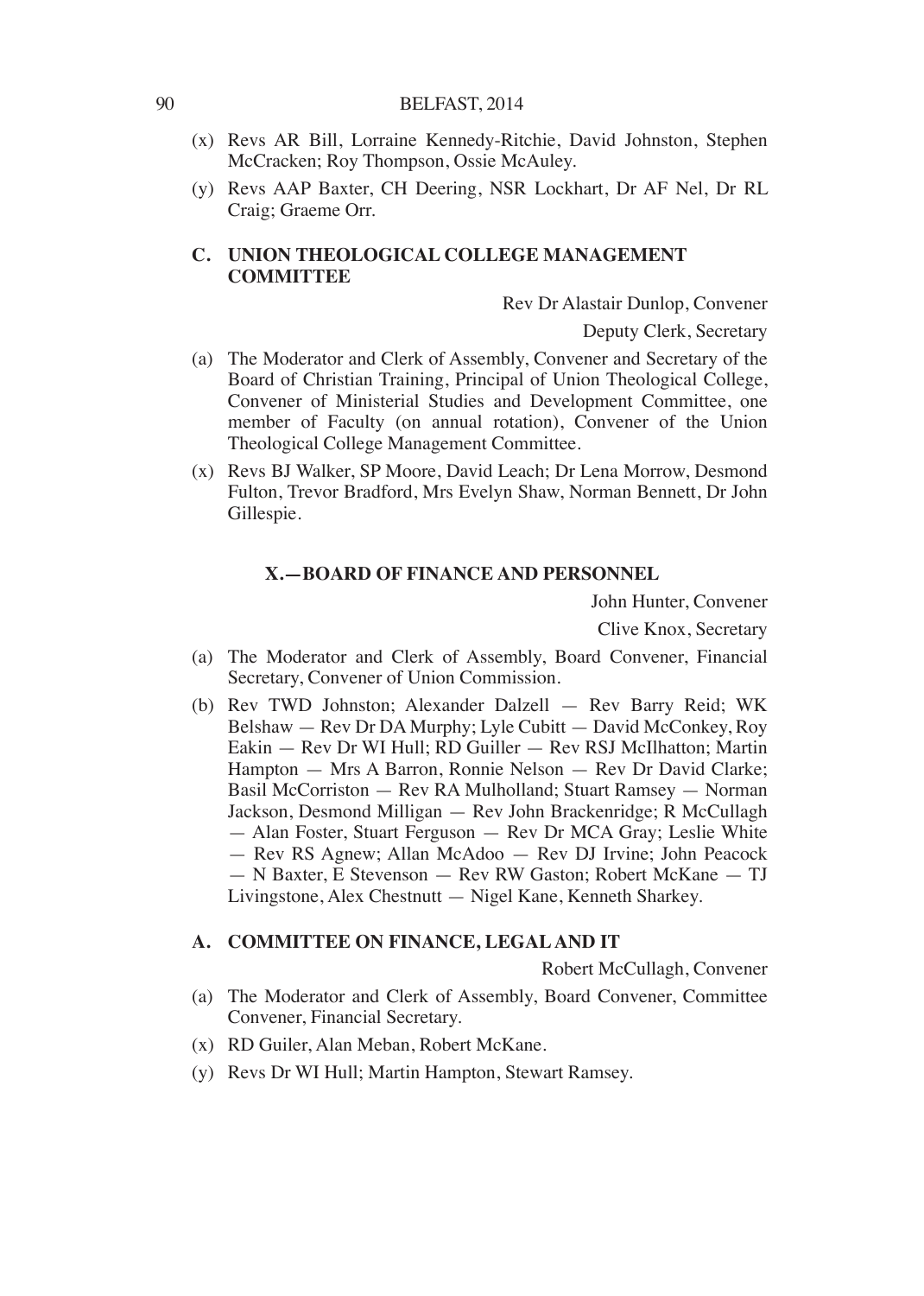#### **B. PERSONNEL COMMITTEE** Robert Campton, Convener

- (a) The Moderator and Clerk of Assembly; Board Convener, Committee Convener, Head of Personnel, Financial Secretary.
- (x) Ian Moore, Len Murray, John Francey.
- (y) Revs Dr DA Murphy, Dr WI Hull; Desmond Milligan.

# **C. PROPERTY MANAGEMENT COMMITTEE**

Rev RA McLernon; Convener

Jonathan Kelly, Secretary

- (a) The Moderator and Clerk of Assembly, Board Convener, Committee Convener and Secretary, Financial Secretary.
- (x) JDD O'Neill, John Francey.
- (y) Rev Dr David Clarke; Ronnie Nelson, Basil McCorriston.

#### **D. PENSIONS AND ASSESSMENTS COMMITTEE**

Basil McCorriston, Convener

- (a) The Moderator and Clerk of Assembly, Board Convener, Committee Convener, Financial Secretary, Rev DC Porter.
- (x) Revs R McIlhatton, DJ Irvine; Brian Topping, Clarence Scott.
- (y) Rev TWD Johnston; Ronnie Nelson, Alex Chestnutt, Leslie White, Roy Eakin.

#### **XI.—UNITED APPEAL BOARD**

Rev RIA Allely, Convener

The Clerk, Secretary

- (a) The Moderator and Clerk of Assembly; Board Convener.
- (b) Alexander Dalzell Alan Ince Rev NAL Cameron Mrs Sadie McCullough — Rev AR Bill — Martin Hampton — R Nelson — Rev TJ Laverty — Rev AC Wilson — William Keown — Rev Gareth  $McFadden$  —  $\qquad$  — Richard Fleming — J Bole — J Peacock — N Morrison — Rev KDW Crowe — Mrs Laura Martin — Rev Dr JI Thompson.
- (g) Revs Dr John Dunlop, DJ Irvine; Miss DE McCaughan, Douglas Crowe, Raymond Adams, WK Belshaw, Peter McGimpsey, David McCleery.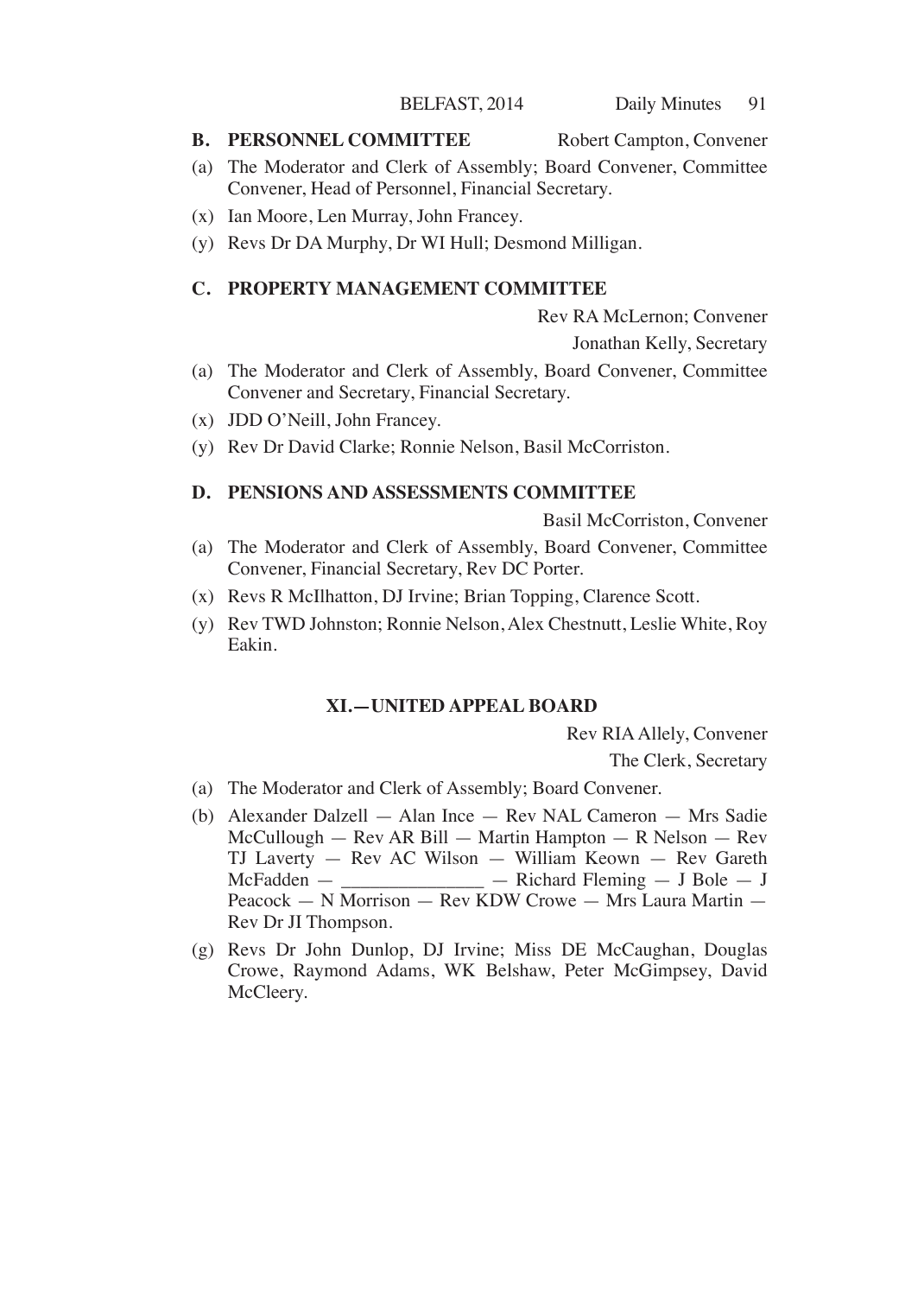3. That the Union Commission be appointed, under Par 128 of the Code, for the ensuing year, as follows:

#### **II.—COMMISSION ON UNION OF CONGREGATIONS**

Rev WJ Henry, Convener

TJ Livingstone, Secretary

- (a) The Moderator, Clerk, Deputy Clerk of Assembly, Commission Convener and Secretary, Board of Mission in Ireland Secretary, Strategy for Mission Convener, Representative of Central Ministry Fund.
- (b) Rev Dr RA Russell; Miss Pearl Hassard Rev RIA Allely; WK Belshaw — Rev Desmond Knowles; Dr S Paul — Rev CJ Gamble; Roy Thompson — Rev MS Gault; JH Martin — Rev William McKeown; Robert Tinney — Rev Dr CA Grant; Mrs M Crawford — Rev JG Jones; Joe Cassells — Rev Dr Brian Brown; Eric Christie — Rev RI Abraham; Francis Johnson — Rev Dr WTJ Richardson; Dr C Reid — Rev JG Faris; Stuart Ferguson — Rev Dr MCA Gray; Henry Plester — Rev TD Hagan; George McConkey — Rev RK Graham; WJ McKee — Rev CFD Clements; JB Wilson — Rev Denis Bannerman; David Smyth — Rev John Holmes; TJ Livingstone — Rev IF Smith; Jim Hayes.
- (c) Revs Dr JW Lockington, Dr SDH Williamson, JH McIntyre, AE Tolland, PG McCrea; L Murray, John Stanage.

4. That in accordance with the Will of the late John Getty the following be constituted as the Committee for the "direction and management of the application" of the income from the Getty Bequest:

> Very Revs Dr D Clarke, Dr S Hutchinson; Revs Dr DJ Watts, TD Gribben; Sir Bruce Robinson, N Bennett, D Crowe, Leslie McKeague.

5. That the following corresponding members be appointed:

To the Church of Scotland 2015

The Right Rev Dr Michael Barry

The Rev Dr TJ McCormick

Mr Stanley Bond

- 6. That the delegates to the Presbyterian Church of Wales 2015, the General Synod of the Church of Ireland 2015 and the Methodist Conference 2015 be appointed by the Business Board.
- 7. That the Clerk be given authority to make corrections to the Daily Minutes as and when required.
- 8. That the next General Assembly be held in Belfast on Monday,1 June, 2015.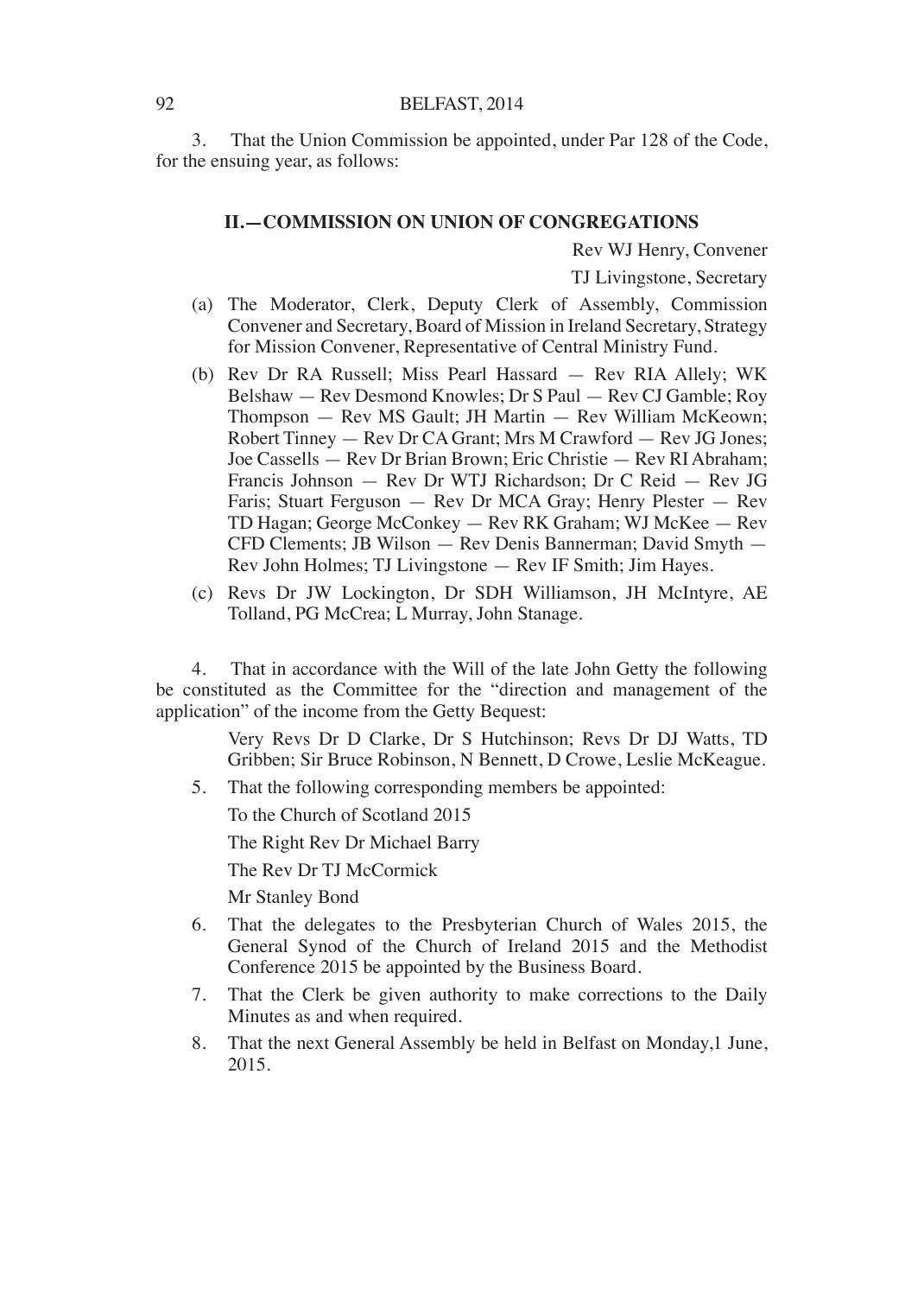#### **CLOSE OF ASSEMBLY**

The Moderator conducted a closing act of worship and thanked: the Clerk of Assembly and the Deputy Clerk; his Chaplains; Mrs Joyce Anderson, Mrs Jenny McClure, Mrs Michelle James and Miss Alicia Cotter of the General Secretary's Office; Ed Connolly (Presentations), IT Staff and those responsible for the sound-desk; Rebecca McConnell, with James, Sarah and Lisa, who were responsible for our media relations and to the journalists and others who have covered the Assembly; all Assembly Buildings staff, especially Mr Harry Orr; the Rev Gordon Best (Arrangements Convener) and Mrs Fiona Watts (Hospitality Secretary); the Caterers – McKees; Mrs Pat Crossley (flower arrangements); all the organists and musicians; stewards of the Belfast City Mission and others; and the timekeepers.

Thereafter he declared the Assembly to be dissolved and convened the next Stated General Assembly of the Presbyterian Church in Ireland to meet in Assembly Buildings, Belfast, on Monday 1st June, 2015.

The Moderator pronounced the Benediction.

The sederunt came to a close at 5.20 p.m.

Attested by DONALD J WATTS Clerk of Assembly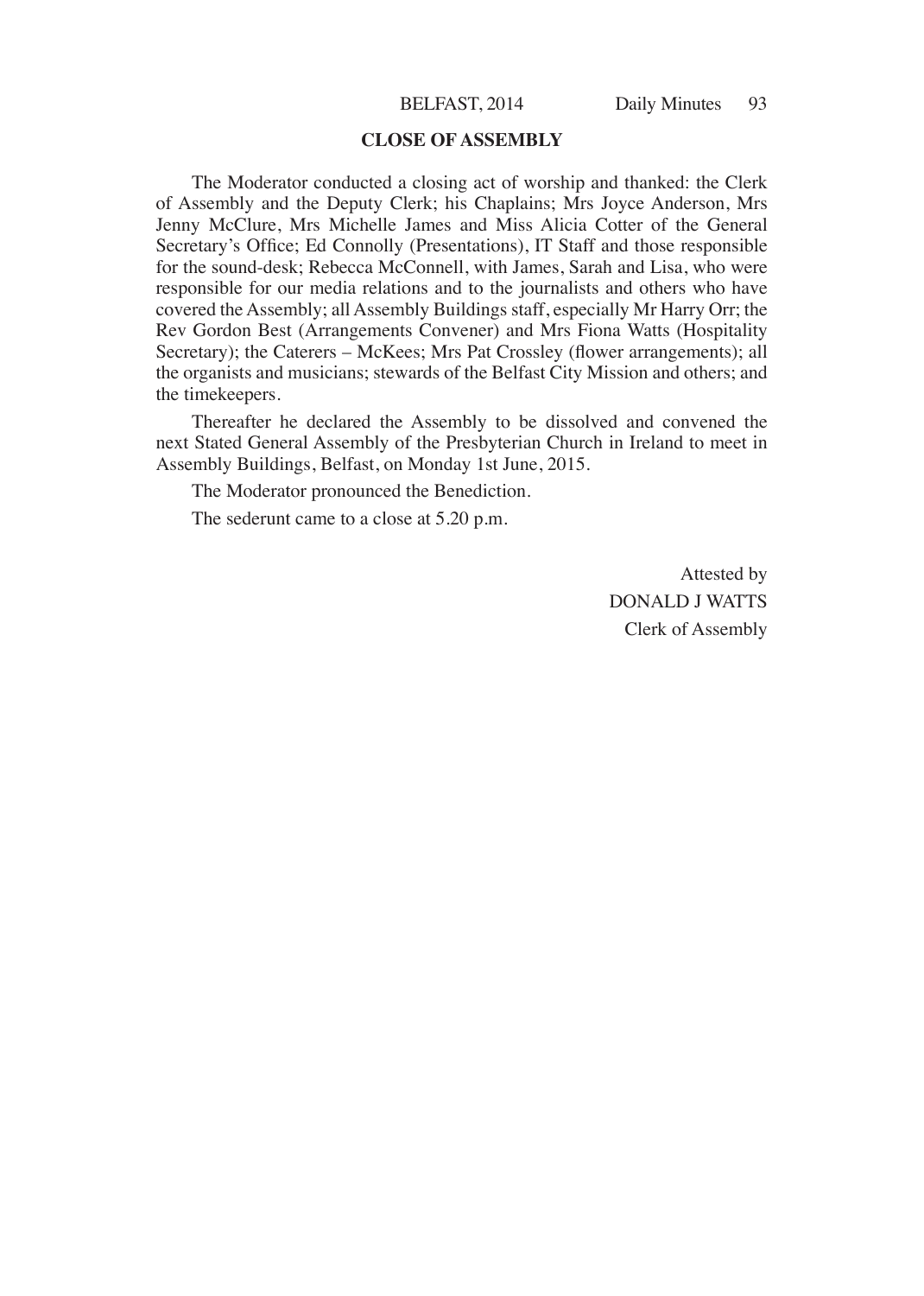# 94 BELFAST, 2014 CHANGES IN THE CODE 2014

ASSEMBLY BUILDINGS, BELFAST, BT1 6DW AUGUST, 2014

The following changes have been made in the 1997 edition of the Code, which should be corrected accordingly.

> Donald J. Watts Clerk of Assembly

#### **Par 30(1) of the Code**

In Par 30(1) add the following words at the end of the paragraph:

"In exercising this leadership the Kirk Session shall oversee and work along with other members who have leadership roles in the congregation." (I.A. 2014)

#### **Par 30(3) of the Code**

Delete Par 30(3) and substitute the following in its place:

"(3) In the discharge of their duties each elder should be assigned by the Kirk Session pastoral responsibilities and/or other leadership roles in the congregation." (I.A. 2014)

#### **Par 30 of the Code**

Following Par 30(3) add a new sub-paragraph:

"(4) The Kirk Session, along with the Minister, should seek to ensure that all elders are equipped to fulfil their duties." (I.A. 2014)

#### **Par 35 of the Code**

In Par 35 add the following new sub-paragraph and renumber subsequent paragraphs accordingly:

"(b) ensure a scheme for pastoral care is in place in the congregation, in line with current General Assembly guidelines." (I.A. 2014)

#### **Par 72(e) of the Code**

In Par 72(e) delete the word "deaconesses" and substitute the words "deaconesses, auxiliary ministers". (I.A.2014)

#### **Par 73(b) of the Code**

In Par 73(b) delete the word "discharged;" and substitute the words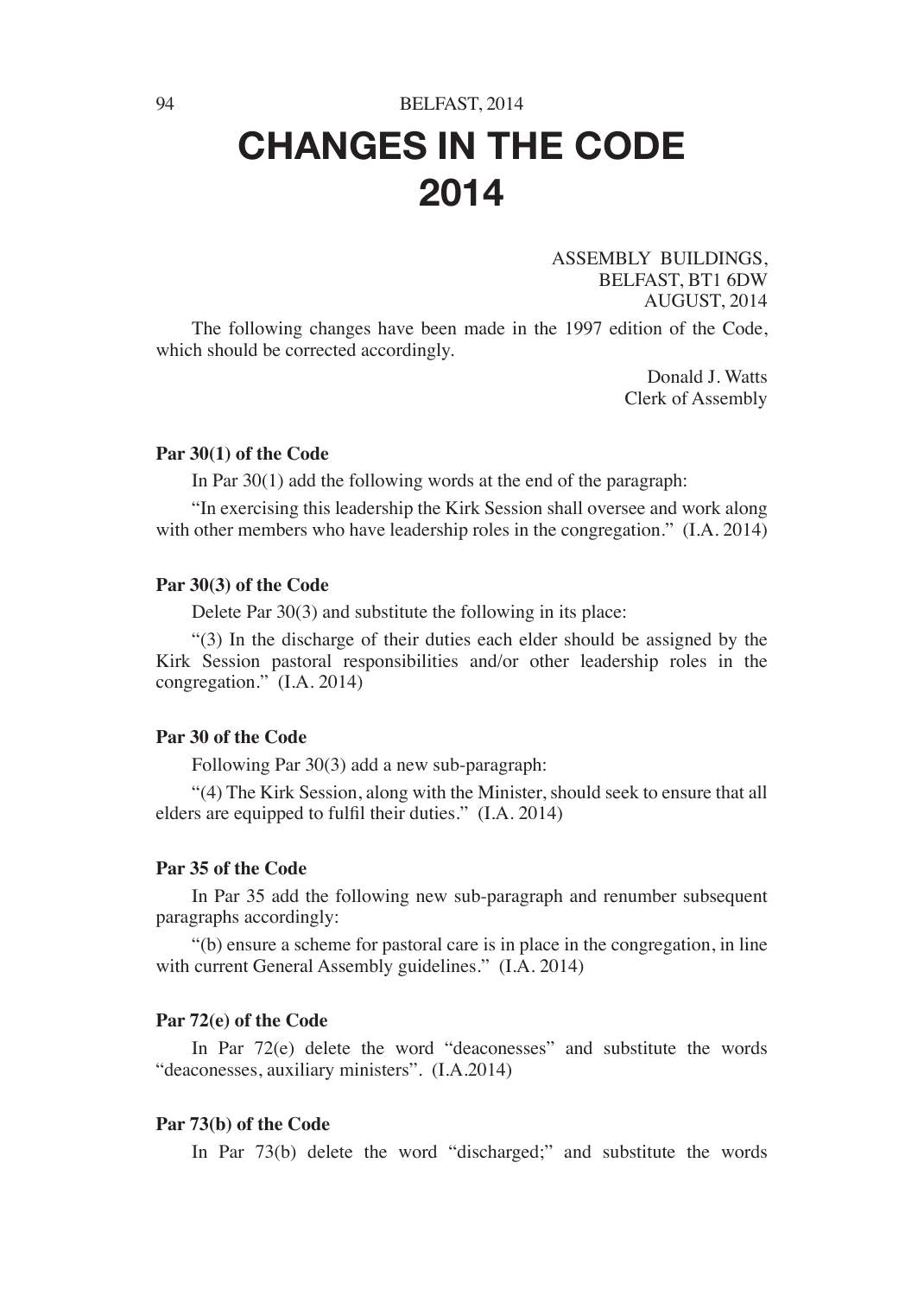#### BELFAST, 2014 95

"discharged and that elders are suitably equipped;" (I.A. 2014)

#### **Par 75(a) of the Code**

In Par 75(a) delete the words "in cases of difficulty;" and substitute the words "in cases of difficulty and seek conciliation where it is appropriate;" (I.A. 2014)

#### **Par 82(4) of the Code**

In Par 82(4) delete the words "let or sold" and substitute the words "let, sold or provided as security". (I. A. 2013, confirmed 2014)

#### **Par 97(h)(iv) of the Code**

In Par 97(h)(iv) "Executive Committee" and substitute the word "Trustees". (I.A. 2013, confirmed 2014)

#### **Par 111(6) of the Code**

In Par 111(6) delete the words "1978 Ministers' Pension Scheme Fund" and substitute the words "Presbyterian Church in Ireland Pension (2009) Fund". (2014)

#### **Par 122 of the Code**

In Par 122 add the following:

"(7) The Trustees shall have Assembly powers to deal with all cases where trustees or others desire to transfer any property, real or personal, to the Trustees of the Presbyterian Church in Ireland under the provisions of the Irish Presbyterian Church Acts, 1871 and 1901 and to accept any such transfer on such terms as it deems expedient."

"(8) The Trustees shall provide for a compilation annually of an abstract of bequests received by the Presbyterian Church in Ireland and an abstract of bequests notified but not yet received." (I.A. 2014)

#### **Par 126(5) of the Code**

In Par 126(5) delete the words "the Union Commission and the Commission on Trusts" and substitute the words "and the Union Commission". (I.A. 2014)

#### **Par 127(1) of the Code**

In Par 127(1) delete the words "the Moderator and Clerk of Assembly and" and substitute the words "the Moderator and Clerk of Assembly, the Convener of the Commission and" (I.A. 2014).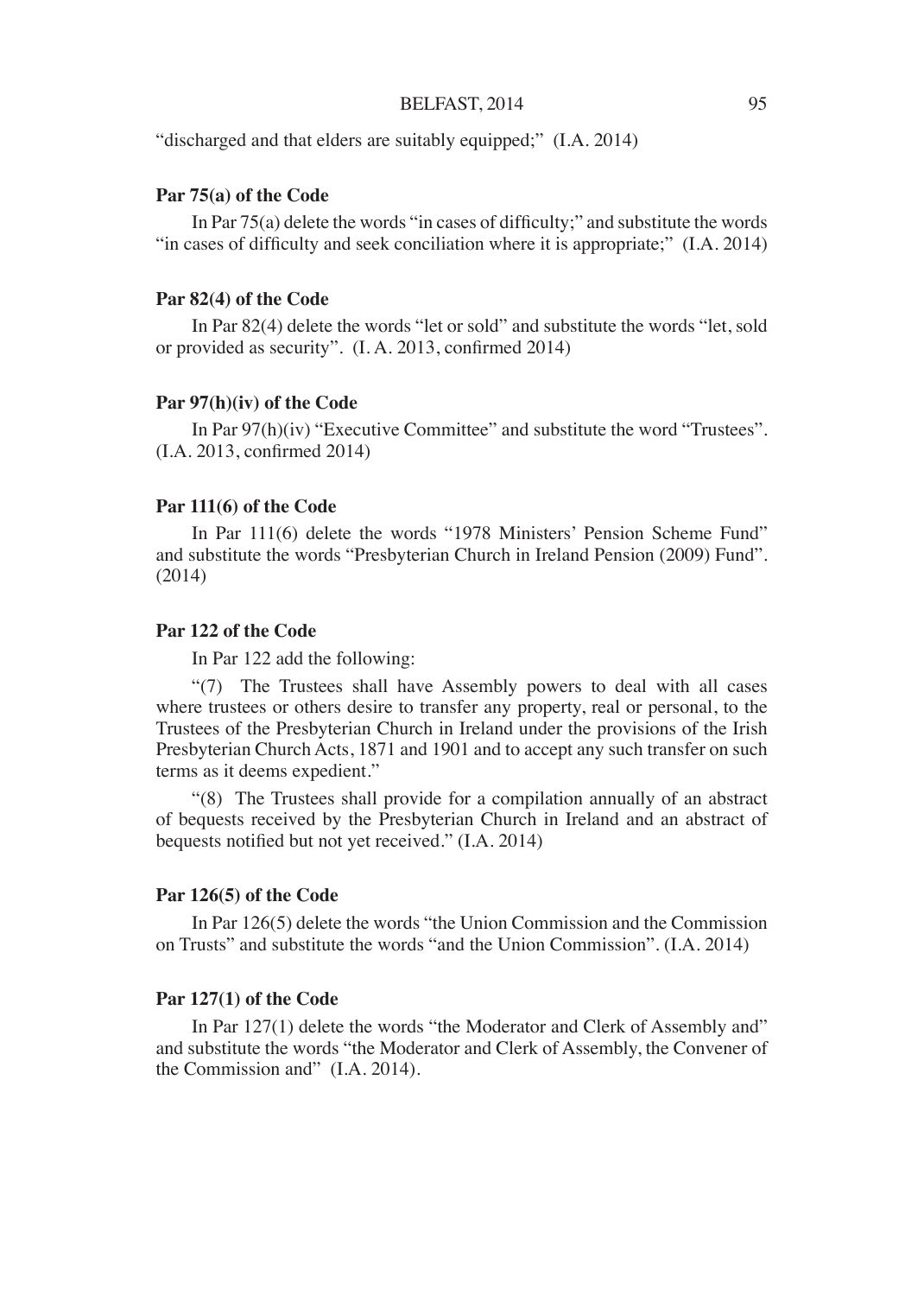#### **Par 127(2)(a) of the Code**

In Par 127(2)(a) delete the words "for five years." and substitute the words "for five years and who may be reappointed for one further period of five years." (I.A. 2014)

#### **Par 128(3) of the Code**

In Par 128(3) delete the words "special ministries provided" and substitute the words "special ministries provided, auxiliary ministry posts established, additional pastoral personnel posts authorised". ( I.A.2014)

#### **Par 130 of the Code**

Delete Par 130. (I.A. 2014)

# **Par 132 of the Code**

In Par 132 add the following sub-paragraph: "(4) A court shall always consider the possibility of conciliation before entering into a formal process of discipline." and renumber the subsequent sub-paragraphs. (I.A. 2014)

#### **Par 137 of the Code**

In Par 137 delete the words "or Synod". (I.A. 2014)

#### **Par 161(1)(b) of the Code**

In Par 161(1) add the following sub-paragraph (b): "invite conciliators appointed by the General Assembly's Conciliation Service to seek a way forward" and renumber the subsequent sub-paragraphs. (2014)

#### **Par 162(2) of the Code**

In Par 162(2) delete the words "thinks fit." And substitute the words "thinks fit and, if appropriate, invite conciliators to be appointed by the General Assembly's Conciliation Service." (2014)

#### **Par 177(2) of the Code**

In Par 177(2) delete the words "in the matter" and substitute the words "in line with current General Assembly guidelines in the matter". (2014)

#### **Par 180(1) of the Code**

Delete Par 180(1) and substitute the following in its place:

"The name of every ruling elder elect shall be reported to the appointed Presbytery commission, who, in line with General Assembly guidelines, shall confer with the elder elect respecting their acquaintance with divine truth, their personal faith and character, their sense of the responsibilities and duties of the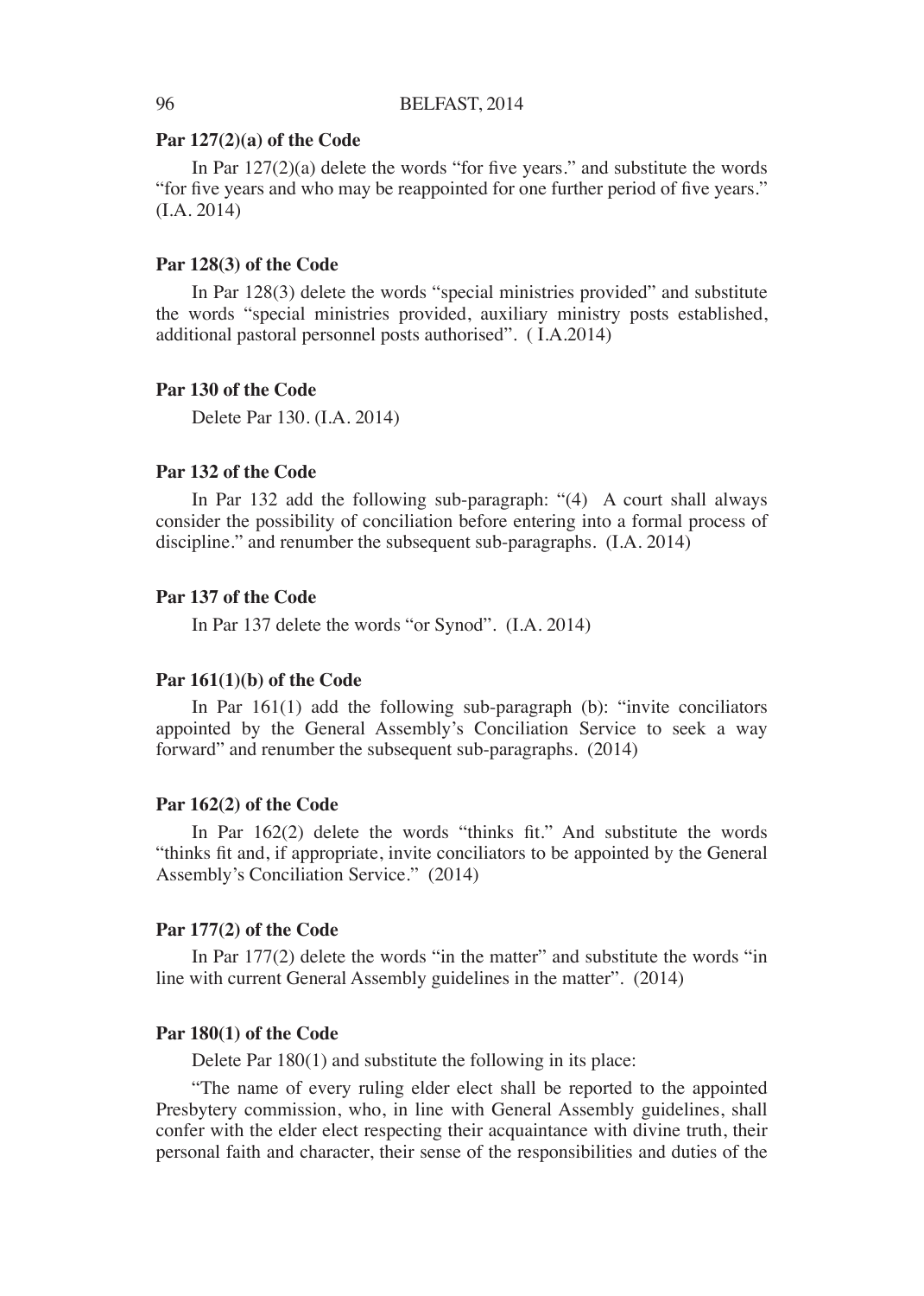office and their gifting and availability for the exercise of that office." (2014)

#### **Par 201(1) of the Code**

In Par 201(1) delete the word "deaconesses" and substitute the words "deaconesses, auxiliary ministers". (2014)

#### **Par 202(3) of the Code**

In Par 202(3) delete the word "deaconesses" and substitute the words "deaconesses, auxiliary ministers". (2014)

# **Par 202(7) of the Code**

In Par 202(7) delete the word "deaconess" and substitute the words "deaconess, auxiliary minister". (2014)

#### **Par 217(1)(b)(iii) of the Code**

In Par 217(1)(b)(iii) delete the word "Elocution" and substitute the words "Public Speaking". (2014)

#### **Par 217(2)(b) of the Code**

In Par 217(2)(b) delete the word "Elocution" and substitute the words "Public Speaking". (2014)

#### **Par 217(3) of the Code**

In Par 217(3) delete the word "Elocution" and substitute the words "Public Speaking". (2014)

#### **Par 219(3)(b)(i) of the Code**

In Par 219(3)(b)(i) delete the words "the World Alliance of Reformed Churches" and substitute the words "the World Communion of Reformed Churches". (2014)

#### **Par 230(3)(a) of the Code**

In Par  $230(3)(a)$  delete the words "Synod or".  $(2014)$ 

#### **Par 257(2)(a) of the Code**

In Par  $257(2)(a)$  "approval" and substitute the word ".  $(2014)$ 

#### **Par 285 of the Code**

In Par 285 add the following new sub-paragraph and renumber the subsequent sub-paragraph: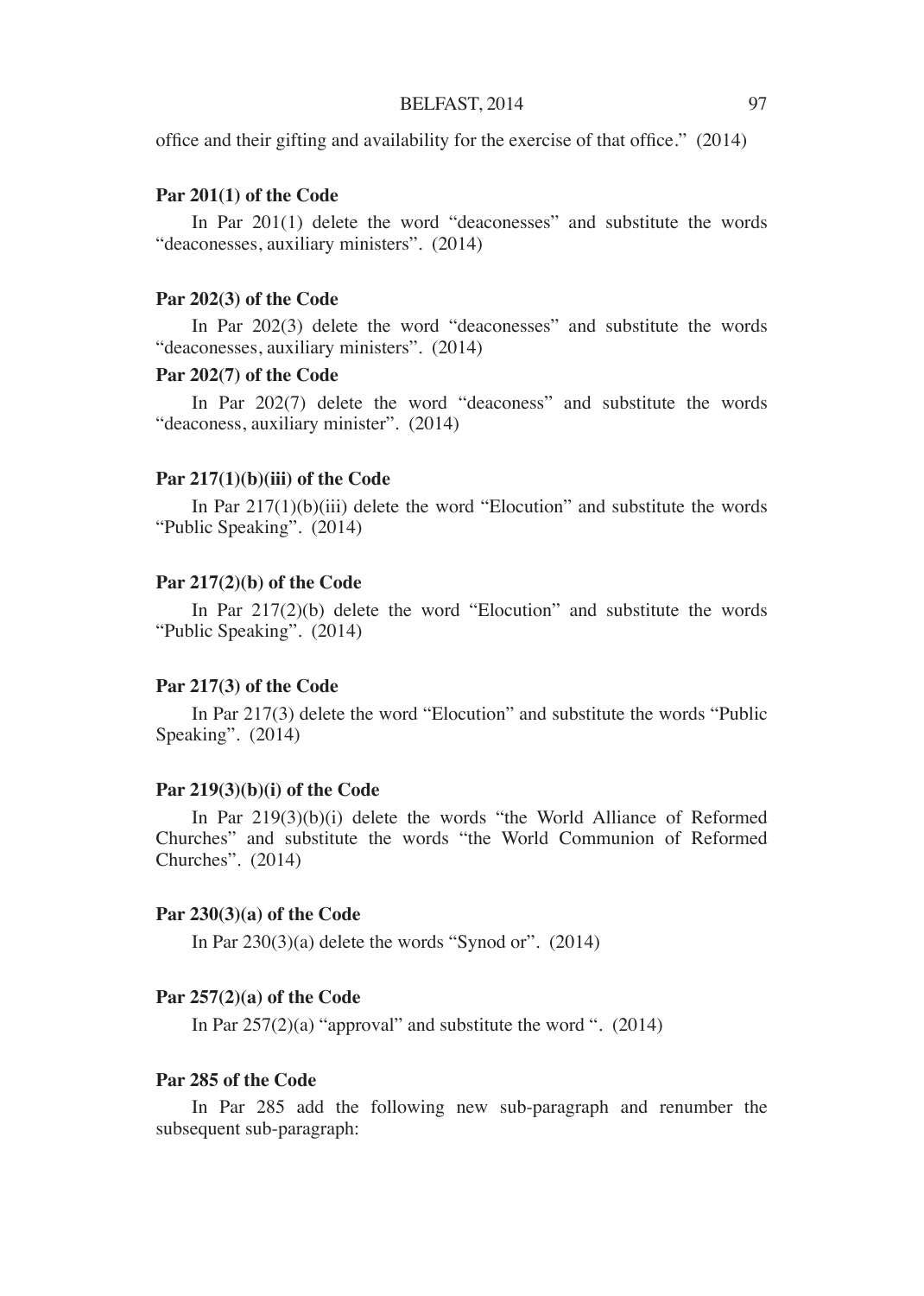$\cdot$  (2)(f) oversee the selection process, training course and on-going accreditation for the Accredited Preacher and Auxiliary Ministry Schemes;" (2014)

# **Par 311(4)(a) of the Code**

Delete Par 311(4)(a) and substituted with: "(a) The Presbyterian Church in Ireland Pension Scheme (2009) (in these Rules referred to as the '2009 Pension Scheme')". (2014)

# **Par 313(2) of the Code**

In Par 313(2) delete the words "1978 Pension Scheme" and substitute the words "2009 Pension Scheme". (2014)

#### **Par 317(a) of the Code**

In Par 317(a) delete the words "1978 Pension Scheme" and substitute the words "2009 Pension Scheme". (2014)

# **APPENDIX 1 of the Code**

In Appendix 1 (II) (1) delete the words "the opening of the second session of".

In Appendix 1 (III) delete the words "Thereafter the" and substitute the word "The".

In Appendix 1 (XII) delete the word "Synod,". (2014)